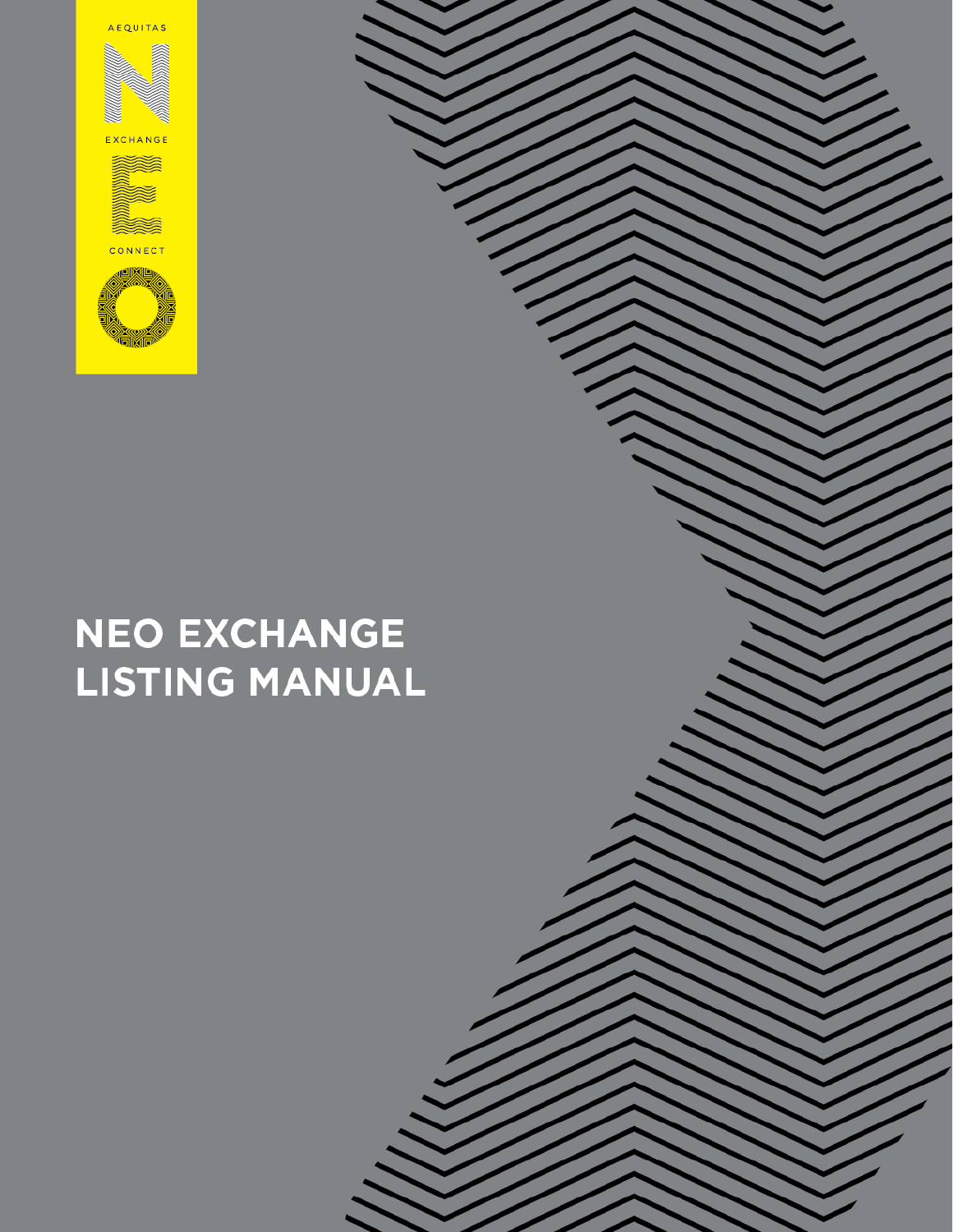# **NEO EXCHANGE INC. (the "NEO EXCHANGE") LISTING MANUAL (the "LISTING MANUAL")**

# **TABLE OF CONTENTS**

| PART I.   | DEFINITIONS, INTERPRETATION AND GENERAL DISCRETION  6                                 |  |
|-----------|---------------------------------------------------------------------------------------|--|
| 1.01      |                                                                                       |  |
| 1.02      |                                                                                       |  |
| 1.03      |                                                                                       |  |
| 1.04      |                                                                                       |  |
| PART II.  |                                                                                       |  |
| 2.01      |                                                                                       |  |
| 2.02      |                                                                                       |  |
| 2.03      |                                                                                       |  |
| 2.04      |                                                                                       |  |
| 2.05      |                                                                                       |  |
| 2.06      |                                                                                       |  |
| 2.07      |                                                                                       |  |
| 2.08      |                                                                                       |  |
| 2.09      |                                                                                       |  |
| 2.10      |                                                                                       |  |
| 2.11      | Listing Transactions that Do Not Involve an Agent, Underwriter or Canadian Securities |  |
| 2.12      |                                                                                       |  |
| 2.13      |                                                                                       |  |
| 2.14      |                                                                                       |  |
| PART III. |                                                                                       |  |
| 3.01      |                                                                                       |  |
| 3.02      |                                                                                       |  |
| 3.03      |                                                                                       |  |
| 3.04      |                                                                                       |  |
| 3.05      | Continuous Listing Requirements - Debt-Based Structured Products37                    |  |
| PART IV.  |                                                                                       |  |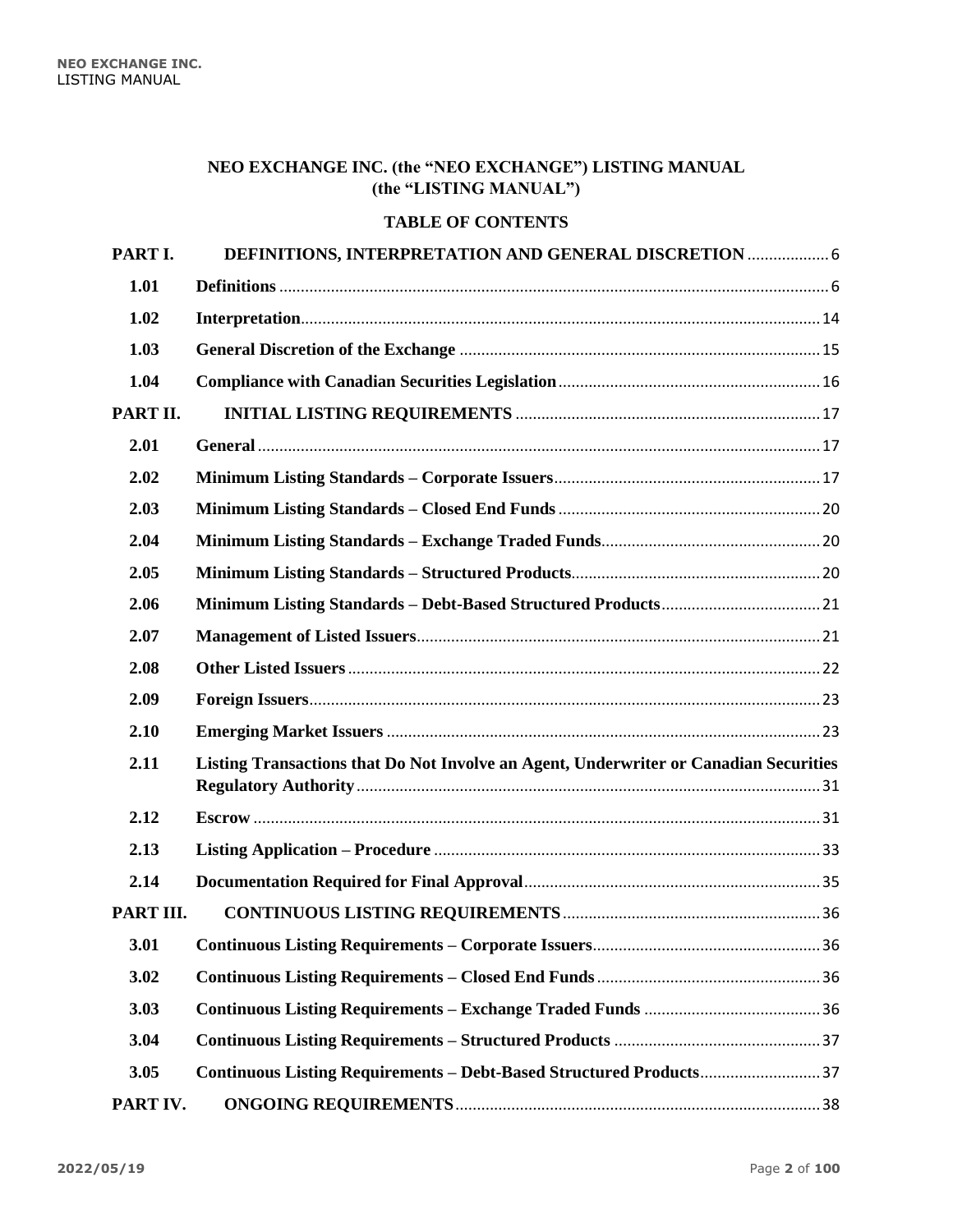| 4.01      |                                                                             |  |
|-----------|-----------------------------------------------------------------------------|--|
| 4.02      |                                                                             |  |
| 4.03      |                                                                             |  |
| 4.04      |                                                                             |  |
| 4.05      |                                                                             |  |
| 4.06      | General Dissemination of Material Information and Selective Disclosure  39  |  |
| 4.07      |                                                                             |  |
| 4.08      |                                                                             |  |
| 4.09      | Ongoing Requirements for Emerging Market Issuers and Other Listed EMIs 40   |  |
| PART V.   |                                                                             |  |
| 5.01      |                                                                             |  |
| 5.02      |                                                                             |  |
| 5.03      |                                                                             |  |
| 5.04      | Timing of Disclosure and Pre-Notification of the Market Regulator  44       |  |
| 5.05      |                                                                             |  |
| 5.06      |                                                                             |  |
| 5.07      |                                                                             |  |
| 5.08      |                                                                             |  |
| 5.09      |                                                                             |  |
| 5.10      |                                                                             |  |
| 5.11      |                                                                             |  |
| PART VI.  |                                                                             |  |
| 6.01      |                                                                             |  |
| 6.02      |                                                                             |  |
| PART VII. | <b>CORPORATE FINANCE AND CAPITAL STRUCTURE CHANGES 52</b>                   |  |
| 7.01      | Compliance with Disclosure Obligations and Notification to the Exchange52   |  |
| 7.02      |                                                                             |  |
| 7.03      |                                                                             |  |
| 7.04      |                                                                             |  |
| 7.05      | Warrants and Other Convertible, Exercisable and Exchangeable Securities  55 |  |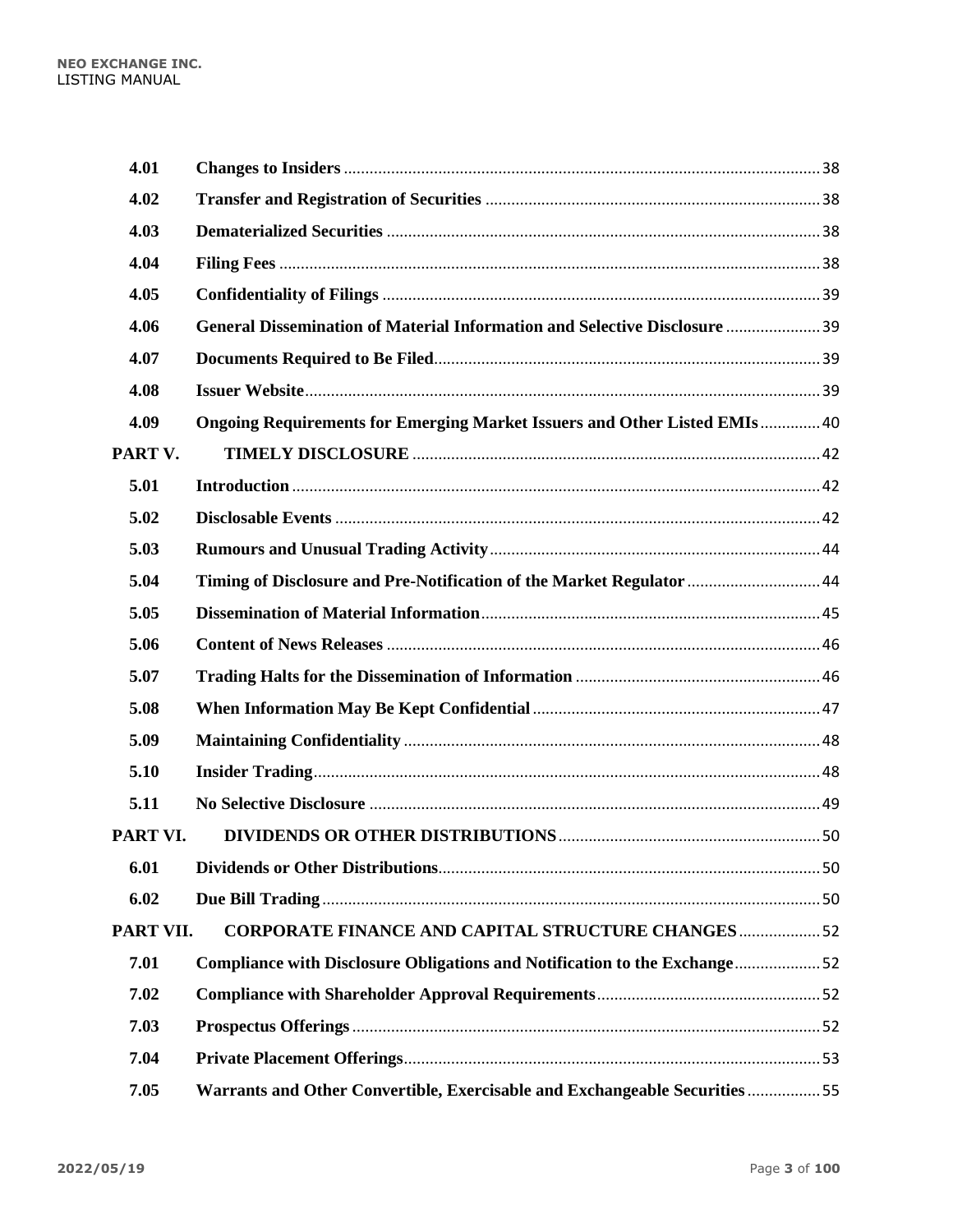| 7.06       |                                                                      |  |
|------------|----------------------------------------------------------------------|--|
| 7.07       |                                                                      |  |
| 7.08       |                                                                      |  |
| 7.09       |                                                                      |  |
| 7.10       |                                                                      |  |
| 7.11       |                                                                      |  |
| 7.12       | Sales from Control Person through the Facilities of the Exchange  61 |  |
| 7.13       |                                                                      |  |
| 7.14       |                                                                      |  |
| 7.15       |                                                                      |  |
| 7.16       |                                                                      |  |
| 7.17       |                                                                      |  |
| 7.18       |                                                                      |  |
| 7.19       |                                                                      |  |
| 7.20       |                                                                      |  |
| 7.21       |                                                                      |  |
| 7.22       |                                                                      |  |
| PART VIII. |                                                                      |  |
| 8.01       |                                                                      |  |
| PART IX.   |                                                                      |  |
| 9.01       |                                                                      |  |
| 9.02       |                                                                      |  |
| 9.03       |                                                                      |  |
| PART X.    | <b>CORPORATE GOVERNANCE AND SECURITY HOLDER APPROVAL 77</b>          |  |
| 10.01      |                                                                      |  |
| 10.02      |                                                                      |  |
| 10.03      |                                                                      |  |
| 10.04      |                                                                      |  |
| 10.05      |                                                                      |  |
| 10.06      |                                                                      |  |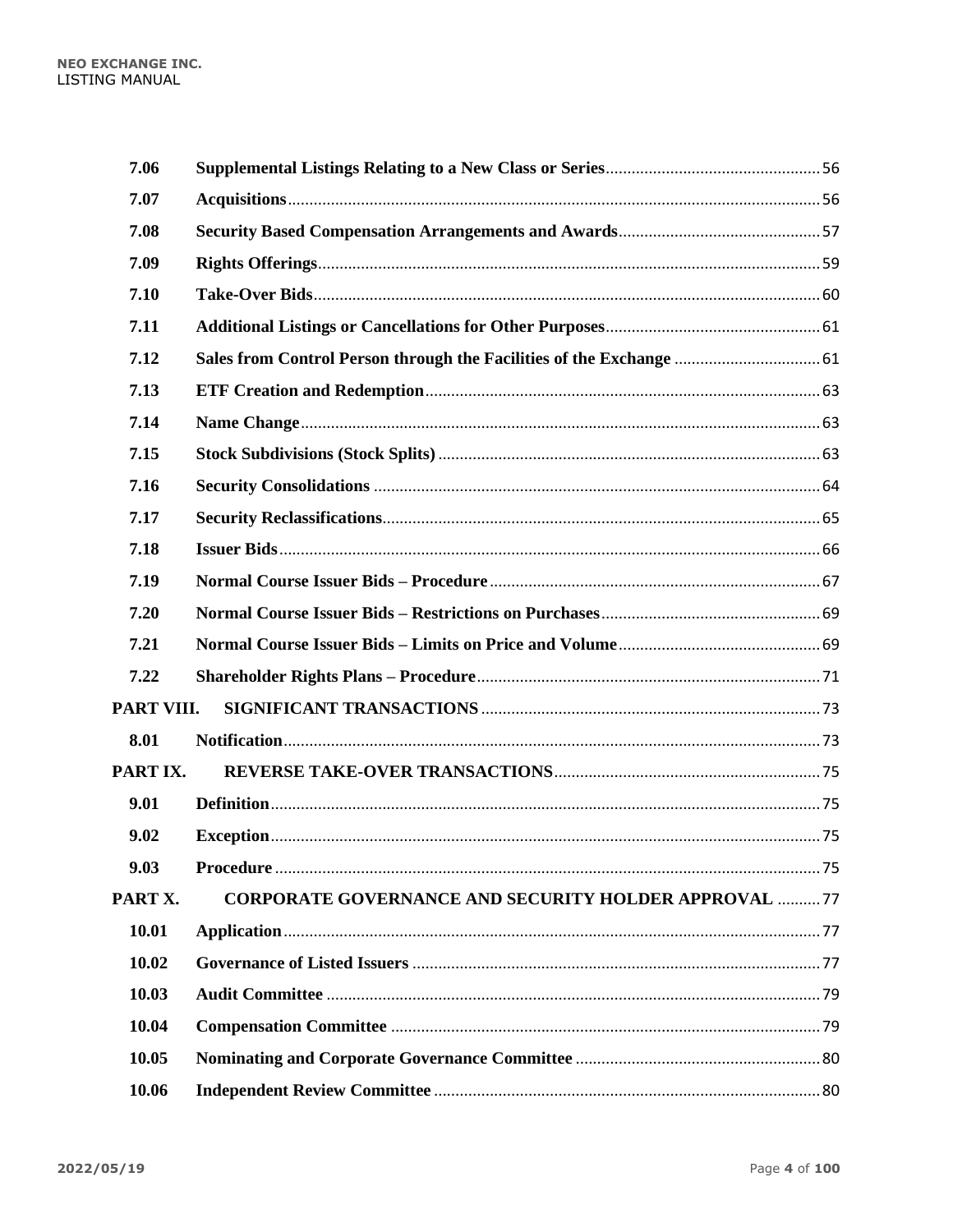| 10.07     |                                                                           |  |
|-----------|---------------------------------------------------------------------------|--|
| 10.08     | No Derogation from Corporate or Securities Law or Constating Documents 81 |  |
| 10.09     |                                                                           |  |
| 10.10     |                                                                           |  |
| 10.11     |                                                                           |  |
| 10.12     |                                                                           |  |
| 10.13     |                                                                           |  |
| 10.14     |                                                                           |  |
| 10.15     |                                                                           |  |
| 10.16     |                                                                           |  |
| 10.17     |                                                                           |  |
| 10.18     |                                                                           |  |
| 10.19     |                                                                           |  |
| PART XI.  | SUSPENSIONS, DELISTING AND OTHER REMEDIAL ACTIONS 97                      |  |
| 11.01     |                                                                           |  |
| 11.02     |                                                                           |  |
| 11.03     |                                                                           |  |
| 11.04     |                                                                           |  |
| 11.05     |                                                                           |  |
| 11.06     |                                                                           |  |
| 11.07     |                                                                           |  |
| PART XII. |                                                                           |  |
| 12.01     |                                                                           |  |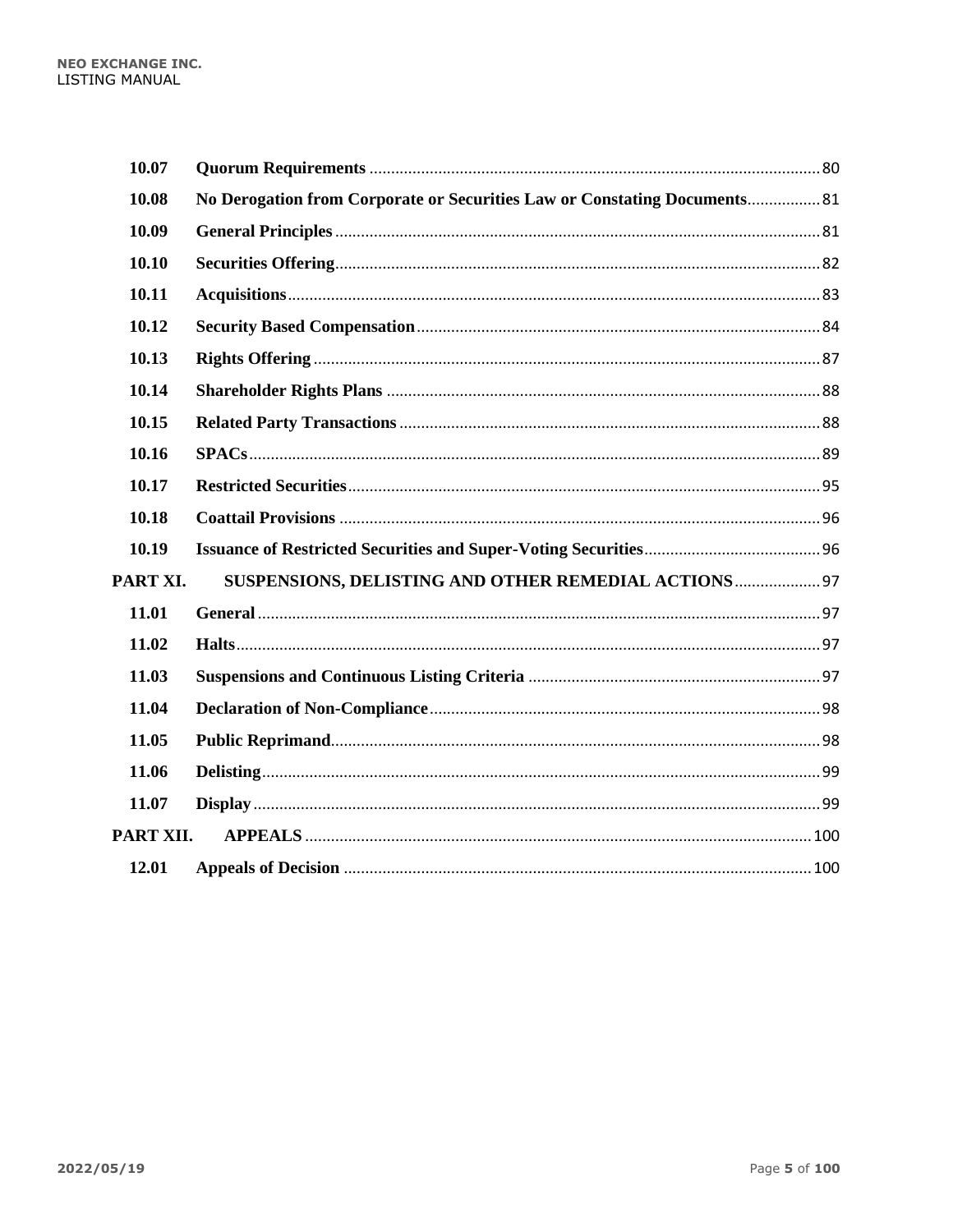# **PART I. DEFINITIONS, INTERPRETATION AND GENERAL DISCRETION**

#### <span id="page-5-1"></span><span id="page-5-0"></span>**1.01 Definitions**

- (1) Unless otherwise defined or interpreted or the subject matter or context otherwise requires, every term used in the Exchange Requirements that is defined or interpreted in:
	- (a) Ontario securities legislation;
	- (b) Universal Market Integrity Rules ("UMIR");
	- (c) IIROC Rules; or
	- (d) Trading Policies,

has the same meaning in this Listing Manual.

(2) The following terms have the meanings set out when used in this Listing Manual:

"**Accepted Foreign Exchange**" means an exchange that is not located within Canada and for which an issuer listed on such exchange has demonstrated that such exchange and the jurisdiction's securities law requirements are substantially similar to that of the Exchange and Ontario securities legislation.

"**AIF**" means Annual Information Form (*English only*).

"**Approved Bank**" means a bank listed in Schedule I or III of the *Bank Act* (Canada) or another financial institution acceptable to the Exchange.

"**Average Daily Trading Volume**" means, with respect to a Normal Course Issuer Bid, the trading volume for a listed security on all marketplaces for the six months preceding the date of Filing of a Form 20A (excluding any purchases made under a Normal Course Issuer Bid, all marketplace purchases by the issuer of the listed security, a Person acting jointly or in concert with the issuer, and all purchases made under section 7.19(1)(b)) divided by the number of trading days during that period. If the securities have traded for less than six months, the trading volume on all marketplaces since the first day on which the security traded, which must be at least four weeks prior to the date of Filing of Form 20A.

"**Award**" means an award issued under a Security Based Compensation Arrangement, and includes incentive stock options.

"**Board Lot**" means a "standard trading unit" as defined in UMIR.

"**Clearing Corporation**" means CDS Clearing and Depository Services Inc. and any successor corporation or entity recognized as a clearing agency.

"**Closed End Fund**" or "**CEF**" means a "non-redeemable investment fund" within the meaning of the *Securities Act* (Ontario).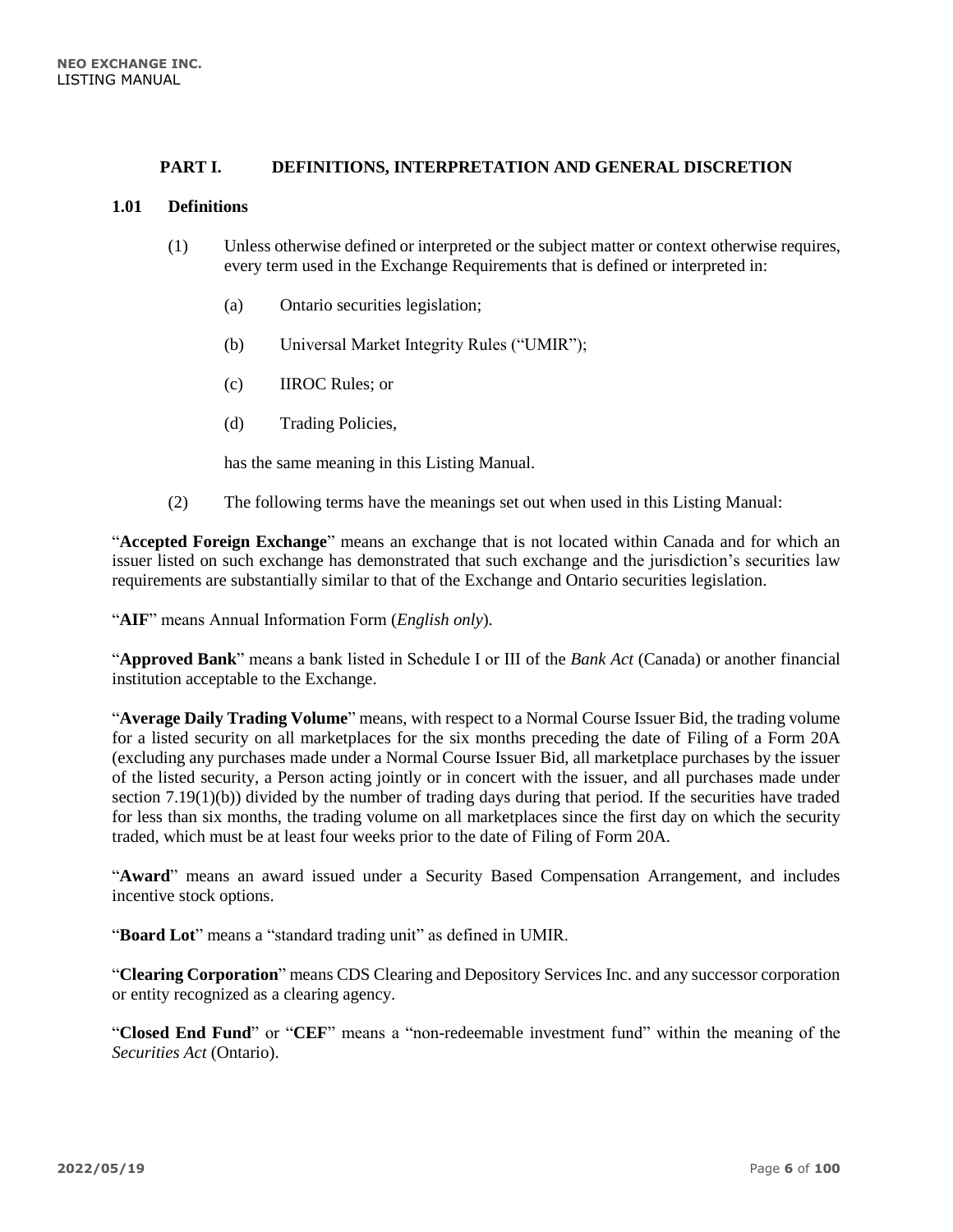"**Common Shares**" means Equity Securities with voting rights that are exercisable in all circumstances irrespective of the number or percentage of securities owned and that are not, on a per share basis, less than the voting rights attached to any other class of shares of the issuer.

"**Control Person**" has the same meaning as its definition in the *Securities Act* (Ontario).

"**Decision**" means any decision, direction, order, ruling, guideline or other determination of the Exchange or of the Market Regulator made in the administration of this Listing Manual.

"**Delist**" means the termination of a security's listing on the Exchange, which renders it ineligible for trading on the Exchange.

"**Due Bill**" means an instrument used to evidence the transfer of title to any dividend, distribution, interest, security or right to a Listed Security contracted for, or evidencing the obligation of a seller to deliver such dividend, distribution, interest, security or right to a subsequent purchaser.

"**Effective Date**" means the effective date of a change to the constating documents of a Listed Issuer, for example in connection with a name change, certain stock subdivisions, security consolidations and security reclassifications.

"**Emerging Market**" means a jurisdiction outside of Canada that is not included in the following list:

• Australia

• Mexico • New Zealand

• Norway

- European Union
- Hong Kong
- Iceland
- Israel
- Japan
- Republic of Korea • Singapore
- South Africa

• Taiwan

• Switzerland

- United Kingdom
- United States

The Exchange may, from time to time, exclude other jurisdictions from the definition of Emerging Market, provided the Exchange is satisfied that the jurisdiction's business and legal environment is comparable to other non-Emerging Market jurisdictions.

# *Commentary:*

*The above list of non-Emerging Market jurisdictions will be adjusted, from time to time, by the Exchange, as applicable. The following factors guide the Exchange's assessment of the legal and regulatory environment of a jurisdiction: participation in key commercial and economic international organizations and agreements, such as NAFTA, OECD, APEC and the G20; and existing indices of economic development, such as the Heritage Foundation's Index of Economic Freedom, which, among other factors, consider the prevalence of the rule of law, government and regulatory efficiency and market openness.* 

"**Emerging Market Issuer**" or "EMI" means, other than an Other Listed EMI, or unless otherwise determined by the Exchange, an issuer whose principal business operations and the majority of its operating assets are in an Emerging Market jurisdiction. For greater certainty, an EMI that has securities listed on the Exchange is also a Listed Issuer.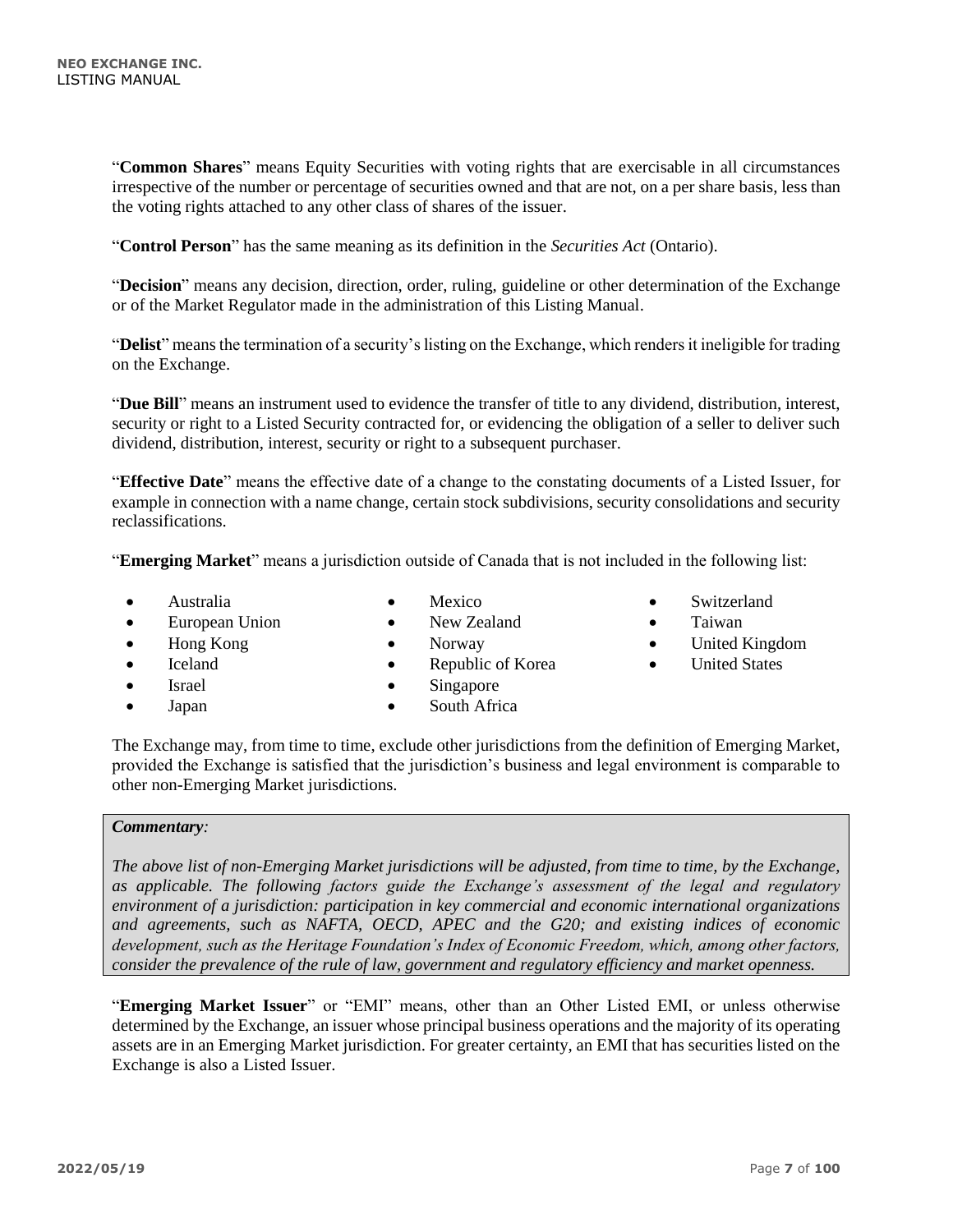#### *Commentary:*

*Other considerations in determining whether an issuer is an EMI include residence of "mind and management" and jurisdiction of incorporation.*

"**Equity Securities**" means securities of an issuer that carry a residual right to participate in the earnings of the issuer and in the issuer's assets upon dissolution or liquidation.

"**Escrowed Funds**" means funds held in a SPAC escrow account, and must include at least 90% of the gross proceeds raised in the SPAC IPO or subsequent rights offering by a SPAC and at least 50% of the underwriters' commission relating to the SPAC IPO.

"**Exchange**" means Neo Exchange Inc.

"**Exchange Requirements**" includes the following:

- (1) the Trading Policies;
- (2) this Listing Manual;
- (3) obligations arising out of the Listing Agreement or Member Agreement;
- (4) any forms issued pursuant to the Trading Policies or the Listing Manual, including the listing forms, and any obligations related to or created by such forms;
- (5) UMIR; and
- (6) applicable securities laws, and any decision thereunder as it may be amended, supplemented and in effect from time to time and the respective rules and regulations under such laws together with applicable published instruments, notices and orders of applicable securities regulatory authorities.

"**Exchange Traded Fund**" or "**ETF**" means a "mutual fund" within the meaning of the *Securities Act* (Ontario), the units of which are listed or quoted securities and are in continuous distribution.

"**Exchange Traded Product**" or "**ETP**" means a CEF, ETF or Structured Product, including any other exchange traded Investment Fund.

"**File**" and "**Filing**" means to submit any required document to the Exchange electronically through a virtual data room or otherwise make available in the format indicated by the Exchange, including email, mail, courier or hand delivery.

"**Foreign Issuer**" means an issuer which, at the time of applying for the listing of a security, is listed and in good standing on an Accepted Foreign Exchange and is not incorporated or organized under the laws of Canada or a Canadian jurisdiction unless:

(1) voting securities carrying more than 50% of the votes for the election of directors of the issuer are held by Persons whose last address as shown on the books of the issuer is in Canada; and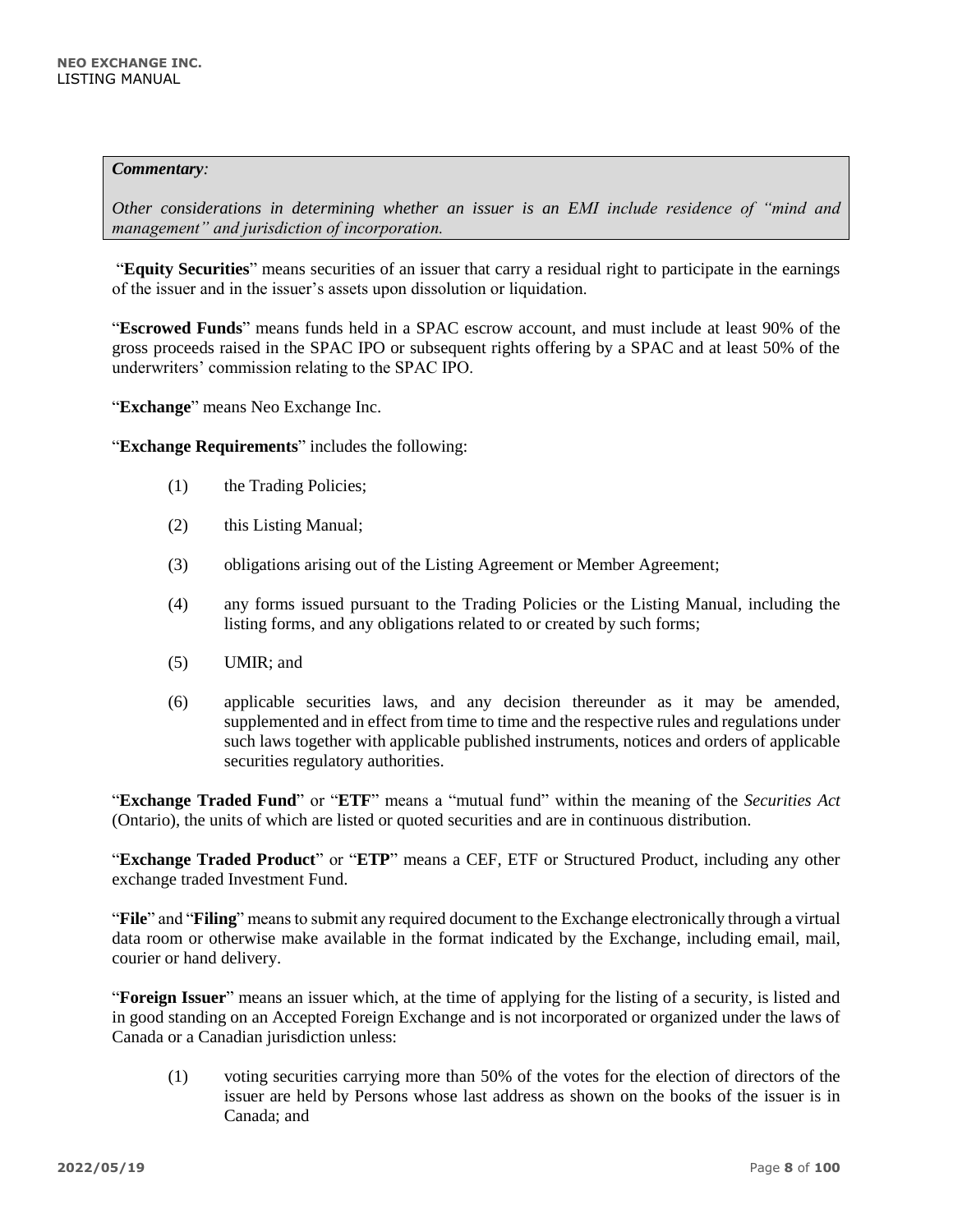- (2) any one or more of the following apply:
	- (a) the majority of the senior officers or directors of the issuer are citizens or residents of Canada;
	- (b) more than 50% of the assets of the issuer are located in Canada; or
	- (c) the business of the issuer is administered principally in Canada.

Once a Foreign Issuer has listed its securities on the Exchange, the issuer will become a Listed Issuer.

"**Founding Securities**" means securities of a SPAC held by its Founding Security Holders, excluding any securities purchased by Founding Security Holders under the IPO prospectus, concurrently with the IPO prospectus on the same terms, on the secondary market, or under a rights offering by the SPAC.

"**Founding Security Holders**" means insiders and equity security holders of a SPAC prior to the completion of the IPO who continue to be insiders and equity security holders or both immediately after the IPO.

"**IIROC**" means the Investment Industry Regulatory Organization of Canada and any successor entity.

"**IIROC Rules**" means UMIR and IIROC's dealer member rules.

"**Independent Director**" means a director who is independent in accordance with section 1.4 of National Instrument 52-110 *Audit Committees* or its successor provision.

#### "**Insider**" means:

- (1) for a Listed Issuer that is not an Investment Fund, an officer, director or insider (within the meaning of the *Securities Act* (Ontario));
- (2) for a Listed Issuer that is an Investment Fund, an officer or director (within the meaning of the *Securities Act* (Ontario)) of the Investment Fund or the investment fund manager of the Listed Issuer;
- (3) a promoter of a Listed Issuer that is not an Investment Fund;
- (4) a Person identified as an Insider, individually or by virtue of their position, by an issuer;
- (5) if the Insider is not an individual, each director, officer and Control Person of that Insider; and
- (6) such other Person as may be designated from time to time by the Exchange.

"**Investment Fund**" means an "investment fund" as defined under the *Securities Act* (Ontario).

"**IPO**" means initial public offering.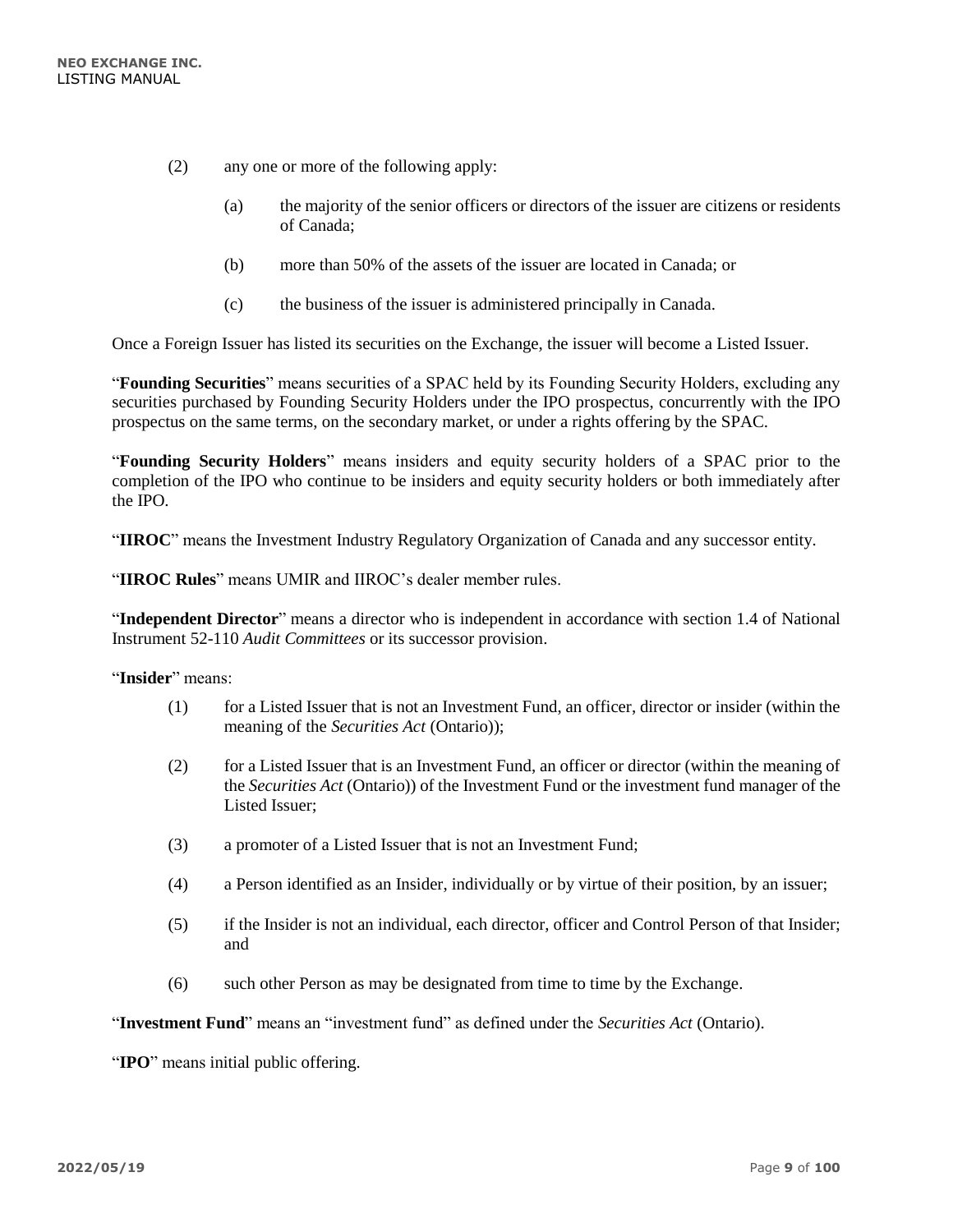"**Liquidation Distribution**" means, in respect of a SPAC, the distribution of the Escrowed Funds to each existing shareholder (other than the Founding Security Holders in respect of their Founding Securities and their Specified SPAC Securities) for each share held, on a pro rata basis net of any applicable taxes and direct expenses related to the distribution, if the Qualifying Transaction is not completed within the Permitted Time for Completion of a Qualifying Transaction.

"**Listed Issuer**" means an issuer with one or more classes of securities listed in accordance with and subject to the requirements set out in the Listing Manual.

"**Listed Securities**" means any securities of a Listed Issuer that are listed on the Exchange.

"**Listing Document**" means a prospectus, an AIF, an information circular or any other document acceptable to the Exchange, including U.S. or foreign equivalents, determined on a case-by-case basis.

"**Market Regulator**" means IIROC or such other person recognized by the Ontario Securities Commission as a Regulation Services Provider for the purposes of Ontario securities law and which has been retained by the Exchange as an acceptable Regulation Services Provider.

"**Material Information**" means any information relating to the business and affairs of an issuer that results in or would reasonably be expected to result in a significant change to the market price or value of any of the issuer's Listed Securities, and includes a material change or a material fact, in each case within the meaning of the *Securities Act* (Ontario).

"**Maximum Discount to Market Price**" means the closing market price on the day preceding the date on which the Listed Issuer issues a press release announcing a transaction or Files for price reservation, less a discount of 20%.

"**Member**" means a Person that has executed a member agreement and been approved by the Exchange to access the Exchange systems, provided such access has not been terminated.

"**Non-Voting Securities**" means Restricted Securities that do not carry a right to vote except in certain limited circumstances, such as to elect a limited number of directors or to vote where mandated by applicable corporate or securities law.

"**Normal Course Issuer Bid**" or "**NCIB**" means an issuer bid for a class of Listed Securities where the purchases over a 12-month period by the Listed Issuer or Persons acting jointly or in concert with the Listed Issuer and commencing on the date of Filing of the documents required by Exchange Requirements, do not exceed the greater of:

- (1) 10% of the Public Float; or
- (2) 5% of the securities of the class outstanding,

as of the date of Filing of the documents required by Exchange Requirements, excluding purchases under a formal issuer bid.

"**OSC Staff Notice 51-720**" means OSC Staff Notice 51-720 *Issuer Guide for Companies Operating in Emerging Markets*.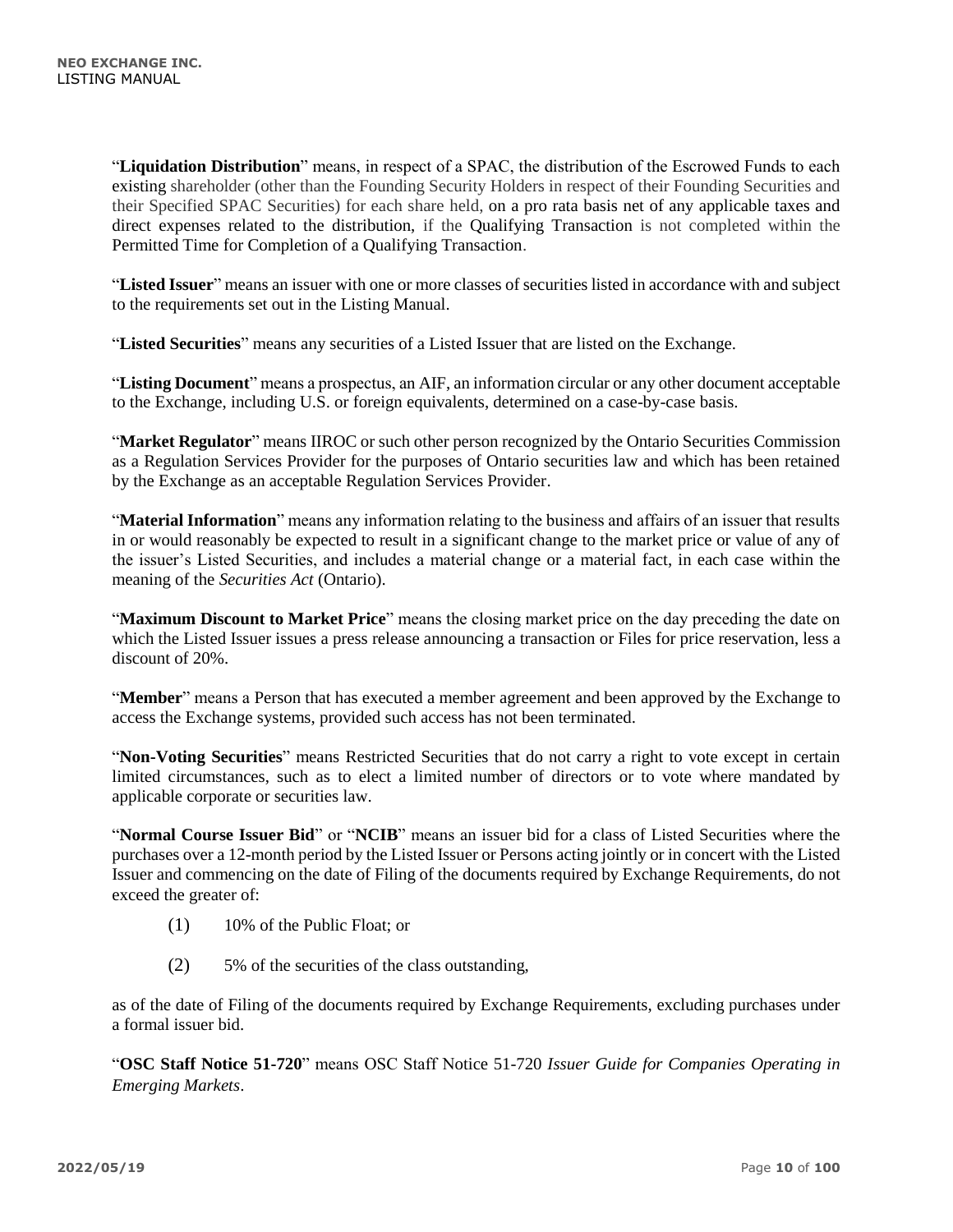"**Other Listed EMI**" means an Other Listed Issuer that would otherwise be considered an EMI or is specifically exempted from being considered an EMI, which is listed on another Recognized Exchange that has requirements for emerging market issuers and the Other Listed Issuer is subject to and/or exempt from such requirements.

"**Other Listed Issuer**" means an issuer which, at the time of applying for the listing of a security, has that security or one or more other securities listed on a Recognized Exchange other than the Exchange, which does not include an Accepted Foreign Exchange. Once an Other Listed Issuer has listed securities on the Exchange, the issuer will become a Listed Issuer.

"**Permitted Investments**" means investments in the following: cash or in book-based securities, negotiable instruments, investments or securities which evidence:

- (1) obligations issued or fully guaranteed by the Government of Canada, the Government of the United States of America or any Province of Canada or State of the United States of America;
- (2) demand deposits, term deposits or certificates of deposit of an Approved Bank;
- (3) commercial paper directly issued by an Approved Bank; or
- (4) call loans to or notes or bankers' acceptances issued or accepted by an Approved Bank.

"**Permitted Time for Completion of a Qualifying Transaction**" means a period not longer than 36 months after the date of closing of the IPO of a SPAC, or such shorter period that the SPAC specifies in its IPO prospectus (provided that a period shorter than 36 months may be selected subject to one or more extensions, but such period as extended may not exceed such 36 month period in aggregate).

"**Person**" includes an individual, corporation, partnership, unincorporated association, unincorporated syndicate, unincorporated organization, trust, trustee, executor, administrator, or other legal representative.

"**PIF**" means a Personal Information Form.

"**Preference Shares**" means securities which have a genuine and non-specious preference or right over all classes of Equity Securities and are not Equity Securities.

"**Principal Regulator**" means the issuer's principal regulator determined in accordance with Multilateral Instrument 11-102 *Passport System*.

"**Public Float**" means the number of securities outstanding, less securities known by the Listed Issuer after reasonable enquiry to be:

- (1) beneficially owned or under the control or direction of the Listed Issuer and every non-Public Security Holder of the Listed Issuer; and/or
- (2) subject to restrictions on transfer.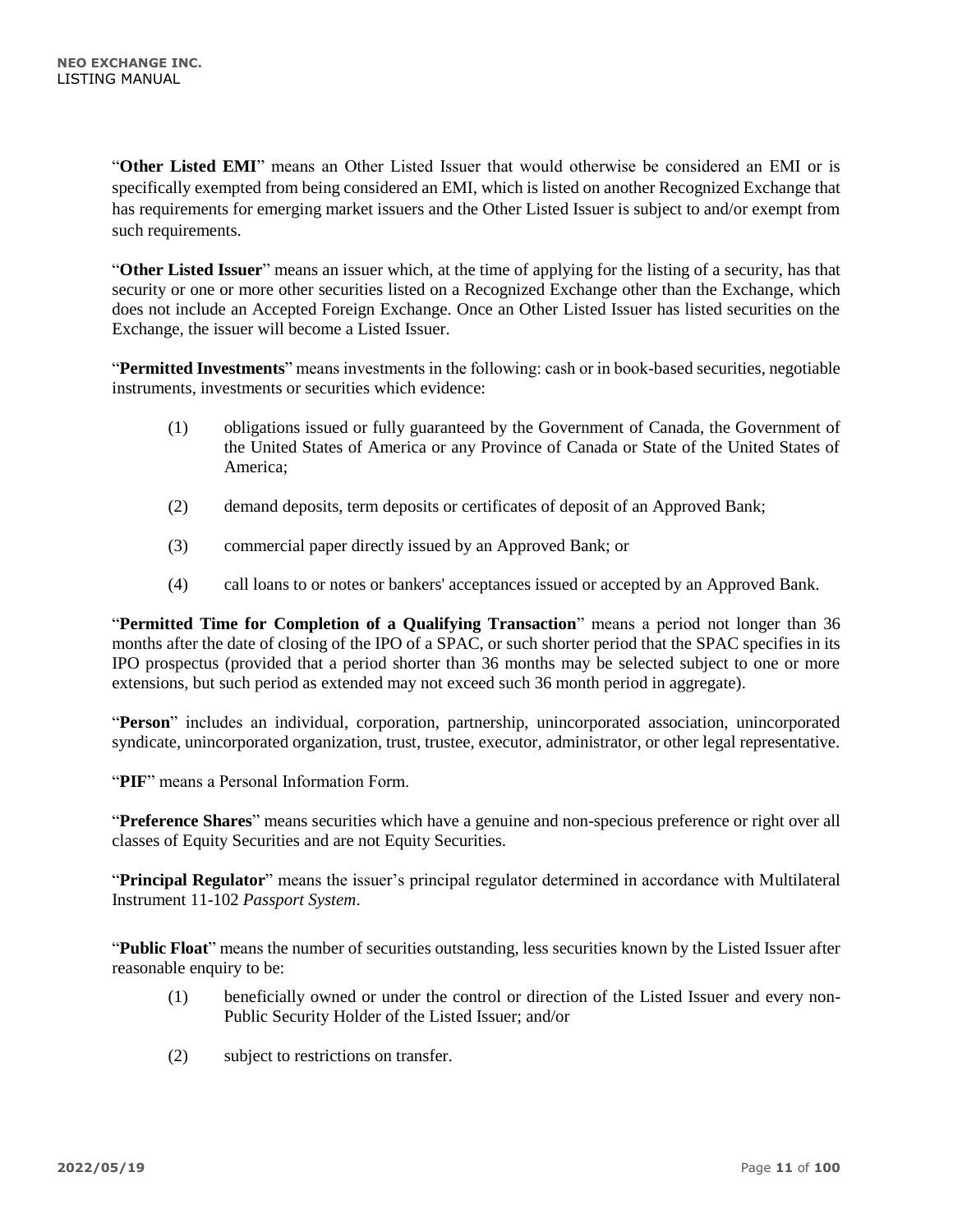"**Public Security Holder**" means for an issuer, any security holder that is not a director or officer of the issuer and who does not own or control, directly or indirectly, securities carrying more than 10% of the votes attached to all of the outstanding voting securities of the issuer.

"**Qualifying Transaction**" means the direct or indirect acquisition of assets or one or more businesses by a SPAC. For greater certainty, a Qualifying Transaction may include a merger or other reorganization or an acquisition of the SPAC.

"**Recognized Exchange"** means a Person recognized by a securities regulatory authority in Canada as an exchange.

"**Record Date**" means the date fixed for the purpose of determining security holders of a Listed Issuer eligible for a distribution or other entitlement.

"**Related Person**" of a Listed Issuer means:

- (1) a "related party" as defined in Multilateral Instrument 61-101 *Protection of Minority Security Holders in Special Transactions,* of the Listed Issuer;
- (2) a promoter of the Listed Issuer, or, where the promoter is not an individual, an officer, director or Control Person of the promoter;
- (3) if the Listed Issuer is an Investment Fund, a "related party" to the Investment Fund determined with reference to section 2.5(1) National Instrument 81-106F1 *Contents of Annual and Interim Management Report of Fund Performance;* and
- (4) such other Person as may be designated from time to time by the Exchange.

"**Restricted Securities**" means Equity Securities that have inferior voting rights to another class of securities of the issuer, and may include Non-Voting Securities, Subordinate Voting Securities and Restricted Voting Securities.

"**Restricted Voting Securities**" means Restricted Securities that carry a right to vote subject to a restriction on the number or percentage of securities that may be voted by a shareholder or combination of shareholders, other than a restriction that is permitted or required by statute that is only applicable to nonresidents or non-citizens of Canada.

"**Resulting Issuer**" means the combined or new Person continuing or formed, respectively, as a result of a Qualifying Transaction.

#### "**Security Based Compensation Arrangement**" includes:

- (1) stock option plans for the benefit of employees, insiders, directors, officers, consultants or service providers or any one of such groups;
- (2) individual stock options granted to employees, service providers or insiders if not granted pursuant to a plan previously approved by the Listed Issuer's security holders;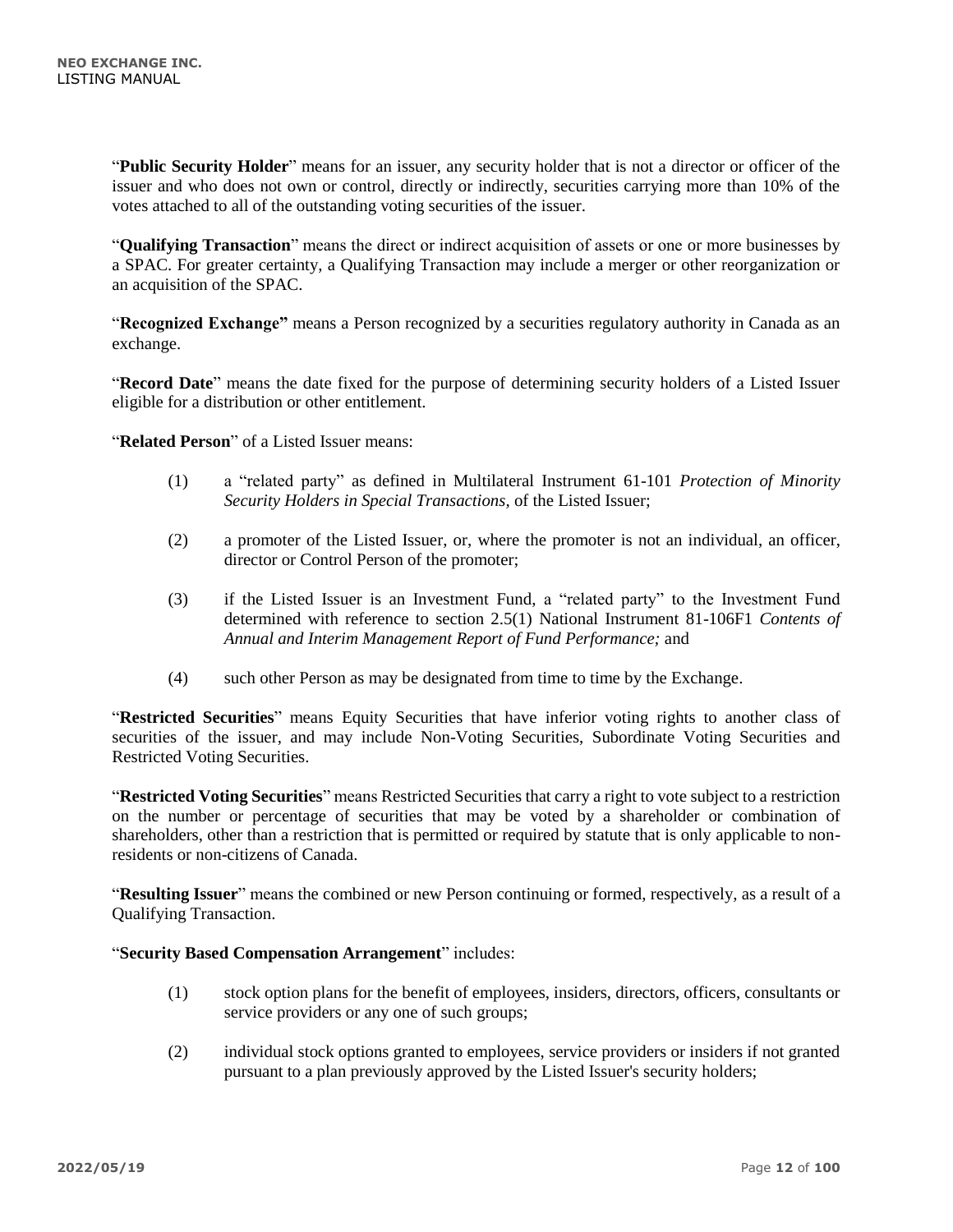- (3) stock purchase plans where the Listed Issuer provides financial assistance or where the Listed Issuer matches the whole or a portion of the securities being purchased;
- (4) stock appreciation rights involving issuances of securities from treasury;
- (5) any other compensation or incentive mechanism involving the issuance or potential issuances of securities of the Listed Issuer; and
- (6) security purchases from treasury by an employee, insider or service provider which is financially assisted by the Listed Issuer by any means whatsoever.

"**Senior Management**" means executive officers and other persons exercising executive functions and who are responsible for the management of the company and accountable to the board of directors of the Listed Issuer.

"**Special Purpose Acquisition Corporation" or "SPAC"** means an issuer that does not have an operating business or a specific business plan or that has indicated that its business plan is to engage in a merger or acquisition of, by or with a business or businesses (without any binding agreement to do so at the time of the IPO final prospectus) within a specific period of time.

**"Specified SPAC Securities"** means unlisted securities of a SPAC purchased by its Founding Security Holders under the IPO prospectus, concurrently with the IPO prospectus on the same terms, or under a rights offering by the SPAC and into which the SPAC's listed securities are convertible or exercisable in the event of the completion of a Qualifying Transaction.

"**Structured Product**" means a financial instrument that has the characteristics of a base instrument (such as a note, warrant or other instrument) with economic exposure to one or more reference asset(s), index (indices), portfolio(s), or combination thereof, but is not an ETF or CEF.

#### *Commentary:*

*The Exchange is recognized to carry on business as an exchange for the listing and trading of securities. A product may be considered a security if:*

- *1. The issuer receives payment of the purchase price on the delivery of the product (the listed security),*
- *2. The purchaser is under no obligation to make any additional payment beyond the purchase price as a margin deposit, margin, settlement or other such amount during the life of the product or at maturity, and*
- *3. The terms of the product do not include margin requirements based on a market value of its underlying interest.*

*Examples of products that are securities include: notes whose return is linked to the price increase of a reference portfolio or to an index, principal protected equity index-linked notes, and interest coupons and notes without coupons based on debt securities of an issuer. An example of a product which is not a security is a listed option or a futures contract.*

*The Exchange may request the issuer to participate in consultations with the relevant regulators where questions regarding the nature of the product arise.*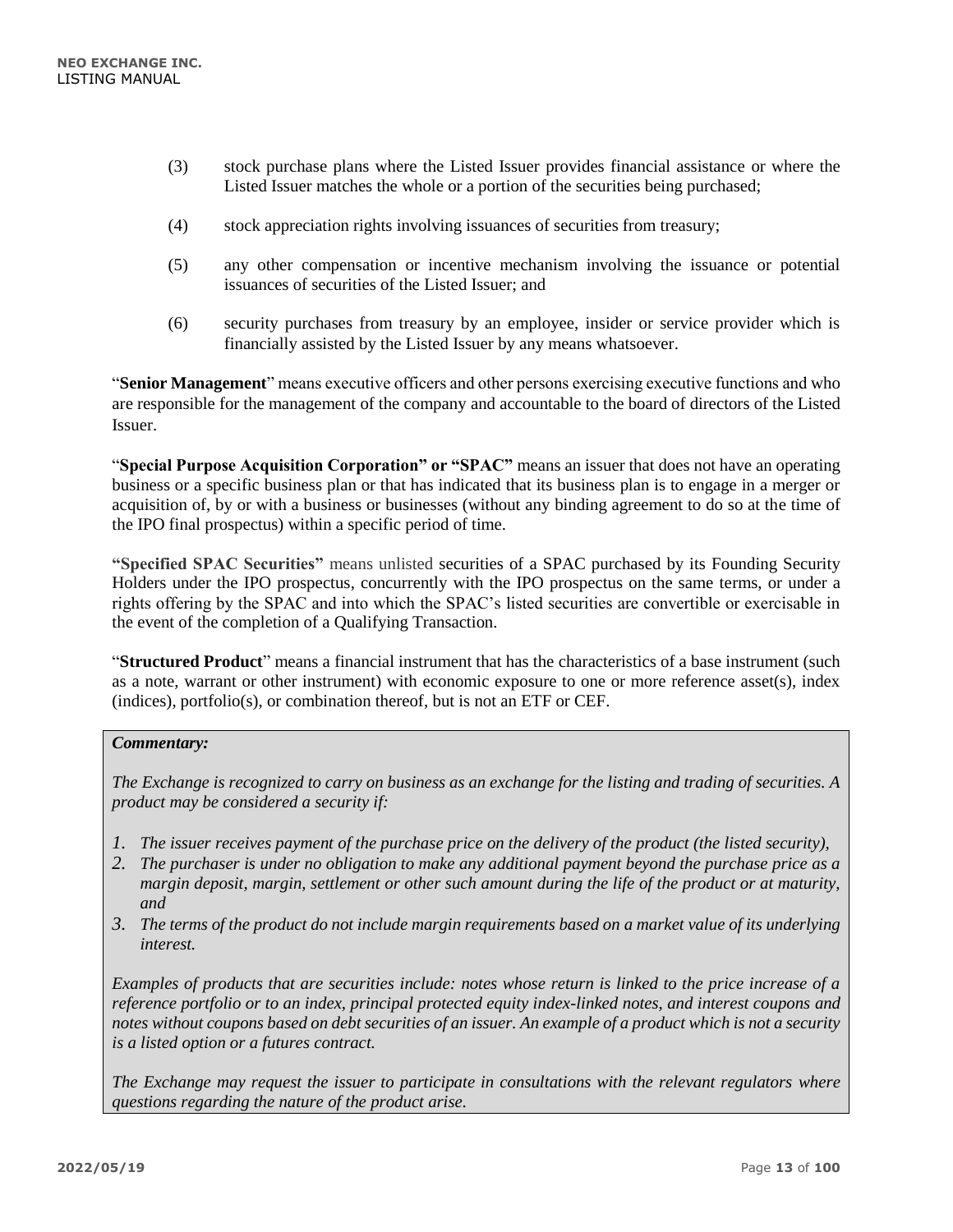"**Structured Product Issuer**" mean an issuer of a Structured Product.

"**Subordinate Voting Securities**" means Restricted Securities that carry a right to vote where there is another class of shares outstanding that carry a greater right to vote on a per-security basis.

"**Super-Voting Securities**" means, with respect to any class of Restricted Securities of a Listed Issuer, any class of securities of the Listed Issuer that carry a greater right to vote on a per-security basis.

#### <span id="page-13-0"></span>**1.02 Interpretation**

- (1) A company is an affiliate of another company if one of them is a subsidiary of the other or if both are subsidiaries of the same company or if each of them is controlled by the same Person.
- (2) The division of this Listing Manual into separate parts, divisions, sections, subsections, clauses and commentary, and the provision of a table of contents and headings, is for convenience of reference only and shall not affect the construction or interpretation of the Listing Manual.
- (3) The words "hereof," "herein," "hereby," "hereunder" and similar expressions mean the whole of this Listing Manual and not simply the particular provision in which the term is mentioned, unless the context clearly indicates otherwise.
- (4) The word "or" is not exclusive.
- (5) The word "including," when following any general statement or term, does not limit the meaning of the general statement or term to the specific matter immediately following the statement or term.
- (6) Unless otherwise specified, any reference to a statute includes that statute and the regulations made pursuant to that statute, with all amendments made and in force from time to time, and to any statute or regulation that supersedes that statute or regulation.
- (7) Unless otherwise specified, any reference to a rule, policy, blanket order or instrument includes all amendments made and in force from time to time, and to any rule, policy, blanket order or instrument that supersedes that rule, policy, blanket order or instrument.
- (8) Grammatical variations of any defined term have the same meaning.
- (9) Any word imputing gender includes the masculine, feminine and neutral genders.
- (10) Any word in the singular includes the plural and vice versa.
- (11) All references to time in the Exchange Requirements are to Eastern Time in Toronto, Ontario unless otherwise stated.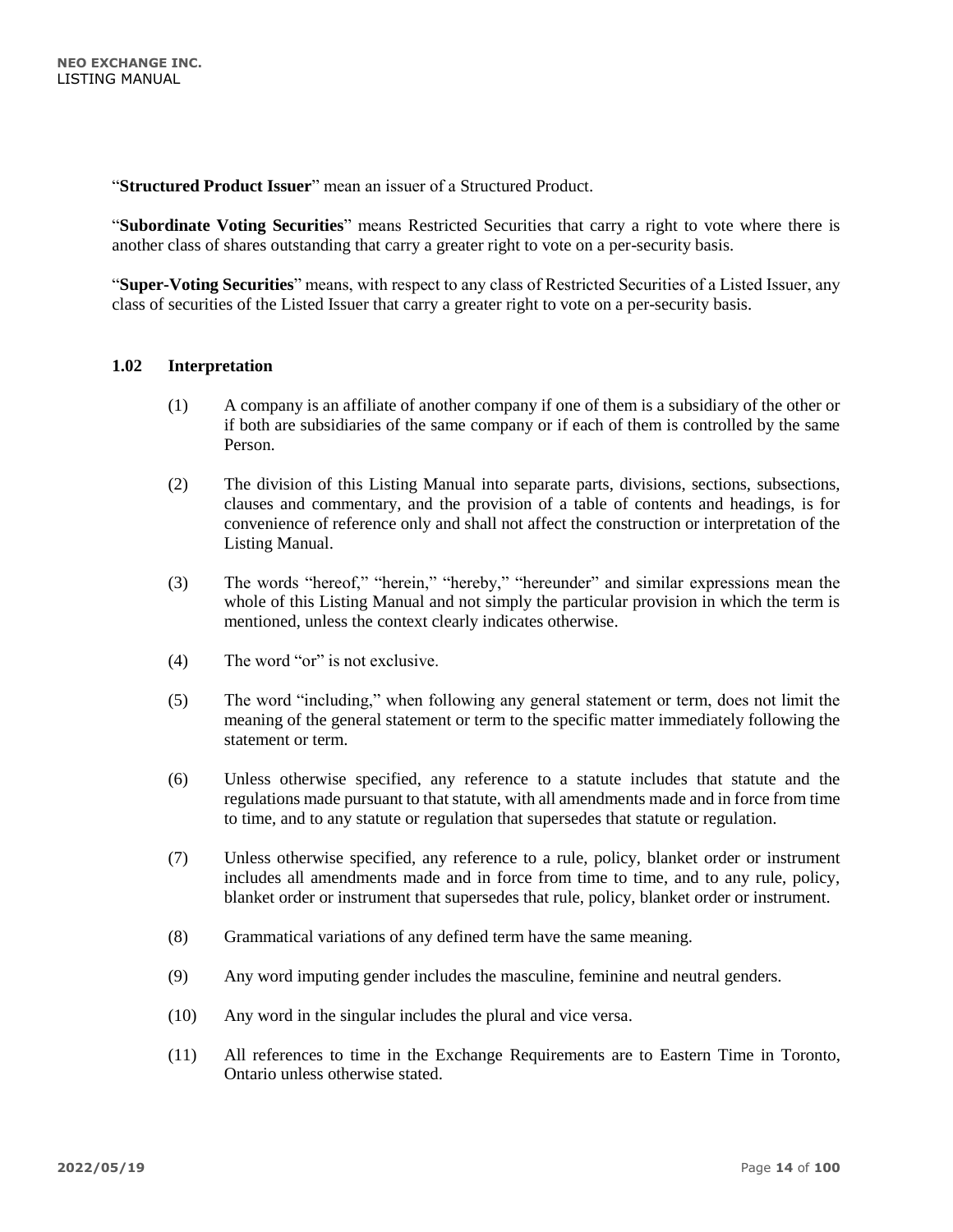(12) All references to currency in the Exchange Requirements are to Canadian dollars unless otherwise stated.

# <span id="page-14-0"></span>**1.03 General Discretion of the Exchange**

- (1) The Exchange Requirements have been put in place to serve as guidelines to issuers seeking and maintaining a listing on the Exchange and their professional advisers. However, the Exchange reserves the right to exercise its discretion in its application of the Exchange Requirements. The Exchange may waive or modify an existing requirement or impose additional requirements in applying its discretion. It may take into consideration the public interest, including market integrity issues, and any facts or situations unique to a particular party or security. Issuers are reminded that listing on the Exchange is a privilege and not a right. The Exchange may grant or deny an application, including an application for listing, notwithstanding that the issuer has met the published Exchange Requirements.
- (2) Without limiting the generality of the foregoing, the Exchange may consider the following factors when exercising its general discretion:
	- (a) *Track Record:* Whether the issuer, asset manager or fund sponsor has a history of profitable operations or, if not, significant revenues;
	- (b) *Quality of Management:* Whether the issuer's directors, officers and controlling shareholders, or those of the asset manager or fund sponsor, have a regulatory history or reputation that gives rise to concerns that the business of the issuer will not be conducted with integrity or due regard to the interests of shareholders;
	- (c) *Characteristics of Underlying Assets of ETPs*: Whether the CEF, ETF or Structured Product is suitable for listing on the Exchange having regard to the liquidity and transparency of the pricing of the underlying assets;
	- (d) *Characteristics of Issuer and Type of Security of Structured Products*: Whether the Structured Product is suitable for listing on the Exchange having regard to the financial size of the Structured Product Issuer, and the nature of the security, including whether it is convertible;
	- (e) *Liquid Market:* Whether the conditions that promote a liquid and orderly market in the Listed Securities exist;
	- (f) *Review of Filings*: Whether a review of public and other filings raise market integrity or public interest concerns, or concerns that the business of the issuer will not be conducted with integrity or due regard to the interests of shareholders; and
	- (g) *Related Party Involvement*: Whether the involvement of Related Parties in transactions of the issuer gives rise to concerns that the business of the issuer will not be conducted with integrity or due regard to the interests of shareholders.
	- (3) The Exchange may request any other documentation or information as part of the initial and ongoing listing requirements in order to confirm that the issuer is suitable for listing and/or meeting Exchange Requirements.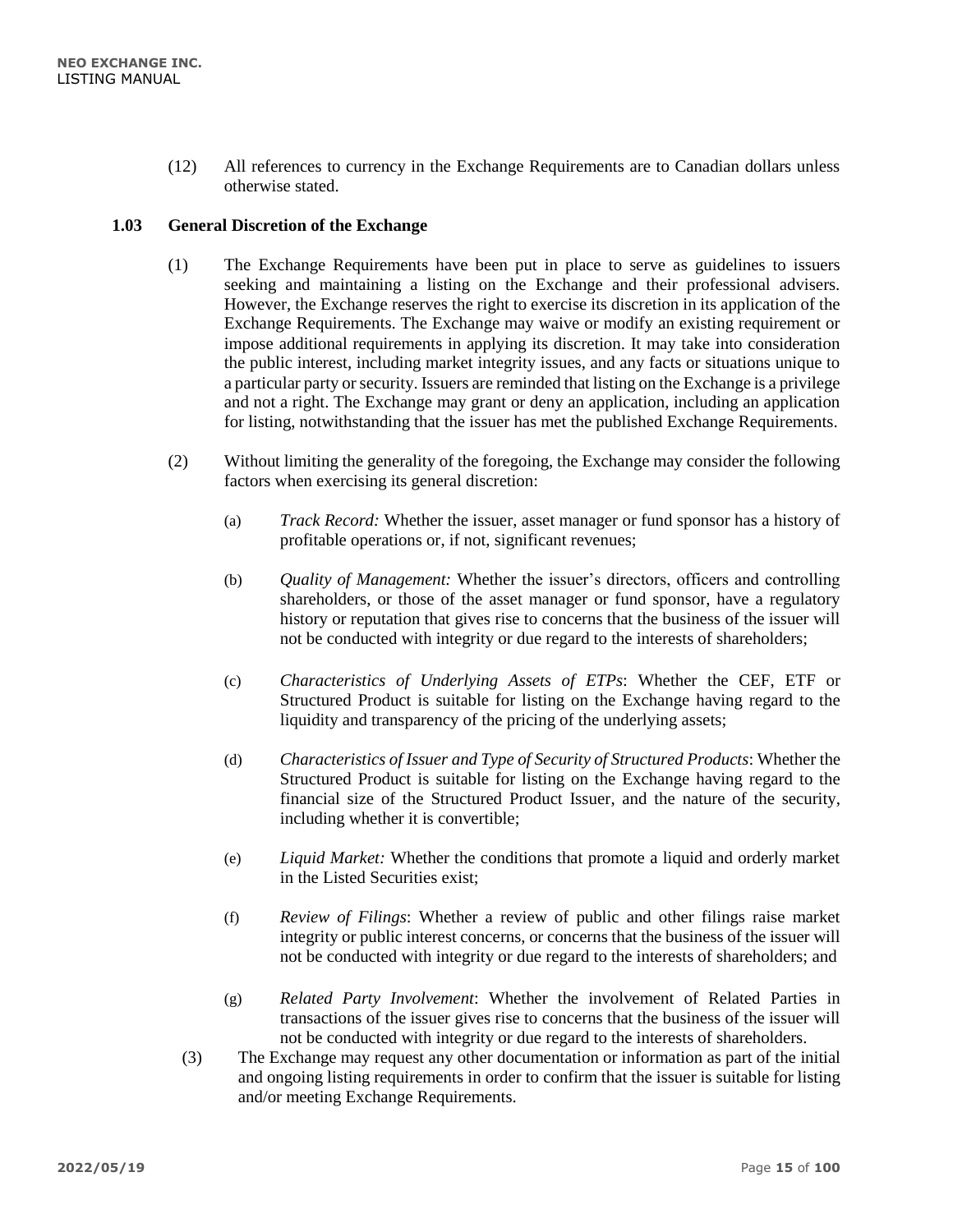# <span id="page-15-0"></span>**1.04 Compliance with Canadian Securities Legislation**

A Listed Issuer will be subject to Canadian securities legislation as a reporting issuer that is not a "venture issuer" and that is a "non-venture issuer" and must meet those requirements.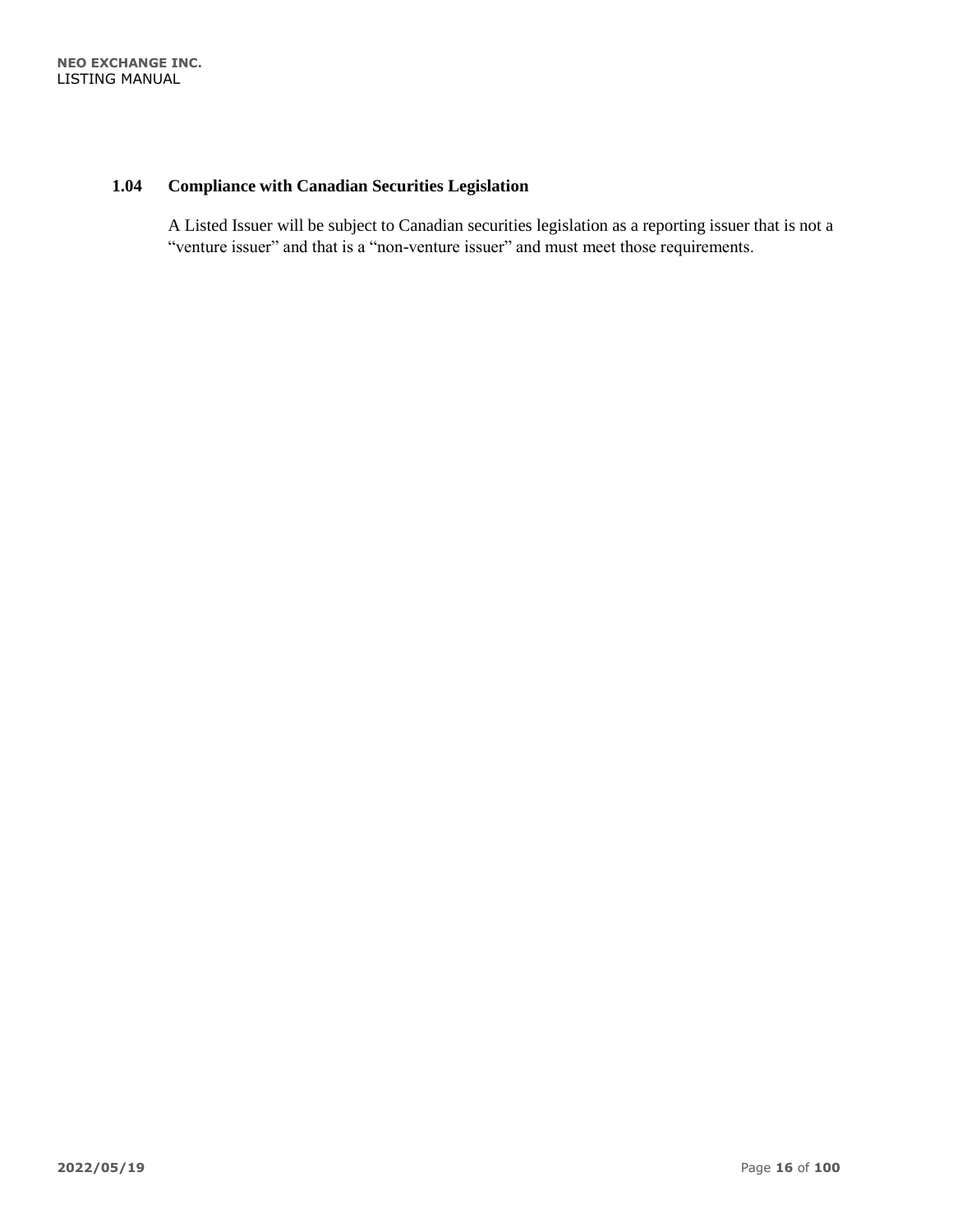#### **PART II. INITIAL LISTING REQUIREMENTS**

#### <span id="page-16-1"></span><span id="page-16-0"></span>**2.01 General**

This part of the Manual is applicable to issuers seeking to list a class or series of securities on the Exchange.

- (1) The Exchange has set out minimum listing standards for:
	- (a) Corporate issuers (including SPACs);
	- (b) CEFs;
	- (c) ETFs; and
	- (d) Structured Products.
- (2) The Exchange may in its discretion apply alternative criteria where appropriate (see section 1.03).

#### *Commentary:*

*With respect to an application (or proposed application) to list securities of an CEF or ETF, or to list a Structured Product, where the securities: (i) introduce novel characteristics or features into the Canadian capital markets; and (ii) will not be issued pursuant to a prospectus, the issuer shall submit a letter identifying similar products in Canada that have been offered through a receipted prospectus. The Exchange will review the submission of the issuer and will analyze whether or not the product proposed to be listed is novel. The Exchange will inform the Ontario Securities Commission Investment Funds and Structured Products Branch of the filing.*

#### <span id="page-16-2"></span>**2.02 Minimum Listing Standards – Corporate Issuers**

- (1) *Minimum Distribution* 
	- (a) Public Float of 1,000,000 securities;
	- (b) Expected market value of Public Float of at least \$10,000,000; and
	- (c) At least 150 Public Security Holders each holding at least a Board Lot.
- (2) *Issuer Criteria* An applicant must demonstrate at the time of the application to list on the Exchange that it meets or will, at the time of listing, meet one of the following criteria:
	- (a) Equity Standard Shareholders' equity of at least \$5,000,000;
	- (b) Net Income Standard Net Income of at least \$750,000 from continuing operations in the last fiscal year or in two of the last three fiscal years;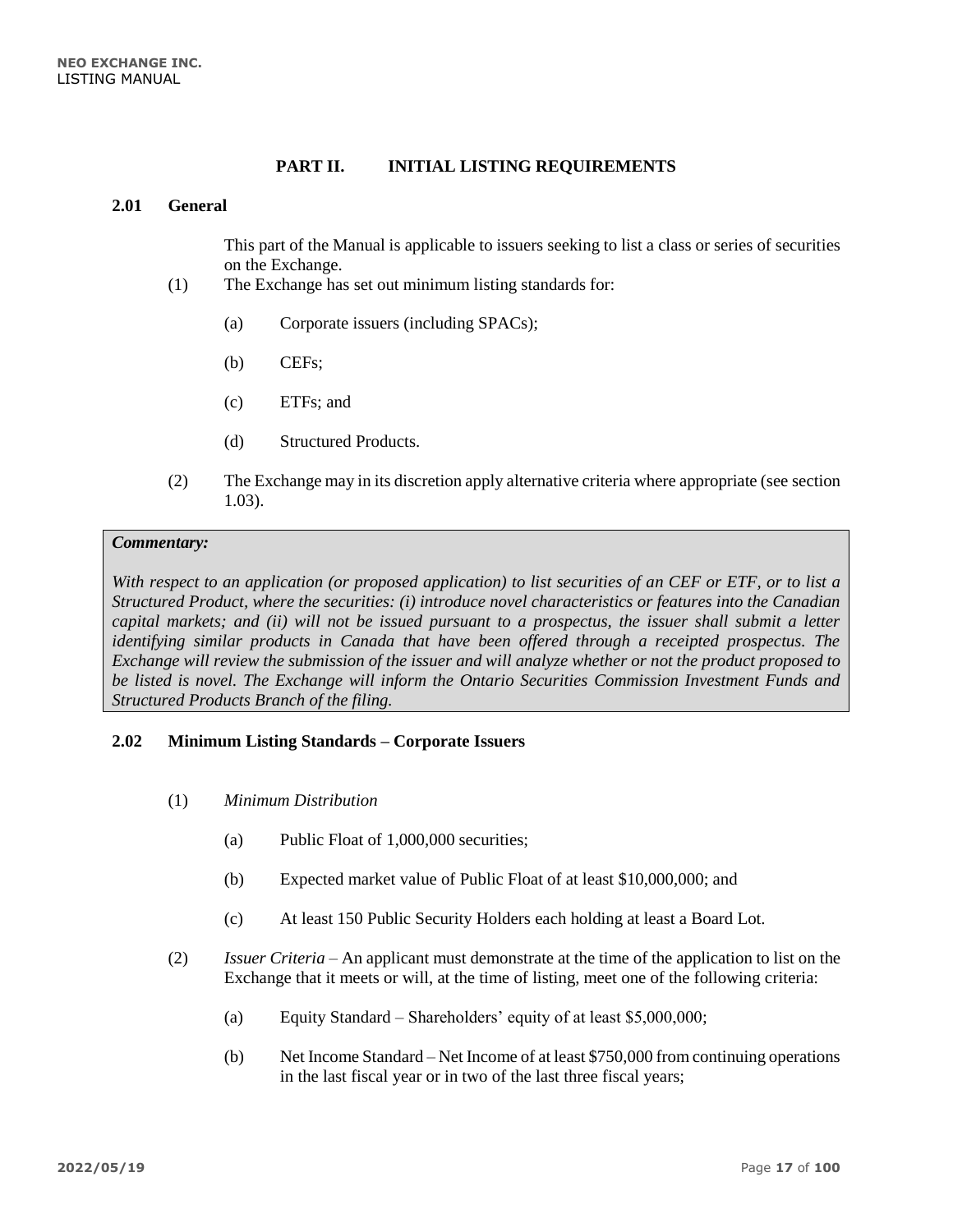(c) Market Value Standard – Market value of securities to be listed of at least \$50,000,000, based on the market value of securities traded on a Recognized Exchange, an Accepted Foreign Exchange or another acceptable trading platform, together with any additional offering of securities concurrent with the listing application; or

#### *Commentary:*

*For the purpose of applying the Market Value Standard, the Exchange may consider trading on an acceptable trading platform that is not a Recognized Exchange or an Accepted Foreign Exchange. When assessing whether the market value of securities based on trading on a trading venue that is not a Recognized Exchange or an Accepted Foreign Exchange is acceptable for the purpose of applying the Market Value Standard, the Exchange will consider any relevant factors including but not limited to: the trading volume; number and frequency of trades; price volatility; availability and reputation of liquidity providers; and the jurisdiction in which the platform operates.*

- (d) Assets and Revenue Standard Total assets and revenues of at least \$10,000,000 each, in the last fiscal year or in two of the last three fiscal years.
- (3) *History of Operations –* An operating history of at least two years. If the issuer does not have an operating history of two years, a submission to the Exchange addressing the following factors:
	- (a) The nature of the proposed issuer's business and industry;
	- (b) The proposed issuer's business plan;
	- (c) The experience and qualifications of its Senior Management;
	- (d) The type and quality of the issuer's assets;
	- (e) Such other factors that may be relevant to a going concern determination; and
	- (f) Any additional factors relevant to a determination of suitability for listing.
- (4) *Working Capital and Capital Structure*  Adequate working capital to carry on business for 12 months and an appropriate capital structure.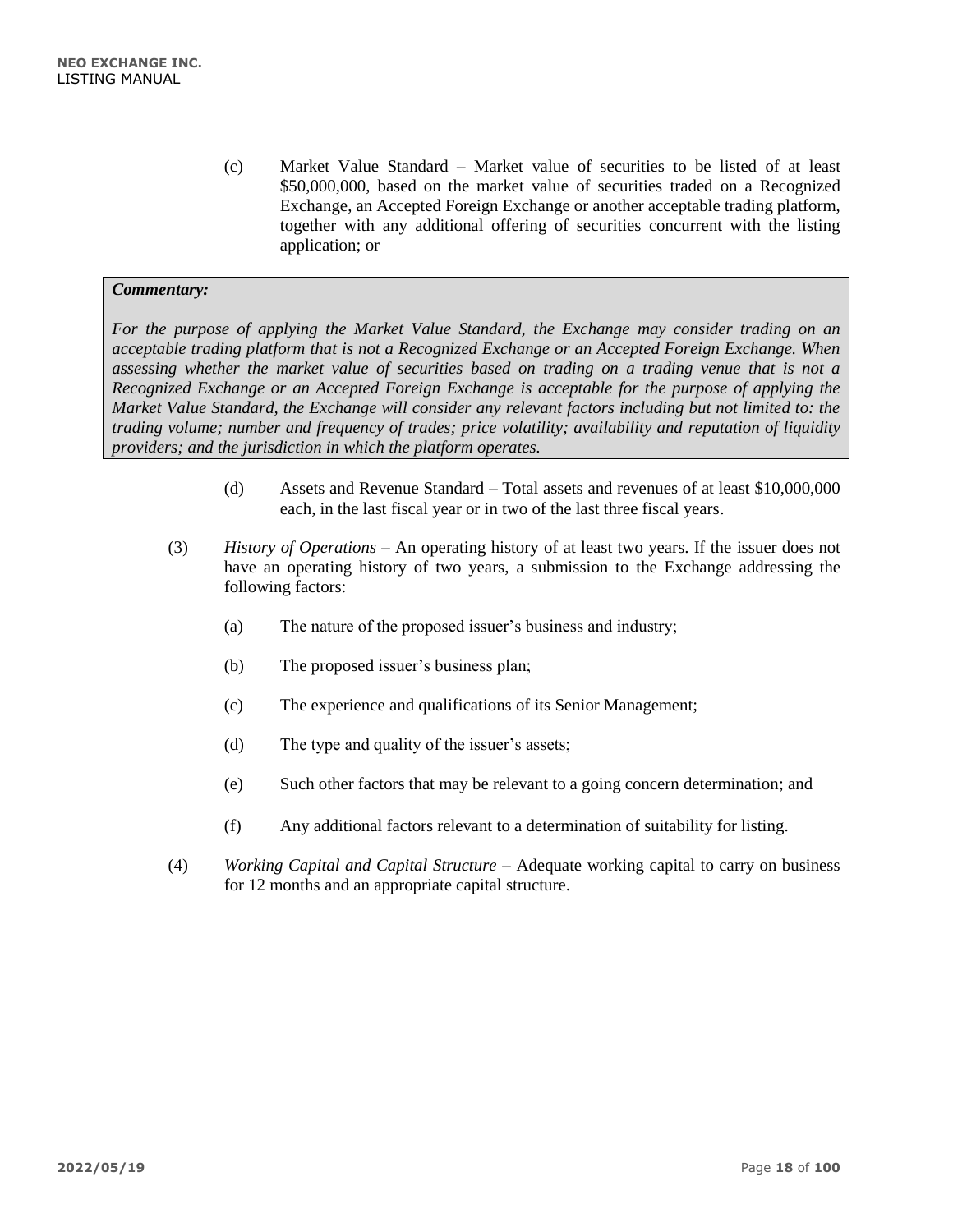(5) *Investor Relations Requirement –* At the time of the application to list on the Exchange, an applicant must confirm that it will implement an investor relations strategy supported by an investor relations budget of at least \$100,000 for the 12 months after listing.

# *Commentary:*

*The investor relations strategy must ensure that the issuer will provide sufficient information about its business and operations to facilitate informed investment decisions. Acceptable expenses include: maintaining an investor relations web site, presentations to institutional and retail investors, research, investor relations staff compensation, annual reports, news release dissemination, media monitoring, and investor relations and public relations advisory services.* 

- (6) *Supplemental Listings –* A Listed Issuer or an Other Listed Issuer may apply to have a new class or series of securities listed and posted for trading on the Exchange, subject to the following:
	- (a) A Listed Issuer, or an Other Listed Issuer that is not a "venture issuer" and that is a "non-venture" issuer under Canadian securities legislation, must meet the following standards to qualify for listing on the Exchange:
		- (i) *Good Standing* The issuer must be in good standing and not subject to delisting review by any Recognized Exchange; and
		- (ii) *Minimum Distribution*  A Public Float of at least 150,000 supplemental securities (that are not convertible debentures) held by at least 50 Public Security Holders, each holding at least a Board Lot. In the case of convertible debentures, a minimum of 50 Public Security Holders each holding at least \$1000 and together holding a minimum of \$150,000 convertible debentures.
	- (b) In addition to the requirements above, an Other Listed Issuer that is a "venture issuer" must also demonstrate that it meets the issuer criteria set out in section 2.02(2) in order for its securities to be considered for a supplemental listing.

#### *Commentary:*

*Supplemental listings may include warrants, preference shares, convertible debentures or any other security convertible or asset-backed security.*

*A supplemental listing by a venture issuer may result in such issuer becoming a "non-venture" issuer under Canadian securities legislation, which would require the issuer's main listed security to meet the listing criteria under subsection 2.02(2) of the Listing Manual.*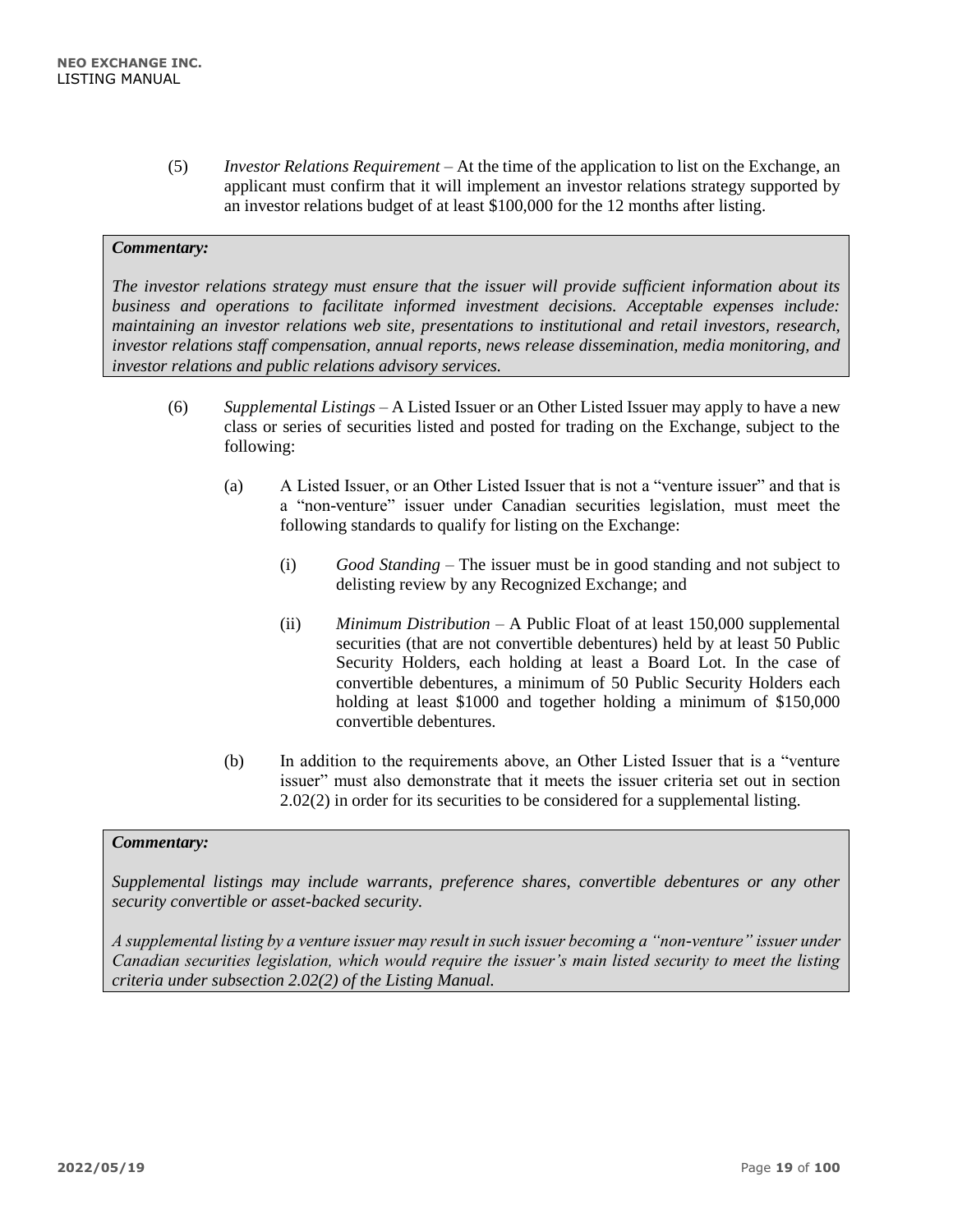- (7) *SPACs* Subsections 2.02 (2), (3), (4) and (5) do not apply to a SPAC. An issuer that is a SPAC must also meet the following standards to qualify for listing on the Exchange:
	- (a) expected market value of Public Float of at least \$30,000,000 at time of listing; and
	- (b) the criteria prescribed in section 10.16.

# <span id="page-19-0"></span>**2.03 Minimum Listing Standards – Closed End Funds**

- (1) *Minimum Distribution*  Public Float of 1,000,000 securities together with a minimum of 300 Public Security Holders each holding at least a Board Lot;
- (2) *Net Asset Value*  A CEF must have a net asset value of at least \$10,000,000.
- (3) *Publication of Net Asset Value*  A CEF must provide the Exchange with a representation that the net asset value will be made publicly available each business day.

# <span id="page-19-1"></span>**2.04 Minimum Listing Standards – Exchange Traded Funds**

- (1) *Net Asset Value*  An ETF must have a net asset value of at least \$1,000,000.
- (2) *Publication of Net Asset Value* An ETF must provide the Exchange with a representation that the net asset value will be made publicly available each business day;

#### <span id="page-19-2"></span>**2.05 Minimum Listing Standards – Structured Products**

- (1) Repealed.
- (2) *Minimum Public Float Value*  \$1,000,000.

#### *Commentary:*

*For some Structured Products, the distribution or Public Float of the Structured Product may not be relevant to the Exchange's review, for example, where the Structured Product is convertible into the underlying securities or asset, or into cash. In such cases, the Exchange's review will focus on the issuer and the liquidity (directly, or in the case of an index or portfolio, indirectly) of the underlying assets and/or securities. The Exchange may consider, among other things, where the underlying assets and/or securities are traded, the transparency of trading prices, distribution, float and trading volume.*

- (3) *Assets of the Structured Product Issuer* A Structured Product Issuer must have assets in excess of \$100,000,000.
- (4) *Other Requirements* A Structured Product Issuer must (i) be, or be an affiliate of, a Listed Issuer, Other Listed Issuer or Foreign Issuer, or (ii) be a trust company, asset manager or financial institution with substantial capital, surplus and experience.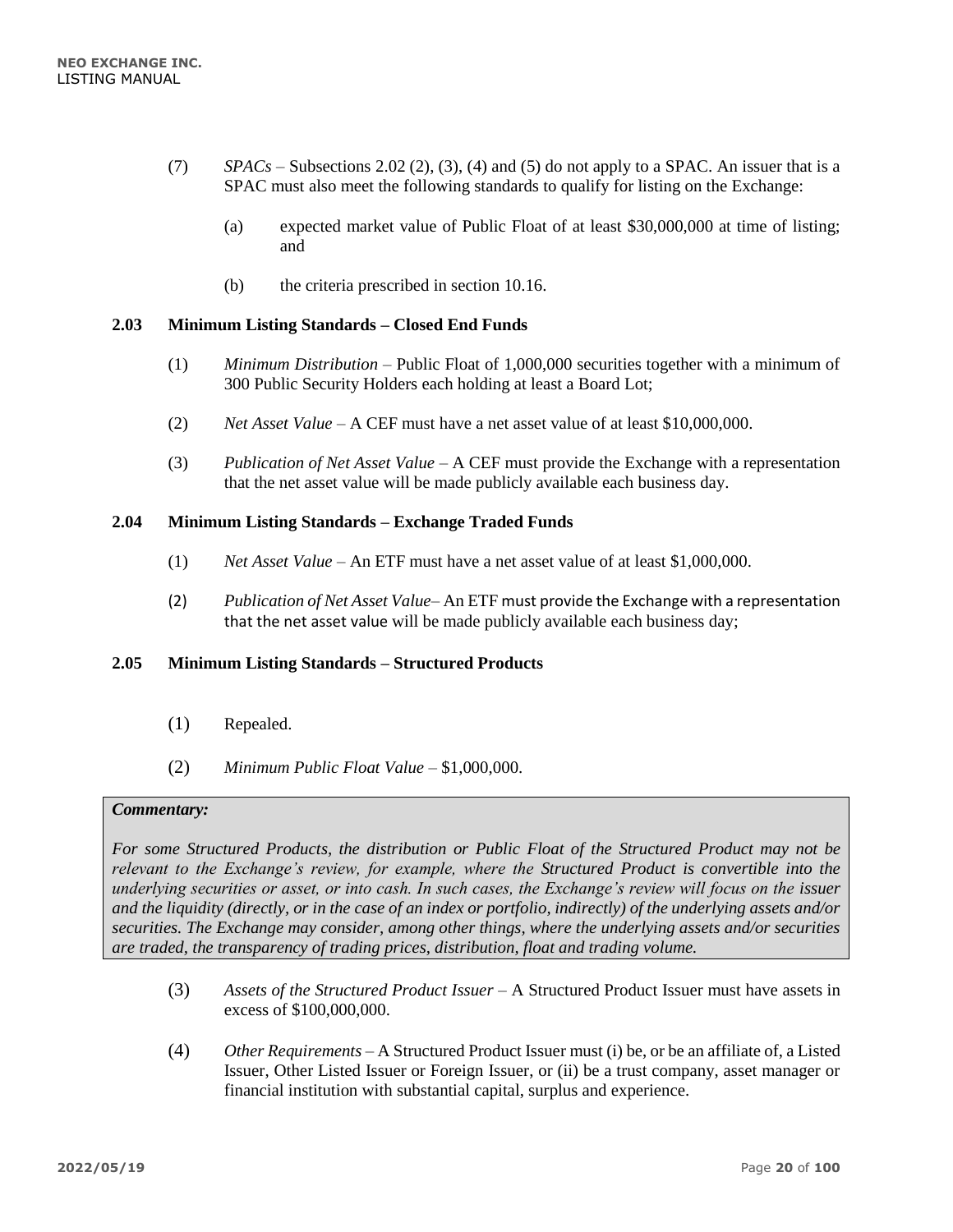(5) *Publication of Net Asset Value* – A Structured Product Issuer must provide the Exchange with a representation that the net asset value will be publicly available each business day.

#### <span id="page-20-0"></span>**2.06 Minimum Listing Standards – Debt-Based Structured Products**

- (1) Repealed.
- (2) *Minimum Public Float Value*  \$1,000,000.

#### *Commentary:*

*For some debt-based Structured Products, the distribution or Public Float may not be relevant to the Exchange's review, for example, where the Structured Product is convertible into the underlying securities or asset, or into cash. In such cases, the Exchange's review will focus on the Structured Product Issuer and the liquidity (directly, or in the case of an index or portfolio, indirectly) of the underlying assets and/or securities. The Exchange may consider, among other things, where the underlying assets and/or securities are traded, the transparency of trading prices, distribution, float and trading volume.*

- (3) *Term* The issue has a term of not greater than 30 years.
- (4) *Assets of Structured Product Issuer* A Structured Product Issuer must have assets in excess of \$100,000,000.
- (5) *Tangible Net Worth of Structured Product Issuer* A Structured Product Issuer must have a minimum tangible net worth in excess of \$100,000,000.
- (6) *Other Requirements* A Structured Product Issuer must (i) be, or be an affiliate of, a Listed Issuer, Other Listed Issuer or Foreign Issuer, or (ii) be a trust company, asset manager or financial institution with substantial capital, surplus and experience.
- (7) *Publication of Net Asset Value*  The Structured Product Issuer must provide the Exchange with a representation that the net asset value will be made publicly available each business day.

#### <span id="page-20-1"></span>**2.07 Management of Listed Issuers**

- (1) The Exchange considers the quality of management of its Listed Issuers to be an important consideration for investors and important for market confidence.
- (2) Management must act with integrity. The Exchange may review the conduct of any Insider of a Listed Issuer. The Exchange must be satisfied that the business and affairs of the Listed Issuer will be conducted with integrity and in the best interests of security holders, and that the Listed Issuer will comply with the Exchange Requirements and applicable securities and corporate laws, and the constating documents of the Listed Issuer.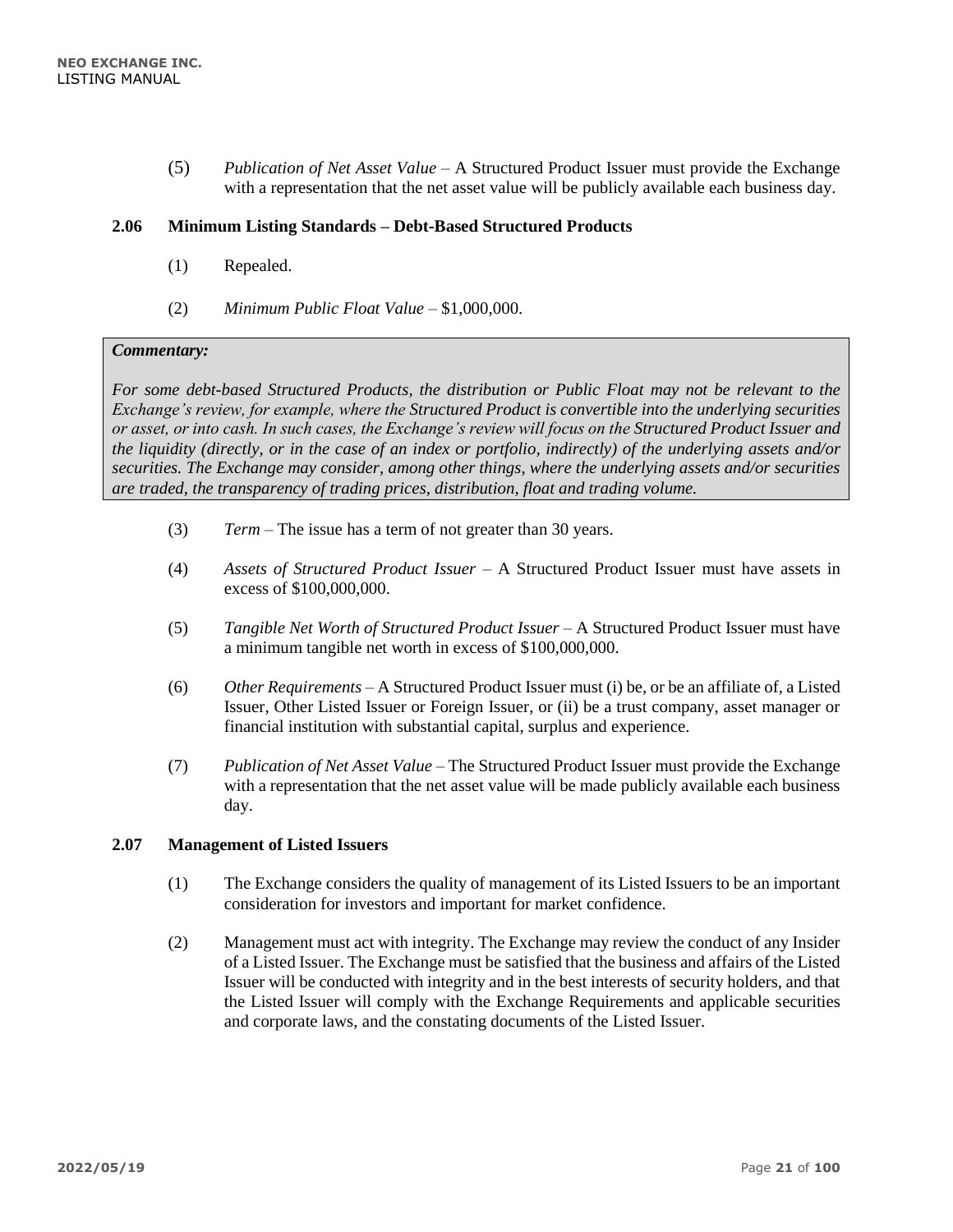#### *Commentary:*

*In particular, an issuer will not be approved for listing if any Insider has been convicted of fraud, breach of fiduciary duty, violations of securities legislation (other than minor violations that do not give rise to investor protection or market integrity concerns) unless the issuer severs relations with such Person to the satisfaction of the Exchange.*

*An issuer may not be approved for listing if any Insider has entered into a settlement agreement with a securities regulatory authority or is associated with any Person who would disqualify an issuer for listing.*

(3) Management must have knowledge and expertise relevant to the business of the issuer.

# <span id="page-21-0"></span>**2.08 Other Listed Issuers**

- (1) An Other Listed Issuer can apply to list its securities on the Exchange by following the procedures set out in this Part. Upon acceptance, the Other Listed Issuer will become a Listed Issuer and subject to all of the provisions of this Listing Manual unless explicitly exempted by the Exchange. Notwithstanding anything else herein, such issuer must contemporaneously File all documents filed with the other Recognized Exchange with the Exchange as required by this Listing Manual.
- (2) Other Listed Issuers may apply to list on the Exchange in a halted state pending a reverse take-over transaction even when it does not comply with the Minimum Listing Standards set out in section 2.02, subject to the applicant providing the Exchange with sufficient information to: (i) assess the proposed transaction in its entirety, and (ii) demonstrate that the issuer resulting from the proposed transaction will meet the Minimum Listing Standard to be listed on the Exchange.
- (3) The Exchange will consider granting exemptions in respect of provisions of this Listing Manual for Other Listed Issuers.

#### *Commentary:*

*Exemptions may be granted from this Listing Manual where the Exchange is satisfied that the issuer is subject to substantially similar requirements as those contained in this Listing Manual.*

*Where an exemption has been granted to the Other Listed Issuer by another Recognized Exchange on which its securities are listed, the Exchange will not automatically grant a similar exemption. The Exchange will consider granting an exemption upon application by the Other Listed Issuer and upon consideration of the merits of such application.*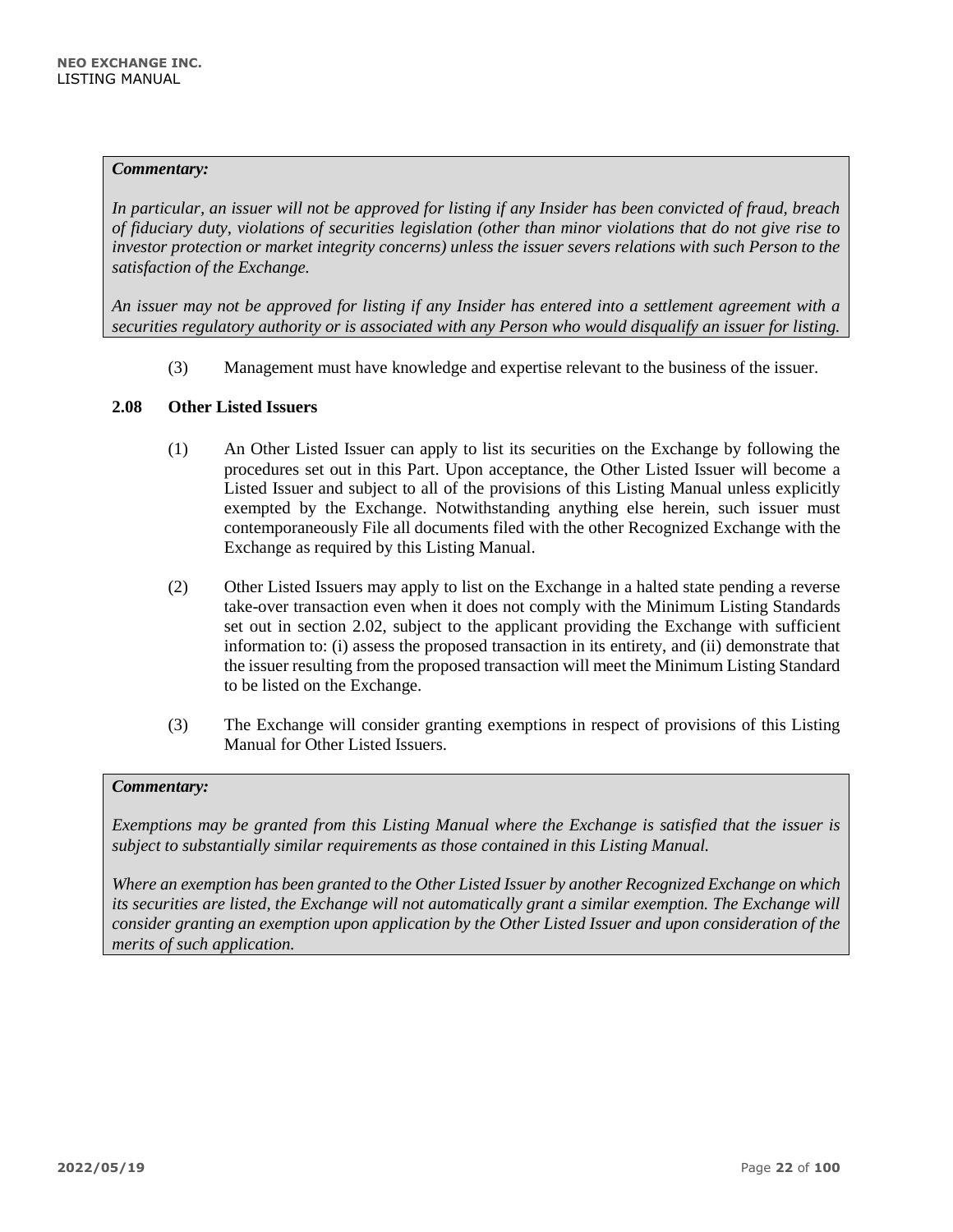#### <span id="page-22-0"></span>**2.09 Foreign Issuers**

- (1) A Foreign Issuer can apply to list its securities on the Exchange by following the procedures set out in this Part. Upon acceptance, the Foreign Issuer is subject to all of the provisions of this Listing Manual unless explicitly exempted by the Exchange and, notwithstanding anything else herein, such issuer must contemporaneously File all documents filed with the Accepted Foreign Exchange with the Exchange as required by this Listing Manual, translated if necessary into English and/or French.
- (2) A Foreign Issuer must be able to satisfy all of its reporting and public company obligations in Canada.
- (3) If the Foreign Issuer has its head office outside Canada, as long as it is listed on the Exchange, such issuer must appoint an agent for service of process and maintain an address for service within Canada and must agree to attorn to the laws of the Province of Ontario and the federal laws of Canada applicable therein.
- (4) The Exchange will consider granting exemptions in respect of provisions of this Listing Manual for Foreign Issuers.

#### *Commentary:*

*Foreign Issuers are subject to all applicable Canadian securities legislation unless exemptions are obtained from the relevant securities commission(s).* 

*An exemption may be granted from the Listing Manual where the Exchange is satisfied that the issuer is subject to a substantially similar regulatory and exchange listing regime as in Canada, as well as similar requirements as those contained in this Listing Manual.* 

*The Exchange may require a Foreign Issuer to establish that its original listing jurisdiction has substantially similar requirements to those required by the Exchange Requirements and Ontario securities legislation, and may require that the Foreign Issuer provide a legal opinion or other documentation in support of an exemption from the Listing Manual. The Exchange may publish additional guidance concerning the availability of exemptions from the Listing Manual for Foreign Issuers, and may publish a list of Accepted Foreign Exchanges.* 

#### <span id="page-22-1"></span>**2.10 Emerging Market Issuers**

(1) In addition to the initial listing requirements contained in this Part, an EMI that applies to list its securities on the Exchange must meet the requirements set out below. This section does not apply to an Other Listed EMI with a continuous disclosure record in Canada that is migrating its securities from a Recognized Exchange with listing requirements applicable to EMIs. An Other Listed EMI is subject to the ongoing requirements set out in Parts IV, VII and X of the Listing Manual, as applicable.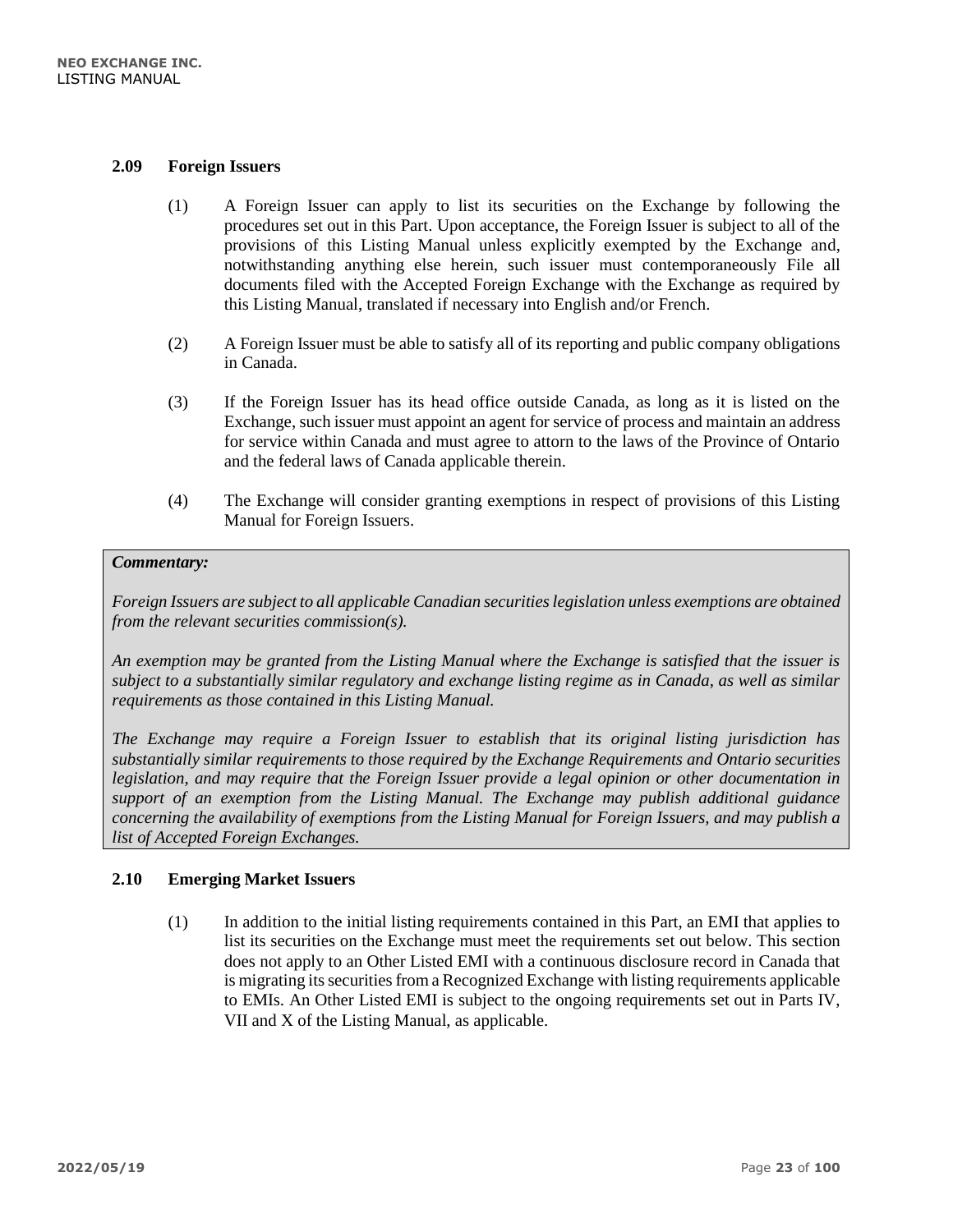#### *Commentary:*

*The purpose of these requirements is to help mitigate the potential risks associated with listing securities of Emerging Market Issuers identified by the Canadian securities regulatory authorities. Each EMI applicant must review OSC Staff Notice 51-720 (and any other OSC requirements and guidance published from time to time) and consider the specific risks applicable to its business.* 

(2) Pre-filing Meeting

An EMI applying to list its securities on the Exchange must arrange a pre-filing meeting with the Exchange to discuss the proposed listing application.

#### *Commentary:*

*The general purpose of the pre-filing meeting is to:*

- *address any questions related to the listing process generally;*
- *determine whether the applicant is an EMI;*
- *identify the requirements that will apply to the listing application and subsequent ongoing listing; and*
- *discuss any other issues of concern.*
	- (3) Identification, Assessment and Disclosure of Emerging Market Issuer Risks

An EMI must identify, assess and adequately disclose the emerging market issuer risks and related matters that are applicable to its business as set out in OSC Staff Notice 51-720.

#### *Commentary:*

*An EMI's public disclosure should at a minimum:*

- *meet all applicable requirements of Canadian securities legislation;*
- *identify the risk factors generally applicable to operating in an Emerging Market jurisdiction;*
- *capture issues, risks and characteristics unique to operating in the particular Emerging Market jurisdiction(s) in which the applicant has significant operations;*
- *provide a factual description and an analysis of the applicable risks and how they may impact operations; and*
- *use plain language.*
	- (4) Communication

An EMI operating in an Emerging Market jurisdiction where English or French is not the official or de facto language must at the time of the listing application and on an ongoing basis:

(a) identify to the Exchange the Senior Management and directors who are fluent in English in addition to the language(s) of the applicable Emerging Market jurisdiction;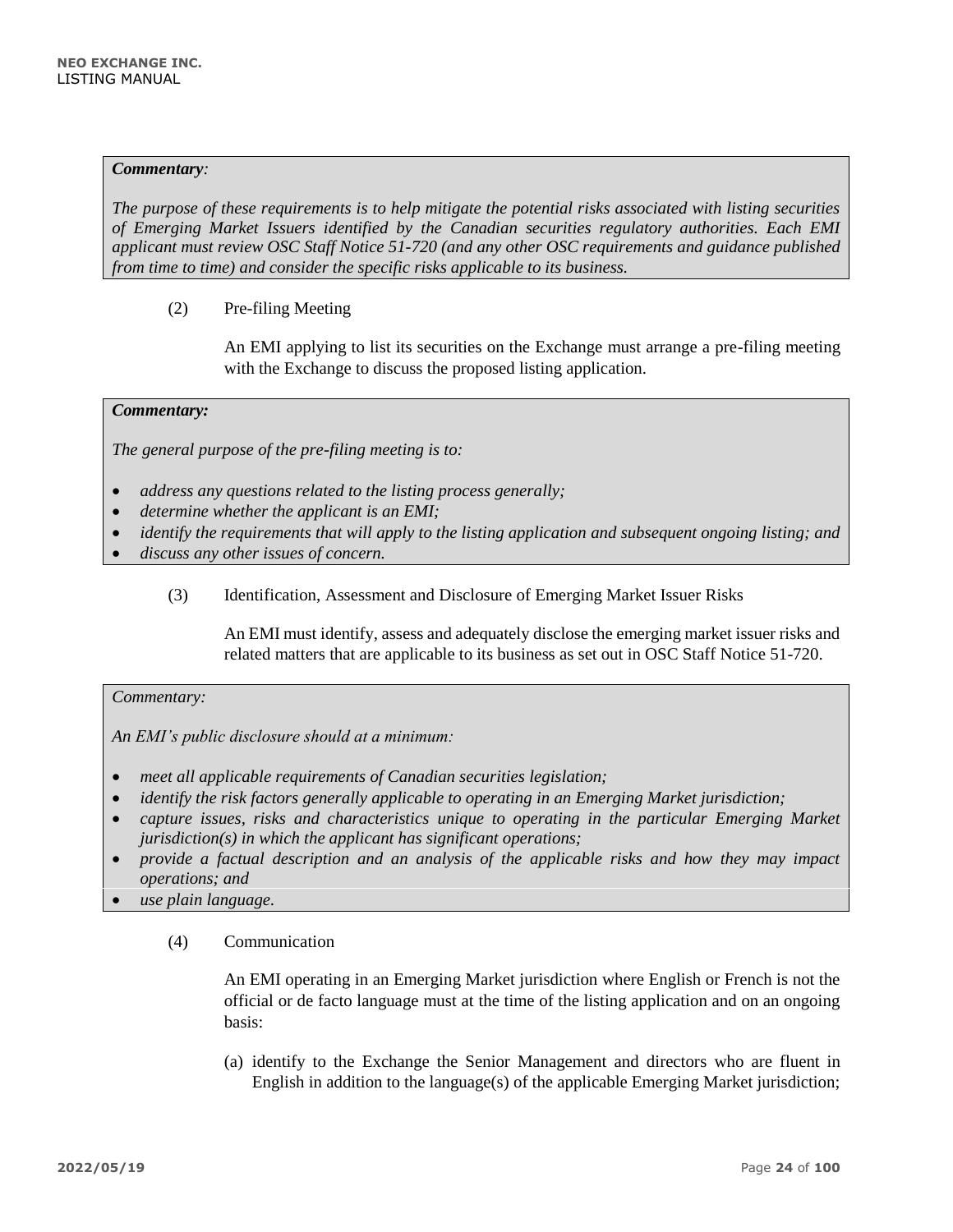- (b) demonstrate to the satisfaction of the Exchange how any potential language barriers will be addressed: (A) among Senior Management; (B) between Senior Management and its advisors (e.g. legal counsel and auditors); and (C) between the issuer's staff in Canada and in the Emerging Market jurisdiction; and
- (c) File a certified English translation of all documents that the issuer is required to File with the Exchange that are prepared in a language other than English or French.

# *Commentary:*

*Where appropriate, the Exchange may as a condition of listing on the Exchange require the EMI to implement and File a communication plan that addresses to the satisfaction of the Exchange any language and/or time zone barriers.* 

- (5) Senior Management and Directors
	- (a) In addition to the suitability requirements in section 2.07 of the Listing Manual, the EMI must:
		- (i) demonstrate to the satisfaction of the Exchange that its Senior Management and board of directors, when taken as a whole, has adequate knowledge of and/or experience with Canadian public company requirements or demonstrate that adequate knowledge of Canadian public company requirements will be obtained prior to listing;
		- (ii) demonstrate to the satisfaction of the Exchange that its Senior Management and board of directors, when taken as a whole, has adequate experience and technical expertise relevant to the EMI's business and industry; and
		- (iii) identify each of its Senior Management and board members that has experience conducting business in the relevant Emerging Market jurisdiction.

#### *Commentary:*

*The Exchange expects at least one director to have significant expertise and experience conducting business in the applicable Emerging Market jurisdiction. Where appropriate, the Exchange may require an EMI to adopt robust policies, procedures and processes designed to ensure the EMI's Senior Management and board of directors have adequate knowledge of the local business environment and/or public company reporting obligations in Canada.* 

- (b) A properly qualified and experienced CFO is critical to mitigating the potential risks identified in OSC Staff Notice 51-720. An EMI must demonstrate to the satisfaction of the Exchange that the CFO:
	- (i) is financially literate as defined in National Instrument 52-110 *Audit Committees*;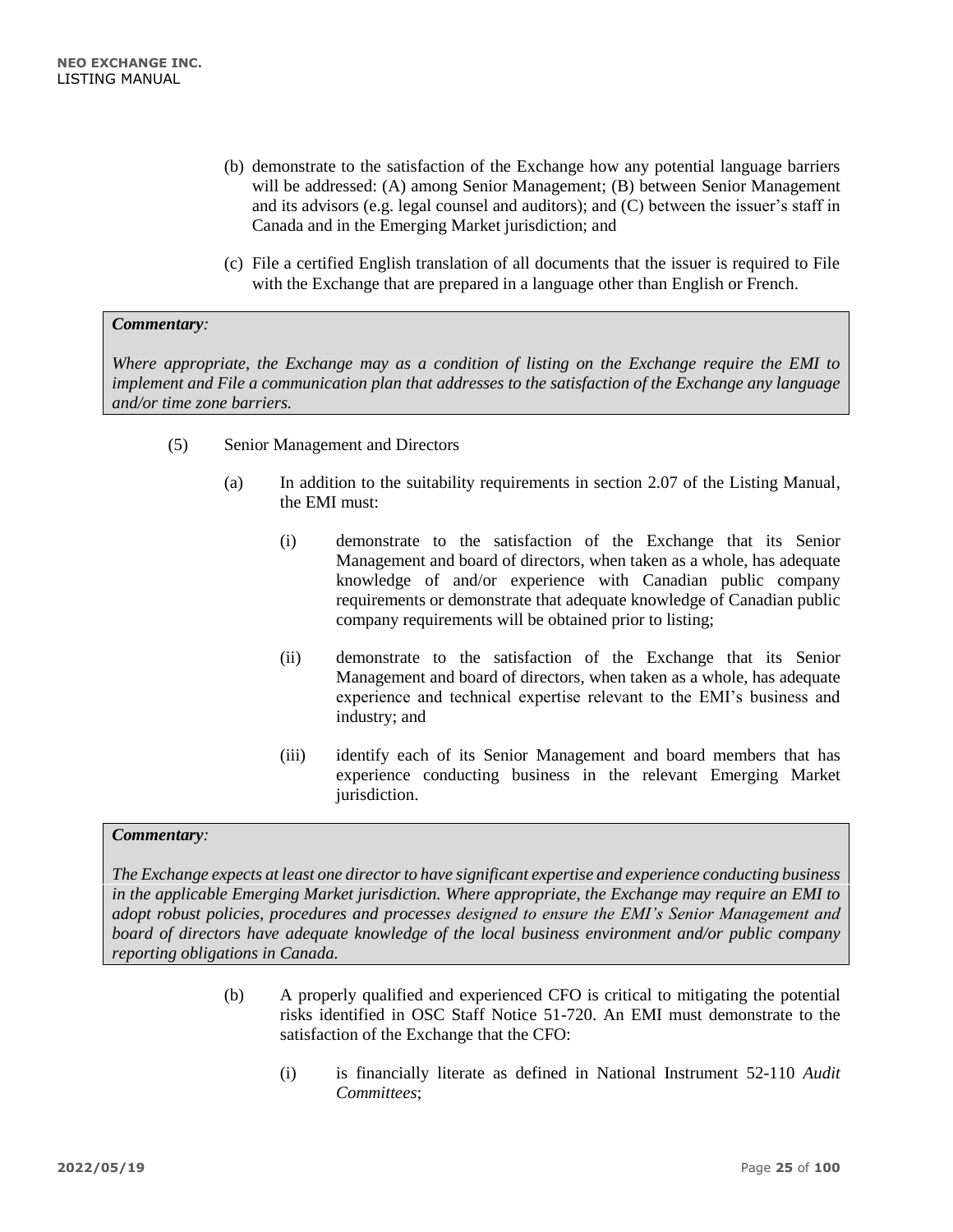(ii) has the appropriate background and experience in an accounting, auditing or financial role;

#### *Commentary:*

*The Exchange will consider previous public company experience as a CFO, controller, treasurer or auditor and/or a professional accounting designation as factors weighing in support of an individual's suitability as CFO.* 

- (iii) has the requisite understanding of and the ability to develop and implement an appropriate financial reporting and internal controls framework in accordance with Canadian securities legislation;
- (iv) has the required understanding of the business and legal environment in the relevant Emerging Market jurisdiction; and
- (v) communicates with the CEO, audit committee and board of directors of the EMI, as required, to discharge his or her obligation.
- (6) Corporate Governance

The Exchange will examine the composition and qualifications of the EMI's Senior Management and board of directors taking into account the nature of the EMI's business and the principal jurisdiction of its business operations.

- (a) The Exchange also expects an EMI to have implemented, by the time of listing on the Exchange, any corporate governance policies required to adequately mitigate the risks identified in its disclosure. Such policies may include:
	- (i) anti-bribery,
	- (ii) anti-corruption,
	- (iii) communication,
	- (iv) conflicts of interest disclosure,
	- (v) related party transactions,
	- (vi) whistle blowing, and
	- (vii) other corporate governance policies.
- (b) Where appropriate, the Exchange may direct an EMI to implement any such policy required to adequately mitigate the risks identified in its disclosure as a condition of listing on the Exchange.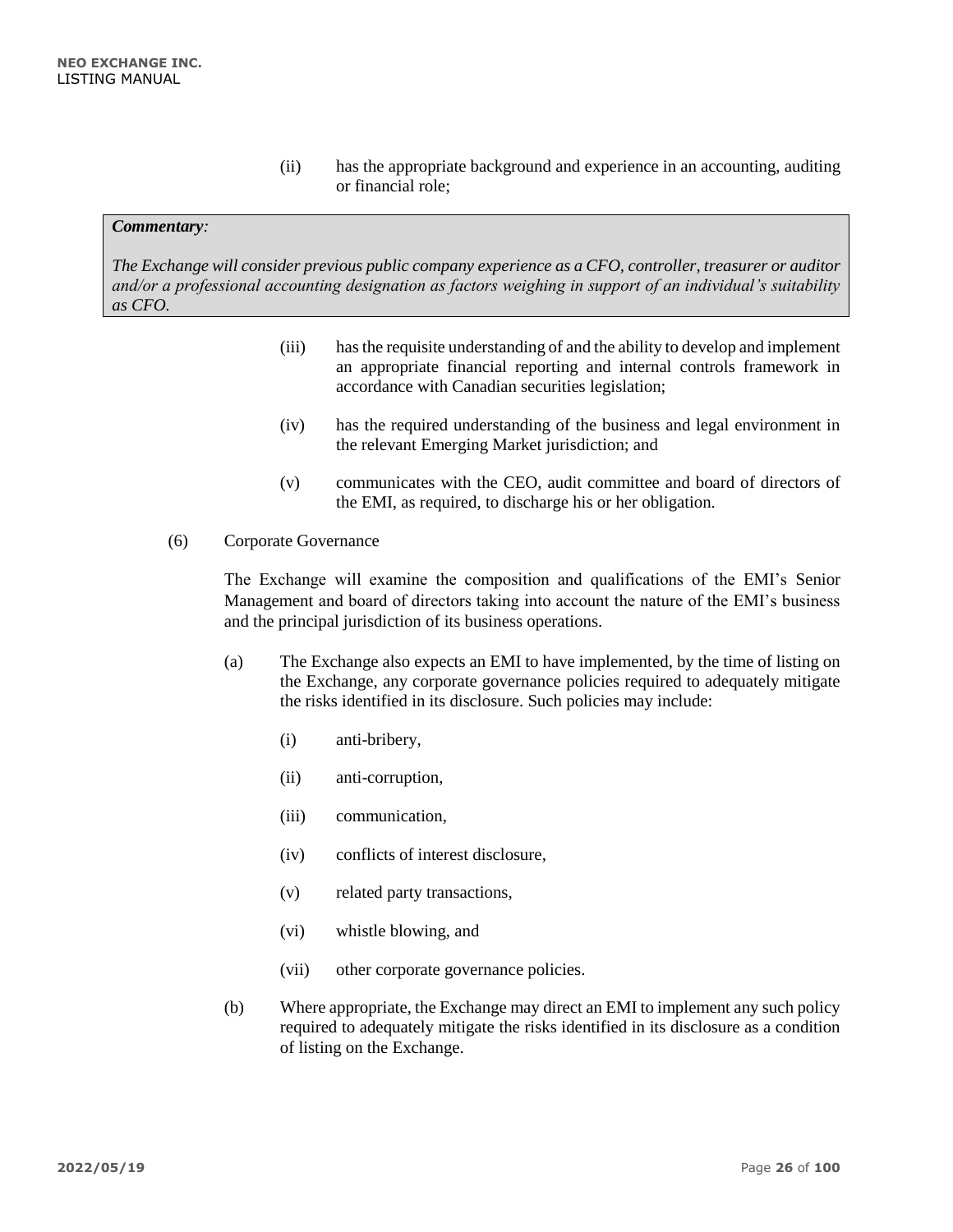(c) In addition to the corporate governance requirements in Part X, an EMI must also have in place certain governance structures to ensure there is sufficient independent oversight of management by the board of directors.

#### *Commentary:*

*For example, for an EMI with a security holder who owns more than 50% of the votes attached to equity securities of the EMI and who is also an officer of the EMI, the Exchange may require the EMI to have a majority of independent directors.* 

- (d) An EMI's board of directors must provide evidence, satisfactory to the Exchange, of sufficiency of its independence from management, which may generally be demonstrated by the following:
	- (i) an independent director as chair;
	- (ii) at least one independent director with relevant experience in one or more Emerging Market jurisdictions; and
	- (iii) at least two independent directors with relevant public company experience in a non-Emerging Market jurisdiction, at least one of whom is a resident of Canada.

#### *Commentary:*

*In evaluating the overall suitability of an EMI's board of directors, the Exchange will also consider whether the independent directors have historically, if applicable, and/or plan to carry out regular site visits at the location of the principal business operations as part of exercising their mandate and oversight of senior and local management.* 

- (e) An EMI's audit committee must, when evaluated as a whole, have:
	- (i) relevant Canadian experience, including general familiarity with securities legislation requirements relating to continuous disclosure obligations as well as financial reporting skills;
	- (ii) a thorough understanding of the local legal and political, as well as cultural and business practices in the Emerging Market jurisdiction; and
	- (iii) experience supervising international audit engagements for public companies.

#### *Commentary:*

*In evaluating the overall suitability of an EMI's audit committee, the Exchange considers the qualifications of the audit committee as a whole. Each individual member of an EMI's audit committee must meet the applicable suitability requirements set out in National Instrument 52-110 Audit Committees.*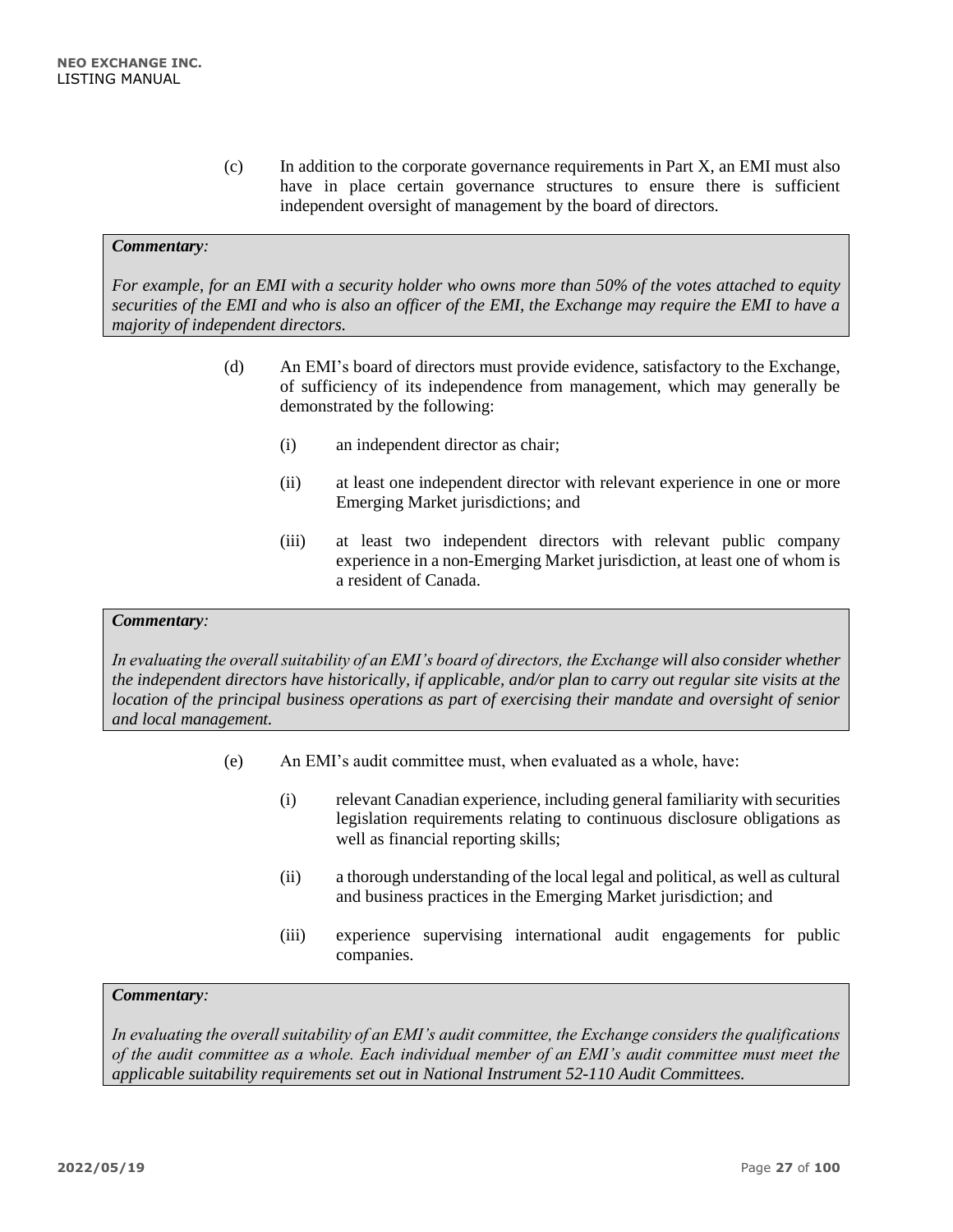- (7) Experts
	- (a) Foreign Experts and Advisers
		- (i) An EMI must demonstrate to the satisfaction of the Exchange that its experts, including valuators, tax advisers, auditors and underwriters, have the experience, expertise and resources available to effectively mitigate the risks inherent in relying on foreign experts and advisers identified in OSC Staff Notice 51-720.
		- (ii) An EMI should exercise reasonable care in evaluating the credentials and expertise of these experts and professionals in order to ensure that the qualifications of these professionals are similar to the standards in other non-Emerging Market jurisdictions.
	- (b) Canadian Experts and Advisers

An EMI must demonstrate to the satisfaction of the Exchange that its Canadian experts and industry professionals have sufficient knowledge of laws and rules of the applicable Emerging Market jurisdiction and experience in advising entities operating in that jurisdiction.

(8) Auditors

An EMI must demonstrate to the satisfaction of the Exchange that its auditors have the experience, expertise and resources available to effectively mitigate the applicable risks identified in OSC Staff Notice 51-720. This requirement applies to existing auditors at the time of listing and in respect of any proposed change of auditors after becoming a Listed Issuer.

#### *Commentary:*

*The Exchange will consider:*

- *the size, general resources and reputation of the auditor, including whether the auditor has the ability to communicate effectively with Senior Management and the board of directors and, in particular, the audit committee;*
- *whether the auditor is a "participating audit firm" as defined in National Instrument 52-108 Auditor Oversight in good standing with the Canadian Public Accountability Board;*
- *whether the auditor is in compliance with any restrictions, sanctions or remedial action imposed by the local governing body; and*
- *whether the auditor has demonstrated that it has the ability to directly execute or supervise the audit field work necessary to support the audit opinion and evaluate any internal control system of an EMI either directly or indirectly through an affiliated component auditor.*

*The Exchange may require a change of auditors as a condition of listing in cases where there is an indication that the EMI's incumbent auditor will not be able to adequately discharge its duties.*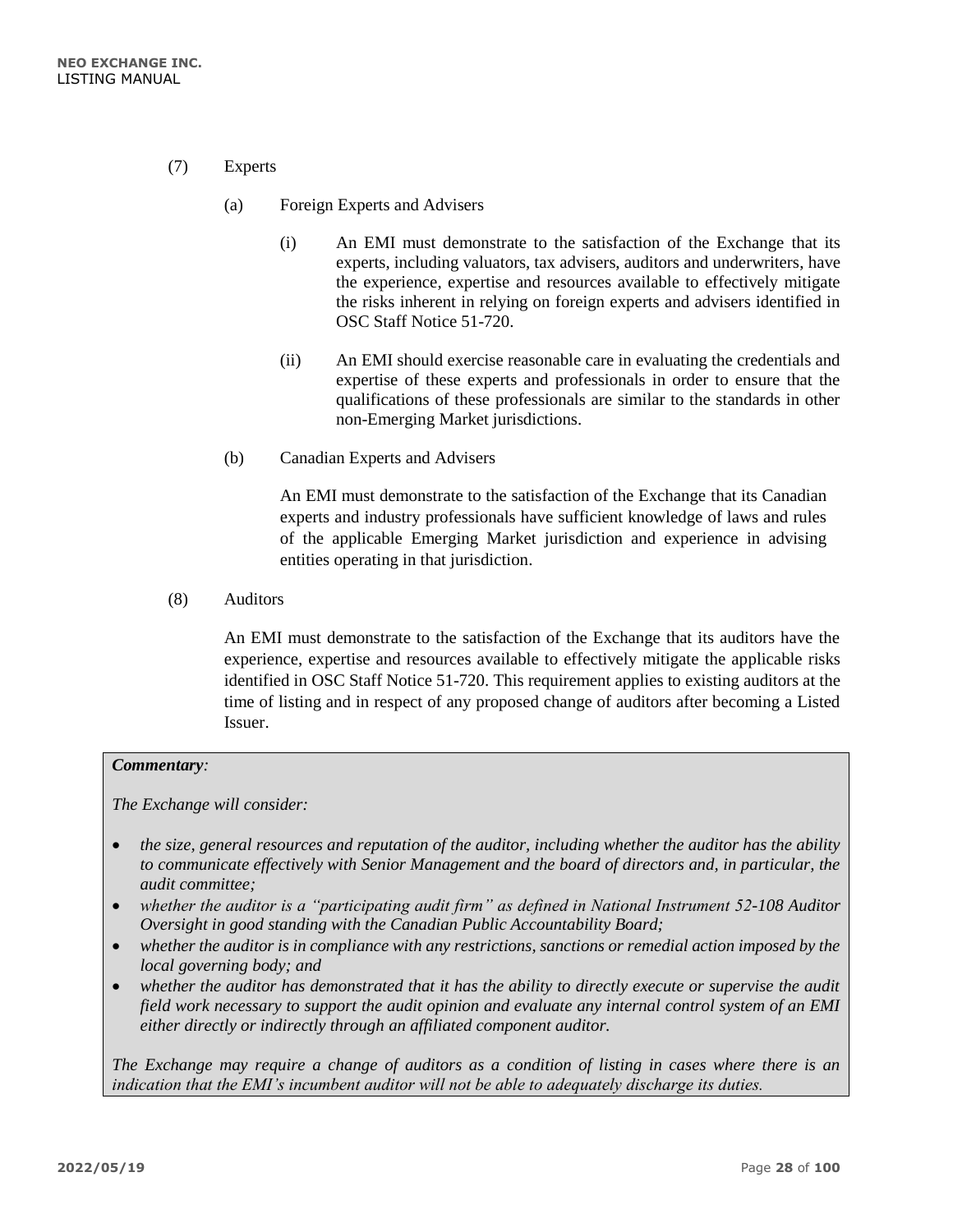(9) Internal Financial Reporting Controls

An EMI must demonstrate to the satisfaction of the Exchange that its internal controls over financial reporting matters adequately address the following factors:

- (a) the differences in banking systems and controls between jurisdictions in which the EMI operates;
- (b) any limitations on the flow of funds between those jurisdictions; and
- (c) any differences in business cultures and business practices between jurisdictions in which it operates.

#### *Commentary:*

*In exceptional circumstances, the Exchange may request an independent review of the EMI's internal control system as a condition of listing on the Exchange.* 

(10) Ownership of Assets and Ability to Conduct Operations

An issuer must ensure information provided to the Exchange relating to assets and approvals in the Emerging Market jurisdiction is complete and accurate and provide additional information, as required.

#### *Commentary:*

*The Exchange may require legal opinions in order to determine whether there are any unacceptable risks relating to ownership of assets and the ability of the EMI to conduct its operations. Where any of the EMI's principal properties or assets are located in an Emerging Market jurisdiction, the Exchange may require a legal opinion that the EMI has the ability to exercise control over the assets. The Exchange may require, where appropriate, a legal opinion that the EMI has the required permits, licenses and other applicable governmental and regulatory approvals to carry out its business operations in the relevant Emerging Market jurisdiction.*

(11) Corporate and Capital Structure

Where an EMI intends to employ a non-traditional corporate or share capital structure, including a variable interest entity or a special-purpose entity, the EMI's public disclosure should describe the proposed non-traditional corporate or share capital structure and provide an explanation as to why the structure is necessary in the given circumstances, and the risks associated with the structure.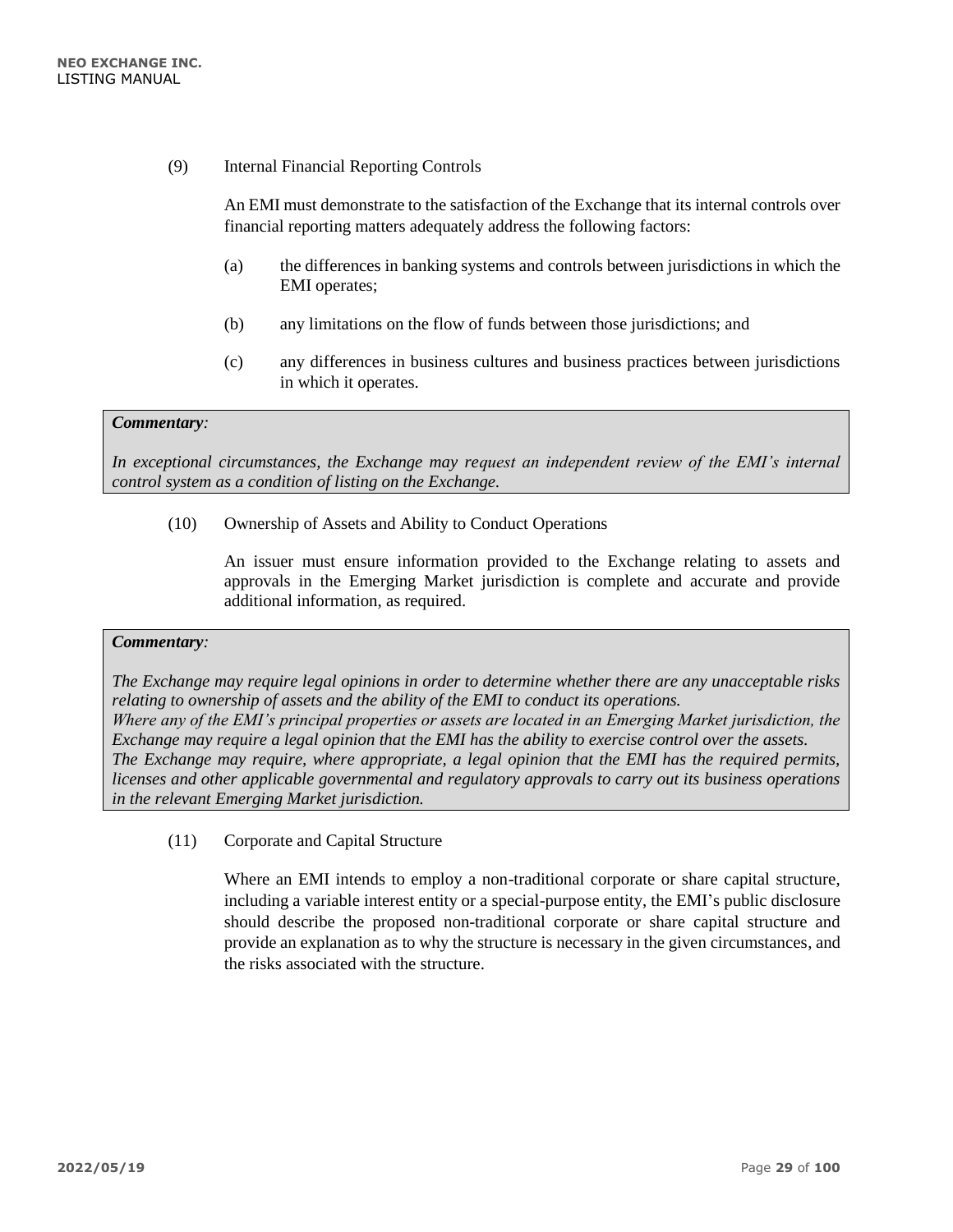#### *Commentary:*

*Where the Exchange has concerns over the validity of the structure, the Exchange may require a legal opinion describing how the EMI's board of directors and management has effective control of the EMI and its assets.*

*The legal opinion should address, among other things, the legality of the EMI's non-traditional corporate structure, the EMI's ability to enforce contracts and repatriate assets within and from the Emerging Market and recourse rights of security holders of the EMI against the EMI's assets. Comprehensive disclosure regarding any non-traditional corporate structure and any risks associated with the use of such a structure should also be included.*

# (12) Nexus to Canada

An EMI must demonstrate to the satisfaction of the Exchange sufficient ties to Canada to merit a public listing on a Canadian exchange.

# (13) Agent for Service

An EMI must appoint an agent for service of process and maintain an address for service within Canada and must agree to attorn to the laws of the Province of Ontario and the federal laws of Canada applicable therein.

(14) Background Checks

An EMI must provide any required information to allow the Exchange to conduct local background checks on the EMI's Senior Management, board members, any Insiders and any other associated individuals it may deem relevant. The Exchange may also conduct local corporate background checks on an EMI and any of its affiliates and/or subsidiaries. Background checks are outsourced to private investigative firms and the EMI will be required to prepay any related expenses.

(15) Waivers

The Exchange may waive the requirements in this section on a case-by-case basis depending on the facts and circumstances specific to each EMI.

(16) Additional Requirements

The Exchange may, in its discretion, impose additional requirements on a case-by-case basis, depending on the facts and circumstances specific to each EMI, as a condition of listing on the Exchange.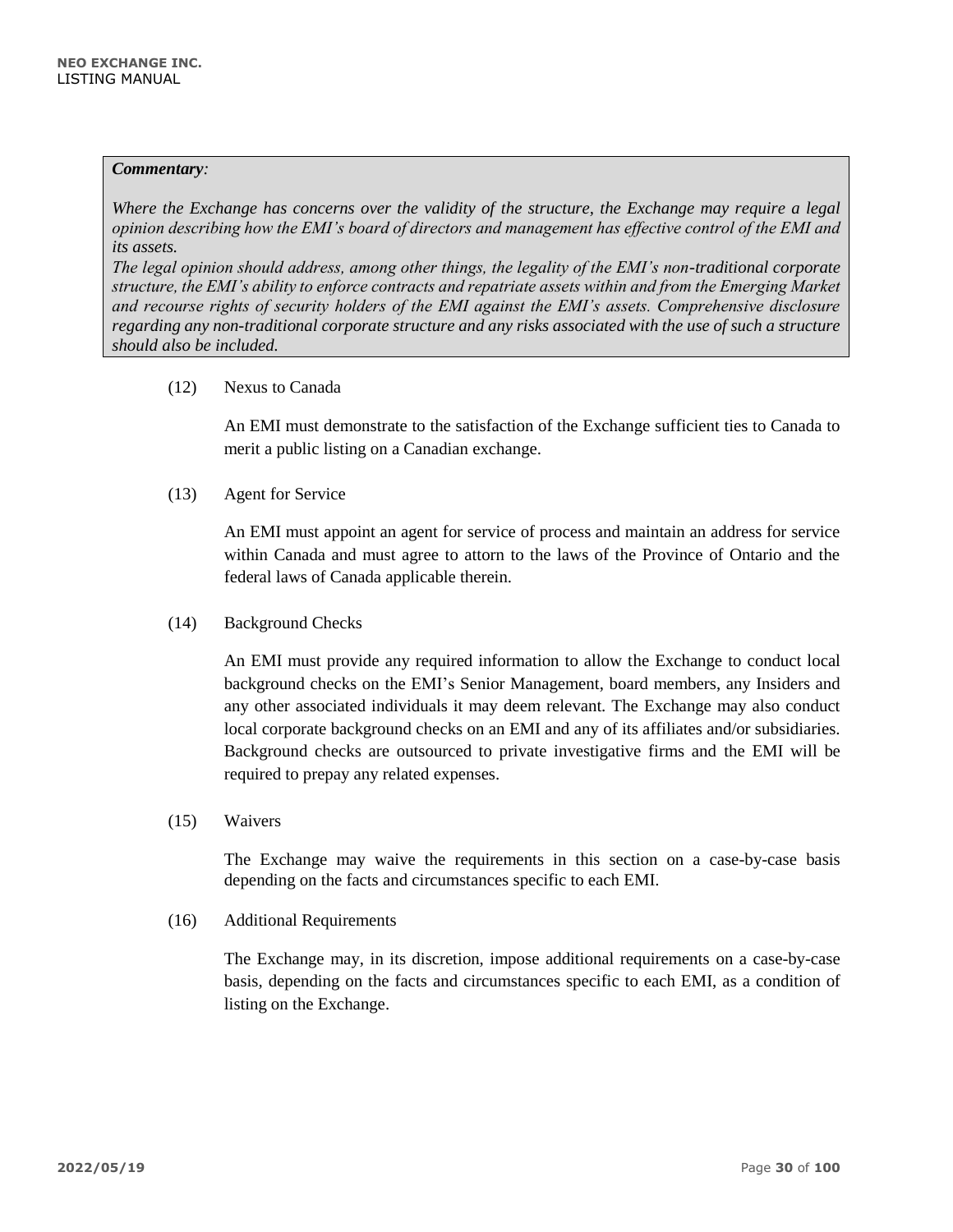# <span id="page-30-0"></span>**2.11 Listing Transactions that Do Not Involve an Agent, Underwriter or Canadian Securities Regulatory Authority**

(1) In light of the increased risks associated with an application to list securities of an issuer: (i) for which no IIROC member or other suitable third party has concurrently conducted due diligence, or (ii) that does not involve a prospectus reviewed by a Canadian securities regulatory authority, the application to list securities on the Exchange will be subject to additional requirements and/or increased scrutiny by the Exchange.

#### *Commentary:*

*When assessing whether to impose additional requirements, the Exchange may consider the following factors:*

- *1. whether the issuer is an Emerging Market Issuer;*
- *2. the size, nature and location of the issuer's business or assets;*
- *3. whether the issuer is subject to analogous regulation in its home jurisdiction; and*
- 4. *the length of time since due diligence has last been conducted by a third party (ex: by an underwriter) or since the issuer has filed a prospectus.*
	- (2) The Exchange may require:
		- (a) additional submissions to be Filed by the issuer or other experts, including title and other legal opinions;
		- (b) due diligence or other reports to be prepared by a third party (who may be required to be an IIROC member); and/or
		- (c) that the issuer file a non-offering prospectus with a Canadian securities regulatory authority.
	- (3) Issuers described in this section that are applying to list their securities on the Exchange must arrange a pre-filing meeting with the Exchange to discuss their application and any additional information or other requirements that will be applicable.

# <span id="page-30-1"></span>**2.12 Escrow**

(1) An issuer other than an ETP, applying for listing in conjunction with an initial public offering must have an escrow agreement with its principals that complies fully with the requirements of National Policy 46-201 *Escrow for Initial Public Offerings* ("**NP 46-201**") respecting established issuers*.* The Exchange will require the issuer to provide a draft of such escrow agreement(s) to the Exchange for review prior to its execution.

# *Commentary:*

*An escrow agreement is generally not considered necessary for any issuer that has a market capitalization of at least \$100 million (i.e., an "exempt issuer" under paragraph 3.2(b) of NP 46-201).*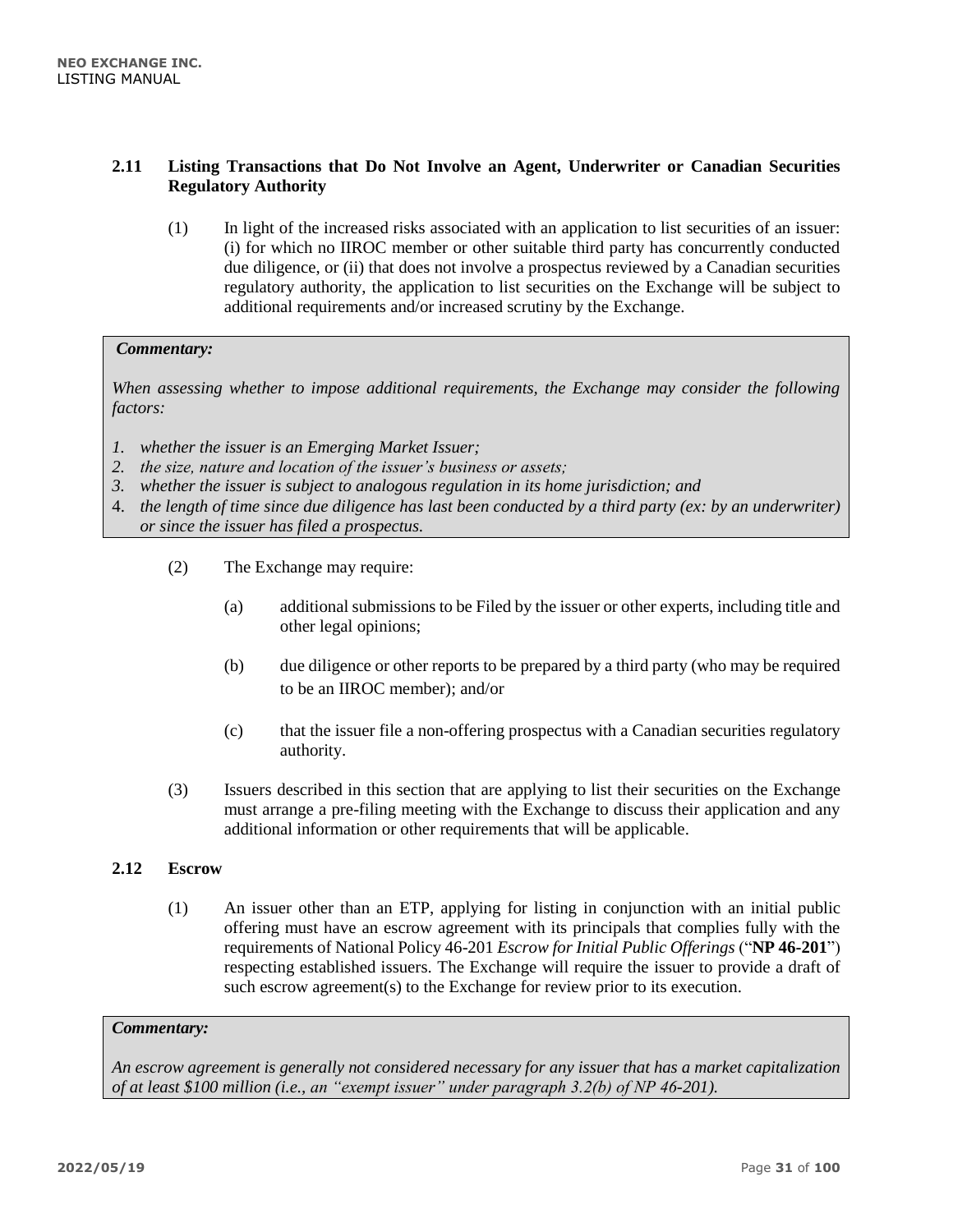- (2) A SPAC applying for listing in conjunction with its initial public offering and Qualifying Transaction must have an escrow agreement with its founding security holders that complies fully with NP 46-201 respecting established issuers and that defines the listing date, for purposes of the release of escrowed securities, as the date of closing of a Qualifying Transaction of the respective SPAC, or provide an alternative mechanism that is satisfactory to the Exchange.
- (3) For escrow agreements required by the Exchange, a Listed Issuer may apply to the Exchange to:
	- (a) amend the terms of existing escrow agreements required by the Exchange;
	- (b) request the transfer of securities within escrow; or
	- (c) request the early release of securities from escrow, if applicable.
- (4) For escrow agreements required under NP 46-201, or required by another exchange or other entity, Listed Issuers must apply to the relevant securities commission, exchange or entity which originally required the escrow agreement for any specific request to amend the terms of the escrow agreement.
- (5) Transfers of Listed Securities escrowed pursuant to Exchange Requirements require the prior written consent of the Exchange. Except as specifically provided in this Manual and in the escrow agreement, securities of principals of a Listed Issuer may only be transferred to new or existing principal of a Listed Issuer in accordance with the following terms and subject to any legal or other restriction on transfer, and with the approval of the Listed Issuer's board of directors. To apply for a transfer within escrow, the Listed Issuer or owner of the escrowed securities must submit the following documents to the Exchange:
	- (a) a letter requesting transfer within escrow, identifying the registered and beneficial owner of the escrowed securities (including name and address) and the proposed registered and beneficial owner of the escrowed securities after giving effect to the transfer. The letter must confirm that the transferee is a principal of the Issuer or such other permitted transferee;
	- (b) a copy of the escrow security purchase agreement;
	- (c) a document signed by the transferee consenting to be bound by the terms of the escrow agreement; and
	- (d) a letter from the escrow agent confirming the escrow securities currently held in escrow under the escrow agreement, including the names of the registered owners and the number of securities held by each.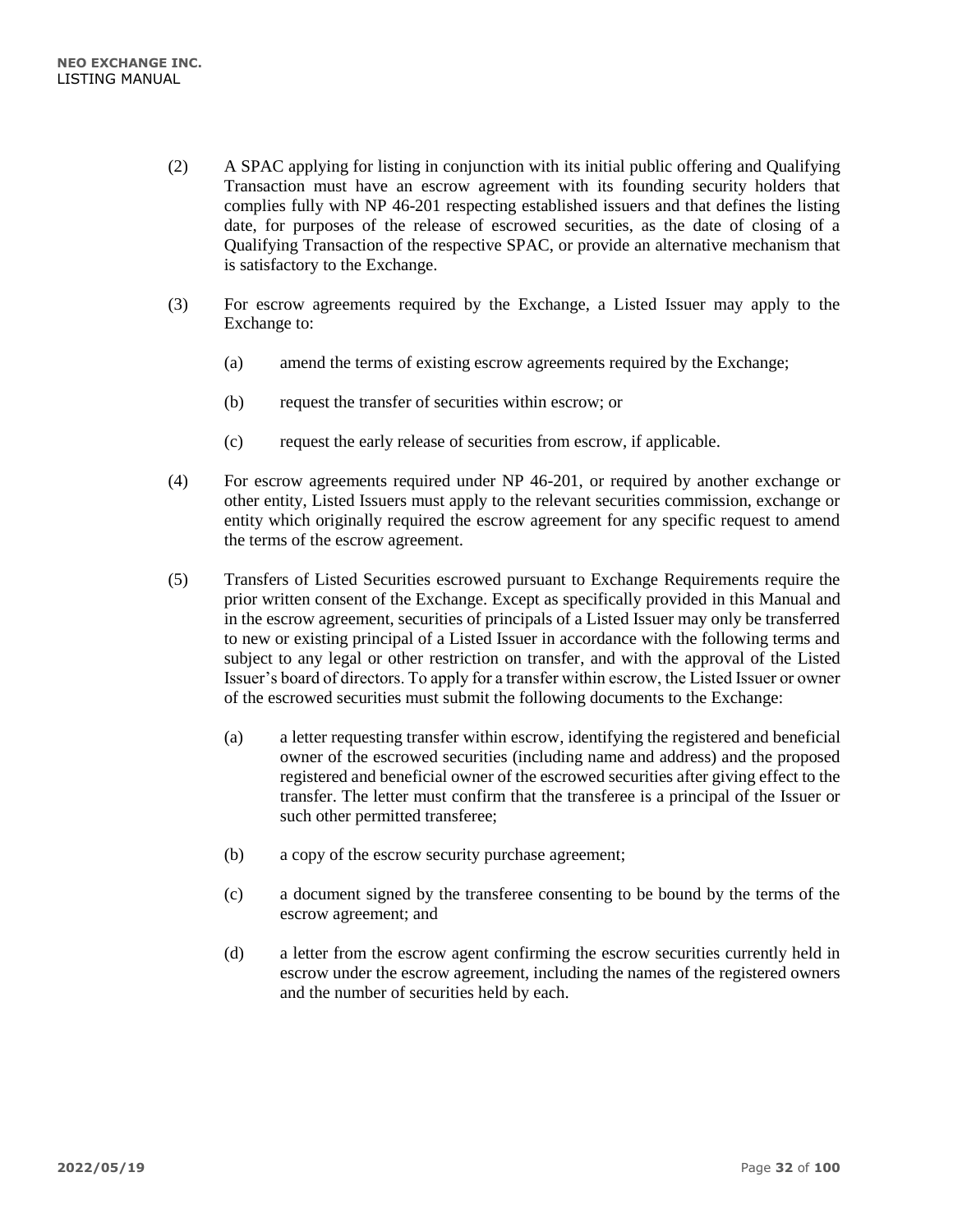#### <span id="page-32-0"></span>**2.13 Listing Application – Procedure**

- (1) The application for listing must include the following:
	- (a) an executed Listing Agreement (Form 1);

#### *Commentary:*

*A Listed Issuer is not required to File a new Listing Agreement if the Listed Issuer has previously Filed a Listing Agreement with the Exchange and it continues to be effective.*

- (b) a draft (initial) Listing Application (Form 1) together with the supporting documentation set out in Schedule A of the Listing Application;
- (c) a draft Listing Document (including financial statements approved by the proposed Listed Issuer's board of directors and its audit committee, as applicable);

#### *Commentary:*

*An issuer that is applying to list securities on the Exchange without filing a prospectus as the Listing Document must arrange a pre-filing meeting with the Exchange to discuss the application and any additional information or other requirements that may be applicable.*

*An issuer that is a reporting issuer in Canada may submit a current AIF as its Listing Document, together with the issuer's most recent annual and interim financial statements, MD&A, and any additional documents or supplemental disclosure as required by the Exchange.*

*The Exchange will accept foreign-equivalent documents from an issuer that is an "SEC foreign issuer" or a "designated foreign issuer", as defined in National Instrument 71-102 – Continuous Disclosure and Other Exemptions Relating to Foreign Issuers.* 

*The Exchange may accept, on a case-by-case basis, documentation from issuers that are not from a designated foreign jurisdiction provided that the disclosure is consistent with the requirements of National Instrument 51-102 Continuous Disclosure Obligations.*

> (d) a duly executed Personal Information Form (Form 3) from each Insider of the proposed Listed Issuer;

#### *Commentary:*

*If an Insider of the issuer has submitted a PIF to another Recognized Exchange or the OSC or other member of the CSA within the past 60 months, the Insider may submit a copy of such PIF as an attachment to the Exchange's Form 3. The Exchange will conduct its own background checks based on the information provided and may request additional information.*

*The PIF requirement is not applicable for a supplemental listing of securities of a Listed Issuer.*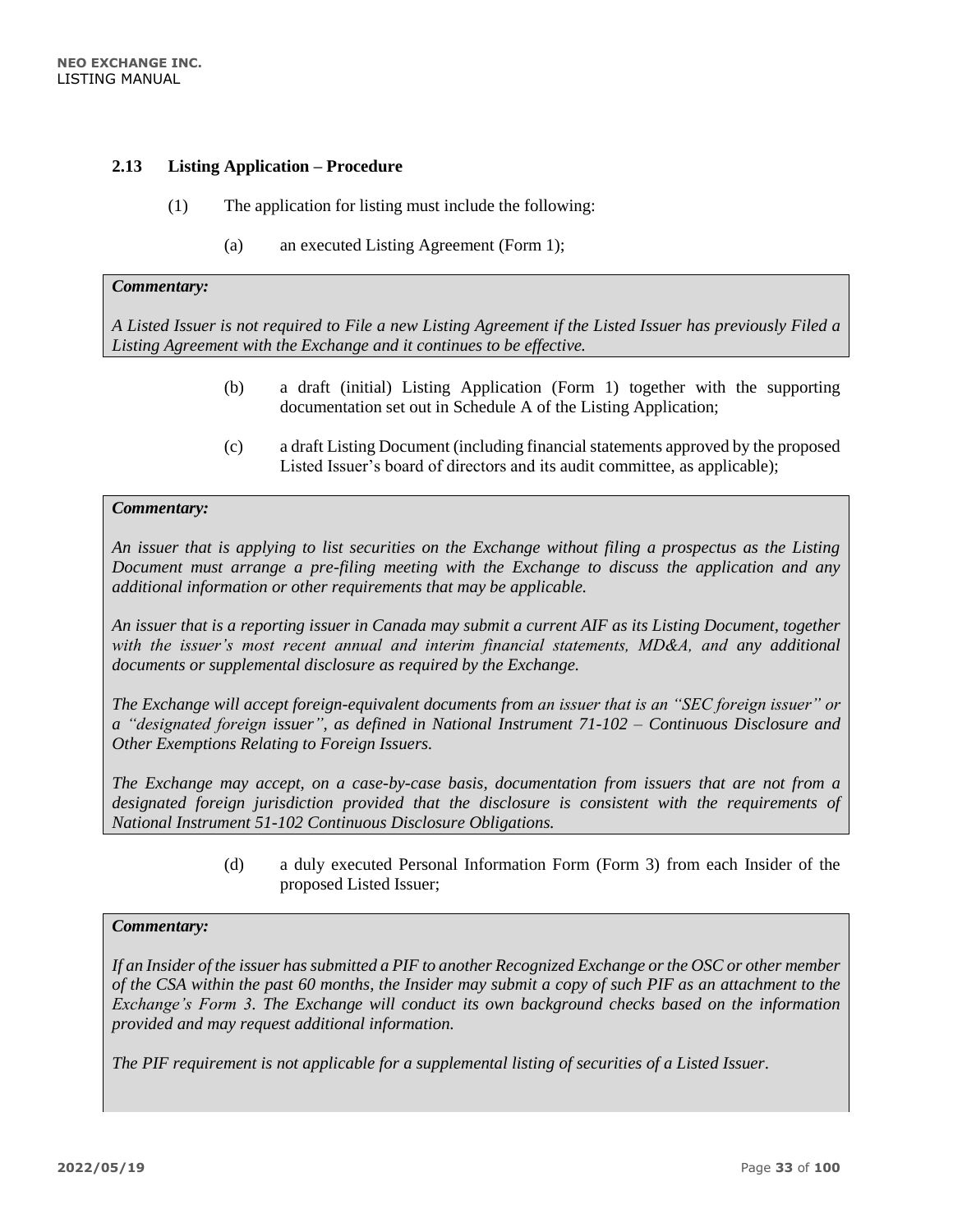*Insiders of Exchange-listed ETPs do not need to resubmit a PIF while they remain associated with the same fund manager (in the case of ETFs and CEFs) or financial institution (in the case of Structured Products) to which the previously-submitted PIF relates, provided there has been no material change to the previously submitted information. The Exchange may require a PIF from any individual associated with an ETP as it determines appropriate.* 

> (e) such other documentation as the Exchange may require to assess the issuer's qualification for listing or to support the disclosures made in the Listing Document and other documents Filed in connection with the Listing Application; and

# *Commentary:*

*The Exchange will require an issuer to file technical reports required to be filed with securities commissions under National Instrument 43-101 and geological reports supporting an issuer's National Instrument 51- 101 disclosure, and may require the issuer to provide a summary.*

- (f) any applicable fees.
- (2) Following its review, the Exchange may conditionally approve, defer or decline the application.

## *Commentary:*

*The Exchange will use its best efforts to review the application in a timely manner with due regard to any schedule for the filing of a prospectus or the timing of other transactions of the issuer pursued in connection with the Listing Application.*

- (3) If an issuer is conditionally approved, it has 90 days in which to File the final documentation set out in section 2.14. If an application is deferred, the issuer has 90 days in which to address the specific issues that caused deferral. If the issues are not addressed during that period to the satisfaction of the Exchange, the application will be declined.
- (4) Subject to a right of appeal, a declined issuer may not submit a new application until six months have elapsed from the date on which it was given notice that the application was declined.
- (5) Ontario securities law prohibits a Person with the intention of effecting a trade in a security from making any representation that a security will be listed on a stock exchange, or that application has been or will be made to list the security on a stock exchange unless:
	- (a) an application has been made to list the security and other securities issued by the same issuer are already listed on an exchange; or
	- (b) an exchange has granted conditional approval to the listing, or has otherwise consented to the representation.

An issuer that has been conditionally approved for listing by the Exchange may include in its final Listing Document a statement substantially similar to the following: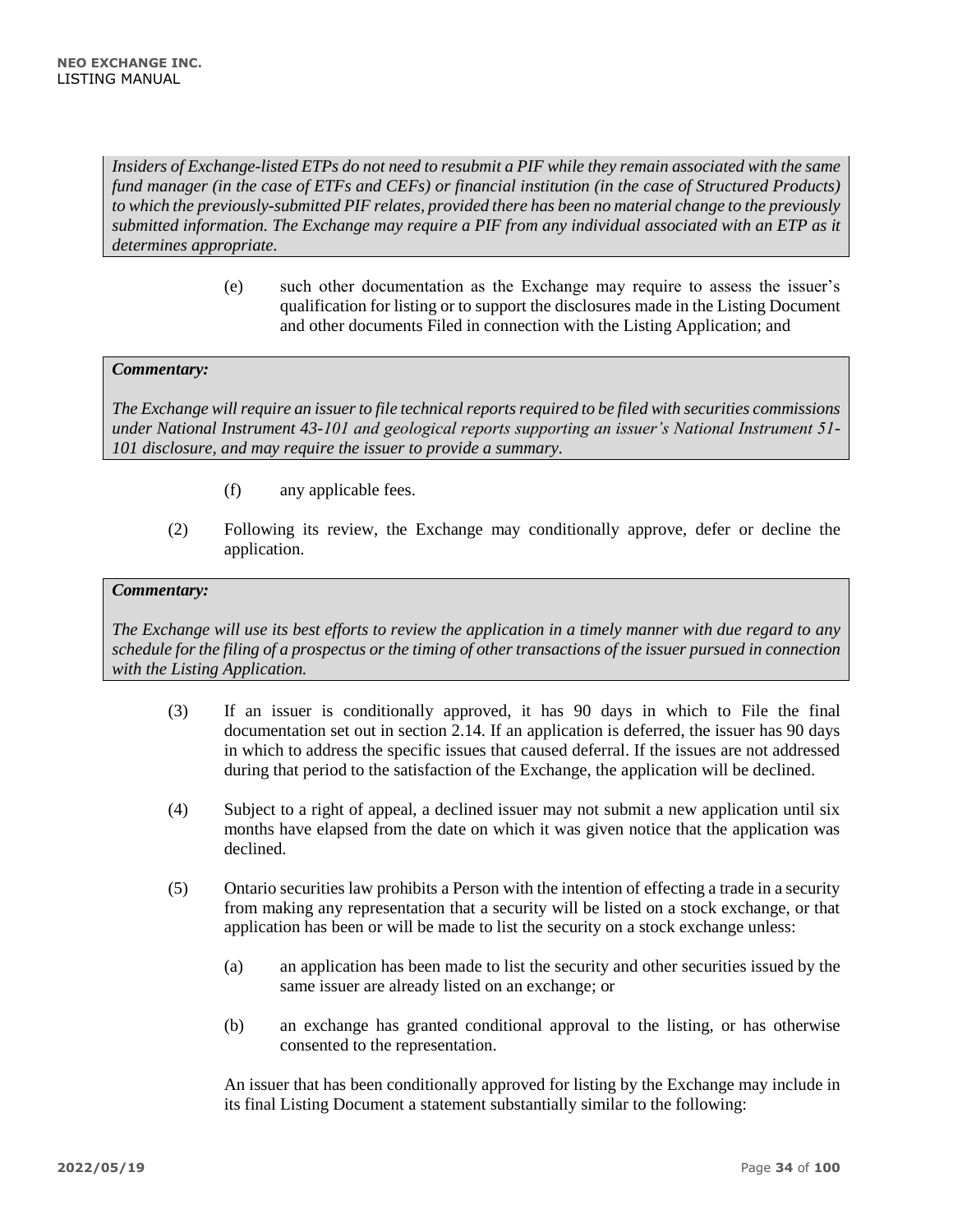"Neo Exchange Inc. has conditionally approved the listing of these securities. Listing is subject to the issuer fulfilling all of the Exchange's listing requirements on or before **[***date stipulated by the Exchange***]**, including the minimum distribution requirements."

# <span id="page-34-0"></span>**2.14 Documentation Required for Final Approval**

- (1) All issuers must submit the following documentation, as applicable, for final listing approval and posting of securities for trading on the Exchange:
	- (a) a completed Listing Application (Form 1) together with any additions or amendments to the supporting documentation previously provided, as required by Schedule A to the Listing Application;
	- (b) an executed copy of the final Listing Document and a blackline to the draft or preliminary Listing Document submitted with the initial listing application;
	- (c) a copy of a notice from the Clearing Corporation confirming the CUSIP number assigned to the proposed Listed Security;
	- (d) if the proposed Listed Securities are to be listed upon conclusion of a public offering, a copy of the receipt(s) for the final prospectus Filed as the Listing Document;
	- (e) a letter from the transfer agent stating that it has been duly appointed as transfer agent and registrar for the issuer;
	- (f) an opinion of counsel addressing the following matters, as applicable:
		- (i) that the issuer validly exists and is in good standing,
		- (ii) that the issuer is (or will be) a reporting issuer or equivalent under the securities legislation of **[state applicable jurisdictions]** and is not in default under such securities legislation,
		- $(iii)$  that the issuer or any other entity on its behalf (e.g. manager, trustee), as applicable, has the power and capacity to own its properties and assets, to carry on its business as it is currently being conducted, including entering into any contractual arrangements, and to perform its obligations thereunder, and
		- (iv) that all proposed Listed Securities that are issued and outstanding or that may be issued upon conversion, exercise or exchange of other issued and outstanding securities are or will be duly issued and are or will be outstanding as fully paid and non-assessable securities; and
		- (v) such other matters as the Exchange may require.
	- (g) any applicable fees; and
	- (h) such other documentation as the Exchange may require.
- (2) If the Listed Issuer has offered an over-allotment option, the Listed Issuer must submit a Form 14C within 10 days after the option is exercised.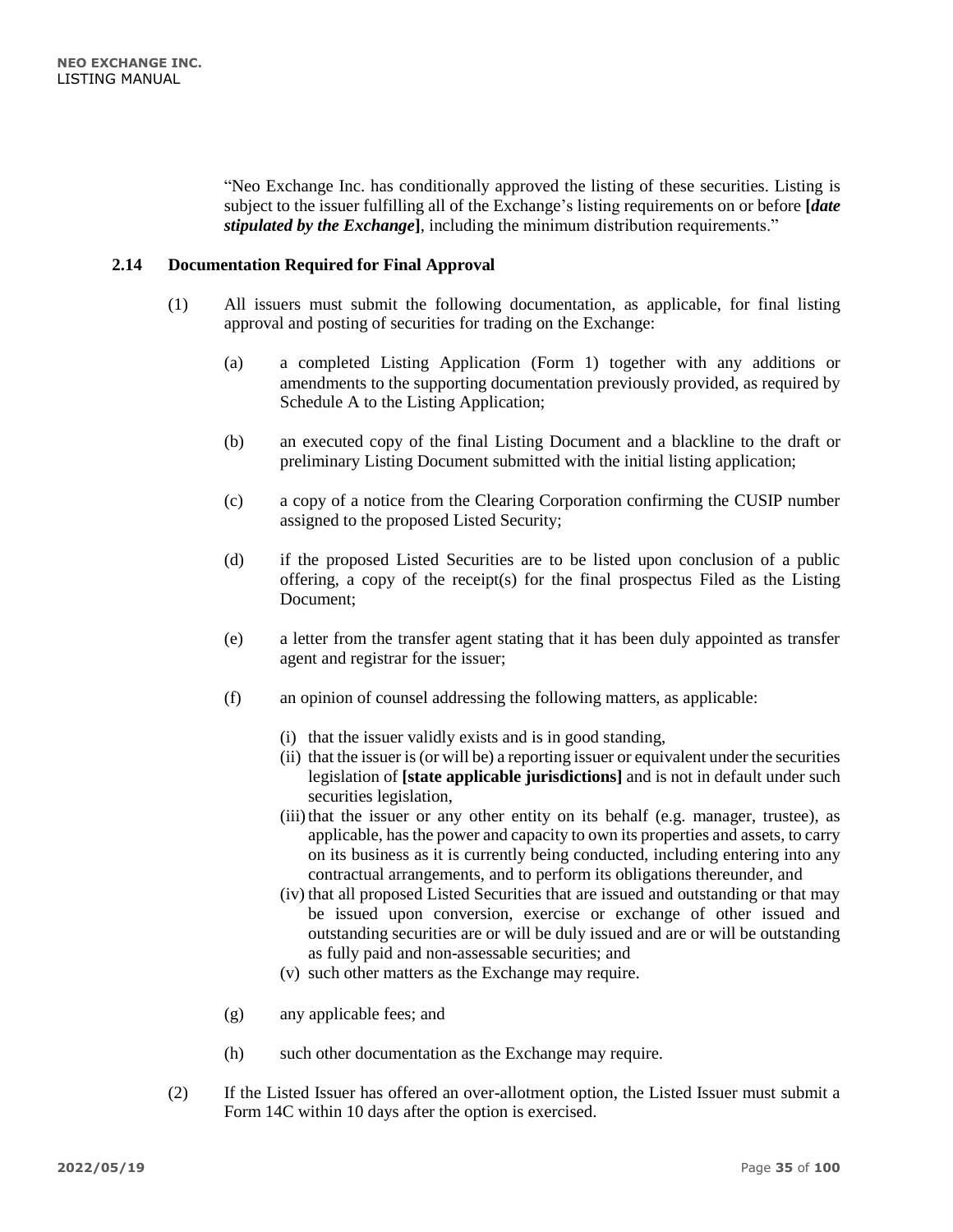# **PART III. CONTINUOUS LISTING REQUIREMENTS**

<span id="page-35-0"></span>Listed Issuers and Listed Securities must meet the following continuous listing criteria. Failure to meet any of the continuous listing criteria will be processed in accordance with the provisions of Part XI.

#### <span id="page-35-1"></span>**3.01 Continuous Listing Requirements – Corporate Issuers**

- (1) *Distribution* Public Float of at least 500,000 securities together with a minimum of 150 Public Security Holders each holding a Board Lot;
- (2) *Minimum Public Float Value* \$2,000,000; and
- (3) *Minimum Standards* At least one of the following criteria must be met:
	- (a) Shareholders' equity of at least \$2,500,000;
	- (b) Net income from continuing operations of at least \$375,000;
	- (c) Market value of Listed Securities of at least \$25,000,000; or
	- (d) Assets and revenue of at least \$5,000,000 each.
- (4) *Supplemental Listing* 50 Public Security Holders, each holding at least a Board lot (or \$1,000 for convertible debentures) and for securities other than convertible debentures, a Public Float of at least 50,000 securities.
- (5) *Investor Relations Requirement –* maintain an annual investor relations budget of at least \$50,000. For a SPAC, this provision does not apply prior to the completion of a Qualifying Transaction.

#### <span id="page-35-2"></span>**3.02 Continuous Listing Requirements – Closed End Funds**

- (1) *Distribution* Public Float of at least 500,000 securities together with a minimum of 150 Public Security Holders each holding a Board Lot;
- (2) *Net Asset Value*  A net asset value of at least \$3,000,000; and
- (3) *Calculation of Net Asset Value* A CEF must be in compliance with its net asset value calculation requirements.

#### <span id="page-35-3"></span>**3.03 Continuous Listing Requirements – Exchange Traded Funds**

- (1) *Net Asset Value* A net asset value of at least \$500,000; and
- (2) *Calculation of Net Asset Value* An ETF must be in compliance with its net asset value calculation requirements.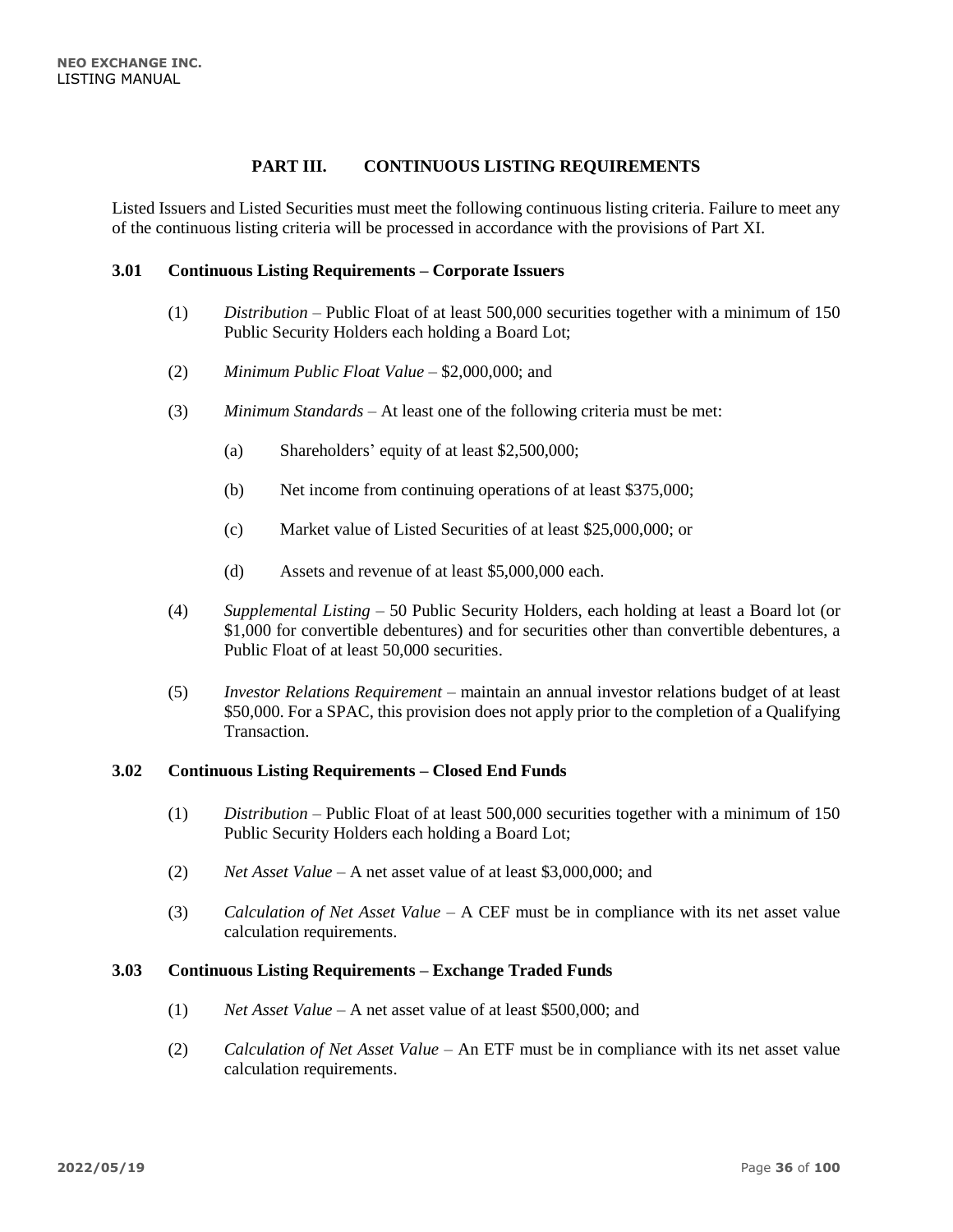*The securities of an ETF may be suspended or delisted if, in the opinion of the Exchange, the continued listing of such securities would not be consistent with preserving the overall quality of the market. In making its determination, the Exchange will consider the following factors about the securities, and any other relevant considerations: (i) the market value, (ii) the absence of a designated broker, (iii) the bid-ask spread, and (iv) the level of trading.*

# **3.04 Continuous Listing Requirements – Structured Products**

- (1) *Distribution* Public Float of at least 500,000 securities together with a minimum of 150 Public Security Holders each holding a Board Lot;
- (2) *Minimum Public Float Value*  \$500,000;

## *Commentary:*

*For some Structured Products, the distribution or Public Float of the Structured Product may not be relevant for the purposes of the continuous listing requirements. See the Commentary following section 2.05(2).* 

- (3) *Other Criteria* The Structured Product Issuer must continue to satisfy the requirements set out in sections 2.05(3) and (4); and
- (4) *Calculation of Net Asset Value* The Structured Product Issuer must be in compliance with its net asset value calculation requirements.

#### **3.05 Continuous Listing Requirements – Debt-Based Structured Products**

- (1) *Distribution* Public Float of at least 500,000 securities together with a minimum of 150 Public Security Holders each holding at least \$1,000 of the debt-based Structured Product;
- (2) *Minimum Public Float Value –* \$500,000;

#### *Commentary:*

*For some debt-based Structured Products, the distribution or Public Float of the Structured Product may not be relevant for the purposes of the continuous listing requirements. See the Commentary following section 2.06(2).* 

- (3) *Other Criteria* The Structured Product Issuer must continue to satisfy the requirements set out in sections  $2.06(4)$ ,  $(5)$  and  $(6)$ ; and
- (4) *Calculation of Net Asset Value* The Structured Product Issuer must be in compliance with its net asset value calculation requirements.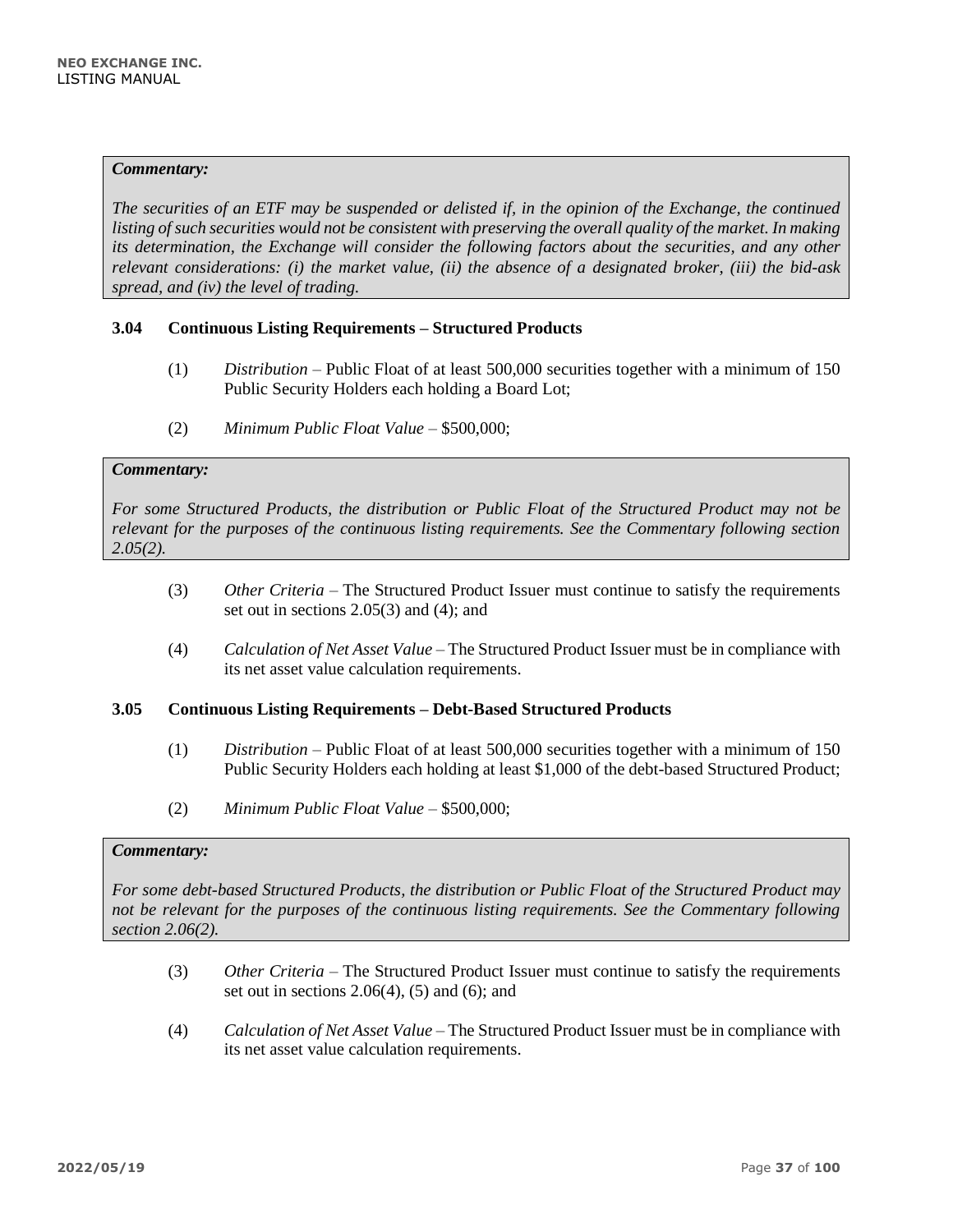## **PART IV. ONGOING REQUIREMENTS**

### **4.01 Changes to Insiders**

- (1) A Listed Issuer must promptly notify the Exchange upon any change of Insiders of the Listed Issuer.
- (2) A Listed Issuer must File a Personal Information Form (Form 3) on behalf of every new Insider within 10 business days of their becoming an Insider of a Listed Issuer.

#### *Commentary:*

*If an Insider of the Listed Issuer has submitted a PIF to another Recognized Exchange or the OSC or other member of the CSA within the past 36 months, the Insider may submit a copy of such PIF as an attachment to the Exchange's Form 3. The Exchange will conduct its own background checks based on the information provided and may request such personal information about the Insider of a Listed Issuer as it sees fit.*

(3) A Listed Issuer must immediately remove, or cause the resignation of, any director or officer who the Exchange determines is not suitable to act as a director or officer of a Listed Issuer. For other unsuitable Insiders of a Listed Issuer, the Listed Issuer must immediately sever relations with such Person to the satisfaction of the Exchange, or, in the case of a shareholder, satisfy the Exchange that the shareholder does not and will not have any role in the governance of the Listed Issuer.

#### **4.02 Transfer and Registration of Securities**

- (1) Every Listed Issuer must maintain in good standing transfer and registration facilities in Canada, where its Listed Securities must be directly transferable.
- (2) The transfer and registration facilities must be operated by a transfer agent recognized by the Clearing Corporation.
- (3) This section does not apply to a Foreign Issuer to the extent that such Foreign Issuer's registrar and transfer agent can settle trades with the Clearing Corporation.

## **4.03 Dematerialized Securities**

Where the issuer proposes to list non-certificated securities, the Issuers must make arrangements acceptable to the Clearing Corporation so that all trades in Listed Securities are cleared and settled on a book-entry only basis. For a SPAC, this provision does not apply prior to the completion of a Qualifying Transaction.

#### **4.04 Filing Fees**

Upon the occurrence of an event or closing of a transaction for which a filing fee is applicable, the Listed Issuer must submit the applicable filing fee (including applicable taxes) as set out in the fee schedule published by the Exchange. Receipt of the applicable filing fee is a pre-requisite to the posting for trading of any securities issued pursuant to the event or transaction.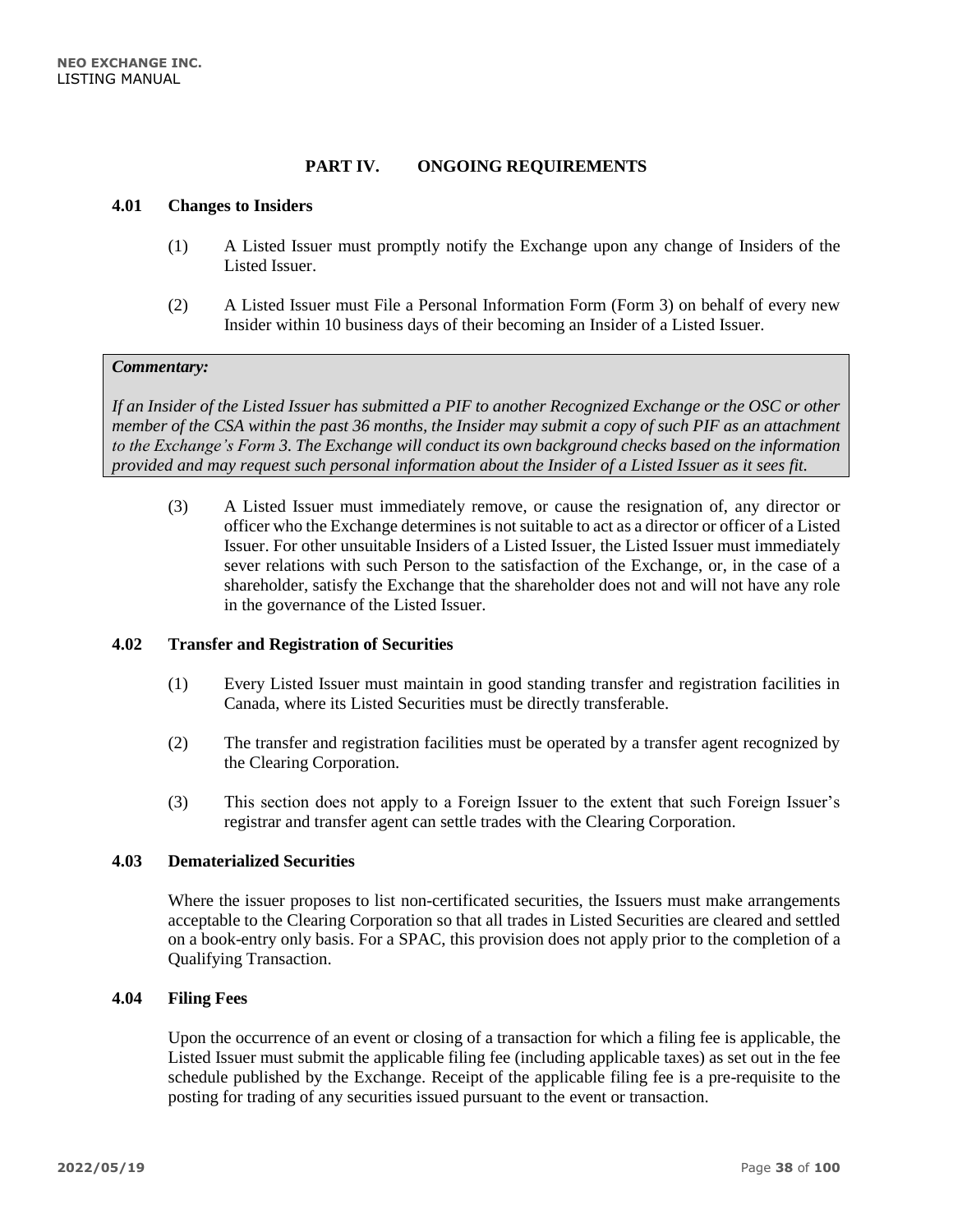### **4.05 Confidentiality of Filings**

The Exchange may, in its discretion, make any form submitted by a Listed Issuer publicly available upon notice to the Listed Issuer.

# **4.06 General Dissemination of Material Information and Selective Disclosure**

Listed Issuers are reminded that the publication (if any) by the Exchange of any Form Filed by the Listed Issuer is not equivalent to general dissemination of Material Information. Listed Issuers should take care to ensure that Material Information contained in a Filing is generally disclosed in accordance with the Listed Issuer's disclosure obligations under Canadian securities legislation and Part V of this Listing Manual.

#### **4.07 Documents Required to Be Filed**

- (1) In addition to the Filing requirements set out elsewhere in this Listing Manual, every Listed Issuer, other than an ETP must promptly File or ensure the following documents are made available to the Exchange:
	- (a) interim financial statements, together with interim management's discussion and analysis;
	- (b) annual financial statements, together with annual management's discussion and analysis; and
	- (c) AIF.
- (2) In addition to the Filing requirements set out elsewhere in this Listing Manual, every ETF and CEF must promptly File or ensure the following documents are made available to the Exchange:
	- (a) annual financial statements, together with annual management's discussion and analysis or annual management report on fund performance, as applicable, and
	- (b) interim financial statements, together with interim management's discussion and analysis or interim management report on fund performance, as applicable.
- (3) A Listed Issuer must promptly File such other documentation as the Exchange may request from time to time in its discretion, in each case in connection with the maintenance of the listing of the Listed Securities on the Exchange.

### **4.08 Issuer Website**

- (1) A Listed Issuer that is not an ETP nor a SPAC must maintain a publicly accessible website and post the current, effective versions of the following documents (or their equivalent), as applicable:
	- (a) constating or establishing documents of the issuer and its by-laws; and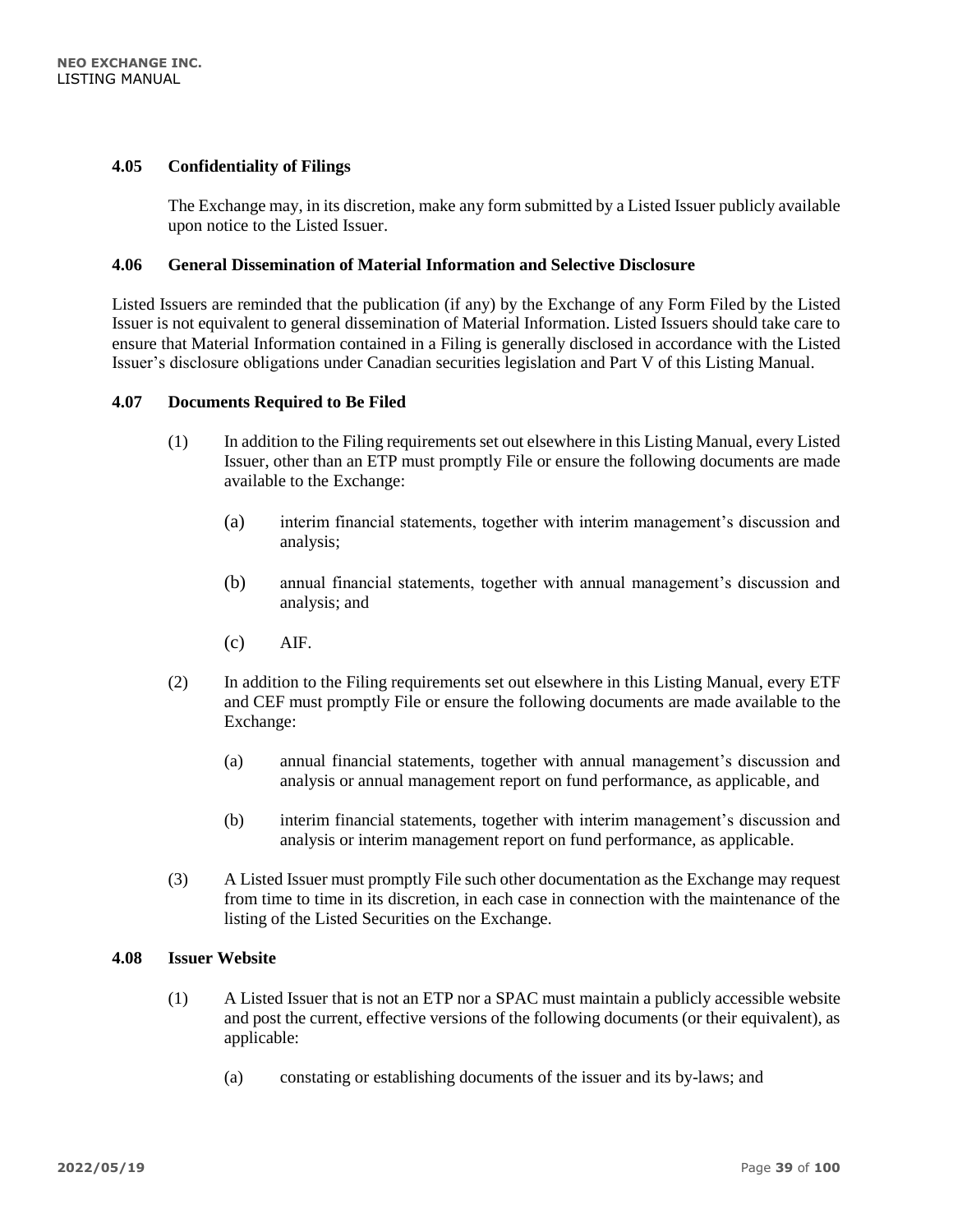- (b) if adopted, copies of:
	- (i) majority voting policy,
	- (ii) advance notice policy,
	- (iii) position descriptions for the chairman of the board, and the lead director,
	- (iv) board mandate, and
	- (v) board committee charters.
- (2) A Listed Issuer that is an ETP must maintain a publicly accessible website and post the current, effective versions of the following documents, as applicable:
	- (a) prospectus or other applicable offering document;
	- (b) annual information form;
	- (c) fund facts or ETF summary documents;
	- (d) management reports of fund performance; and
	- (e) quarterly portfolio disclosure.
- (3) The webpage(s) containing the above noted documents should be easily identifiable and accessible from the Listed Issuer's home page or investor relations page.
- (4) Any information regarding the issuer disclosed on its website must be up-to-date and accurate, and the issuer must promptly correct or update any incorrect or obsolete information.

*Although a SPAC is exempted from the requirement to maintain a website, it is strongly recommended that a SPAC establish a website and post the documents listed in subsection 4.08(1), as applicable.*

# **4.09 Ongoing Requirements for Emerging Market Issuers and Other Listed EMIs**

(1) Ongoing Compliance with Applicable Initial Listing Requirements

An EMI, including an Other Listed EMI, unless otherwise exempted by the Exchange, must comply, on an ongoing basis, with any applicable requirements set out in section 2.10, and any other requirements imposed by the Exchange as a condition of listing.

### *Commentary:*

*The Exchange will review an EMI's or an Other Listed EMI's compliance with the applicable initial listing requirements on an ongoing basis. This may include periodic review of the following:*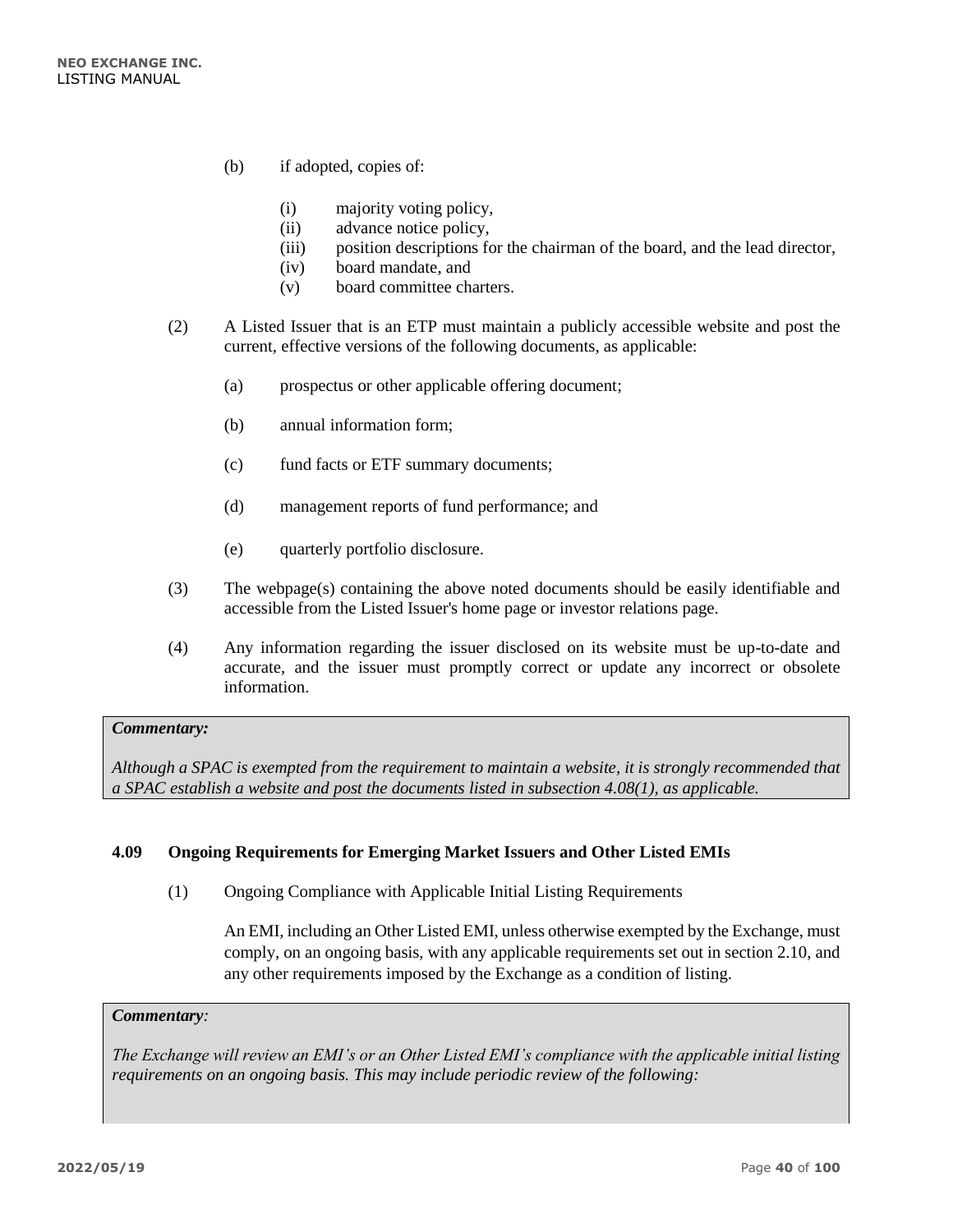- *the suitability and qualification of Senior Management, the board of directors and experts and advisors, including auditors;*
- *any applicable corporate governance policies and processes identified at the time of listing;*
- *the continued adequacy of internal financial reporting controls; and*
- *any other risk mitigation mechanisms relevant to addressing any issues discussed in OSC Staff Notice 51-720 applicable to the EMI's business.*

*Where appropriate, the Exchange may require an action plan to address any deficiencies identified during the course of the ongoing review.* 

(2) Auditors

In respect of any proposed change of auditors, an EMI must demonstrate to the satisfaction of the Exchange that the proposed auditors meet the requirements set out in subsection 2.10(8).

(3) EMI Annual CFO Certification

The CFO of an EMI must certify to the Exchange on an annual basis whether the CFO has visited any principal property of the EMI located in an Emerging Market as part of exercising his or her mandate. If the CFO has not, he or she must disclose the reasons for not doing so.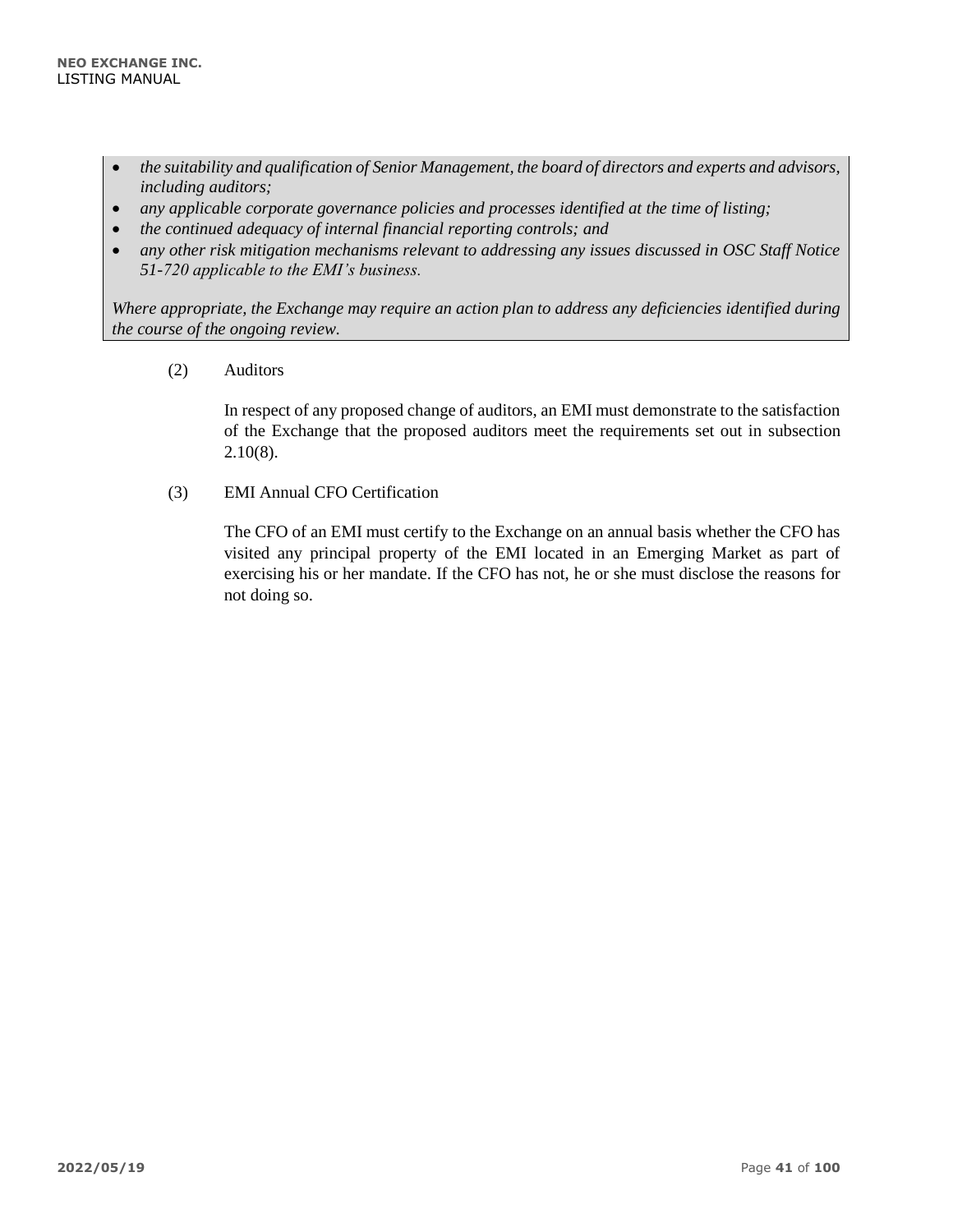# **PART V. TIMELY DISCLOSURE**

#### **A. Obligation to Disclose Material Information**

#### **5.01 Introduction**

(1) This Manual is not an exhaustive statement of the timely and continuous disclosure requirements applicable to Listed Issuers. Listed Issuers must comply with all applicable requirements of Canadian securities legislation. In particular, mining issuers must comply with the additional disclosure requirements of National Policy 43-101 *Standards of Disclosure for Mineral Projects*. Oil and gas issuers must comply with the additional disclosure requirements of National Instrument 51-101 *Standards of Disclosure for Oil and Gas Activities*. All Listed Issuers must comply with National Policy 51-201 *Disclosure Standards* and, if applicable, section 11.2 of National Instrument 81-106 *Investment Fund Continuous Disclosure*.

#### *Commentary:*

*A Listed Issuer should establish a clear written disclosure policy and insider trading policy to help it and its directors, officers and employees comply with their obligations under both securities legislation and the Listing Manual.*

*Listed Issuers should consult Part 6 of National Policy 51-201 when implementing a disclosure policy and insider trading policy. Such policies should be reviewed and adopted by the board of directors of the issuer, distributed to its officers and employees, and periodically reviewed and updated as necessary. Directors, officers and employees should be trained so that they understand and can apply the policies.*

(2) Each Listed Issuer must determine Material Information in the context of its own affairs. Material Information varies from one issuer to another, and will be influenced by factors such as the issuer's profitability, assets, capitalization, and the nature of its operations.

#### *Commentary:*

*Given the element of judgment involved, Listed Issuers are encouraged to review applicable securities legislation, as well as consult with the Market Regulator, on a confidential basis at an early stage to determine whether a particular event gives rise to Material Information.*

### **5.02 Disclosable Events**

(1) Listed Issuers are required to make immediate public disclosure of all Material Information. They are not required to interpret the impact of external political, economic and social developments on their affairs, but if the external development will have or has had a direct effect on their business and affairs that is both material and uncharacteristic of the effect generally experienced as a result of such development by other companies engaged in the same business or industry, Listed Issuers are urged, where practical, to explain the particular impact on them. For example, a change in government policy that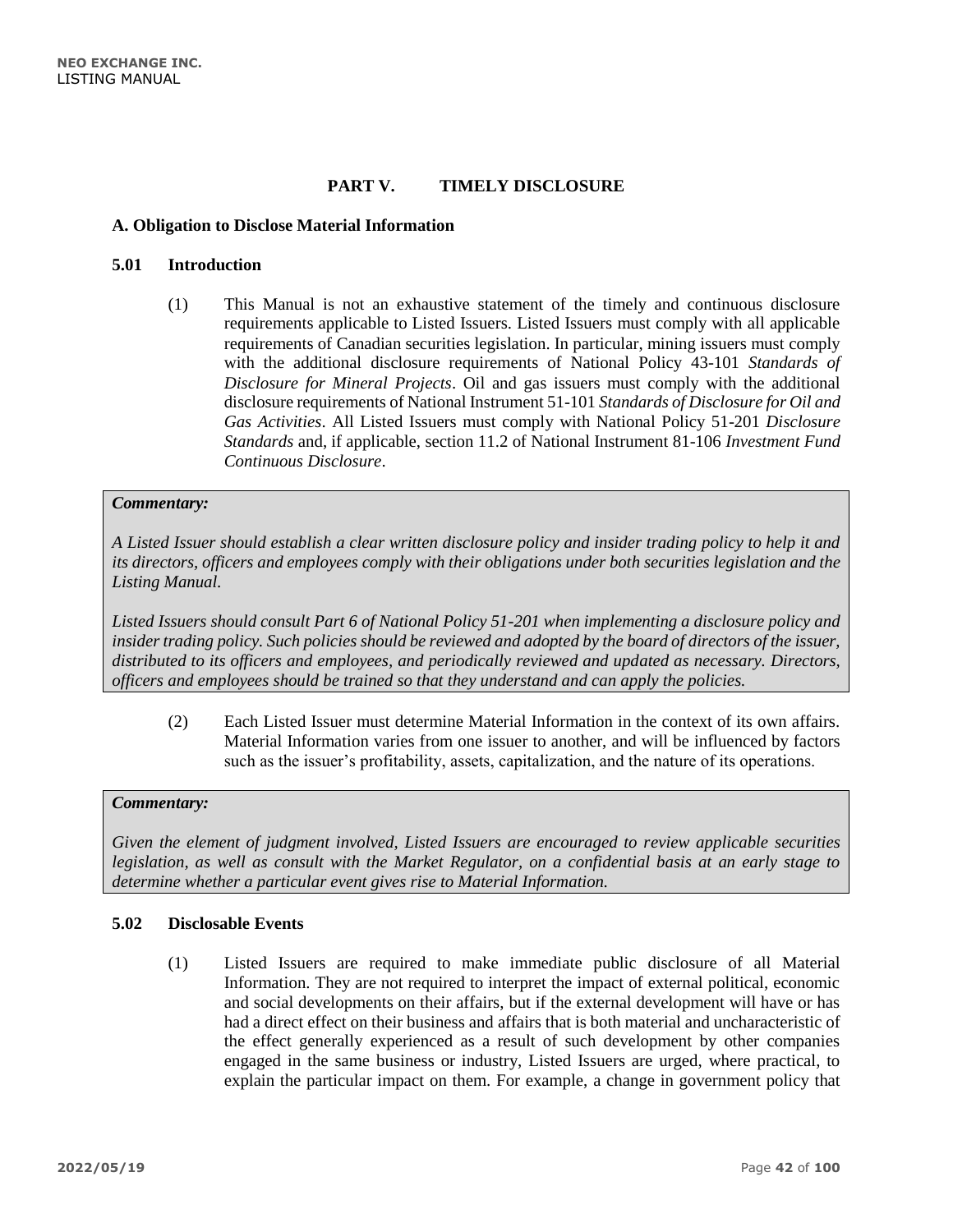affects most companies in a particular industry does not require an announcement, but if it affects only one or a few companies in a material way, an announcement should be made.

- (2) A reasonable investor's investment decision may be affected by factors relating directly to the securities themselves as well as by information concerning the Listed Issuer's business and affairs. For example, changes in a Listed Issuer's issued capital, stock splits, redemptions and dividend decisions may all have an impact upon the reasonable investor's investment decision.
- (3) Actual or proposed developments that are likely to require immediate disclosure include, but are not limited to, the following:
	- (a) changes in security ownership that may affect control of the Listed Issuer;
	- (b) changes in corporate structure, such as reorganizations, amalgamations, etc.;
	- (c) take-over bids or issuer bids;
	- (d) major corporate acquisitions or dispositions;
	- (e) changes in capital structure;
	- (f) borrowing of a significant amount of funds;
	- (g) public or private sale of additional securities;
	- (h) development of new products and developments affecting the Listed Issuer's resources, technology, products or market;
	- (i) significant discoveries or exploration results, both positive and negative, by resource companies;
	- (j) significant financial impacts resulting from climate change-related events;
	- (k) entering into or loss of significant contracts;
	- (l) firm evidence of significant increases or decreases in near-term earnings prospects;
	- (m) changes in capital investment plans or corporate objectives;
	- (n) significant changes in management;
	- (o) significant litigation;
	- (p) major labour disputes or disputes with major contractors or suppliers;
	- (q) events of default under financing or other agreements; or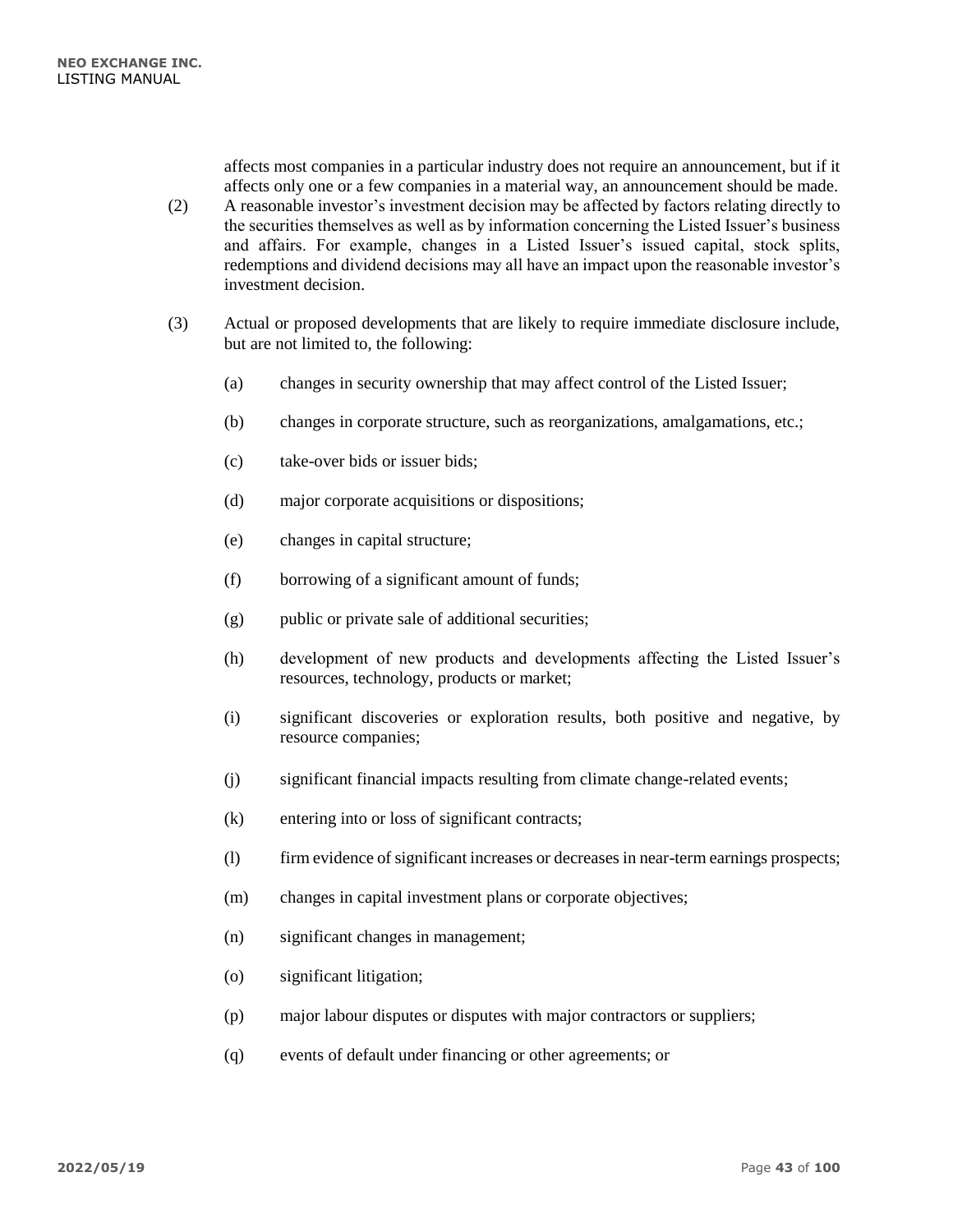(r) any other developments relating to the business and affairs of the issuer that might reasonably be expected to influence or change an investment decision of a reasonable investor.

## *Commentary:*

*Disclosure is only required where a development is material. Announcements of an intention to proceed with a transaction or activity should be made when a decision has been made to proceed with it by the Listed Issuer's board of directors or by senior management with the expectation of concurrence from the board of directors. However, a corporate development in respect of which no firm decision has yet been made but that is reflected in the market price may require prompt disclosure.*

*Forecasts of earnings and other financial forecasts need not be disclosed, but where a significant increase or decrease in earnings is indicated in the near future, such as in the next fiscal quarter, this fact must be disclosed. Forecasts should not be provided on a selective basis to certain investors not involved in the management of the affairs of the company. If disclosed, they should be generally disclosed. Reference should be made to National Instrument 51-102 with respect to disclosure of forward-looking information, including future-oriented financial information and financial outlooks.*

(4) If a pending transaction has been announced but has not closed, updates should be provided at least every 30 days, unless the original announcement specifies a specific date on which an update will be given. Any change that is material to the pending transaction as announced must be disclosed promptly.

# **5.03 Rumours and Unusual Trading Activity**

- (1) Rumours and unusual trading activity may influence or change the investment decision of a reasonable investor and/or the trading price of an issuer's securities. It is impractical to expect management to be aware of, and comment on, all rumours or unusual trading activity. However, when either rumours or unusual trading activity occur, the Market Regulator may request that the Listed Issuer make a clarifying statement. A trading halt may be imposed pending release of a "no corporate developments" statement.
- (2) If a rumour is correct in whole or in part, or if it appears that the unusual trading activity reflects illicit trading on non-disclosed Material Information, the Market Regulator will require the Listed Issuer to make immediate disclosure of the relevant Material Information, and a trading halt may be imposed pending release and dissemination of that information.

#### **5.04 Timing of Disclosure and Pre-Notification of the Market Regulator**

- (1) A Listed Issuer must disclose Material Information forthwith upon the information becoming known to management, or in the case of information previously known, forthwith upon it becoming apparent that the information is material. Immediate release of information is necessary to ensure that it is promptly available to all investors and to reduce the risk that Persons with access to that information will act upon undisclosed information.
- (2) The policy of immediate disclosure frequently requires that press releases be issued during the hours when one or more market places are open for trading, especially when an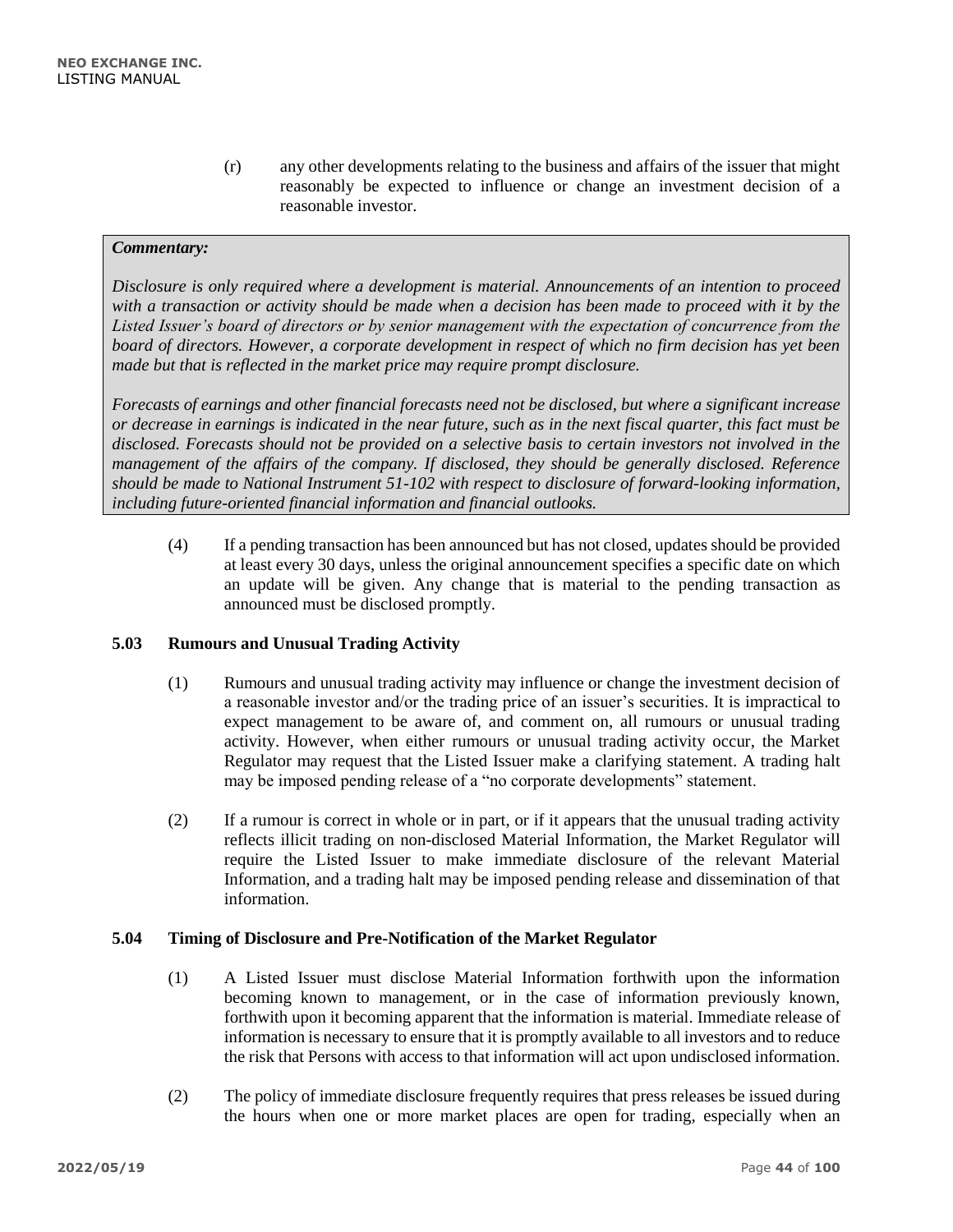important corporate development has occurred. Between the hours of 7:30 a.m. and 5:00 p.m., the Listed Issuer must notify the Market Regulator *prior* to the issuance of a press release and must not disseminate the press release until instructed to do so by the Market Regulator. The Market Regulator will determine whether trading in the Listed Issuer's securities should be temporarily halted. The Market Regulator will also review the proposed wording of the press release to ensure it is complete and balanced.

(3) Where a release is issued after the close of trading, the Market Regulator should be advised prior to the opening of trading the following trading day.

## **5.05 Dissemination of Material Information**

- (1) When disseminating Material Information, the news release must be transmitted to the media by the quickest possible method, and by a method that provides the widest dissemination possible. To ensure that the entire financial community is aware of the news at the same time, a wire service (or combination of services) must be used which provides national and simultaneous coverage.
- (2) Dissemination of news is essential to ensure that all investors have equal and timely information. Listed Issuers must ensure appropriate dissemination of news releases, and any failure to properly disseminate news shall be deemed to be a breach of this policy and shall be grounds for suspension or Delisting of the Listed Issuer's securities. In particular, the Exchange will not consider relieving a Listed Issuer from its obligation to disseminate news properly because of cost factors.

#### *Commentary:*

*The Exchange accepts the use of any news services that meet the following criteria:*

- *1. Dissemination of the full text of the release to the national financial press and to daily newspapers that provide regular coverage of financial news;*
- *2. Dissemination to all Members; and*
- *3. Dissemination to all relevant regulatory bodies.*
	- (3) A Listed Issuer must File with the Exchange all news releases (and other materials containing Material Information) that it submits to the Market Regulator in accordance with section 5.04(2) in advance of public dissemination. All other news releases must be filed with Exchange prior to or concurrent with public dissemination.

#### *Commentary:*

A Listed Issuer that submits a draft press release for review by the Exchange must submit such draft press releases at least 24 hours prior to its public dissemination.

(4) If a Listed Issuer chooses to publish news releases or other documents required to be Filed by the Exchange or by securities regulatory authorities on its website, it must publish all of them. It cannot publish only favourable information. Similarly, news releases and other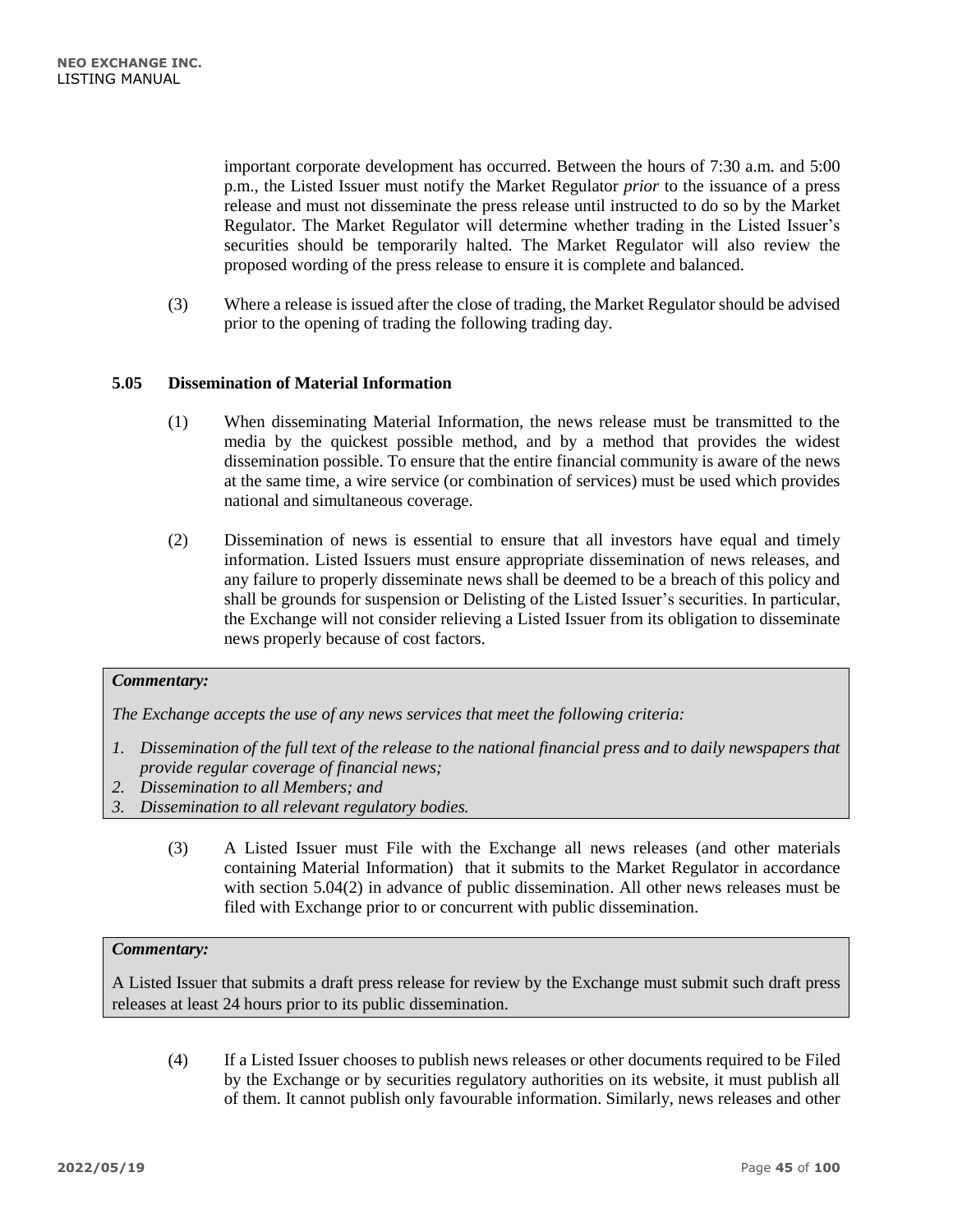filings must be clearly distinguished from marketing material that may also be on the website so that a viewer will not confuse the two.

## **5.06 Content of News Releases**

- (1) Announcements of Material Information should be factual and balanced. Unfavourable news must be disclosed just as promptly and completely as favourable news.
- (2) News releases must contain sufficient detail to enable investors to assess the importance of the information to allow them to make informed investment decisions.

### *Commentary:*

*NEO Exchange is not responsible for the contents of a Listed Issuer's press release.*

- (3) Listed Issuers should communicate clearly and accurately the nature of the information, without including unnecessary details, exaggerated reports or editorial commentary.
- (4) News releases must not be misleading.

#### *Commentary:*

*For example, a Listed Issuer must not announce an intention to enter into a transaction if it lacks the ability to complete the transaction or if no corporate decision has been made to proceed with the transaction.*

(5) Investors and the media may wish to obtain further information concerning the announcement. All news releases must include the name of an officer or director of the Listed Issuer who is responsible for the announcement, together with the Listed Issuer's telephone number. The Listed Issuer is encouraged to also include the name and telephone number of an additional contact person.

### **5.07 Trading Halts for the Dissemination of Information**

- (1) Trading may be halted by the Market Regulator during trading hours to allow Material Information to be disseminated and allow market participants to decide if they want to change their buy or sell orders. The Decision to halt trading is the Market Regulator's, and it will not routinely halt trading for all press releases, even at the request of the Listed Issuer. It is not appropriate for a Listed Issuer to request a trading halt if it is not prepared to make an announcement forthwith.
- (2) The Market Regulator may also halt trading to obtain a statement from a Listed Issuer clarifying a rumour or unusual trading that is having an effect on the market for the issuer's securities.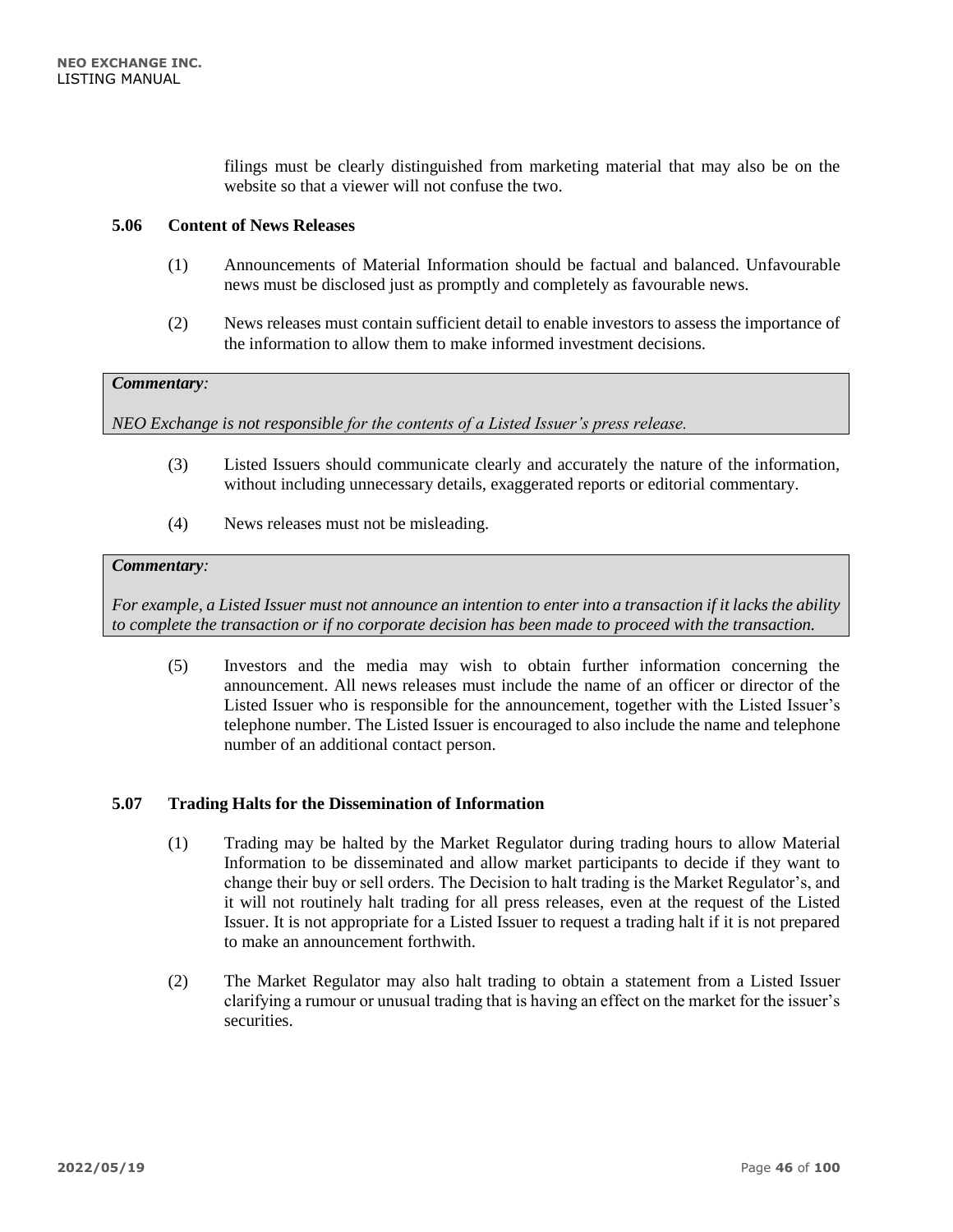*A trading halt does not reflect on the reputation of the issuer or its management. Trading is halted for positive developments as well as negative ones.*

- (3) The Market Regulator will determine the time required to disseminate the news release and consequently the length of any quotation and trading halt. A trading halt will not normally last more than two hours.
- (4) A trading halt will not continue for more than 24 hours unless the Market Regulator determines that re-opening trading will have a significant negative impact on market integrity.
- (5) A Listed Issuer is expected to issue the news release promptly following the initiation of a trading halt. If an announcement is not forthcoming, the Market Regulator will make any determination with respect to maintaining the halt or resuming trading. In either case, the Listed Issuer should be prepared to issue a statement explaining why trading was halted and why it is not able to make an announcement.

# **B. When Confidentiality May Be Maintained**

### **5.08 When Information May Be Kept Confidential**

- (1) In restricted circumstances, disclosure of Material Information concerning the business and affairs of a Listed Issuer may be delayed and kept confidential temporarily, where immediate release of the information would be unduly detrimental to the interests of the Listed Issuer. The withholding of Material Information on this basis should be infrequent and can only be justified where the potential harm to the Listed Issuer or to investors caused by immediate disclosure may reasonably be considered to outweigh the undesirable consequences of delaying disclosure.
- (2) In addition, section 75(3) of the *Securities Act* (Ontario)*,* as supplemented by National Policy 51-102 and National Instrument 81-106, provides that where, in the opinion of the reporting issuer, the public disclosure of a material change would be unduly detrimental to the interests of the reporting issuer, or where the material change consists of a decision to implement a change made by senior management of the Listed Issuer who believe that confirmation of the decision by the board of directors is probable, the Listed Issuer may file a report disclosing a material change on a confidential basis. Non-disclosure of information filed with the Ontario Securities Commission is also provided for in section 140(2) of the *Securities Act* (Ontario).
- (3) When a Listed Issuer requests that a material change be kept confidential, then pursuant to section 75(4) of the *Securities Act* (Ontario), it must advise the Ontario Securities Commission in writing within 10 days if it wishes that the information continue to be held on a confidential basis, and every 10 days thereafter until the material change is generally disclosed. The Ontario Securities Commission takes the view that it can require the Listed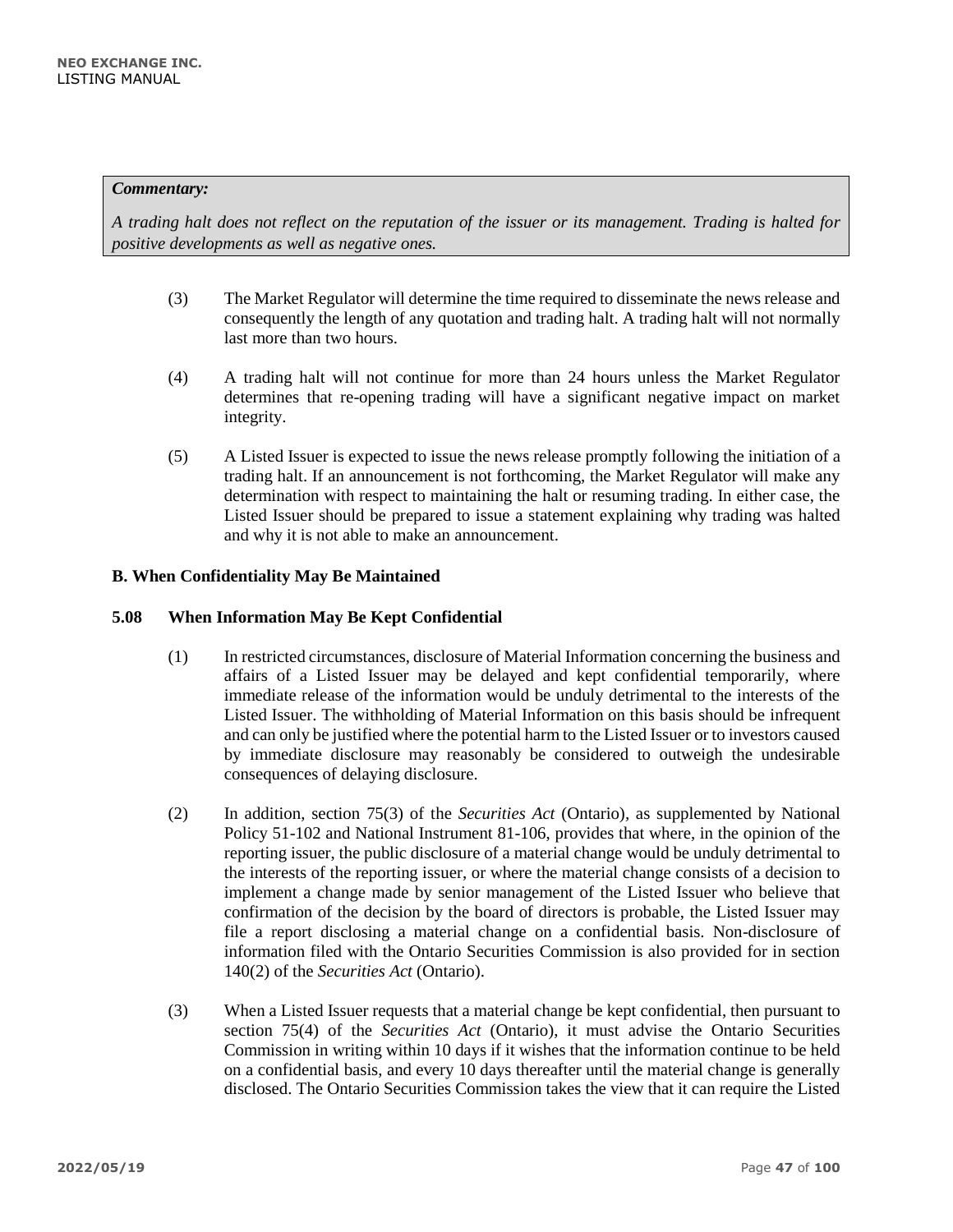Issuer to disclose a confidential material change when, in its view, the benefit from public disclosure would outweigh the harm to the issuer resulting from disclosure.

- (4) Listed Issuers should be guided by applicable securities legislation in determining whether a material change can be filed on a confidential basis with a securities regulatory authority.
- (5) Where a decision is made to keep Material Information confidential, the Market Regulator must be immediately notified of the Listed Issuer's decision to do so. The Market Regulator must be provided with a copy of all submissions to the securities regulatory authority relating to a request to make or to continue confidential disclosure. The Market Regulator must be kept fully apprised of the nature of any discussions between the Listed Issuer and the securities regulatory authority relevant thereto, and any decision of the securities regulatory authority with respect to the ability of the Listed Issuer to make or continue confidential disclosure, or requiring the Listed Issuer to make general disclosure.
- (6) Listed Issuers that are reporting issuers or equivalent in jurisdictions other than Ontario must ensure that they comply with all applicable laws in addition to this Part.

## **5.09 Maintaining Confidentiality**

- (1) Where disclosure of Material Information is delayed, the Listed Issuer must maintain complete confidentiality. In the event that such confidential information, or rumours respecting the confidential information, is divulged in any manner (other than in the necessary course of business), the Listed Issuer is required to make an immediate announcement on the matter. The Market Regulator must be notified of the announcement, in advance, in the usual manner. Any unusual market activity may mean that news of the matter is being disclosed and that certain Persons are taking advantage of it. In such a case, the Market Regulator should be advised immediately and a halt in trading will be imposed until the Listed Issuer has made disclosure of the Material Information.
- (2) At any time when Material Information is being withheld from the public, the Listed Issuer must take all necessary precautions to keep such information confidential. Confidential information should not be disclosed to any of the Listed Issuer's officers, employees or advisers, except in the necessary course of business. The directors, officers and employees of a Listed Issuer should be reminded on a regular basis that confidential information obtained in the course of their duties must not be disclosed.

# **5.10 Insider Trading**

- (1) Listed Issuers should make Insiders and others who have access to Material Information about the Listed Issuer, before it is generally disclosed, aware that trading in securities of the issuer (or securities whose market price or value varies materially with the securities of the reporting issuer), while in possession of undisclosed Material Information or tipping such information, is prohibited under applicable securities legislation and may give rise to administrative, civil and/or criminal liability.
- (2) In any situation where Material Information is being kept confidential, management is under a duty to take every possible precaution to ensure that no trading whatsoever takes place by any Insiders or persons in a "special relationship" with the Listed Issuer in which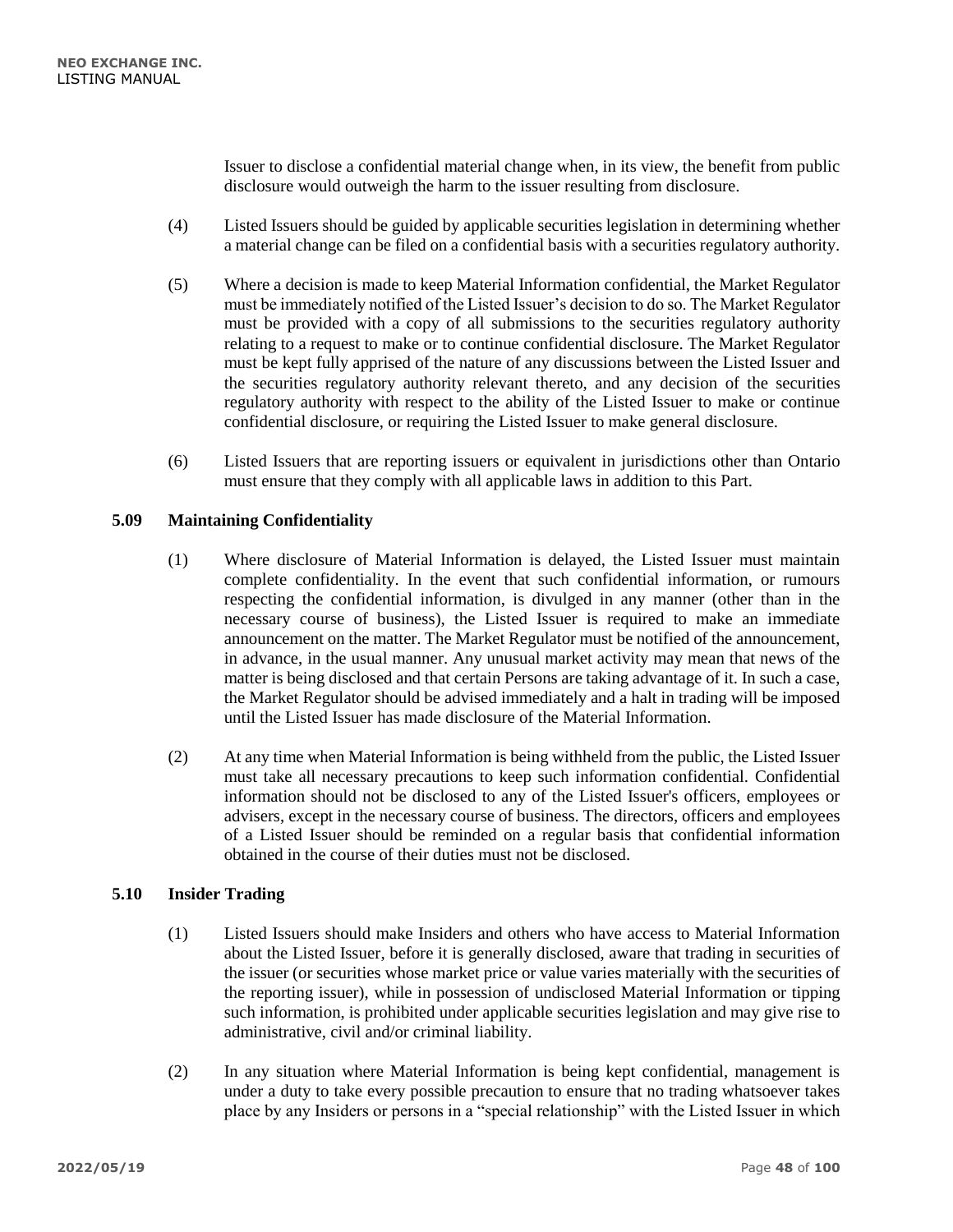use is made of such information before it is generally disclosed to the public.

(3) In the event that the Market Regulator is of the opinion that insider or improper trading may have occurred before Material Information has been disclosed and disseminated, the Market Regulator may require that an immediate announcement be made disclosing such Material Information. The Market Regulator will refer the matter to the appropriate securities regulatory authority for enforcement action.

## **5.11 No Selective Disclosure**

- (1) Disclosure of Material Information must not be made on a selective basis. The disclosure of Material Information should not occur except by means that ensure that all investors have access to the information on an equal footing. The Exchange recognizes that good corporate governance involves actively communicating with all market participants with respect to the corporation's business and affairs, through private meetings, formal or informal conferences, or by other means. However, when communications of any nature occur other than widely disseminated press releases in accordance with this rule, Listed Issuers may not, under any circumstances, communicate Material Information to anyone, other than in the necessary course of business, in which case the party receiving the information must be instructed to keep it confidential and not to trade the Listed Issuer's securities.
- (2) The board of directors of a Listed Issuer should put in place policies and procedures that will ensure that those responsible for dealing with shareholders, brokers, analysts, and other external parties are aware of their, and the Listed Issuer's, obligations with respect to the disclosure of Material Information.
- (3) Should Material Information be disclosed, whether deliberately or inadvertently, other than through a widely disseminated press release in accordance with the rule, the Listed Issuer must immediately contact the Market Regulator and request a trading halt pending the widespread dissemination of the information.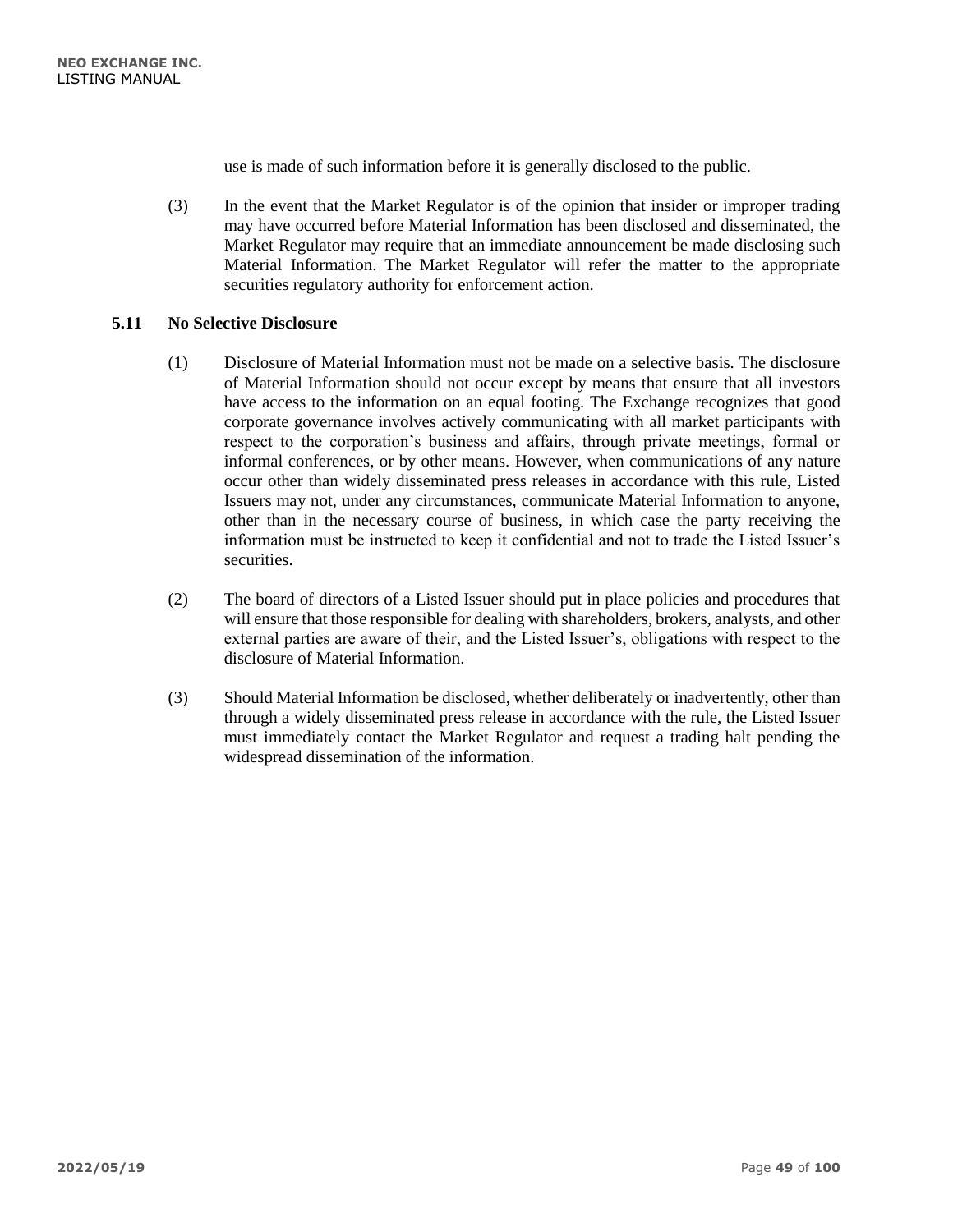# **PART VI. DIVIDENDS OR OTHER DISTRIBUTIONS**

#### **6.01 Dividends or Other Distributions**

- (1) In addition to any other requirements of this Listing Manual, Listed Issuers must notify the Exchange of any dividend or other distribution (whether regular or special) to holders of Listed Securities at least five trading days prior to the Record Date for the distribution by way of a Notice of Dividend (Form 7). The Listed Issuer must File a Form 7 and a copy of the draft press release announcing the distribution at least five trading days prior to the Record Date for the distribution to allow the Exchange to establish "ex" trading dates with respect to the distribution.
- (2) The Exchange may use Due Bills for distributions which are subject to a condition which may not be satisfied before the normal ex-distribution trading date (i.e., one trading day before the Record Date). When Due Bills are used for conditional distributions, the condition must be met prior to the payment date. See section [6.02.](#page-49-0)
- (3) Listed Issuers must notify the Exchange of any decision to omit or defer a dividend if the omission or deferral constitutes a departure from the issuer's dividend policy.
- (4) Section 6.01(1) does not apply to a distribution by a Listed Issuer where the units will be immediately consolidated, resulting in no change to the number of securities held by security holders. In such case, the Listed Issuer must disseminate a news release with the estimated distribution amount at least four trading days prior to the Record Date. Upon determination of the exact amount of any estimated distribution, the Listed Issuer must disseminate the final details by way of news release.

## <span id="page-49-0"></span>**6.02 Due Bill Trading**

- (1) For the purposes of this section, "distribution" means any dividend, distribution, interest, security or right to which holders of listed securities have an entitlement, based on a specific Record Date.
- (2) Due Bill trading may be used at the discretion of the Exchange based on various relevant factors. However, the Exchange will normally defer ex-distribution trading and use Due Bills when the distribution per listed security represents 25% or more of the value of the listed security on the declaration date. Without the use of Due Bills, trading on an exdistribution basis would commence one trading day prior to the Record Date for the distribution and could result in a significant adjustment of the market price of the security. Security holders will then be deprived of the value of the distribution between the exdistribution date and the payment date. By deferring the ex-distribution date through the use of Due Bills, sellers of the listed securities during this period can realize the full value of the listed securities they hold, by selling the securities with the Due Bills attached. The use of Due Bills will also avoid confusion regarding the market value of the listed securities.
- (3) When Due Bills are used, ex-distribution trading usually commences at the opening on the first trading day after the payment date. In the event that the Exchange receives late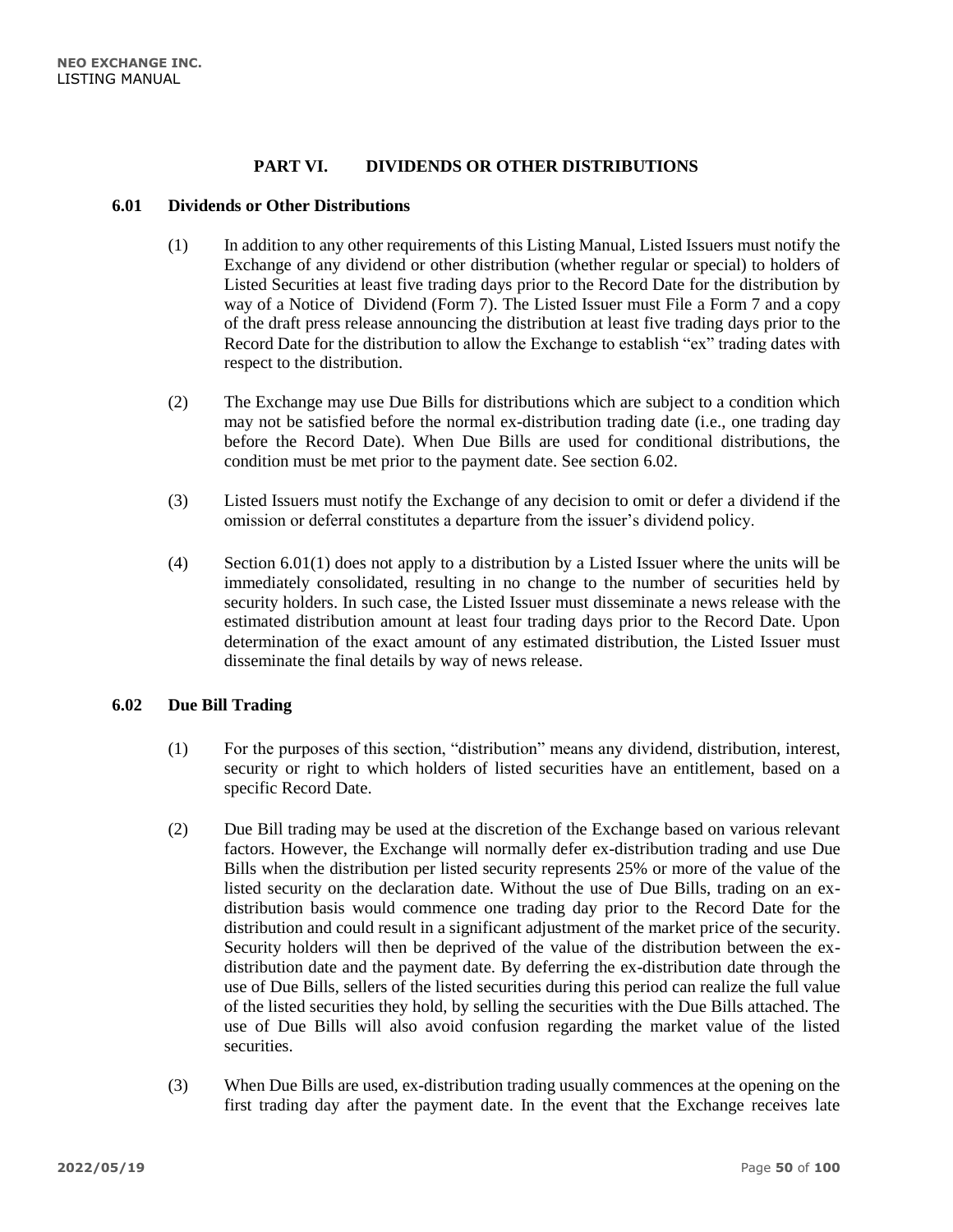notification of the payment date and the payment date has passed, ex-distribution trading will generally commence on the first trading day following such notification.

- (4) The Exchange may also use Due Bills for distributions which are subject to a condition which may not be satisfied before the normal ex-distribution trading date (i.e., one trading day before the Record Date). When Due Bills are used for conditional distributions, the condition must be met prior to the payment date.
- (5) Listed Issuers should contact the Exchange to discuss the use of Due Bills well in advance of any contemplated Record Date for a distribution.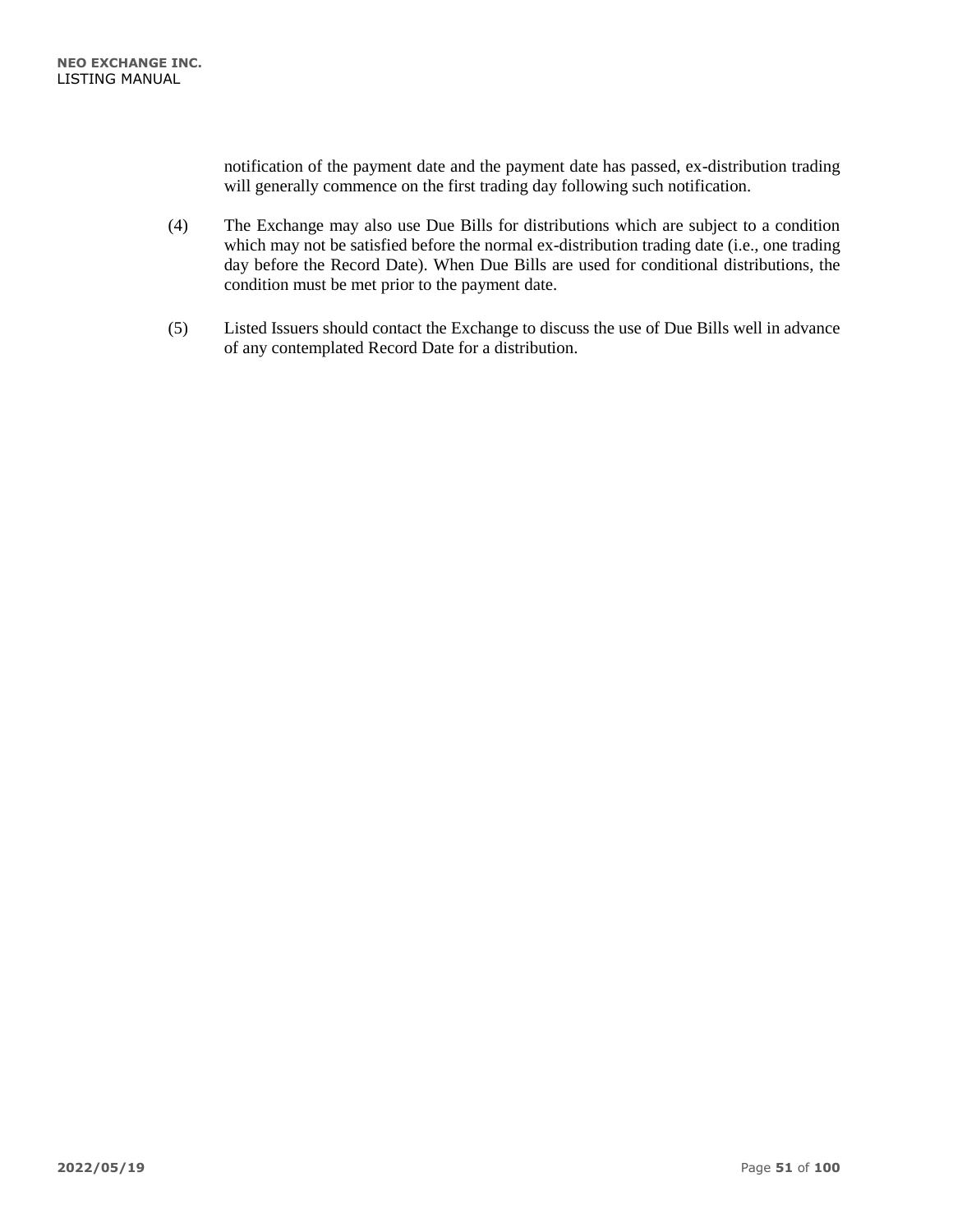## **PART VII. CORPORATE FINANCE AND CAPITAL STRUCTURE CHANGES**

#### **7.01 Compliance with Disclosure Obligations and Notification to the Exchange**

(1) The Exchange considers any significant change to a Listed Issuer's business, operations or capital structure, including the material transactions governed by this Part, to be "Material Information" that must be disclosed as required by Part V of this Listing Manual, even if the Market Regulator determines not to halt trading for dissemination. Listed Issuers must issue a press release as required under Canadian securities legislation and concurrently File the press release with the Exchange along with any additional documents required by this Part.

#### *Commentary:*

*A grant of an Award under a Security Based Compensation Plan in the normal course is not necessarily Material Information. Listed Issuers must make a determination on a case by case basis.*

- (2) Unless otherwise provided for in this manual, a Listed Issuer must give the Exchange at least seven trading days advance notice of any potential issuances of securities of the Listed Issuer.
- (3) In addition to any other requirements of this Listing Manual, Listed Issuers must notify the Exchange of any corporate action that may affect holders of Listed Securities at least seven trading days prior to the Record Date for the corporate action. These actions include, but are not limited to, changes of transfer agent and registrar, change in general Listed Issuer information, change in the jurisdiction of organization of the Listed Issuer, change in the Listed Issuer's fiscal year end, change in the Listed Issuer's interlisted status and full or partial redemptions, retractions or cancellation of a Listed Security. The Exchange will set an "ex" trading date for the corporate action, if applicable.

## **7.02 Compliance with Shareholder Approval Requirements**

Transactions subject to this Part of the Manual may also be subject to prior shareholder approval required in Part X of this Listing Manual.

#### **A. Corporate Finance Transactions**

#### **7.03 Prospectus Offerings**

- (1) A Listed Issuer that proposes to issue additional Listed Securities pursuant to a prospectus must promptly, and in no case, less than the period set out in subsection 7.01(2), File:
	- (a) a preliminary Notice of Prospectus Offering (Form 8);
	- (b) a copy of the preliminary prospectus;
	- (c) a copy of the receipt(s) for the preliminary prospectus; and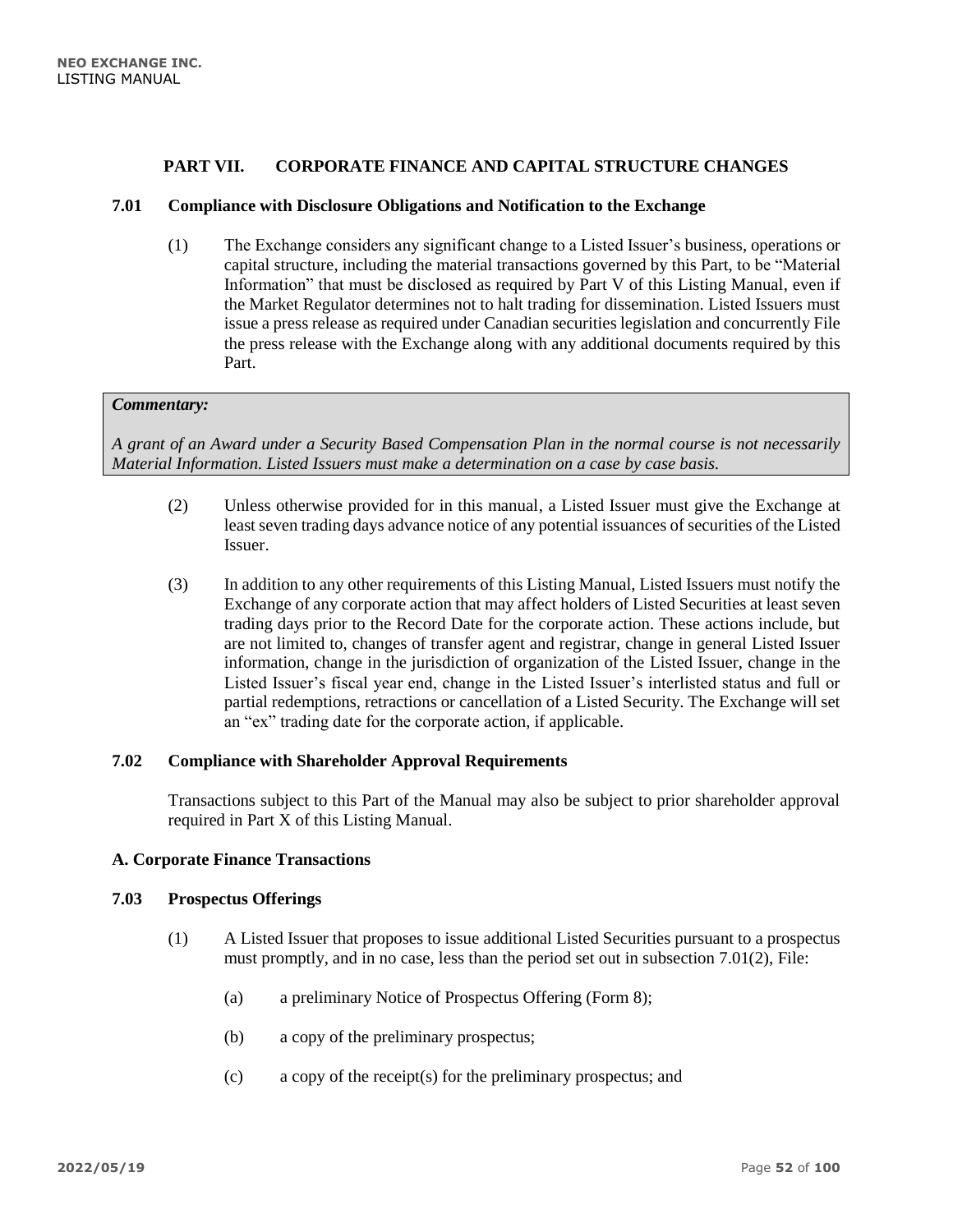- (d) any document required to be filed on SEDAR in connection with the filing of the preliminary prospectus.
- (2) The pricing and shareholder approval requirements in section 10.10 of this Listing Manual apply to issuances of Listed Securities by prospectus. See section 7.06 for the requirements applicable to the listing of a new class or series of securities (including securities that are convertible, exercisable or exchangeable into Listed Securities).
- (3) Upon closing of the offering, the Listed Issuer must File:
	- (a) a final Notice of Prospectus Offering (Form 8);
	- (b) a copy of the final prospectus;
	- (c) a copy of the receipt(s) for the final prospectus;
	- (d) any document required to be filed on SEDAR in connection with the filing of the final prospectus;
	- (e) if applicable, a certified copy of the resolution of shareholders or the minutes of the shareholder meeting approving the offering containing the exact wording of the resolution and confirming that it was adopted by a majority of shareholders other than those excluded from voting by Exchange Requirements, corporate or securities law or the constating documents of the Listed Issuer; and
	- (f) an opinion of counsel that the securities to be issued pursuant to the offering (and any underlying securities, if applicable) are or will be duly issued and are or will be fully paid and non-assessable (or equivalent in the case of non-corporate issuers).
- (4) If the Listed Issuer has offered an over-allotment option, the Listed Issuer must submit a Form 14C within 10 days after the option is exercised.

# **7.04 Private Placement Offerings**

- (1) A Listed Issuer that proposes to issue securities of a class or series of Listed Securities (or securities that are convertible, exercisable or exchangeable into a class or series of Listed Securities) on a "private placement" basis must promptly File a preliminary Notice of Private Placement (Form 9) and comply with all requirements of this section 7.04.
- (2) The Exchange considers an issuance of securities from treasury for cash or to settle a *bona fide* debt (including securities for services rendered) in reliance on an exemption from the prospectus requirements in applicable securities legislation to be a "private placement".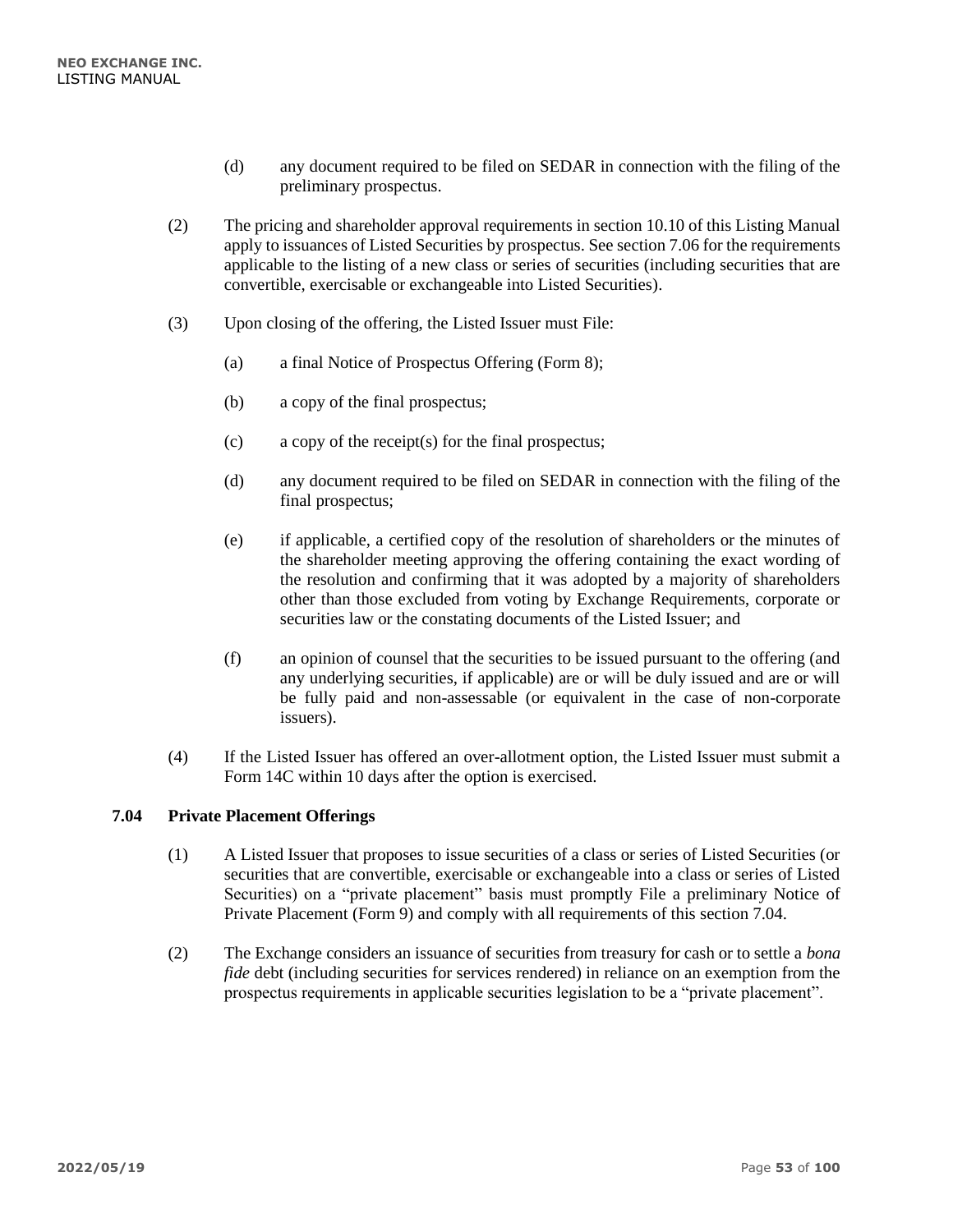*The Exchange may, in its discretion, require additional information prior to accepting the Notice of Private Placement (Form 9). If debt is to be exchanged for securities (including securities for services rendered), additional documents may be requested. These include source documents evidencing the debt, a current accounts payable list with summary totals and a copy of any applicable shareholder resolutions.*

- (3) Subject to section 10.10 of this Listing Manual, the private placement must not be priced lower than the Maximum Discount to Market Price.
- (4) The closing market price must be adjusted for any stock splits or consolidations and must not be influenced by the Listed Issuer, any director or officer of the Listed Issuer or any party with knowledge of the private placement.
- (5) If debt is to be exchanged for securities, the issue price is the face value of the debt divided by the number of securities to be issued. If the private placement is of special warrants, the issue price is the total proceeds to the Listed Issuer (before payment of any agent's or other fees) divided by the maximum number of securities that may be issued, assuming any penalty provisions are triggered. If warrants or other convertible securities are to be issued, the Listed Issuer must also comply with section 7.05.
- (6) The price reservation and any price reserved by way of press release expires if the transaction has not closed 45 days after the date on which it is given.
- (7) The Listed Issuer may not proceed with the proposed Private Placement until such time as the Exchange has provided notice of its acceptance of Form 9 to the Listed Issuer.
- (8) Upon closing of the placement the Listed Issuer must File:
	- (a) a final Notice of Private Placement (Form 9);
	- (b) a letter from the Listed Issuer confirming receipt of proceeds;
	- (c) if applicable, a certified copy of the resolution of shareholders or the minutes of the shareholder meeting approving the placement containing the exact wording of the resolution and confirming that it was adopted by a majority of shareholders other than those excluded from voting by Exchange Requirements, corporate or securities law or the constating documents of the Listed Issuer; and
	- (d) an opinion of counsel that the securities to be issued pursuant to the offering (and any underlying securities, if applicable) are or will be duly issued and are or will be fully paid and non-assessable (or equivalent in the case of non-corporate issuers).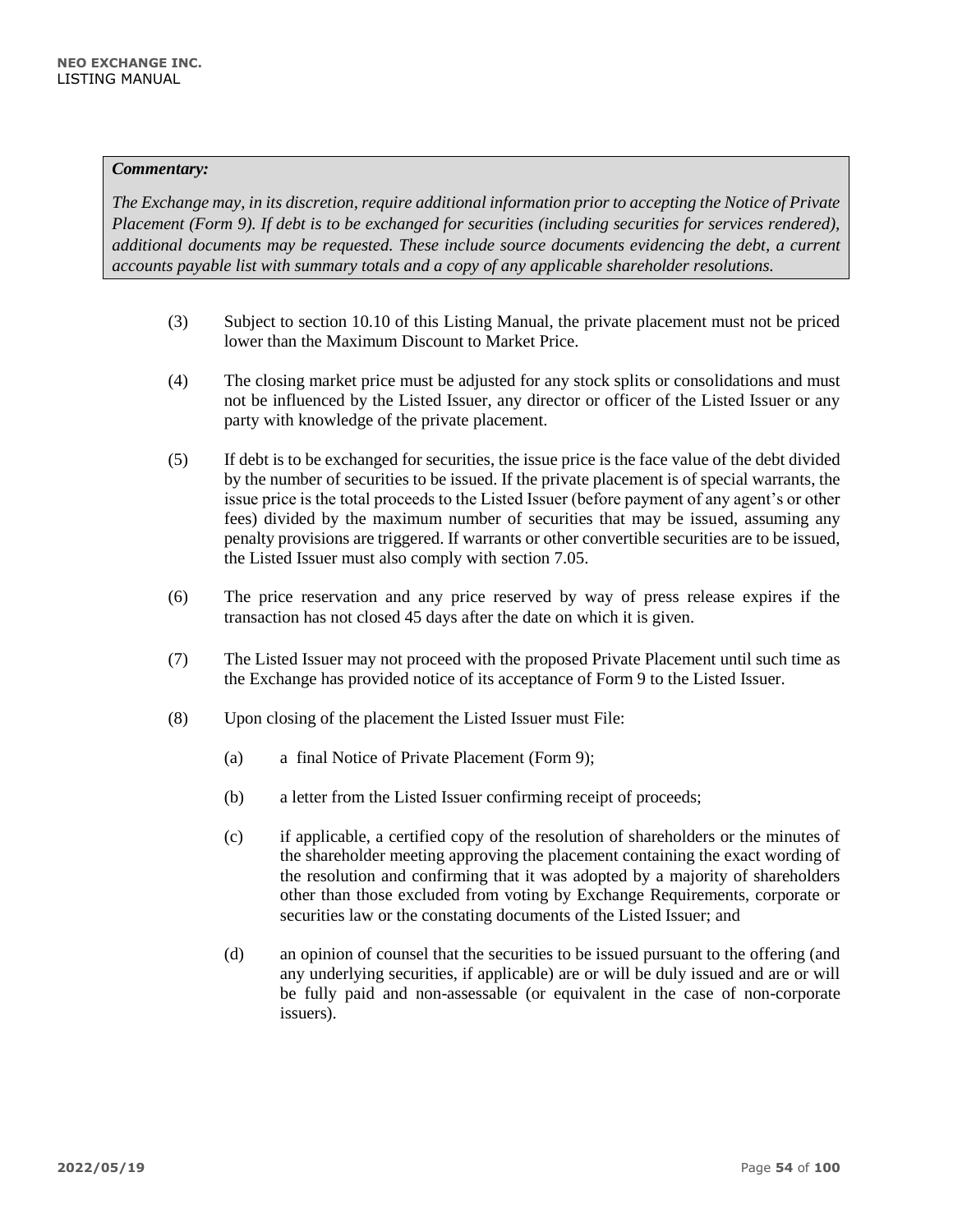## **7.05 Warrants and Other Convertible, Exercisable and Exchangeable Securities**

(1) Warrants (to purchase securities of an issuer's own issue) may not be issued for nil consideration except as "sweeteners" in conjunction with an issuance of Listed Securities (or securities that are convertible, exercisable or exchangeable into a class or series of Listed Securities), in which case:

(i) securities issuable on exercise of the warrants must not be issuable at less than the market price on the trading day prior to the day on which the price was reserved, and;

(ii) the number of securities issuable upon exercise of the warrants cannot exceed the number of Listed Securities initially issued (or, in the case of the issuance of securities that are convertible, exercisable or exchangeable into a class or series of Listed Securities, the number of Listed Securities that are issuable).

## *Commentary:*

*The exercise price of a convertible, exercisable or exchangeable security must not be lower than closing market price on the day preceding the date on which the Listed Issuer issues a press release announcing a transaction or Files a Form 9A – Price Reservation.*

- (2) Notwithstanding the foregoing, securities issuable upon exercise of warrants issued as compensation to brokers or finders in connection with a private placement or public offering (commonly known as broker warrants or compensation options) may be priced at the offering price for the private placement or public offering.
- (3) Convertible, exercisable or exchangeable securities must be subject to standard antidilution provisions.
- (4) Non-material changes to the conversion, exercise or exchange characteristics of the security are permitted, subject to the prior approval of a majority of Independent Directors of the Listed Issuer. Any material changes must be approved by security holders other than security holders who are advantaged by the proposed amendment. A Listed Issuer must File a notice (Form 9B) at least five trading days prior to implementing such proposed amendments.

#### *Commentary:*

*Materiality is a matter of judgment in the particular circumstance; a Listed Issuer's board of directors must determine materiality. A "material" amendment to the terms of an option, warrant and convertible security includes (but is not limited to), the following:* 

• *a material extension of the term of the convertible security (for example: an extension of a term of a grant by 10% or less may be immaterial but becomes material if the amended term extends the grant past a date when an expected release of information is to occur, or the exercise price is lower than the prevailing market price); or*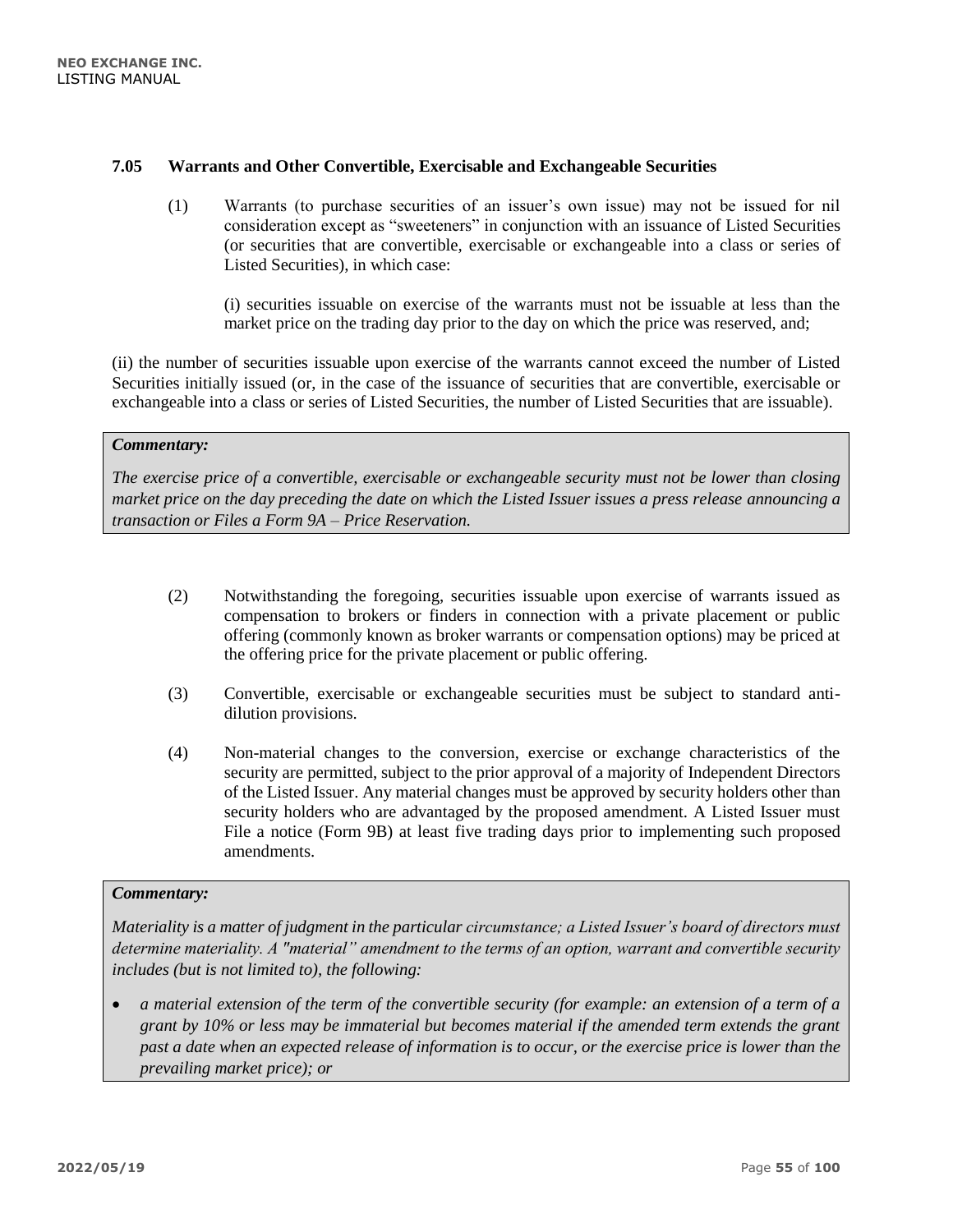- *a re-pricing of any grant, where "re-pricing" means any of the following or any other action that has the same effect: (i) lowering of a conversion/exercise price of an option, warrant or convertible security after it is granted; (ii) any other action that is treated as a re-pricing under generally accepted accounting principles; or (iii) cancelling an option, warrant or convertible security at a time when its conversion/exercise price exceeds the fair market value of the underlying security, in exchange for another security, unless the cancellation and exchange occurs in connection with an amalgamation, acquisition, spin-off or other similar corporate transaction.*
	- (5) Structured Products Listed Securities whose underlying basket is composed of securities of an issuer must File a Form 23 immediately upon the completion of a take-over bid in respect of the underlying or upon the completion of a stock split or consolidation of the underlying that will affect the terms of the Listed Security (such as strike price of number securities). Within five days of the end of the month in which a warrant, convertible or exchangeable security was exercised or cancelled, the Listed Issuer must File a Notice of Cancellation of Securities (Form 14B).

## **7.06 Supplemental Listings Relating to a New Class or Series**

- (1) A corporate Listed Issuer may apply to have a new class or series of securities listed and posted for trading on the Exchange (a supplemental listing).
- (2) All minimum listing requirements in Part II of this Listing Manual apply to a supplemental listing, other than those specified in subsection 2.02(6).
- (3) Listed Securities will normally be posted for trading upon closing of the offering. At the request of the Listed Issuer, the Exchange may establish an "if, as and when issued" market prior to the closing of the offering. No such market will be established prior to the issuance of a receipt for the final prospectus.

### **B. Other Transactions Involving the Issuance of Listed Securities**

#### **7.07 Acquisitions**

- (1) Securities may be issued as full or partial consideration at not less than the Maximum Discount to Market Price. Management of the Listed Issuer is responsible for ensuring that the consideration received is reasonable and must retain copies of evidence of value including confirmation of out-of-pocket costs or replacement costs, fairness options, geological reports, financial statements or valuations. This documentation must be made available to the Exchange upon request.
- (2) A Listed Issuer that proposes to issue securities in consideration for an acquisition must promptly File a preliminary Notice of Acquisition (Form 10), and comply with all requirements of this section 7.07.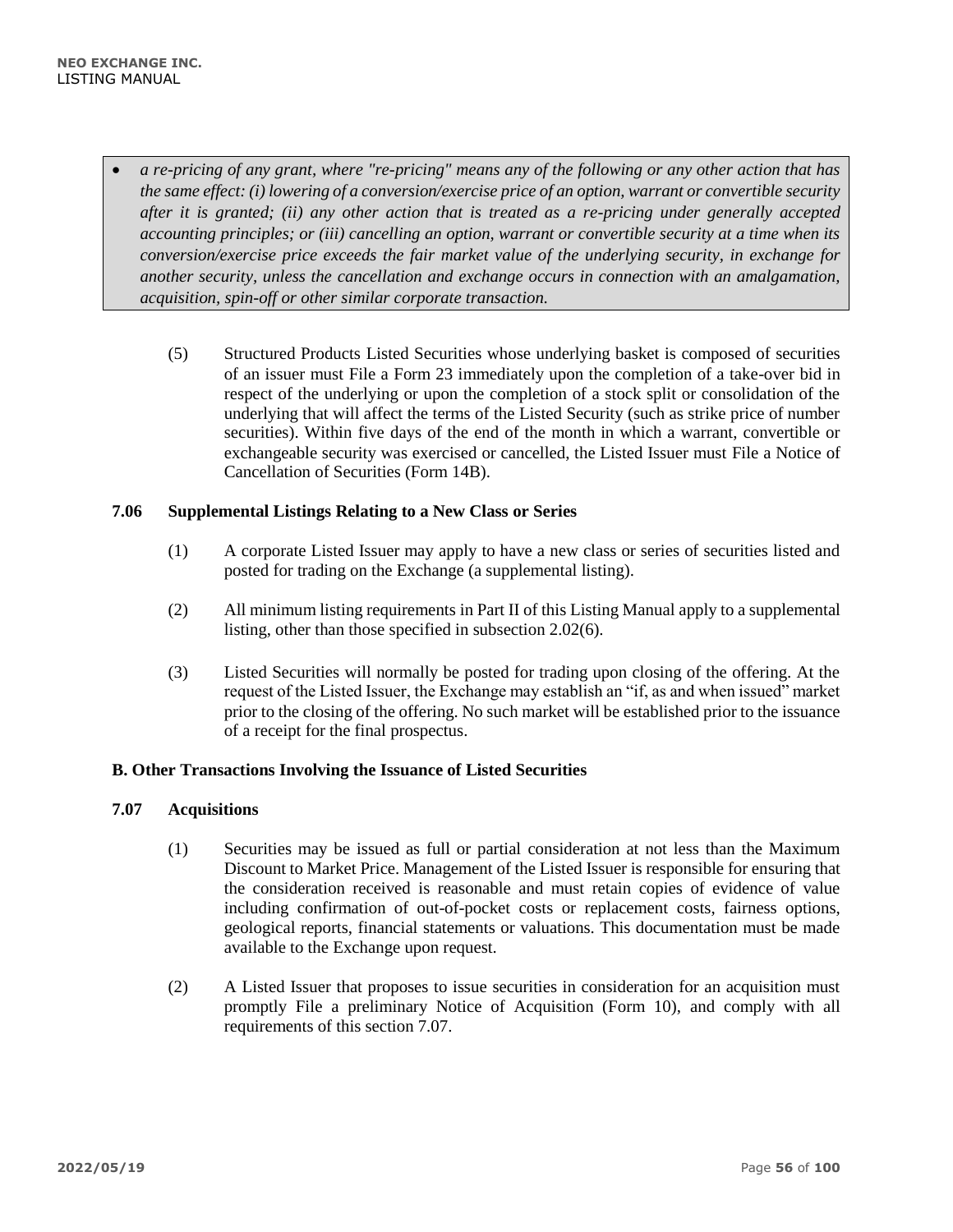*The Exchange may, in its discretion, require additional information prior to accepting the Notice of Acquisition (Form 10).*

- (3) Upon closing of the acquisition, the Listed Issuer must File:
	- (a) a final Notice of Acquisition (Form 10);
	- (b) a letter from the Listed Issuer confirming closing of the transaction and receipt of the assets, transfer of title of the assets or other evidence of receipt of consideration for the issuance of the securities;
	- (c) if applicable, a certified copy of the resolution of shareholders or the minutes of the shareholder meeting approving the acquisition containing the exact wording of the resolution and confirming that it was adopted by a majority of shareholders other than those excluded from voting by Exchange Requirements, corporate or securities law or the constating documents of the Listed Issuer; and
	- (d) an opinion of counsel that the securities to be issued pursuant to the offering (and any underlying securities, if applicable) are or will be duly issued and are or will be fully paid and non-assessable (or equivalent in the case of non-corporate issuers).

#### **7.08 Security Based Compensation Arrangements and Awards**

- (1) This section governs the issuance of Awards under Security Based Compensation Arrangements, including stock options that are used as incentives or compensation mechanisms for employees, directors, officers, consultants and other Persons who provide services for Listed Issuers.
- (2) All issuances of Awards under Security Based Compensation Arrangements and issuances of securities underlying an Award must be made in compliance with applicable securities law.
- (3) Awards must have an exercise price or issue price, as applicable, based on one of the following;
	- (a) the five-day volume weighted average trading price, calculated by dividing the total value by the total volume of securities traded for the relevant period;
	- (b) the closing price of the underlying securities on the previous trading day prior to the date of grant of the Award; or
	- (c) a reasonable pre-determined formula, based on a weighted average trading price or average daily high and low board lot trading prices for a short period of time prior to the date of grant of the Award.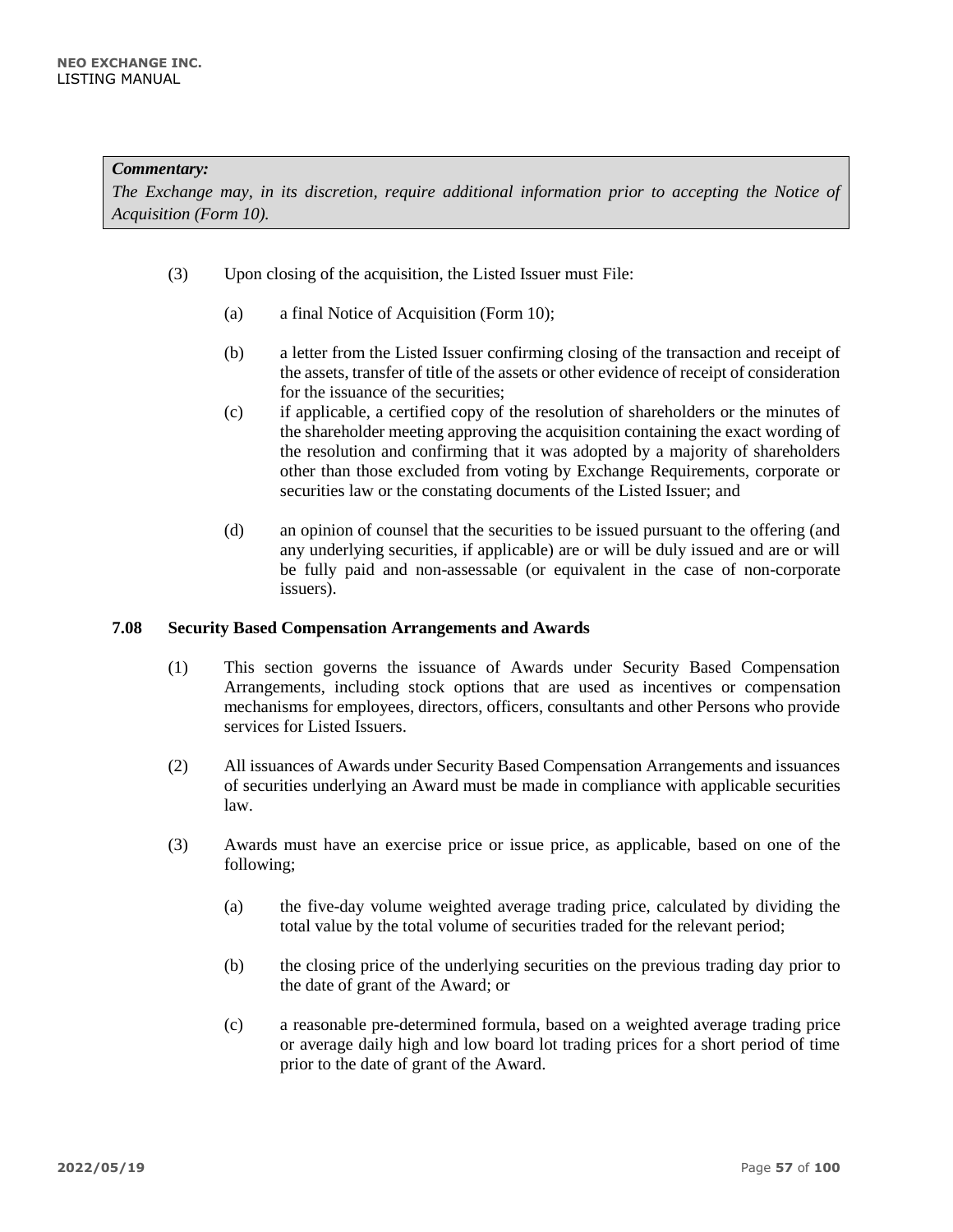- (4) Listed Issuers should not price an Award where the market price does not reflect undisclosed Material Information.
- (5) A Listed Issuer's Security Based Compensation Arrangement must state a maximum number of securities issuable pursuant to such plan either as a fixed number or percentage of the Listed Issuer's outstanding securities.
- (6) Awards issued under a Security Based Compensation Arrangement must be nontransferable.
- (7) A Listed Issuer that has instituted a Security Based Compensation Arrangement must notify the Exchange and File the following concurrent with the first grant under the plan:
	- (a) a copy of the Security Based Compensation Arrangement, unless filed on SEDAR;
	- (b) if applicable, a certified copy of the resolution of shareholders or the minutes of the shareholder meeting approving the plan containing the exact wording of the resolution and confirming that it was adopted by a majority of shareholders other than those excluded from voting by Exchange Requirements, corporate or securities law or the constating documents of the Listed Issuer; and
	- (c) an opinion of counsel that any securities to be issued pursuant to the Security Based Compensation Arrangement will be duly issued and will be fully paid and nonassessable (or equivalent in the case of non-corporate issuers).
- (8) Within five days of the end of the month in which an Award is granted or amended, the Listed Issuer must File a Notice of Security Based Compensation Arrangement Award or Amendment (Form 11).
- (9) Within five days of the end of the month in which an Award was exercised or cancelled, the Listed Issuer must File a Notice of Cancellation of Securities (Form 14B).
- (10) A Listed Issuer that has amended a Security Based Compensation Arrangement must File the following forthwith after the amendment:
	- (a) a copy of the Security Based Compensation Arrangement, unless filed on SEDAR;
	- (b) if applicable, a certified copy of the minutes of the board of directors' meeting or a certified copy of the resolution of shareholders or the minutes of the shareholder meeting approving the amendment containing the exact wording of the resolution and confirming that it was adopted by a majority of directors or shareholders other than those excluded from voting by Exchange Requirements, corporate or securities law or the constating documents of the Listed Issuer; and
	- (c) where the amendment relates to an increase to the number or kind of securities issuable under the Security Based Compensation Arrangement, an opinion of counsel that any securities to be issued pursuant to the Security Based Compensation Arrangement will be duly issued and will be fully paid and nonassessable (or equivalent in the case of non-corporate issuers).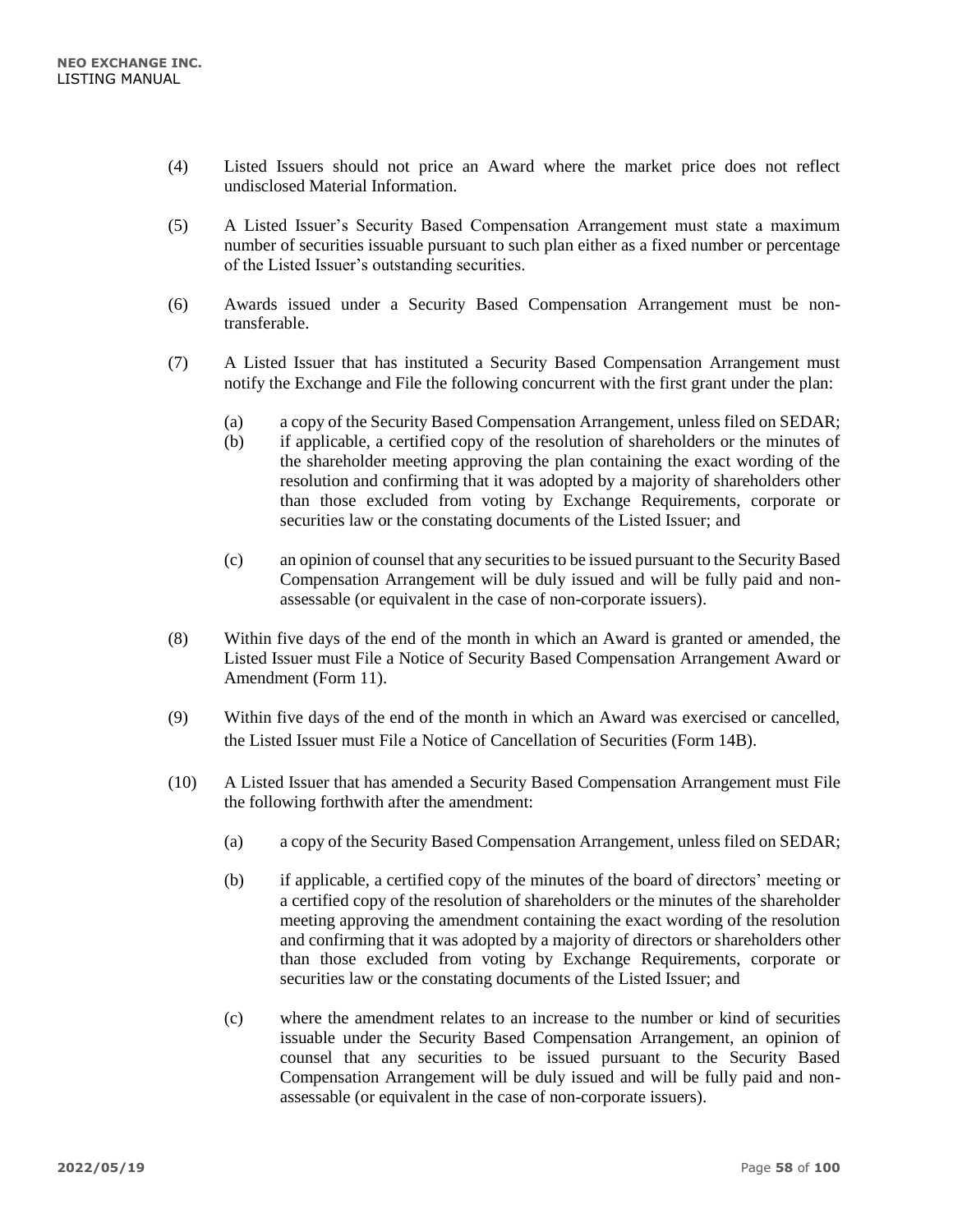(11) A Security Based Compensation Arrangement that existed prior to the issuer becoming listed on the Exchange must comply with the requirements of this section 7.08.

## **7.09 Rights Offerings**

- (1) A Listed Issuer intending to complete a rights offering must inform the Exchange immediately. Notice may be on a confidential basis if the terms of the rights offering have not been finalized.
- (2) Subject to section 10.13, securities offered by way of rights offering are expected to be offered at a "significant discount" to market price at the time of pricing of the offering, which is expected to be at the time of filing of the (final) circular. A significant discount would be equal to at least the Maximum Discount to Market Price.
- (3) The rights offering can be conditional. Rights must be transferable and freely tradeable, and will be posted for trading on the Exchange. Rights can be issued to purchase shares of a reporting issuer in Canada, listed on a Recognized Exchange and categorized as a reporting issuer that is not a "venture issuer" and that is a "non-venture" issuer under Canadian securities legislation. Shareholders must receive at least one right for each share held.
- (4) A Listed Issuer must finalize the terms of the rights offering and obtain clearance from all applicable securities regulatory authorities at least seven trading days prior to the Record Date for a rights offering. "Ex" trading will begin two trading days prior to the Record Date, meaning purchasers on and after that date will not be entitled to obtain rights certificates. Trading in the rights will begin on the first day of "ex" trading in the Listed Securities. If insufficient notice is given, the Exchange will require the Listed Issuer to delay the Record Date. Due Bill trading may be used in certain circumstances for conditional rights offerings as determined at the discretion of the Exchange. See section 6.02.
- (5) At least seven trading days prior to the Record Date the Listed Issuer must File the following:
	- (a) a Notice of Rights Offering (Form 12);
	- (b) a copy of the final rights circular or prospectus as approved by the applicable securities regulatory authority, unless filed on SEDAR;
	- (c) a copy of a notice from the Clearing Corporation confirming the CUSIP number assigned to the rights;
	- (d) a specimen copy of the rights certificate;
	- (e) a written statement as the date on which the offering circular and rights certificates will be mailed to shareholders (which must be as soon as practicable following the Record Date);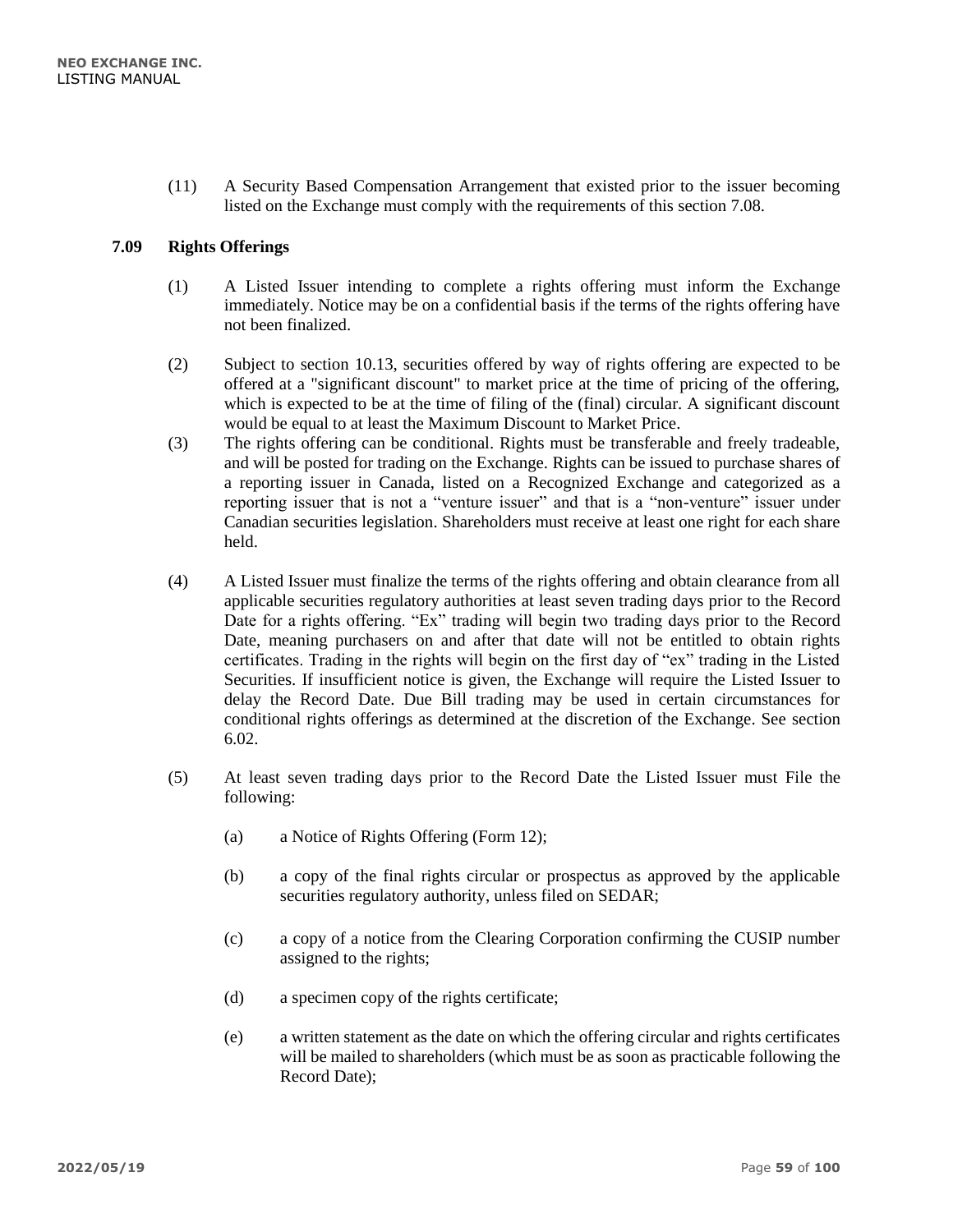- (f) where the securities of the issuer underlying the rights are listed on another exchange, the Exchange will require evidence of a conditional approval letter approving such transaction; and
- (g) an opinion of counsel that the securities to be issued on exercise of the rights will be duly issued and will be fully paid and non-assessable (or equivalent in the case of non-corporate issuers).
- (6) The rights offering must be open for a minimum of 21 days following the date that the rights circular or prospectus is sent to security holders. Once the rights offering has commenced, there may be no amendments to its terms except as permitted by the Exchange in extremely exceptional circumstances, such as an unanticipated postal strike that makes timely delivery of the circular and certificates impossible. Notwithstanding the foregoing, any amendment to the rights offering must comply with applicable Canadian securities legislation.
- (7) If the offering provides a rounding mechanism whereby rights holders holding less rights than are needed to buy one share can have their entitlement adjusted, arrangements must be made to ensure beneficial holders will be afforded the same treatment as if they were registered holders.
- (8) Within five days of end of the month in which a right is converted to its underlying Listed Security, the Listed Issuer must File a Notice of Cancellation of Securities (Form 14B) detailing the rights that have been canceled and Listed Securities issued, along with any applicable fees.

# **7.10 Take-Over Bids**

- (1) A Listed Issuer undertaking a take-over bid must File the following documentation:
	- (a) a Notice of Take-Over Bid (Form 13) within one trading day following announcement of the bid;
	- (b) a copy of the take-over bid circular, unless filed on SEDAR; and
	- (c) an opinion of counsel that any securities to be issued (and any underlying securities, if applicable) are or will be duly issued and are or will be fully paid and non-assessable as soon as practicable (or equivalent in the case of non-corporate issuers).
- (2) If the Listed Issuer is offering a new class of securities as payment under the bid and wishes to list those securities, the provisions of section 7.06 (Supplemental Listings) and Part X. section C (Restricted Securities) will apply.
- (3) Section 10.11 applies to a take-over bid, since a take-over bid is an acquisition.
- (4) Within five days of end of the month in which the take-over bid closed, the Listed Issuer will File a final Form 13.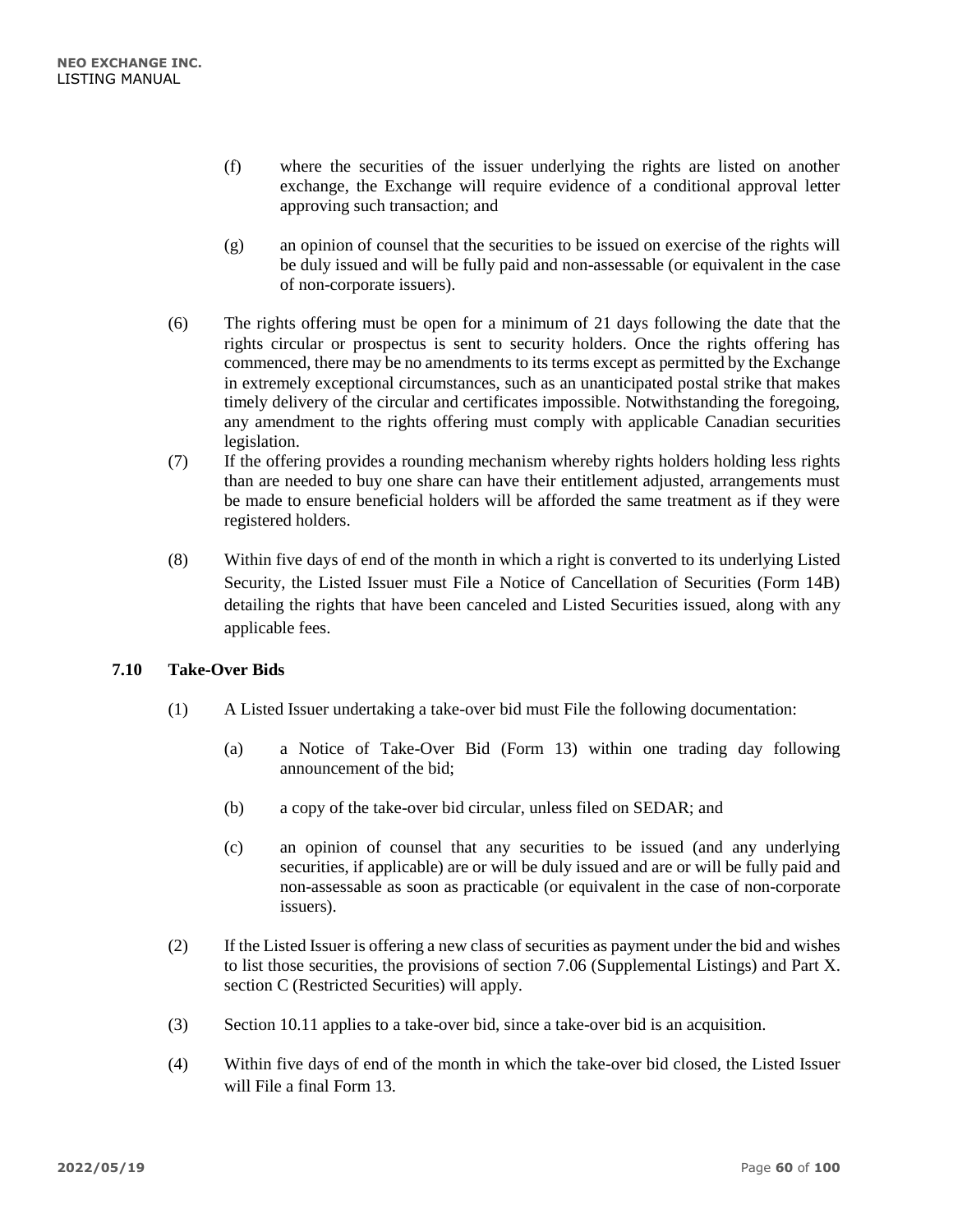## **7.11 Additional Listings or Cancellations for Other Purposes**

- (1) A Listed Issuer that wishes to issue securities of a class of Listed Securities for any purpose not otherwise contemplated by this Listing Manual (for example bonus shares) must File the following documentation within seven trading days (subject to any other timing requirements of the Manual) prior to issuing the securities:
	- (a) a Notice of Additional Listing (Form 14A);
	- (b) copies of all relevant agreements; and
	- (c) an opinion of counsel that the securities to be issued (and any underlying securities, if applicable) are or will be duly issued and are or will be fully paid and nonassessable.
- (2) A Listed Issuer that wishes to cancel securities of a class of Listed Securities for any purpose not otherwise contemplated by this Listing Manual must File the following documentation within seven trading days (subject to any other timing requirements of the Manual) prior to cancelling the securities:
	- (a) a Notice of Cancellation of Securities (Form 14B); and
	- (b) copies of all relevant agreements.

#### **7.12 Sales from Control Person through the Facilities of the Exchange**

(1) *Responsibility of Member and Seller*. It is the responsibility of both the selling security holder and Member acting on their behalf to ensure compliance with Exchange Requirements and applicable securities legislation. In particular, Members and selling security holders should familiarize themselves with the procedures and requirements set out in Part 2 of National Instrument 45-102 *Resale of Securities* ("**NI 45-102**").

## *Commentary:*

*If securities are to be sold from a Control Person pursuant to an order made under section 74 of the Securities Act (Ontario) or an exemption contained in subsection 73(1) of the Securities Act (Ontario) or Part 2 of OSC Rule 45-501, the securities acquired by the purchaser may be subject to a hold period in accordance with the provisions of the Securities Act (Ontario) or NI 45-102. Sales of securities subject to a hold period are special terms trades and will normally be permitted to take place on the Exchange without interference.*

- (2) *General Rules for Control Person Sales on the Exchange*. Sales from Control Persons must meet all securities law requirements, including those listed below.
	- (a) *Filing*. The seller shall File a Form 45-102F1 *Notice of Intention to Distribute Securities* under subsection 2.8 of NI 45-102 with the Exchange at least seven days prior to the first trade made to carry out the distribution.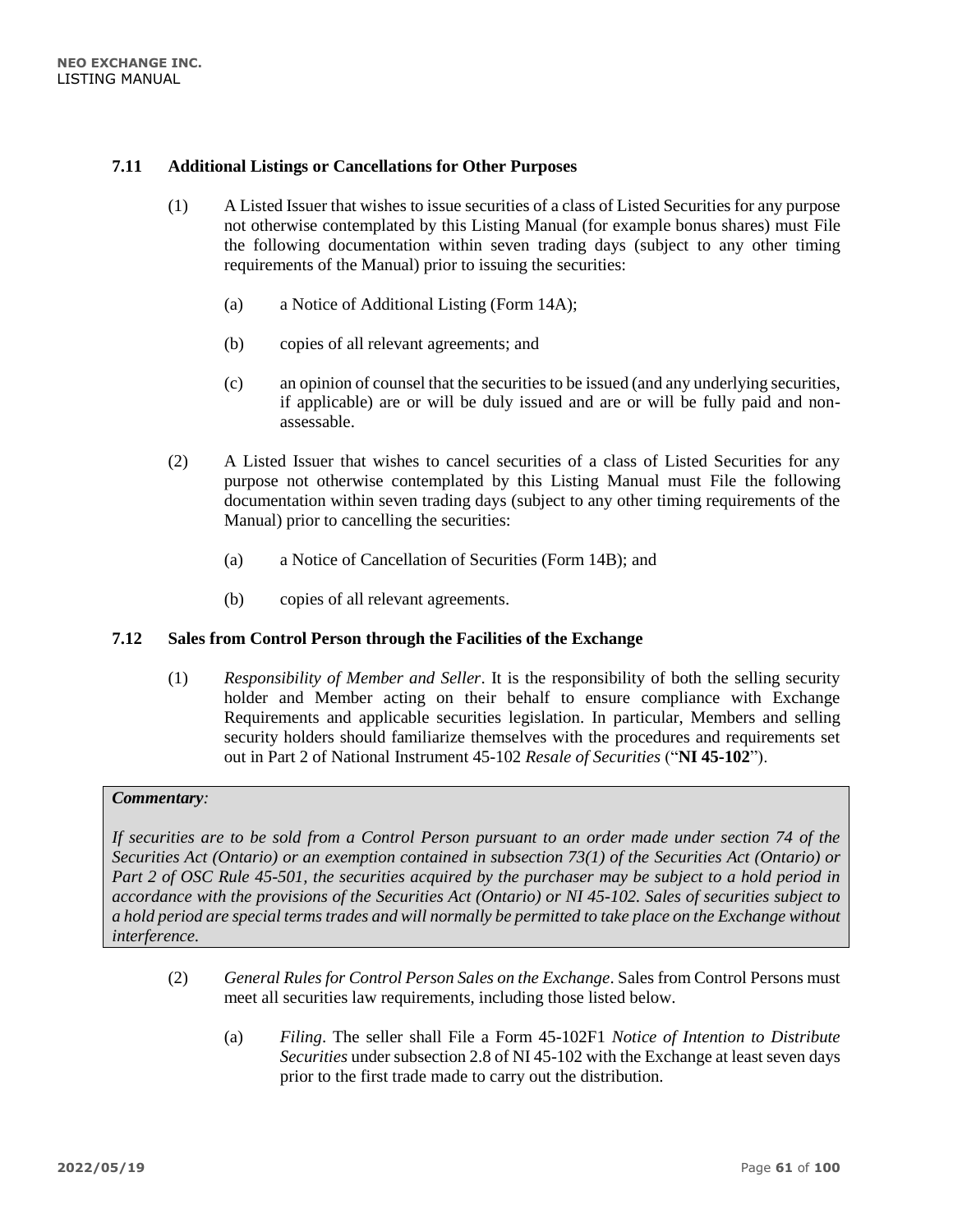- (b) *Notification of Appointment of Member*. The seller must notify the Exchange of the name of the Member that will act on behalf of the seller. The seller shall not change the Member without prior notice to the Exchange.
- (c) *Acknowledgement of Member*. The Member acting as agent for the seller shall give notice to the Exchange of its intention to act on the sale from control before the first sale commences.
- (d) *Report of Sales*. Within three days after the completion of any trade, the seller shall File a report with the Exchange containing substantially the same information as an insider report required to be filed in accordance with applicable securities legislation. The Member shall report in writing to the Exchange, within five days after the end of each month, the total number of securities sold by the seller during the month, and, if and when all of the securities have been sold, the Member shall so report forthwith in writing to the Exchange.
- (e) *Term*. The Form 45-102F1 *Notice of Intention to Distribute Securities* under Section 2.8 of National Instrument 45-102 *Resale of Securities* expires on the earlier of:
	- (i) 30 days after the date the Form 45-102F1 was filed, and
	- (ii) the date the selling security holder, or the lender, pledgee, mortgagee or other encumbrancer, files the last of the insider reports reflecting the sale of all securities referred to in the Form 45-102F1.
- (f) *First Sale*. The first sale cannot be made until at least seven days after the Filing of Form 45-102F1.

*The Exchange may, in circumstances it considers appropriate, require that special conditions be met with respect to any sales. Possible conditions include, but are not limited to, the requirement that the seller not make a sale below the price of the last sale of a Board Lot of the security on the Exchange, which is made by another Person or company acting independently.*

- (3) Restrictions on Control Person Sales on the Exchange:
	- (a) *Private Agreements*. A Member is not permitted to participate in sales from a Control Person by private agreement transactions.
	- (b) *Normal Course Issuer Bids*. If the Listed Issuer of the securities which are the subject of the sale from Control Person is undertaking a Normal Course Issuer Bid in accordance with sections 7.19 to 7.21 of this Listing Manual, the Normal Course Issuer Bid and the sale from Control Person will be permitted on the condition that:
		- (i) the Member acting for the Listed Issuer confirms in writing to the Exchange that it will not bid for securities on behalf of the Listed Issuer at a time when securities are being offered on behalf of the Control Person seller,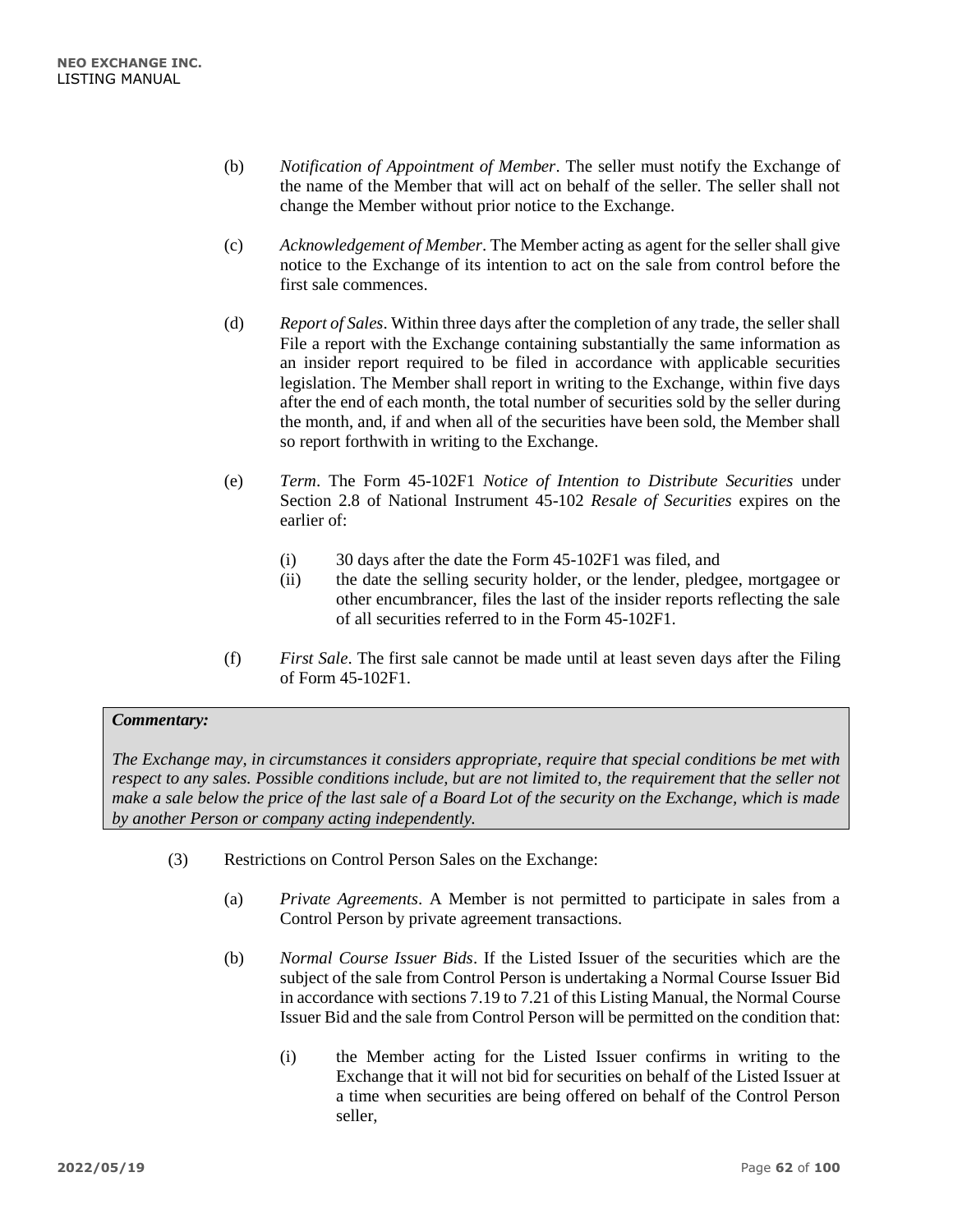- (ii) the Member acting for the Control Person seller confirms in writing to the Exchange that it will not offer securities on behalf of the Control Person seller at a time when securities are being bid for under the Normal Course Issuer Bid, and
- (iii) transactions in which the Listed Issuer is on one side and the Control Person seller on the other are not permitted.
- (c) *Price Guarantees*. The price at which the sales are to be made cannot be established or guaranteed prior to the seventh day after the Filing of Form 45- 102F1 with the Exchange.

## **7.13 ETF Creation and Redemption**

A Listed Issuer that is an ETF must File a Notice of Creation or Redemption (Form 15), including a "nil" report, as applicable, within 10 days of the end of each month unless such transactions are reported to the Exchange more frequently in a format satisfactory to the Exchange.

## **C. Substitutional Listings Related to Corporate Actions**

### **7.14 Name Change**

- (1) A Listed Issuer that changes its name must File the following at least seven trading days prior to the Effective Date in order to be listed under the new name:
	- (a) a Notice of Name Change (Form 16), which shall specify the Effective Date and the date that the Listed Issuer's constating document giving effect to the name change will be filed; and
	- (b) confirmation of the new CUSIP number or that the CUSIP number is unchanged.
- (2) A Listed Issuer that changes its name must ensure that its constating document giving effect to the name change is filed and effective as of the commencement of trading on the Effective Date, and must File a copy of the constating document no later than one trading day prior to the Effective Date.
- (3) The Exchange may assign a new symbol in connection with a name change. The Listed Issuer should submit any requests in this regard in advance of the name change becoming effective.

#### **7.15 Stock Subdivisions (Stock Splits)**

- (1) For a stock subdivision accomplished by stock dividend, the Listed Issuer must File the following documentation at least seven trading days prior to the Record Date:
	- (a) a Notice of Stock Subdivision (Form 17);
	- (b) written confirmation of the Record Date;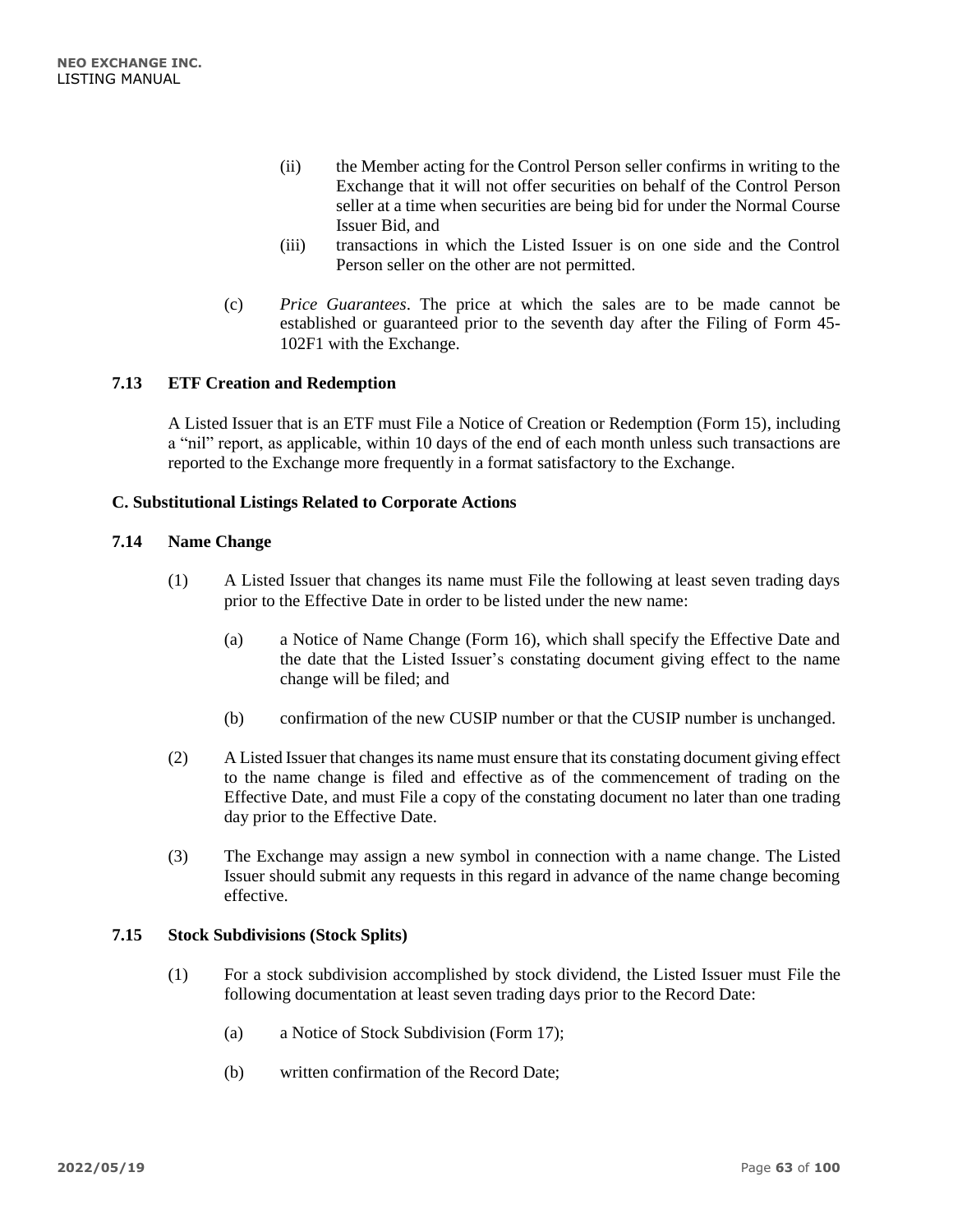- (c) an opinion of counsel that all necessary steps have been taken to effect the subdivision and that the securities to be issued will be duly issued and will be fully paid and non-assessable (or equivalent in the case of non-corporate issuers); and
- (d) if the security split is part of a reclassification, confirmation of the new CUSIP number.
- (2) Subject to section 7.15(3), the securities will begin trading on a split basis one trading day prior to the Record Date for a stock subdivision accomplished by stock dividend.
- (3) Due Bill trading may be used in certain circumstances for a stock subdivision accomplished by stock dividend as determined at the discretion of the Exchange. See section [6.02.](#page-49-0)
- (4) For a stock subdivision accomplished by amendment to the constating documents, the Listed Issuer must File the following documentation at least seven trading days prior to the Effective Date:
	- (a) a Notice of Stock Subdivision (Form 17), which shall specify the Effective Date and the date that the constating document giving effect to the stock split will be filed;
	- (b) if applicable, a copy of the minutes of the security holder meeting approving the stock split;
	- (c) an opinion of counsel that all necessary steps have been taken to effect the subdivision and that the securities to be issued will be duly issued and will be fully paid and non-assessable (or equivalent in the case of non-corporate issuers);
	- (d) confirmation of the new CUSIP number, if applicable; and
	- (e) a copy of the letter of transmittal for the stock split, if applicable.
- (5) A Listed Issuer that effects a stock subdivision by amendment to its constating documents must ensure that the constating document giving effect to the stock subdivision is filed and effective as of the commencement of trading on the Effective Date, and must File a copy of the applicable constating document no later than the Effective Date.
- (6) For a stock subdivision accomplished by amendment to the constating documents, the securities will begin trading on a split basis two or three trading days following the Filing of all required documents, or as otherwise provided by the Exchange.

# **7.16 Security Consolidations**

- (1) A new CUSIP number must be obtained for the consolidated securities.
- (2) A Listed Issuer may not consolidate its securities if the total securities outstanding and number of Board Lot holders following the consolidation would be less than the minimums for continued listing set out in Part III.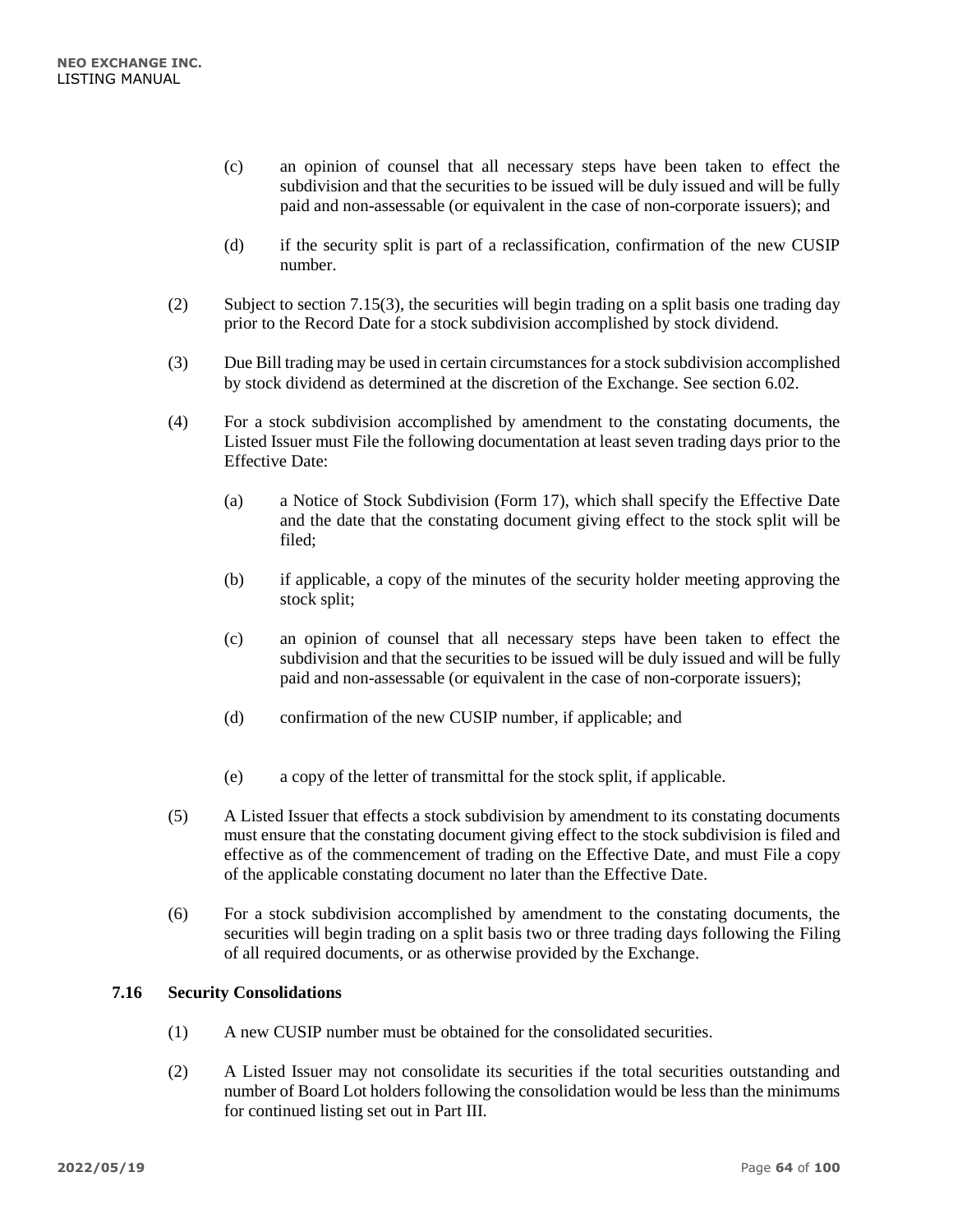- (3) To give effect to a security consolidation, the Listed Issuer must File the following documentation at least seven trading days prior to the Effective Date:
	- (a) a Notice of Security Consolidation (Form 18), which shall specify the Effective Date and the date that the constating document giving effect to the consolidation will be filed;
	- (b) a Confirmation of Distribution Requirements (Form 18A);
	- (c) a certified copy of the minutes of the security holder meeting approving the consolidation;
	- (d) an opinion of counsel that all necessary steps have been taken to effect the consolidation;
	- (e) confirmation of the new CUSIP number, if applicable; and
	- (f) a copy of the letter of transmittal for the consolidation, if applicable.
- (4) A Listed Issuer that effects a consolidation must ensure that the constating document, giving effect to the consolidation, is filed and effective as of the commencement of trading on the Effective Date and must File a copy of the applicable constating document no later than the Effective Date.
- (5) The securities will begin trading on a consolidated basis two or three trading days following the Filing of all required documents, or as otherwise provided by the Exchange.
- (6) The Exchange will assign a new stock symbol when the securities begin trading on a consolidated basis. The Listed Issuer should submit any requests in this regard in advance of the consolidation becoming effective.

# **7.17 Security Reclassifications**

(1) A Listed Issuer wishing to effect a security reclassification into one or more classes of securities or other change to its capital structure must consult the Exchange. The requirements to give effect to the reclassification will be tailored to the Listed Issuer's particular situation.

#### *Commentary:*

*The Exchange will consider transactions that change the nature of an Investment Fund to be a security reclassification. Such transactions may include a conversion of:*

- *A CEF into an ETF;*
- *An ETF into a CEF.*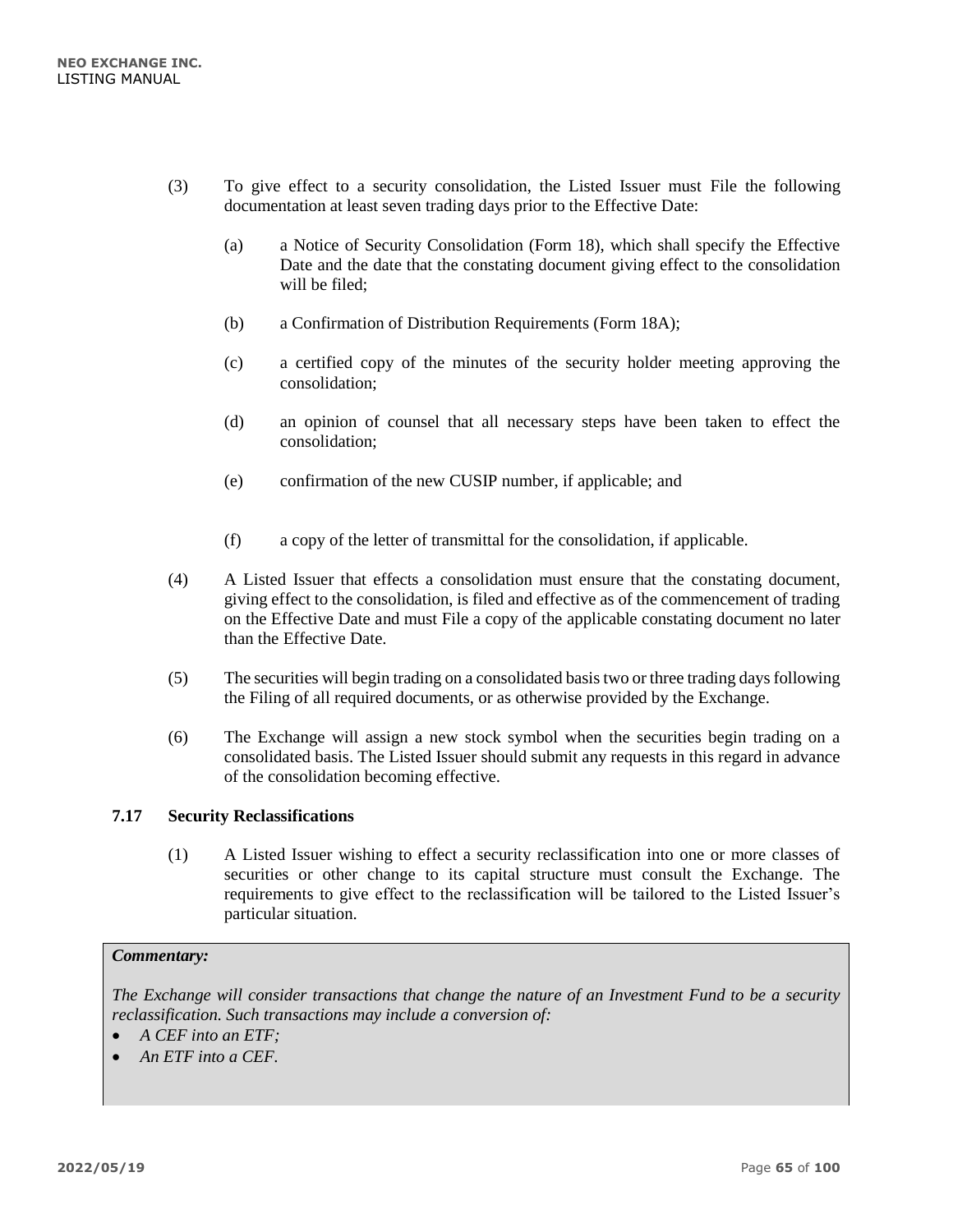*The Listed Issuer should consider whether such reclassification will trigger a requirement under Canadian securities legislation to seek security holder approval. In the case of an Investment Fund, the Listed Issuer should consider whether the reclassification will result in a fundamental change to the investment objective of the Investment Fund, or such other change requiring securityholder approval under Part 5 of National Instrument 81-102.*

- (2) To give effect to a security restructuring, the Listed Issuer must File the following documentation at least seven trading days prior to the Effective Date:
	- (a) a Notice of Security Restructuring (Form 19) which shall specify the Effective Date and the date that the constating document giving effect to the reclassification will be filed;
	- (b) a certified copy of the minutes of the security holder meeting approving the reclassification, if applicable;
	- (c) an opinion of counsel that all necessary steps have been taken to effect the reclassification, and that the new securities are or will be duly authorized and are or will be fully-paid and non-assessable (or equivalent in the case of non-corporate issuers), if applicable;
	- (d) confirmation of the new CUSIP number(s), if applicable; and
	- (e) a copy of the letter of transmittal for the reclassification, if applicable.
- (3) A Listed Issuer that effects a reclassification must ensure that the constating document giving effect to the reclassification is filed and effective as of the commencement of trading on the Effective Date, and must File, no later than the Effective Date, a copy of the constating document giving effect to the reclassification.
- (4) The securities will begin trading on a post-reclassification basis two or three trading days following the Filing of all required documents, or as otherwise provided by the Exchange.
- (5) The Exchange may assign a new stock symbol to the new securities. The Listed Issuer should submit any requests in this regard in advance of the restructuring becoming effective.

# **D. Issuer Bids Through the Exchange's Facilities**

# **7.18 Issuer Bids**

- (1) A Listed Issuer undertaking a formal issuer bid for a class of Listed Securities must File the following documentation:
	- (a) a Notice of Formal Issuer Bid (Form 20) within one trading day following announcement of the bid; and
	- (b) a copy of the issuer bid circular required by applicable Canadian securities legislation as soon as practicable.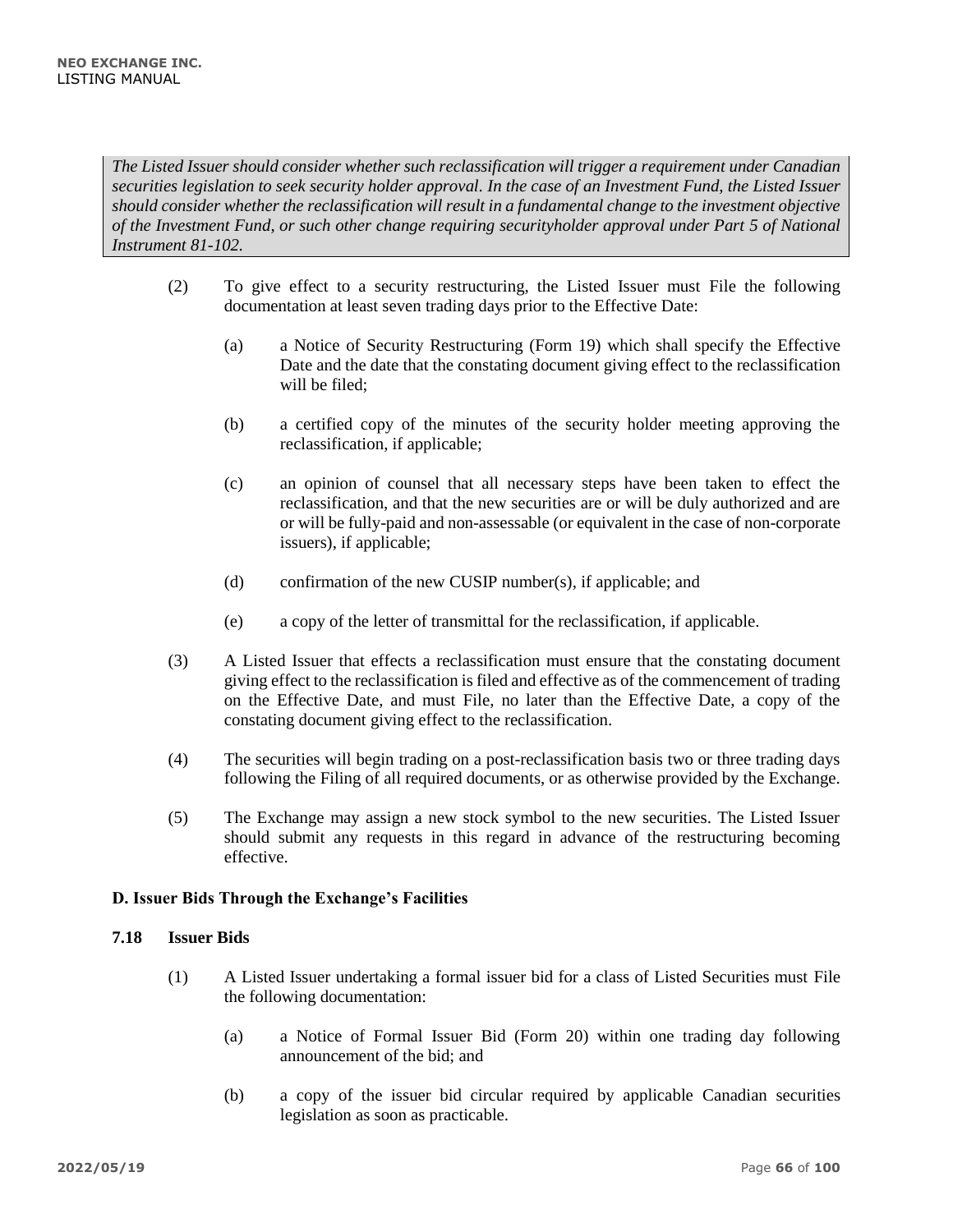(2) A Listed Issuer undertaking a formal issuer bid for a class of Listed Securities must File a Notice of Cancellation of Securities (Form 14B) within five trading days following completion of the bid.

## **7.19 Normal Course Issuer Bids – Procedure**

- (1) Sections 7.19 through 7.21 apply to:
	- (a) all Normal Course Issuer Bids by Listed Issuers; and
	- (b) all purchases of Listed Securities by a trustee or other agent for a pension, stock purchase, stock option, dividend reinvestment or other plan in which employees or securities holders of a Listed Issuer may participate if:
		- (i) the trustee or agent is an employee, director, associate or affiliate of the Listed Issuer, or
		- (ii) the Listed Issuer directly or indirectly controls the time, price, amount or manner of purchases or directly or indirectly influences the choice of the broker through which purchases are made.

#### *Commentary:*

*These provisions do not apply if the purchases are made on the specific instruction of the employee or security holder who will be the beneficial owner of the securities purchased.*

- (2) A Listed Issuer must not announce a Normal Course Issuer Bid or File any documentation in connection with a Normal Course Issuer Bid, if it does not have a present intention to purchase securities.
- (3) The maximum number of securities to be purchased under a Normal Course Issuer Bid cannot be a number that would make that class of securities ineligible for continued listing on the Exchange, assuming all the securities are purchased.
- (4) A Listed Issuer intending to make a Normal Course Issuer Bid for a class of Listed Securities must File a draft Notice of Normal Course Issuer Bid (Form 20A), which states the maximum number of securities the issuer intends to purchase under the bid, seven trading days prior to issuing a news release announcing the details of the bid; the final Form 20A must be Filed when the news release is disseminated.

#### *Commentary:*

*An issuer may make a bid for less than the maximum number of securities permitted by the definition of Normal Course Issuer Bid. If so, the Form 20A must contain the number of securities the issuer intends to purchase rather than simply stating the maximum number. Subsection (7) allows a Listed Issuer to increase the maximum number of securities that are the subject of the bid.*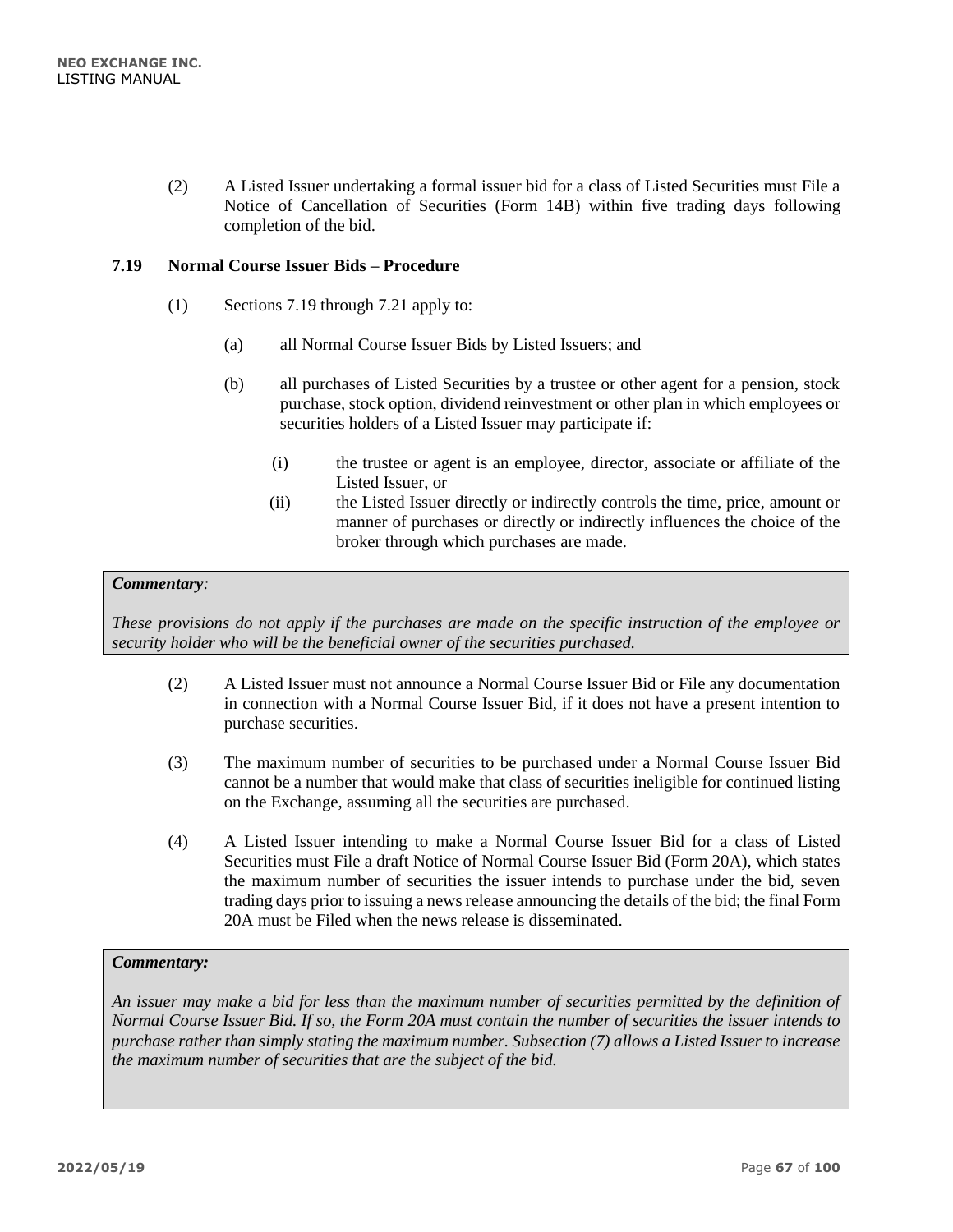*The Exchange will review the Form 20A to determine if the NCIB is acceptable based on market integrity concerns.* 

*The news release announcing the bid must contain a summary of the information in Form 20A, including the maximum number of shares to be purchased, the reason for the bid, any restrictions on purchase and the number of shares purchased in the preceding twelve months.*

- (5) A Normal Course Issuer Bid expires on the earlier of:
	- (a) one year from the date of Filing of the Form 20A commencing the NCIB (without reference to the date of Filing of any amended Form 20A); and
	- (b) any earlier date specified in the Form 20A.

#### *Commentary:*

*An issuer wishing to continue a bid for more than one year must File a new Form 20A no later than the expiry date of the current form.*

- (6) The maximum number of securities that can be purchased under the bid must be adjusted for stock splits, stock dividends and stock consolidations. The Listed Issuer must File an amended Form 20A reflecting the adjustment at the same time as it Files the documentation required for the subdivision or consolidation.
- (7) If:
	- (a) the original Form 20A specified purchases of less than the maximum number permitted under the definition of Normal Course Issuer Bid, a Listed Issuer may File a revised Form 20A permitting the purchase of up to the greater of 10% of the Public Float or 5% of the outstanding securities as of the date of the Filing of the original Form 20A; and
	- (b) the number of securities outstanding of the class that is the subject of the Normal Course Issuer Bid has increased by more than 25% from the date of Filing of the original Form 20A, a Listed Issuer may File a revised Form 20A permitting the purchase of up to the greater of 10% of the Public Float or 5% of the outstanding securities as of the date of the Filing of the amended Form 20A.
- (8) A Listed Issuer must File a revised Form 20A in the event of any material change in the information in the current Form 20A, as soon as practicable, following the material change.

### *Commentary:*

*A change in the number of shares outstanding is not a material change requiring filing of an amended form unless the issuer is increasing the number of shares it intends to purchase pursuant to subsection (7). A decrease in the number of shares the issuer intends to purchase is a material change.*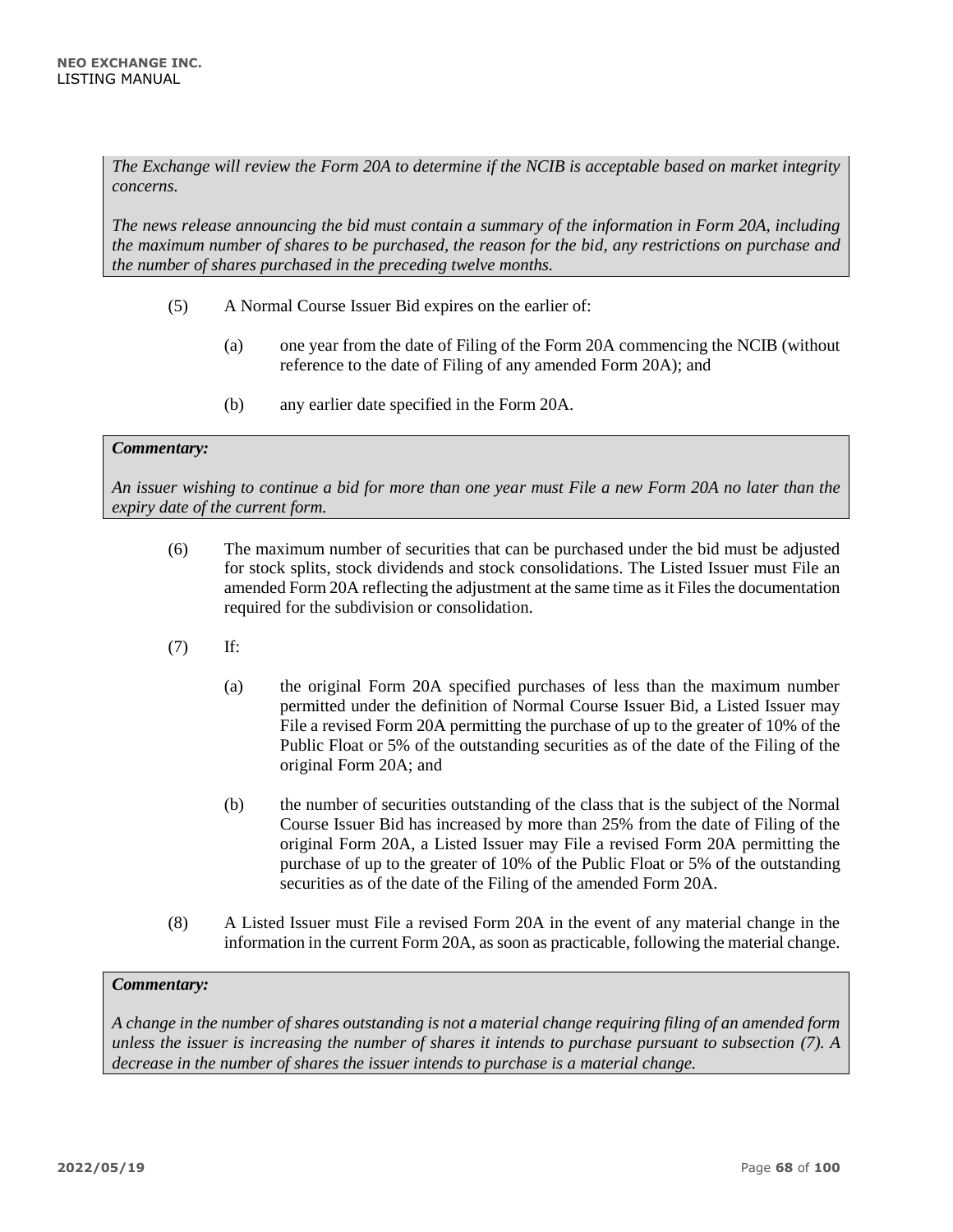- (9) A Listed Issuer must issue a news release prior to or concurrently with the filing of any amended Form 20A containing full details of the amendment.
- (10) Within 10 days of the end of each calendar month, the Listed Issuer, trustee or agent must File a completed Form 20B indicating the number of securities purchased in the previous month (on the Exchange or otherwise), including the volume weighted average price paid.

## **7.20 Normal Course Issuer Bids – Restrictions on Purchases**

- (1) A Listed Issuer, trustee or agent must appoint one (and only one) Member at any one time to make purchases under the bid. The Listed Issuer must notify the Market Regulator and the Exchange of the name of the Member and the registered representative responsible for the bid. To assist the Exchange in its surveillance function, the Listed Issuer is required to provide written notice to the Exchange before it intends to change its purchasing Member. The purchasing Member shall be provided with a copy of Form 20A and be instructed to make purchases in accordance with the provisions herein and the terms of such notice.
- (2) Normal course issuer bid purchases may not be made by intentional crosses, prearranged trades or private agreements, except for purchases under the block purchase exemption in subsection 7.21(5).
- (3) If a Normal Course Issuer Bid is outstanding at the time a sale from a Control Person under Part 2 of National Instrument 45-102 *Resale of Securities* is underway, the Member making purchases under the bid must ensure that it is not bidding for securities at the same time securities are offered under the sale from control.
- (4) A Listed Issuer must not purchase securities under a Normal Course Issuer Bid, while a formal issuer bid for the same securities is outstanding. This restriction does not apply to a trustee or agent making purchases for a plan in which employees, or security holders, participate.
- (5) If a Listed Issuer has a securities exchange take-over bid outstanding at the same time as a Normal Course Issuer Bid is outstanding for the offered securities, the Listed Issuer may only make purchases under the Normal Course Issuer Bid permitted by OSC Rule 48-501 *Trading during Distributions, Formal Bids and Share Exchange Transactions.*
- (6) A Listed Issuer, trustee or agent may not make any purchases under a Normal Course Issuer Bid while in possession of any Material Information that has not been disseminated under Part V of this Listing Manual.
- (7) Failure of a Member making purchases pursuant to a Normal Course Issuer Bid to comply with any requirement herein may result in the suspension of the bid.

## **7.21 Normal Course Issuer Bids – Limits on Price and Volume**

- (1) Normal Course Issuer Bid purchases may not begin until two trading days after the later of:
	- (a) the Filing of a Form 20A or amended Form 20A in connection with the bid; and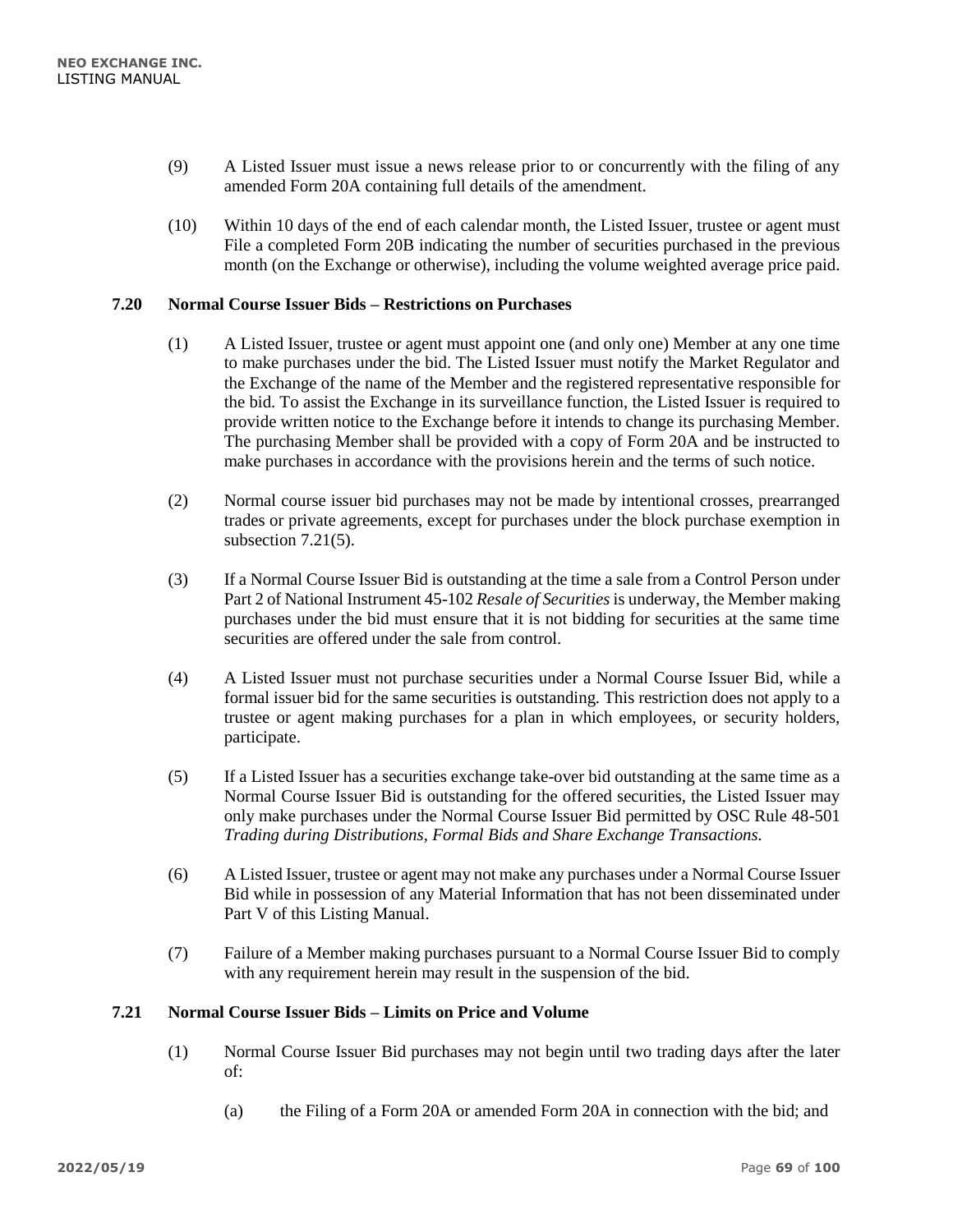- (b) the issuance of a news release containing details of the Form 20A or amended Form 20A.
- (2) It is inappropriate for a Listed Issuer making a Normal Course Issuer Bid to abnormally influence the market price of its securities. Normal Course Issuer Bid purchases must be made at or below the price of the last independent trade of the security (on any marketplace) at the time of purchase. Notwithstanding the foregoing, a violation to the preceding rule will not occur where: (i) the independent trade occurred no more than one second before the Normal Course Issuer Bid purchase that created the uptick, (ii) the independent trade is a down tick to the previous trade and the Normal Course Issuer Bid purchase would not have created an uptick to the trade prior to the last independent trade, and (iii) the price difference between the independent trade and the Normal Course Issuer Bid purchase was not more than \$0.02.

*The following are not considered independent trades, whether made directly or indirectly:*

- *trades for the account or an Insider of the Listed Issuer or for an account under the direction of an Insider;*
- *trades for the account of the Member making purchases under the bid or under the direction of the Member;*
- *trades solicited by the Member making purchases under the bid; and*
- *trades made by the Member making purchases for the bid in order to facilitate a subsequent block purchase by the Listed Issuer.*

*The Exchange will not consider this section to be violated by an inadvertent uptick caused by a change in the last sale price that occurred immediately prior to the entry of the purchase order.*

- (3) Normal course issuer bid purchases may not be made at the opening of trading or during the 30 minutes prior to the scheduled closing of the continuous trading session. Orders may be entered in the closing call notwithstanding the price restriction in subsection (2).
- (4) Except as provided in subsection (5), a Listed Issuer that is not an Investment Fund must not make a purchase that, when aggregated with all other purchases during the same trading day, exceeds the greater of:
	- (a) 25% of the Average Daily Trading Volume of the security; and
	- (b) 1,000 of such securities.
- (5) Notwithstanding the restriction in subsection (4), a Listed Issuer may make a purchase of a block of securities that:
	- (a) has a purchase price of at least \$200,000;
	- (b) is at least 5,000 securities with an aggregate purchase price of at least \$50,000; or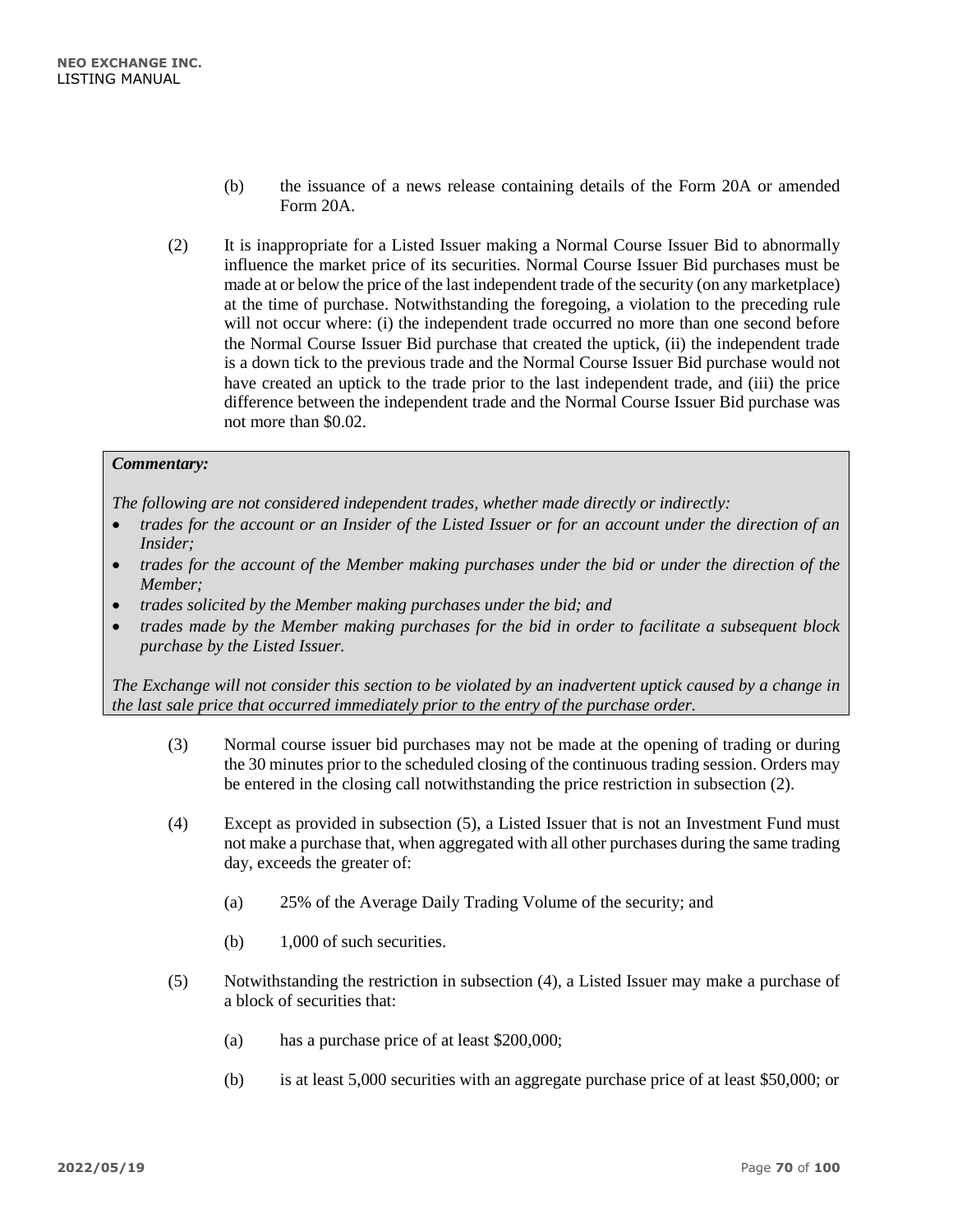- (c) is at least 20 Board Lots and is greater than 150% of the Average Daily Trading Volume of the security, provided that:
	- (i) the block is naturally occurring, and does not consist of a combination of orders for the purpose of artificially creating a block to rely on this section;
	- (ii) the block is not beneficially owned by, or is not under the control or direction of, a Related Person of a Listed Issuer;
	- (iii) the Listed Issuer makes no more than one purchase under this subsection in a calendar week; and
	- (iv) after making a block purchase, the Listed Issuer makes no further purchases during that trading day.

*The block purchase exemption is only an exemption from the daily purchase restrictions. Listed Issuers cannot make a block purchase that would result in more shares purchased than permitted under the Form 20A filed in connection with the bid.*

(6) A Listed Issuer that is an Investment Fund must not make a purchase that, when aggregated with all other purchases during the preceding 30 days, exceeds 2% of the securities of that class outstanding as of the date of filing of the Form 20A in connection with the bid.

#### **E. Shareholder Rights Plans**

#### **7.22 Shareholder Rights Plans – Procedure**

(1) This section applies to any shareholder rights plan, commonly known as a "poison pill," adopted by a Listed Issuer, whether or not the rights entitle a shareholder to purchase a Listed Security.

#### *Commentary:*

*Poison pills are subject to review by the applicable securities commissions under National Policy 62-202 Take-Over Bids — Defensive Tactics.*

- (2) A Listed Issuer must File the following documentation as soon as practicable after issuing a news release with details of the plan:
	- (a) a Notice of Shareholder Rights Plan (Form 21); and
	- (b) a copy of the shareholder rights plan, unless filed on SEDAR.
- (3) A shareholder rights plan may not exempt any security holders from the operation of the plan, except that, where minority shareholder approval is obtained, a shareholder rights plan may provide exemptions to grandfather existing security holders.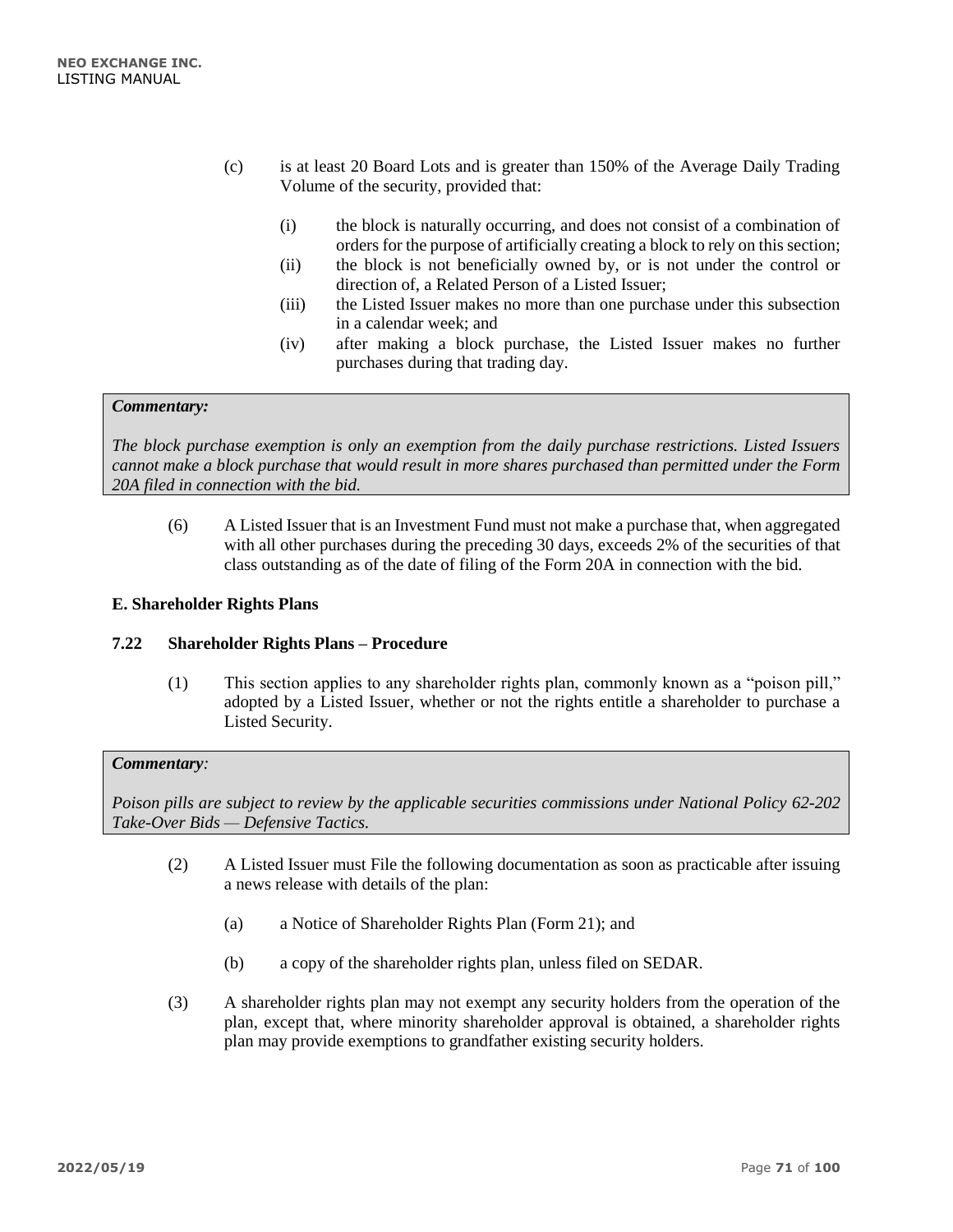*Minority shareholder approval means the approval of security holders who are not exempted from the plan.*

- (4) A shareholder rights plan may not have a triggering threshold of less than 20% unless shareholder approval is obtained.
- (5) Security holders of the Listed Issuer must ratify the shareholder rights plan no later than six months following the adoption of or any material amendments to the plan. If security holder ratification is not obtained within this time period, the plan must be cancelled.
- (6) The Listed Issuer must issue a news release immediately upon the occurrence of an event causing the rights to separate from Listed Security.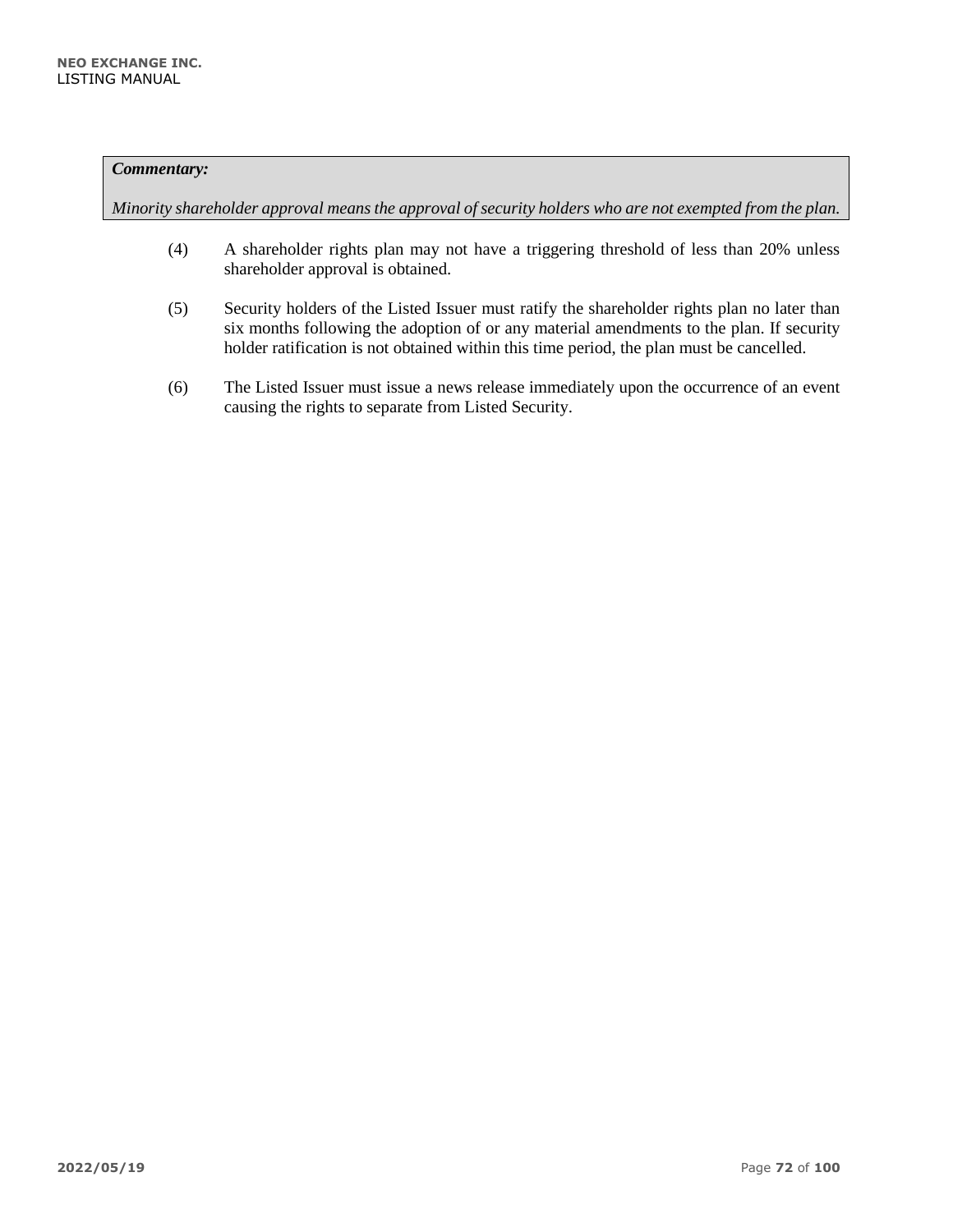# **PART VIII. SIGNIFICANT TRANSACTIONS**

#### **8.01 Notification**

- (1) A Listed Issuer must give notice to the Exchange of significant transactions that do not involve the issuance of securities. The Exchange considers the following to be significant transactions:
	- (a) any transaction or series of transactions with a Related Person of a Listed Issuer with an aggregate value greater than 10% of the Listed Issuer's market capitalization on a pre-transactional basis;
	- (b) any transaction or series of transactions by a Listed Issuer having an aggregate value greater than 25% of the Listed Issuer's market capitalization on a pretransactional basis;
	- (c) any loan to a Listed Issuer other than by a financial intermediary in the ordinary course on reasonable commercial terms (as defined in OSC Rule 14-501 *Definitions*);
	- (d) any loan by a Listed Issuer unless such loan is in the ordinary course of business;
	- (e) any payment of a bonus, finder's fee, commission or other similar payment in connection with an issuance of securities; or
	- (f) where the Listed Issuer is the subject of a take-over bid.

## *Commentary:*

*A Listed Issuer is required to provide notice of significant transactions that are outside of the ordinary course of business that may raise market integrity issues. The Listed Issuer should interpret this obligation broadly and err on the side of disclosure if it is uncertain whether a transaction would trigger the notification requirement. The above list details what transactions the Exchange will consider to be outside of the ordinary course of business, however, the Exchange, in its discretion, may deem other transactions to be significant transactions requiring compliance with this Part.* 

(2) In addition, a Listed Issuer must provide additional details of any transaction or development it is obliged to disclose under the Exchange's Timely Disclosure Policy.

#### *Commentary:*

*The Exchange expects that a Listed Issuer will provide updates to the market when changes that are material occur in respect of a significant transaction. A Listed Issuer must provide sufficient details of any such developments to provide the market with a meaningful update. Examples of such changes include, but are not limited to: changes in the closing date of an acquisition or disposition; changes in consideration offered; creation of a new Insider of a Listed Issuer; and any risks involved in an acquisition or disposition.*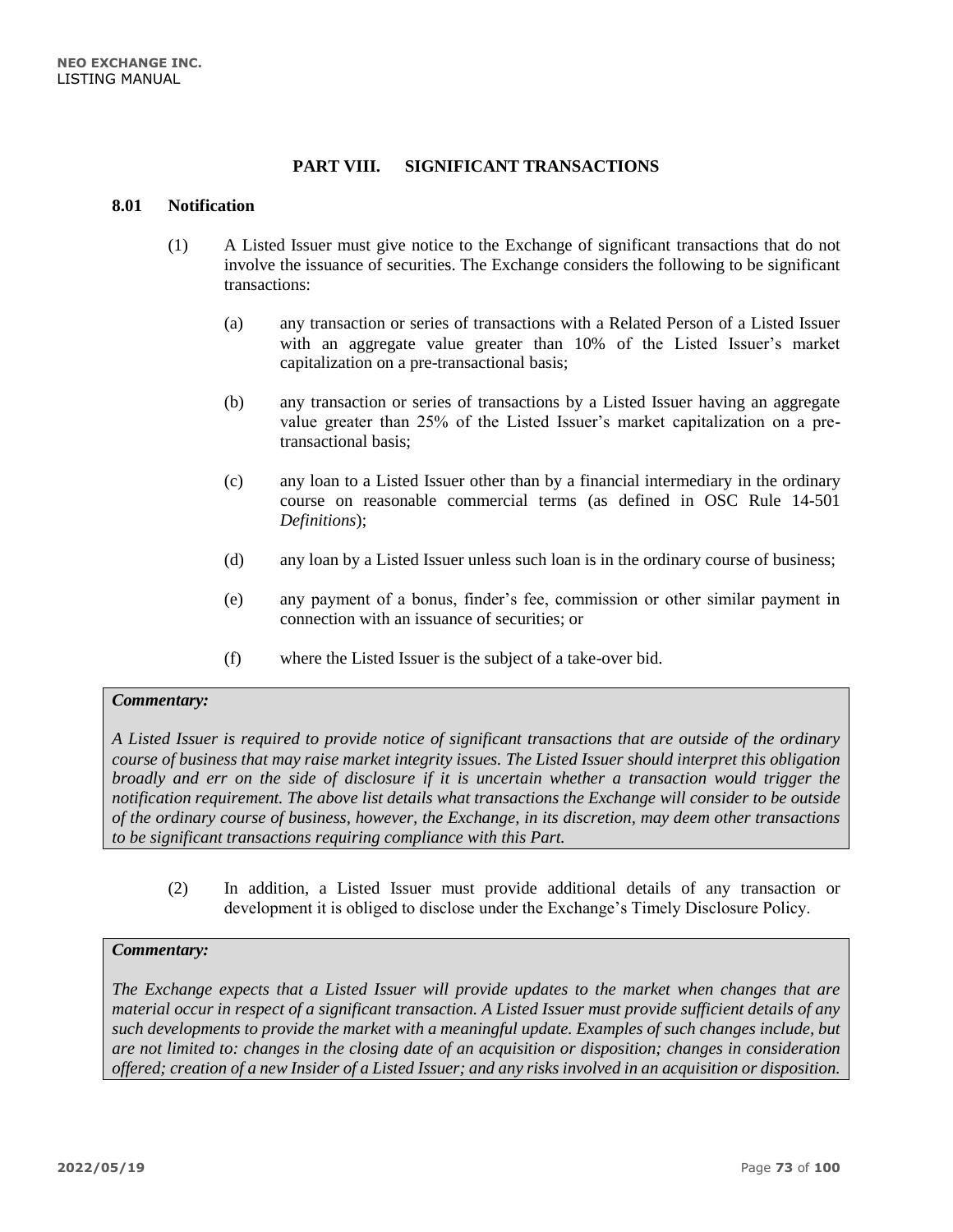- (3) A transaction that results in a change of business may be subject to the reverse take-over rules contained in Part IX of this Listing Manual. Significant related party transactions may also be subject to Multilateral Instrument 61-101 *Protection of Minority Security Holders in Special Transactions*.
- (4) Listed Issuers intending to undertake a transaction for which notice is required must:
	- (a) for all transactions that have an aggregate value greater than 10% of the Listed Issuer's market capitalization on a pre-transactional basis, File a Notice of Significant Transaction (Form 22) seven trading days prior to the public announcement of the transaction; and
	- (b) for all other transactions, File a Notice of Significant Transaction (Form 22) one trading day following the public announcement of the transaction.
- (5) All notices Filed with the Exchange will be held in confidence until the public announcement is made.
- (6) The Listed Issuer must notify the Exchange when the transaction has closed.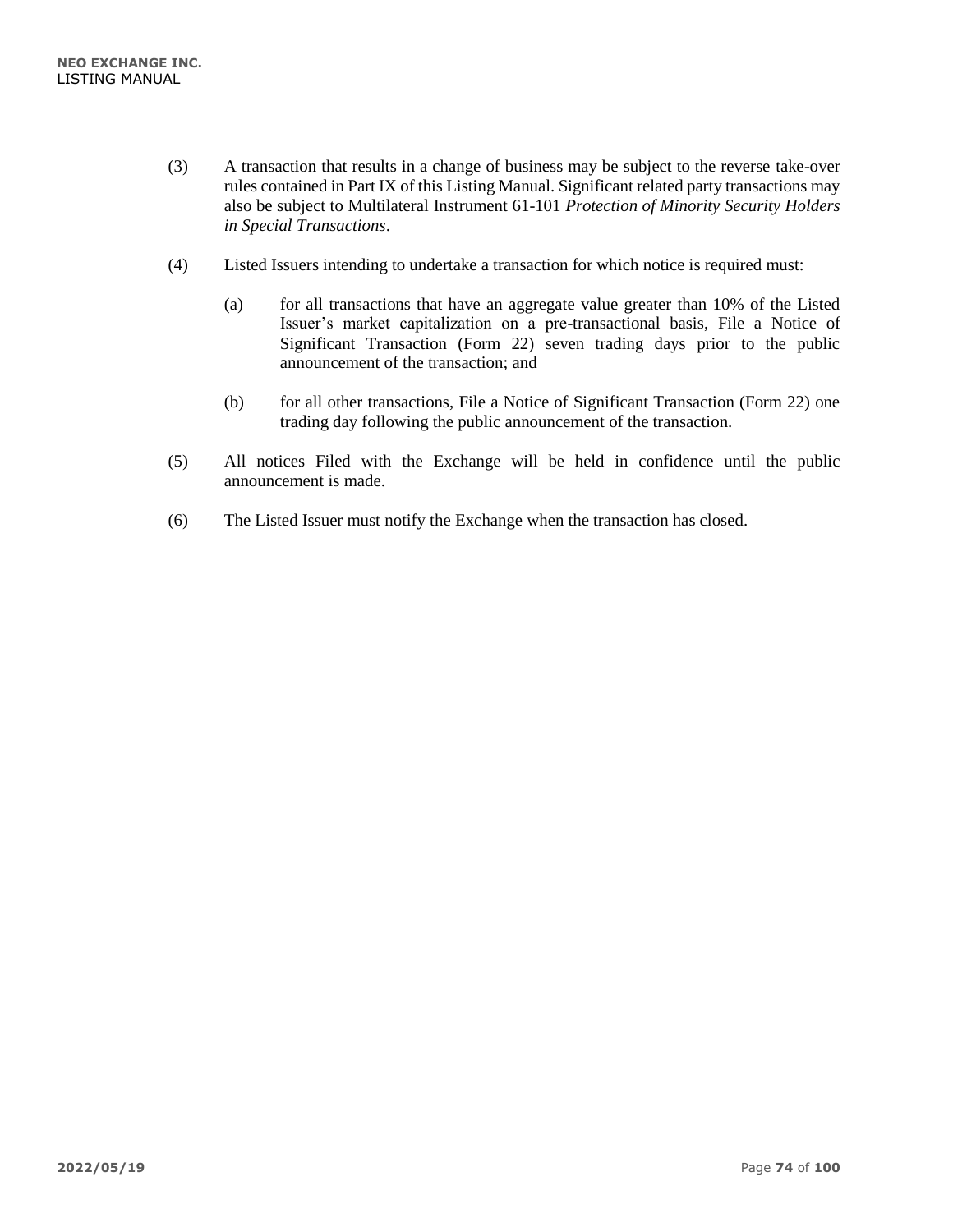# **PART IX. REVERSE TAKE-OVER TRANSACTIONS**

## **9.01 Definition**

(1) A reverse take-over transaction means a "reverse take-over" within the meaning of National Instrument 51-102. The Exchange also considers a significant acquisition by a Listed Issuer accompanied or preceded by a change of control to be a "reverse take-over". The Exchange has discretion to deem any transaction or series of transactions to be a reverse take-over transaction.

## *Commentary:*

*A significant acquisition is any transaction, whether by asset purchase, take-over bid, amalgamation, arrangement, merger or otherwise that substantially changes the Listed Issuer's business. A business is considered to be substantially changed if more than 50% of the issuer's assets or 50% of its revenues following the change are from the assets, business or other interest that is the subject of the significant acquisition.*

*In this context, a change of control results when a Listed Issuer issues securities (calculated on a fully*  diluted basis) equal to more than 100% of the number of outstanding equity securities (calculated on a non*diluted basis) in connection with the significant acquisition (including an offering to raise money to be able to make a cash acquisition) or where there is a substantial change in management or the board of directors of the Listed Issuer.*

(2) A Listed Issuer completing a reverse take-over transaction must comply with all of the initial listing requirements detailed in Part II. Listed Issuers are urged to consult with the Exchange at an early stage when contemplating any transaction that might be considered a reverse take-over transaction.

## **9.02 Exception**

- (1) Reverse take-over transactions are subject to additional regulation because the business of the Listed Issuer has fundamentally changed such that the Listed Issuer's past disclosure is not as relevant to the entity resulting from the significant acquisition. A transaction involving two or more Listed Issuers does not give rise to these concerns and will not be considered a reverse take-over transaction, except in exceptional cases; however, such Listed Issuers should consult with the Exchange prior to undertaking a reverse take-over transaction.
- (2) Notwithstanding anything else in this Listing Manual, the exception in subsection 9.02(1) does not apply to a reverse take-over of an Investment Fund.

## **9.03 Procedure**

(1) A Listed Issuer undergoing a reverse take-over transaction must meet the standards and follow the procedures outlined for an initial listing. In addition, it must obtain security holder approval for the significant acquisition and comply with all applicable requirements of Canadian securities legislation. For this purpose, holders of Restricted Securities must be entitled to vote with the holders of any class of securities of the Listed Issuer, which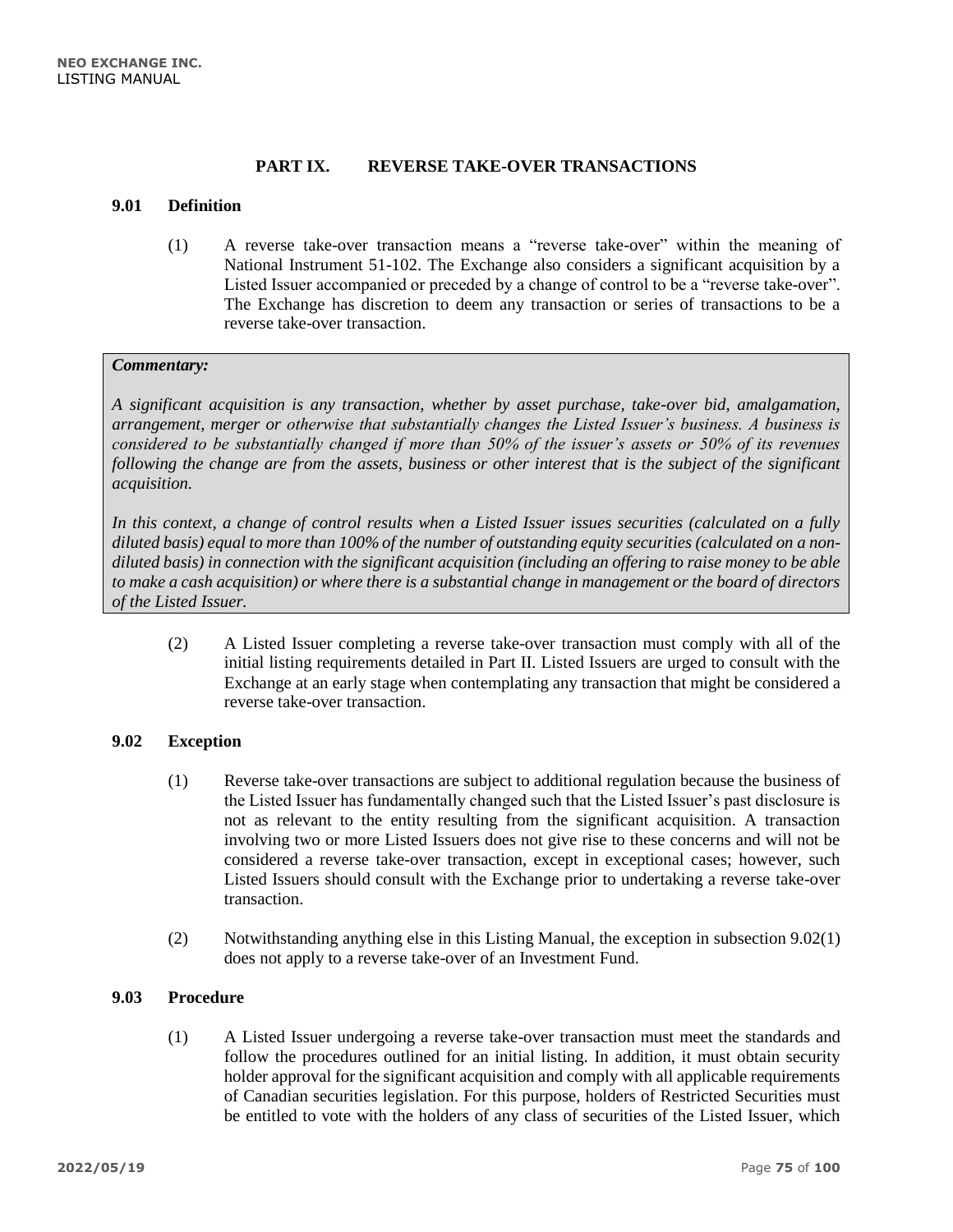otherwise carry greater voting rights, on a basis proportionate to their respective residual equity interests in the Listed Issuer.

- (2) The information circular must contain prospectus level disclosure in accordance with National Instrument 51-102F5, section 14.2, and for the purposes thereof, the reverse takeover transaction is deemed to be a "restructuring transaction" within the meaning of National Instrument 51-102F5. For these purposes, the information circular may be filed in lieu of the Listing Document required under section 2.13 for the listing of the resulting company. The Exchange will require the Listed Issuer to file a draft of the information circular with the Exchange, for review, at least 10 trading days before it intends to send the circular to security holders.
- (3) The Listed Issuer must submit the applicable fees at the time that the draft information circular is delivered.
- (4) Principals of the resulting company must enter into an escrow agreement with the Exchange that complies with the requirements of NP 46-201. The Exchange will require the Listed Issuer to provide a draft of such escrow agreement(s) to the Exchange for review at least 10 trading days prior to its execution. The terms of the escrow agreement must be drafted as if the Listed Issuer were an "established issuer" pursuant to the terms of NP 46- 201.

## *Commentary:*

*The Exchange may grant an exemption to the escrow agreement required if the resulting issuer will be an "exempt issuer" pursuant to section 3.2(b) of NP 46-201.*

- (5) Securities issued pursuant to a reverse take-over transaction will be subject to the Maximum Discount to Market Price, minimum pricing and other requirements detailed in sections 7.04 and 7.05 of this Listing Manual.
- (6) Following the security holder approval, the Listed Issuer must, in addition to any documents that must be Filed in accordance with Part II of this Listing Manual, File the following documents with the Exchange:
	- (a) a certified copy of the scrutineer's report which details the results of the vote on the resolution to approve the reverse take-over transaction (if applicable, the report must confirm that security holder approval was obtained on any other matters in respect of which it was required);
	- (b) an original or notarial certified copy of any escrow agreement(s) required to be entered into pursuant to subsection 9.03(4); and
	- (c) a legal opinion or officer's certificate confirming that all closing conditions have been satisfied.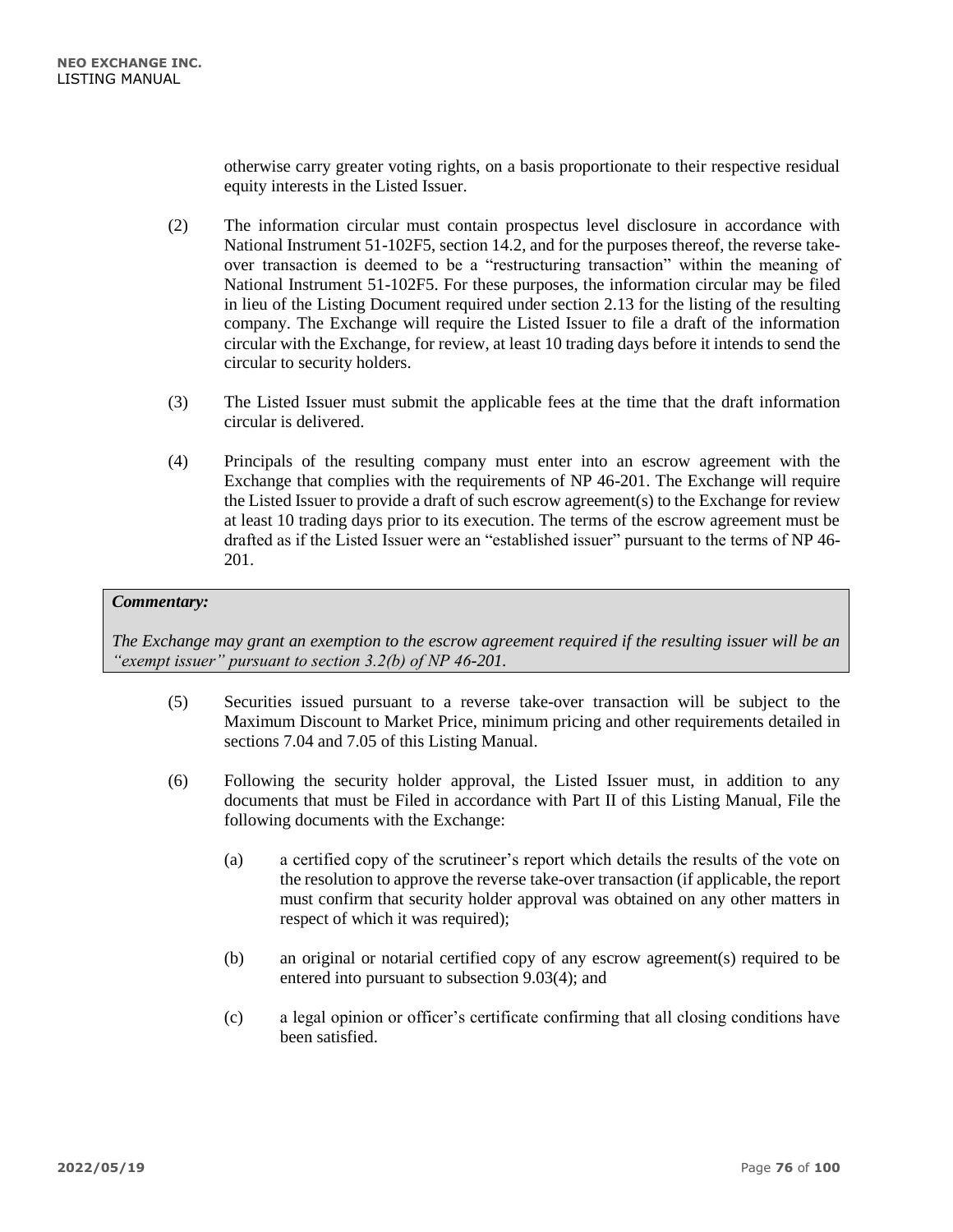## **PART X. CORPORATE GOVERNANCE AND SECURITY HOLDER APPROVAL**

### **A. Corporate Governance**

#### **10.01 Application**

- (1) Sections 10.02, 10.03, 10.04, 10.05, 10.12, 10.13 and 10.16 do not apply to ETPs.
- (2) Section 10.06 applies only to Listed Issuers that are Investment Funds.

## **10.02 Governance of Listed Issuers**

(1) A Listed Issuer must have a board of directors that includes at least two Independent Directors or, when the board of directors consists of six or more members, must be composed of at least one-third Independent Directors.

# *Commentary:*

*A Listed Issuer with sufficient financial resources is expected to have a board of directors composed of at least a majority of Independent Directors.* 

*The Independent Directors should hold regularly scheduled meetings (or in camera sessions) at which non-Independent Directors and members of management are not in attendance. In camera sessions should be held by the Independent Directors at every scheduled board meeting, at a minimum.*

- (2) A Listed Issuer must have a Chief Executive Officer, a Chief Financial Officer who cannot be the Chief Executive Officer, and a secretary.
- (3) At each annual meeting of holders of listed securities, the board of directors must permit security holders of each class or series to vote on the election of all directors to be elected by such class or series.
- (4) Materials sent to security holders in connection with a meeting of security holders, at which directors are being elected, must provide for voting on each individual director.
- (5) Each director of a listed issuer must be elected by a majority of the votes cast with respect to his or her election other than at contested meetings ("**Majority Voting Requirement**"). For a SPAC, this provision does not apply prior to the completion of a Qualifying Transaction.

## *Commentary:*

*A "contested meeting" is defined as a meeting at which the number of directors nominated for election is greater than the number of seats available on the board.*

(6) A Listed Issuer must implement the Majority Voting Requirement by adopting a written policy, or by otherwise including it in its articles, by-laws or other similar instruments. The Majority Voting Requirement must substantially provide for the following: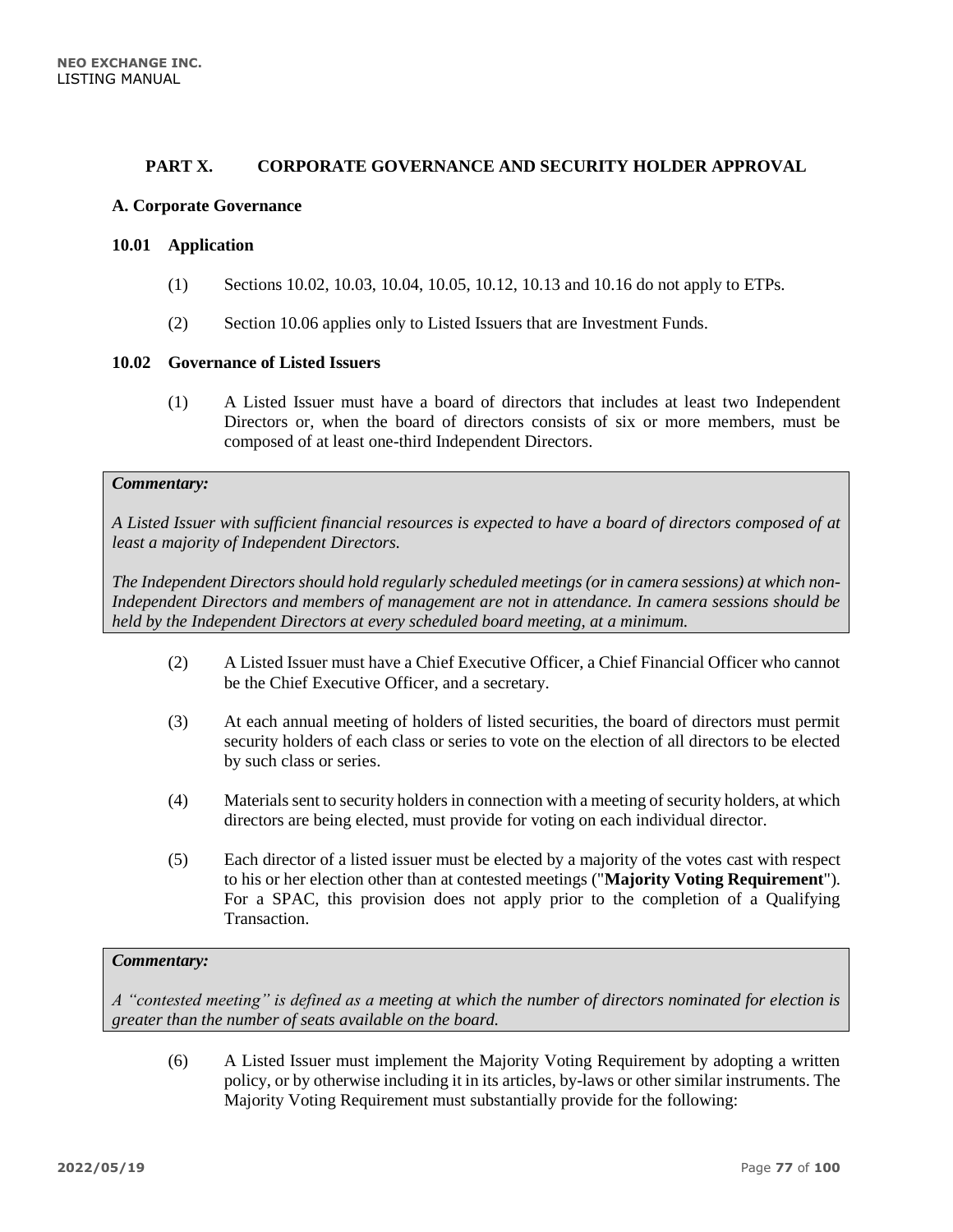- (a) any director must immediately tender his or her resignation to the board of directors if he or she is not elected by a majority of the votes cast with respect to his or her election;
- (b) the board shall determine whether or not to accept the resignation within 90 days after the date of the relevant security holders' meeting and the board shall accept the resignation absent exceptional circumstances;
- (c) the resignation will be effective when accepted by the board;
- (d) a director who tenders a resignation pursuant to the Majority Voting Requirement will not participate in any portion of the meeting of the board or any sub-committee of the board at which the resignation is considered; and
- (e) the issuer shall promptly issue a news release with the board's decision, a copy of which must be filed with the Exchange (if the board determines not to accept a resignation, the news release must fully state the reasons for that decision).
- (7) The Listed Issuer must fully describe the Majority Voting Requirement on an annual basis, in its materials sent to holders of listed securities in connection with a meeting at which directors are being elected.
- (8) Listed Issuers that are majority controlled are exempted from the Majority Voting Requirement. Listed Issuers with more than one class of listed voting securities may only rely on this exemption with respect to the majority controlled class or classes of securities that vote together for the election of directors. A Listed Issuer relying on this exemption must disclose, on an annual basis in its materials sent to holders of listed securities in connection with a meeting at which directors are being elected, its reliance on this exemption and its reasons for not adopting majority voting.

*"Majority controlled" is defined as a security holder or company that beneficially owns, or controls or directs, directly or indirectly, voting securities carrying 50% or more of the voting rights for the election of directors, as of the record date for the meeting.*

(9) Following each meeting of security holders at which there is a vote on the election of directors at an uncontested meeting, each Listed Issuer must promptly disclose by press release the detailed voting results for the election of each director.

## *Commentary:*

*The disclosure is intended to provide the reader with insight into the level of support received for each director. Accordingly, the disclosure should disclose the percentage and/or number of votes received 'for' and 'withheld' for each director.*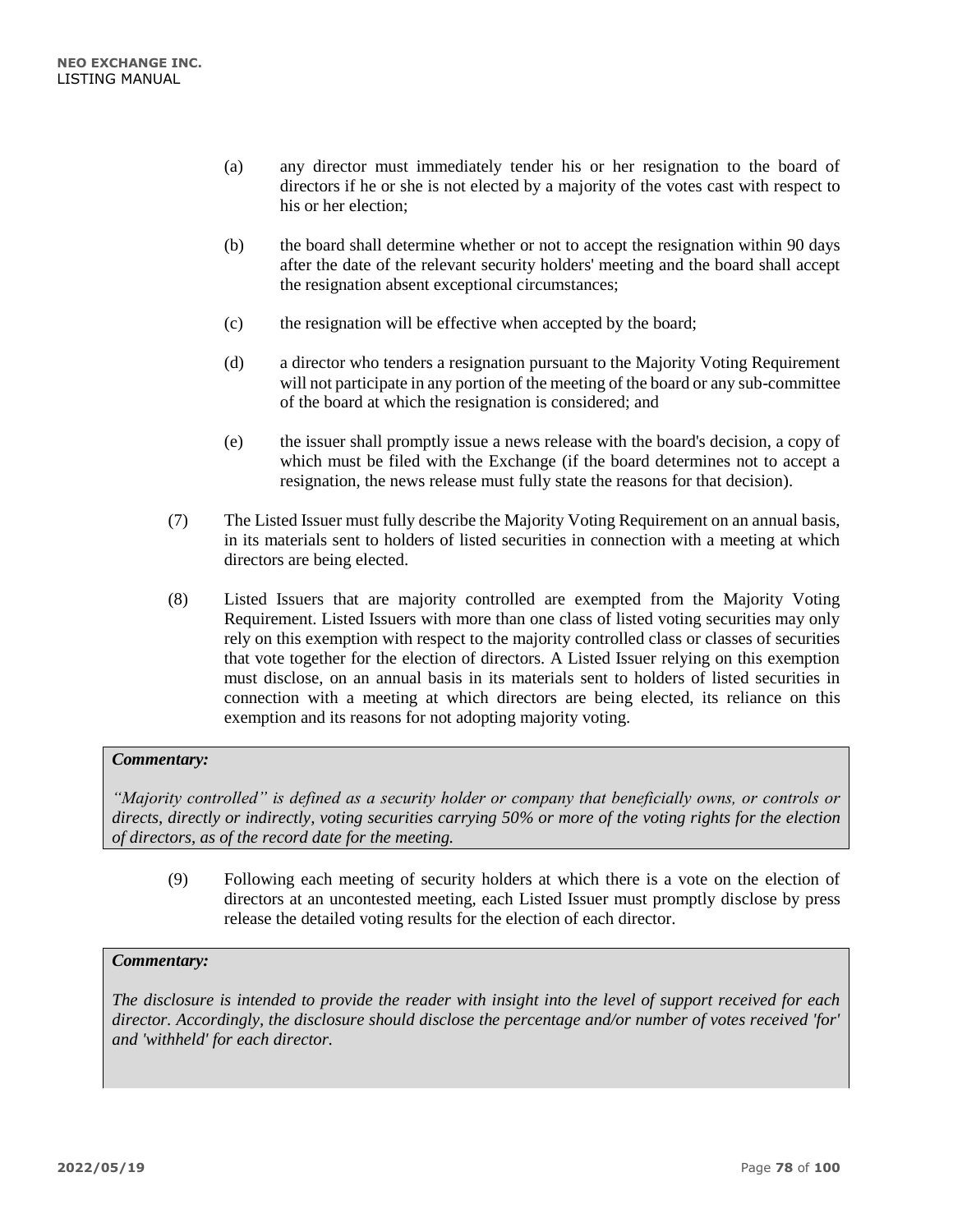*If no formal count has occurred that would meaningfully represent the level of support received by each director, for example when a vote is conducted by a show of hands, the Listed Issuer should disclose the percentage and/or number of votes represented by proxy that were voted 'for' and 'withheld' for each director.*

(10) In respect of the solicitation of proxies or votes, a Listed Issuer is prohibited from paying intermediaries unless payment is made for all votes obtained during a contested director election, whether such votes are in favour of or against management's recommended director nominees.

## *Commentary:*

*A Listed Issuer with sufficient financial resources would also be expected to monitor and consider adopting additional corporate governance best practices.*

## **10.03 Audit Committee**

- (1) A Listed Issuer must have an audit committee that complies with the requirements of National Instrument 52-110 Audit Committees.
- (2) A Listed Issuer that is an EMI must have an audit committee that meets the requirements in paragraph  $2.10(6)(e)$ .

## **10.04 Compensation Committee**

- (1) A Listed Issuer must have a compensation committee composed of a majority of Independent Directors that:
	- (a) reviews and approves goals and objectives relevant to the Chief Executive Officer's compensation;
	- (b) evaluates the Chief Executive Officer's performance with respect to those goals and objectives;
	- (c) determines the Chief Executive Officer's compensation (both cash-based and equity-based);
	- (d) reviews and approves incentive compensation plans and equity-based plans and determines whether security holder approval should be obtained; and
	- (e) makes recommendations to the board with respect to compensation of other senior officers and directors.
- (2) A Listed Issuer does not have to establish a compensation committee if the matters discussed in section 10.04, other than paragraph 10.04(1)(e), are approved by Independent Directors constituting a majority of the board's Independent Directors in a vote in which only Independent Directors participate.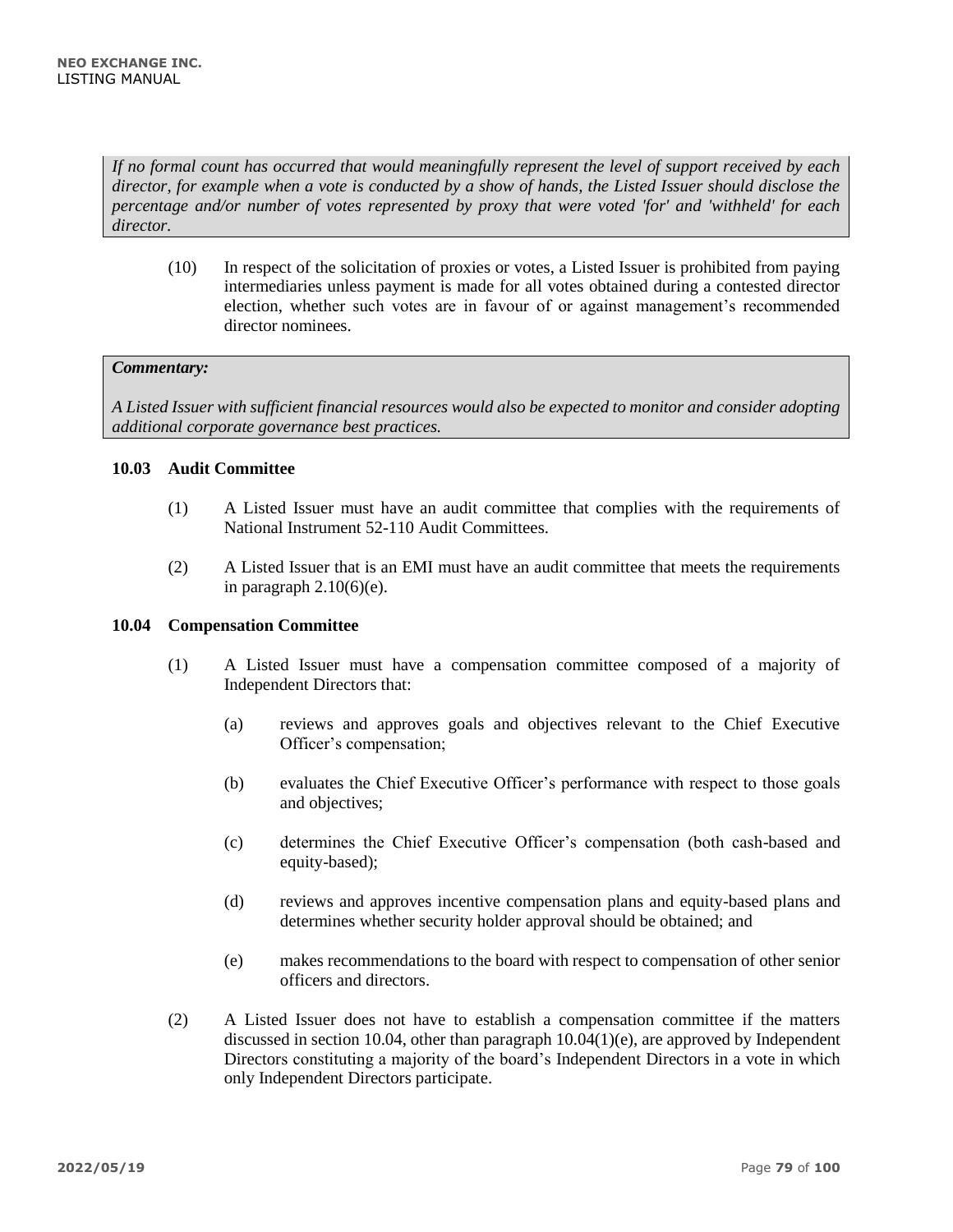*For a SPAC, this provision does not apply prior to the completion of a Qualifying Transaction.*

## **10.05 Nominating and Corporate Governance Committee**

- (1) A Listed Issuer must have a nominating and corporate governance committee composed of a majority of Independent Directors that is responsible for identifying individuals qualified to become new board members and recommending to the board the new director nominees for the next annual meeting of shareholders. In making its recommendations, the nominating and corporate governance committee should consider:
	- (a) the competencies and skills that the board considers to be necessary for the board, as a whole, to possess;
	- (b) the diversity of the board composition, including whether targets have been adopted for women, visible minorities, Aboriginal people and people with disabilities on the board or in executive officer positions;
	- (c) the competencies and skills that the board considers each existing director to possess; and
	- (d) the competencies and skills each new nominee will bring to the boardroom.
- (2) The nominating and corporate governance committee should also consider whether or not each new nominee can devote sufficient time and resources to his or her duties as a board member.
- (3) A Listed Issuer does not have to establish a nominating and corporate governance committee if the matters discussed in section 10.05 are approved by Independent Directors constituting a majority of the board's Independent Directors in a vote in which only Independent Directors participate.

## *Commentary:*

*For a SPAC, this provision does not apply prior to the completion of a Qualifying Transaction.*

## **10.06 Independent Review Committee**

A Listed Issuer that is an Investment Fund must have an independent review committee that complies with the requirements of National Instrument 81-107 *Independent Review Committee for Investment Funds*.

## **10.07 Quorum Requirements**

The quorum for each meeting of security holders of a Listed Issuer must be in compliance with applicable corporate or securities legislation and the constating documents of the Listed Issuer.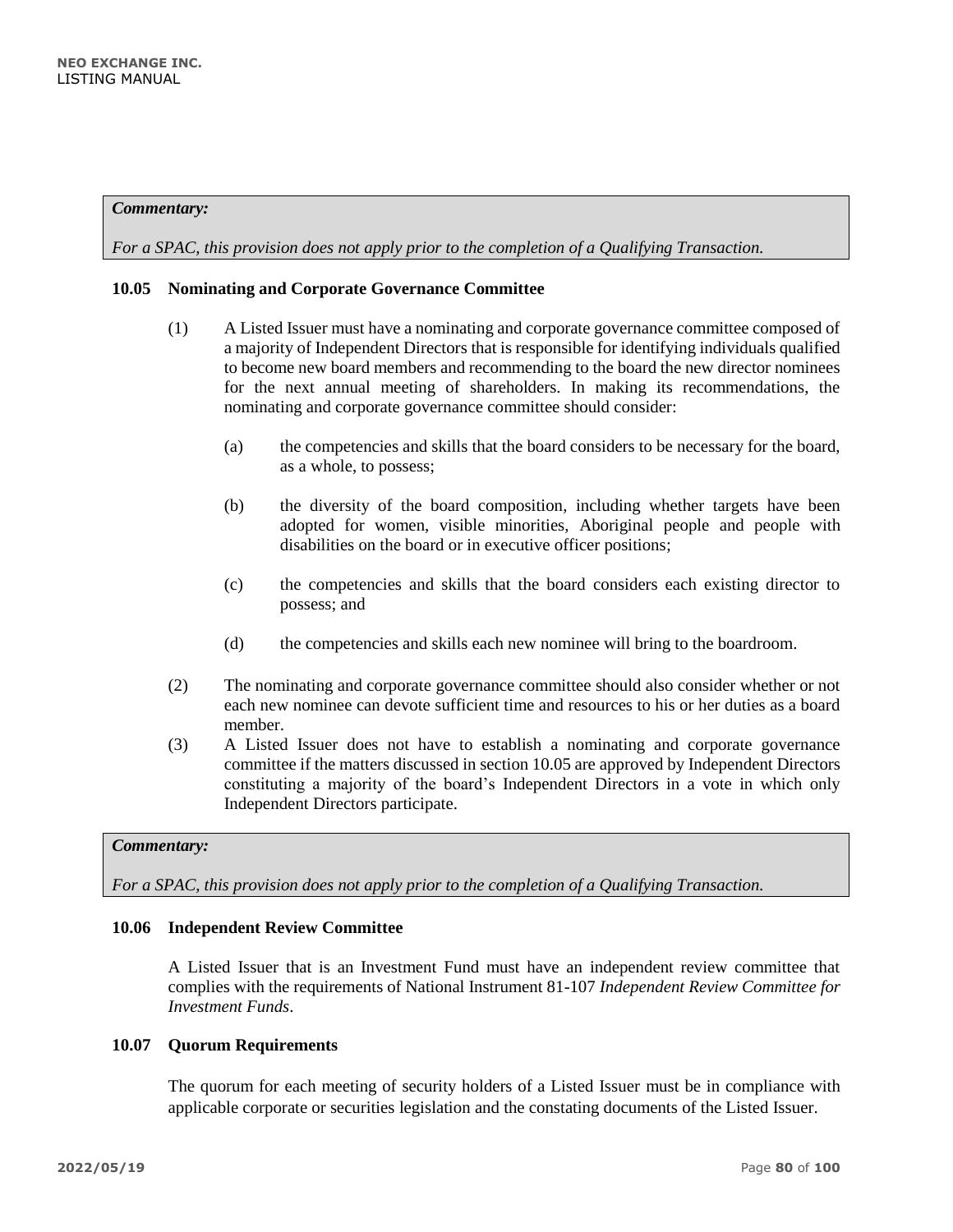## **B. Security Holder Approval**

## **10.08 No Derogation from Corporate or Securities Law or Constating Documents**

The provisions of this Part are in addition to any requirement for security holder approval or minority security holder approval in corporate or securities legislation or the constating documents of a Listed Issuer.

## **10.09 General Principles**

- (1) Any Related Party of a Listed Issuer that has a material interest in a transaction that: (a) differs from the interests of shareholders generally and, (b) would materially affect the Listed Issuer, may not vote on any resolution to approve that transaction.
- (2) An Exchange Requirement for security holder approval may be satisfied by obtaining a written resolution signed by holders of at least 50% of the holders entitled to vote thereon, and specifically excluding holders who are excluded from voting by Exchange Requirements, corporate or securities law or the constating documents of the Listed Issuer.
- (3) Listed Issuers using the exemption set out in subsection 10.09(2) will be required to issue a press release at least seven trading days in advance of the closing of the transaction, which shall disclose the material terms of the transaction and that the Listed Issuer has relied upon this exemption.
- (4) Notwithstanding the foregoing, any security holder approval requirement contained in corporate or securities legislation or the constating documents of the Listed Issuer must be obtained in accordance with those sources of law.
- (5) The security holder approval requirements apply to transactions involving the issuance or potential issuance of listed Non-Voting Securities.
- (6) Where a transaction will affect the rights of holders of different classes of securities, the security holder approval requirements will apply on a class-by-class basis. If there is more than one class, the Exchange permits voting together as if a single class or series so long as it complies with all applicable corporate and securities legislation and the issuer's constating documents.
- (7) Where a transaction involves the issuance of Restricted Securities or Super-Voting Securities, the provisions of Part X, section C (Restricted Securities) shall apply.
- (8) Materials sent to security holders in connection with the vote for approval must contain information in sufficient detail to allow a security holder to make a fully-informed decision. The Exchange will require the Listed Issuer to file a draft of the information circular with the Exchange for review of market integrity issues before it sends the circular to security holders in respect of a transaction that requires the Listed Issuer to File any Form or otherwise provide notice to the Exchange.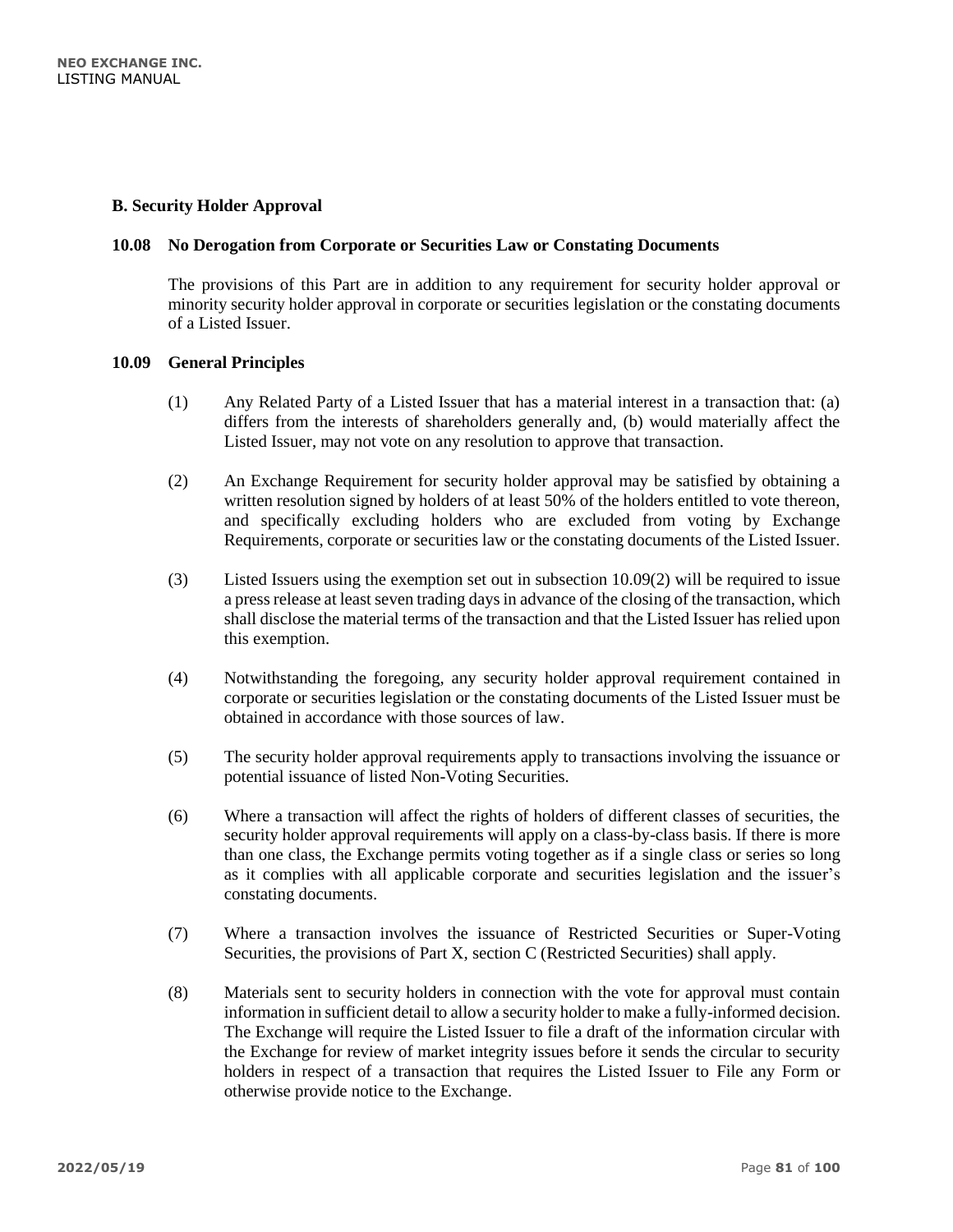(9) In addition to any specific requirement for security holder approval, the Exchange will generally require security holder approval if in the opinion of the Exchange the transaction materially affects control of the Listed Issuer.

## *Commentary:*

*The Exchange takes the view that "materially affects control" means the ability of any security holder or combination of security holders acting together to influence the outcome of a vote of security holders, including the ability to block significant transactions. This ability will be affected by the circumstances of a particular case, including the presence or absence of other large security holdings, the pattern of voting behaviour by other holders at previous security holder meetings and the distribution of the voting securities. A transaction that results, or could result, in a new Control Person will be considered to materially affect control, unless the circumstances indicate otherwise.*

## **10.10 Securities Offering**

- (1) Subject to subsection 10.10(2), security holders of Listed Issuers must approve a proposed securities offering (by way of prospectus or by private placement) if:
	- (a) the number of securities issuable in the offering (calculated on a fully diluted basis) is more than 25% of the total number of securities or votes outstanding (calculated on a non-diluted basis) and the price of the offering is less than the closing price of the security on the day preceding the date on which the Listed Issuer announced the offering, but not less than the Maximum Discount to Market Price;
	- (b) the price is less than the Maximum Discount to Market Price, regardless of the number of shares to be issued; or
	- (c) the number of securities issuable to Related Persons of the Listed Issuer in the offering, when added to the number of securities issued to Related Persons of the Listed Issuer in private placements or acquisitions in the preceding twelve months (in each case, calculated on a fully-diluted basis), is more than 10% of the total number of securities or votes outstanding (calculated on a non-diluted basis), regardless of the price of the offering.

## *Commentary:*

*In determining whether the 25% threshold has been crossed, all securities issuable in the offering are counted, whether or not convertible securities are out of the money, and no other issued convertible securities are counted, whether or not they are in the money.*

*For example, ABC has 10,000,000 common shares outstanding and has outstanding securities convertible into 5,000,000 common shares at \$10.00. The market price of ABC's common shares is \$15.00. If ABC were to complete a private placement of 1,500,000 common shares at \$14.75 with a sweetener of warrants convertible into a further 1,500,000 common shares at \$20.00, shareholder approval would be required as the maximum number of shares issuable (3,000,000) is more than 25% of the 10,000,000 shares outstanding. The securities convertible into common shares at \$10.00 are not counted. If the offering was*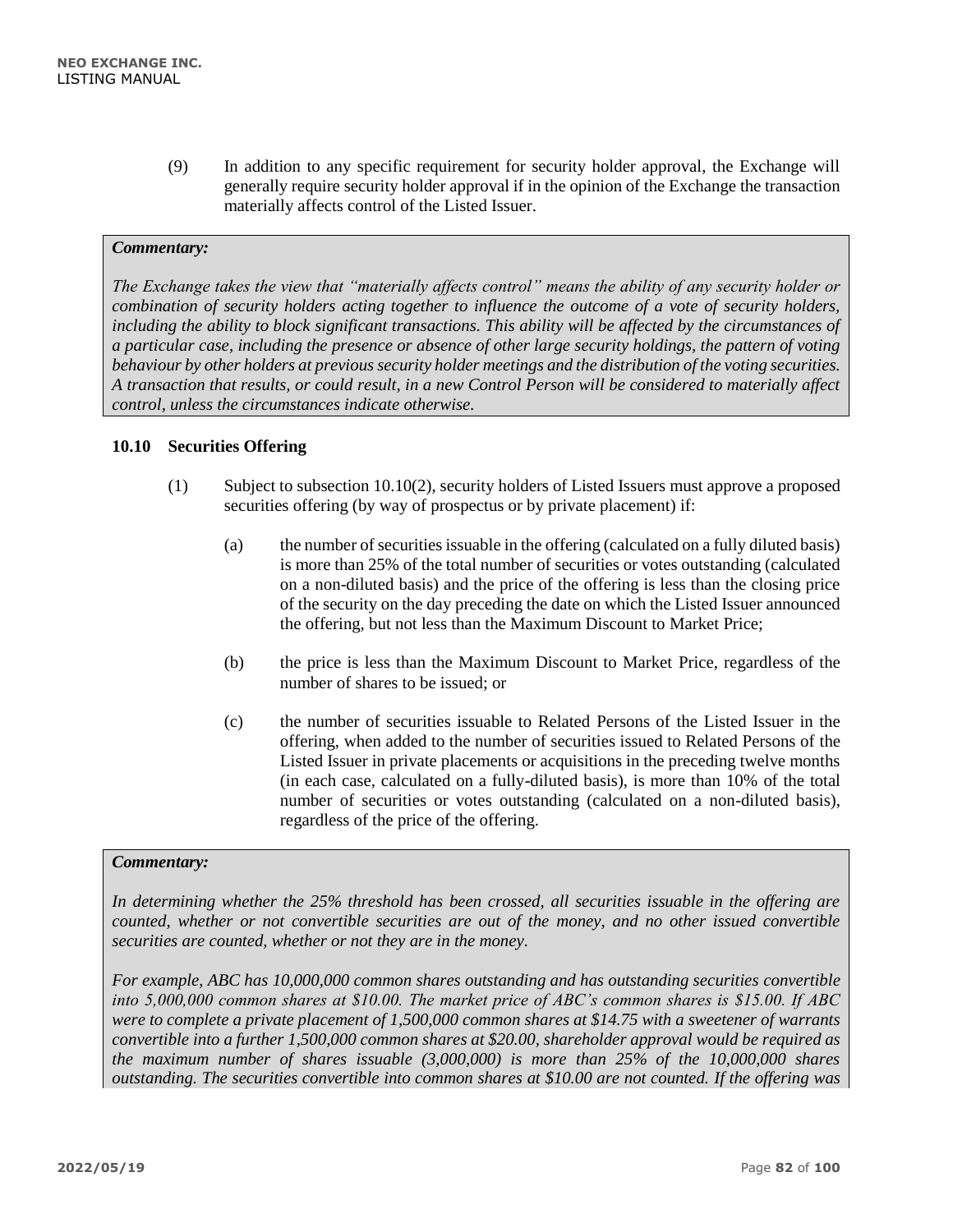*completed at \$15.00 or higher, there would be no requirement for shareholder approval unless the provisions for approval of transactions with Related Persons apply.*

*In calculating the number of shares issued to Related Persons to the Listed Issuer in the previous twelve months, do not include shares that were issued in a transaction approved by shareholders.*

- (2) Security holder approval of an offering is not required if:
	- (a) the Listed Issuer is in serious financial difficulty;
	- (b) the Listed Issuer has reached an agreement to complete the offering;
	- (c) no Related Person of a Listed Issuer is participating in the offering; and
	- (d) the
		- (i) audit committee, if comprised solely of Independent Directors, or
		- (ii) Independent Directors constituting a majority of the board's Independent Directors in a vote in which only Independent Directors participate,

have determined that the offering is in the best interests of the Listed Issuer, is reasonable in the circumstances and that it is not feasible to obtain security holder approval or complete a rights offering to existing security holders on the same terms.

(3) A Listed Issuer taking advantage of the exemption in subsection 10.10(2) must issue a news release five days in advance of the security offering stating it will not hold a security holder vote and fully explaining how it qualifies for the exemption.

## **10.11 Acquisitions**

- (1) For Listed Issuers that are not Investment Funds, security holders must approve an acquisition if:
	- (a) the total number of securities (calculated on a fully diluted basis) issuable to Related Persons of a Listed Issuer for the acquisition, together with any other acquisitions over the preceding six months, is more than 10% of the total number of securities of the Listed Issuer outstanding (calculated on a non-diluted basis); or
	- (b) the total number of securities issuable (calculated on a fully diluted basis) is more than 25% of the total number of securities or votes of the Listed Issuer outstanding (calculated on a non-diluted basis);

where,

- (c) the term "total number of securities issuable" includes securities issuable pursuant to:
	- (i) the acquisition agreement;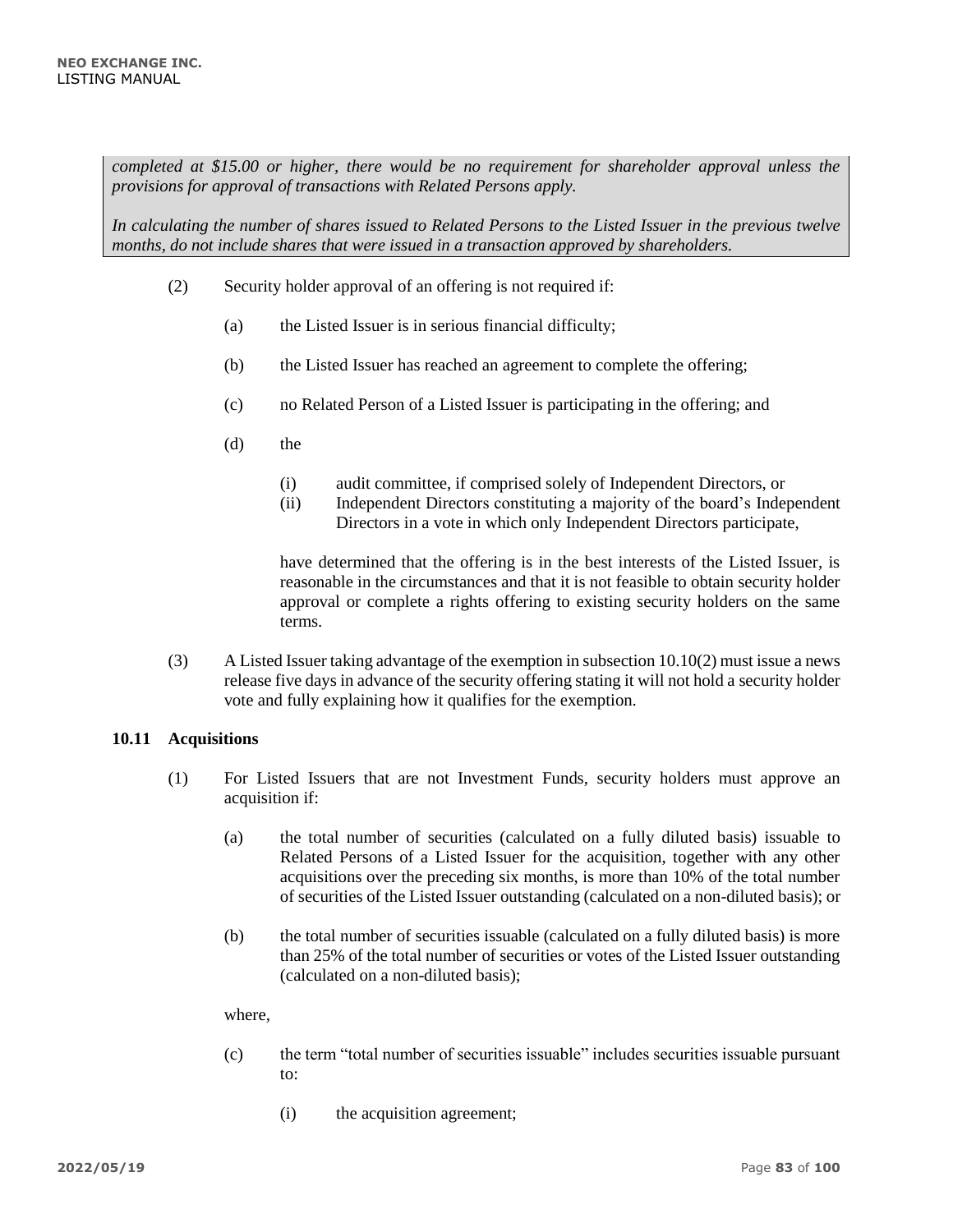- (ii) (X) any Security Based Compensation Arrangement of the target entity assumed by the Listed Issuer, (Y) Awards issued by the Listed Issuer as a replacement for Awards issued by the target entity, and (Z) Security Based Compensation Arrangements created for employees of the target entity as a result of the acquisition; and
- (iii) any concurrent prospectus offering or private placement upon which the acquisition is contingent or otherwise linked.
- (2) A Listed Issuer that is an Investment Fund must comply with applicable securities laws requirements.

## **10.12 Security Based Compensation**

- (1) This section governs the adoption of, and issuance of Awards under, Security Based Compensation Arrangements.
- (2) The adoption of a Security Based Compensation Arrangement and the issuance of Awards thereunder must be made in compliance with applicable Canadian securities legislation and/or exemptions from prospectus requirements, including (if required) compliance with section 2.24 of National Instrument 45-106 *Prospectus and Registration Exemptions*.
- (3) When instituted all Security Based Compensation Arrangements must be approved by:
	- (a) a majority of the Listed Issuer's directors; and
	- (b) the Listed Issuer's security holders.
- (4) Within three years after institution and within every three years thereafter, a Listed Issuer must obtain security holder approval for an evergreen plan (also known as a rolling plan) in order to continue to grant Awards. Evergreen plans contain provisions so that the Awards replenish upon the exercise of options or other entitlements, and such provisions must be properly disclosed and approved by security holders. Security holders must pass a resolution specifically approving unallocated entitlements under the evergreen plan. Security holder approval relating to other types of amendments to an evergreen plan must not be accepted as implicit approval to continue granting Awards under an evergreen plan. In addition, the resolution should include the next date by which the Listed Issuer must seek security holder approval, such date being no later than three years from the date such resolution was approved. If security holder approval is not obtained within three years of either the institution of an evergreen plan or subsequent approval, as the case may be, all unallocated entitlements must be cancelled and the Listed Issuer must not be permitted to grant further entitlements under the evergreen plan, until such time as security holder approval is obtained. However, all allocated Awards under an evergreen plan, such as options that have been granted but not yet exercised, can continue unaffected. If security holders fail to approve the resolution for the renewal of a plan, the Listed Issuer must forthwith stop granting Awards under such plan, even if such renewal approval was sought prior to the end of the three-year period.
- (5) Subject to subsections 10.12(6) and 10.12(7), an amendment to a material term of a Security Based Compensation Arrangement or Award must be approved by: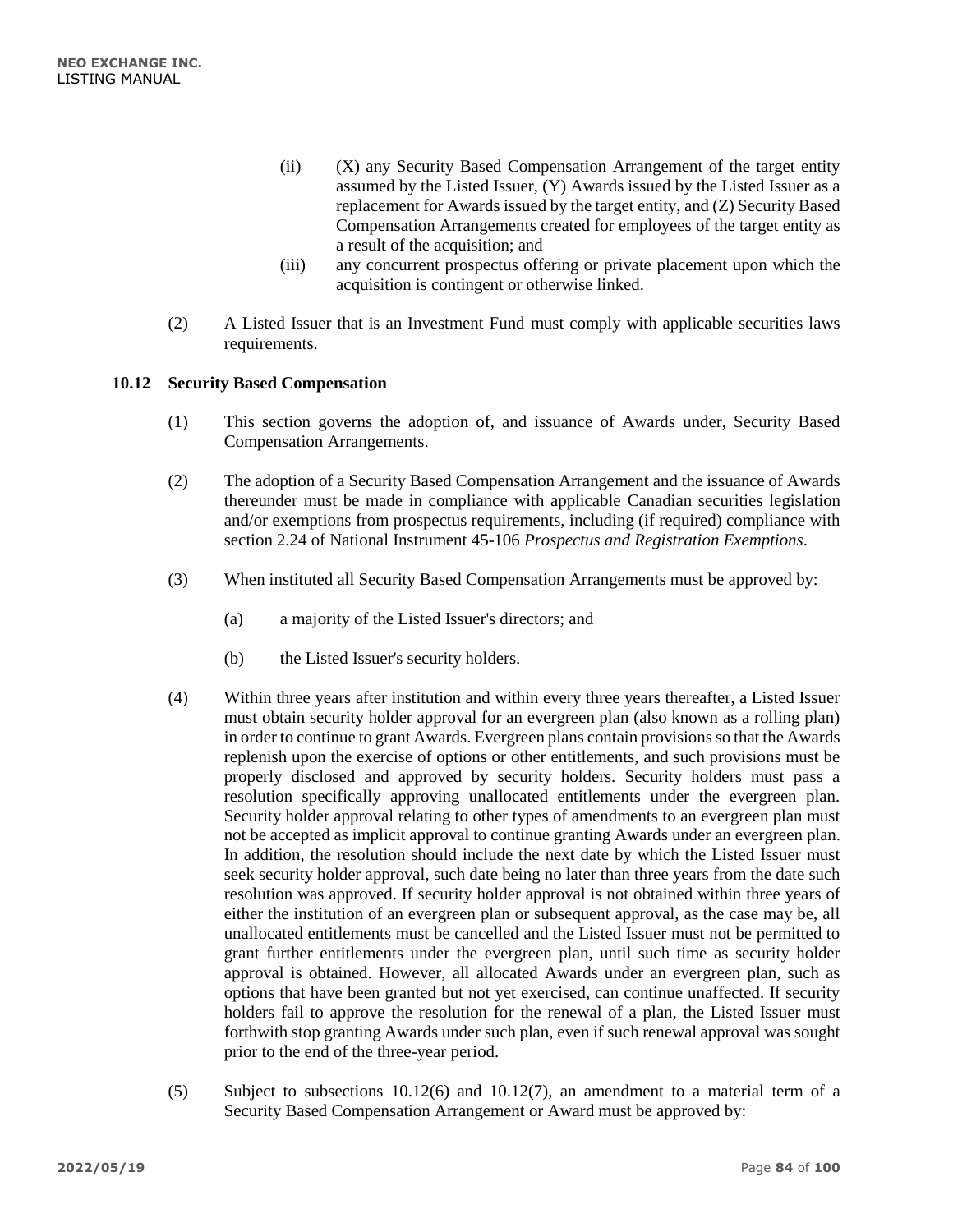- (a) a majority of the Listed Issuer's directors; and
- (b) the Listed Issuer's security holders.

*The Exchange considers material terms of an Award or Security Based Compensation Arrangement to include provisions such as: an increase to the maximum number of securities issuable; who is an eligible optionee pursuant to a plan; the duration in which a grant expires after the grantee leaves the issuer or dies; or changes to fixed vesting schedules.* 

*Amendments of a housekeeping nature do not require any particular director or shareholder approvals.*

- (6) A Security Based Compensation Arrangement may provide discretion to the Listed Issuer's board of directors to make amendments to specified material terms of the Security Based Compensation Arrangement or an Award without obtaining approval of the Listed Issuer's security holders. Where the Security Based Compensation Arrangement provides such discretion, such amendments may be made with the approval of the Listed Issuer's board of directors, other than directors that would receive, or would be eligible to receive, a material benefit resulting from the amendment. If the board of directors is unable to approve an amendment because of the restrictions on eligibility to vote, the amendment to the material terms of a Security Based Compensation Arrangement or an Award must be approved by security holders, other than security holders that would receive, or would be eligible to receive, a material benefit resulting from such amendment.
- (7) Notwithstanding subsection 10.12(6), security holder approval, excluding security holders that would receive, or would be eligible to receive, a material benefit resulting from the following actions, is required for any of the following:
	- (a) an increase to the maximum number of securities issuable where, following the increase, the total number of securities issuable under all Security Based Compensation Plans of the Listed Issuer is equal to or greater than 10% of the securities of the Listed Issuer (calculated on a non-diluted basis) outstanding as of the date the Security Based Compensation Arrangement was last approved by security holders;
	- (b) a re-pricing of an Award benefiting a Related Person of a Listed Issuer;
	- (c) an extension of the term of an Award benefiting a Related Person of a Listed Issuer;
	- (d) an extension of the term of an Award, where the exercise price is lower than the prevailing market price;
	- (e) any amendment to remove or to exceed the limits set out in a Security Based Compensation Arrangement on Awards available to Related Persons of the Listed Issuer; or
	- (f) amendments to an amending provision within a Security Based Compensation Arrangement.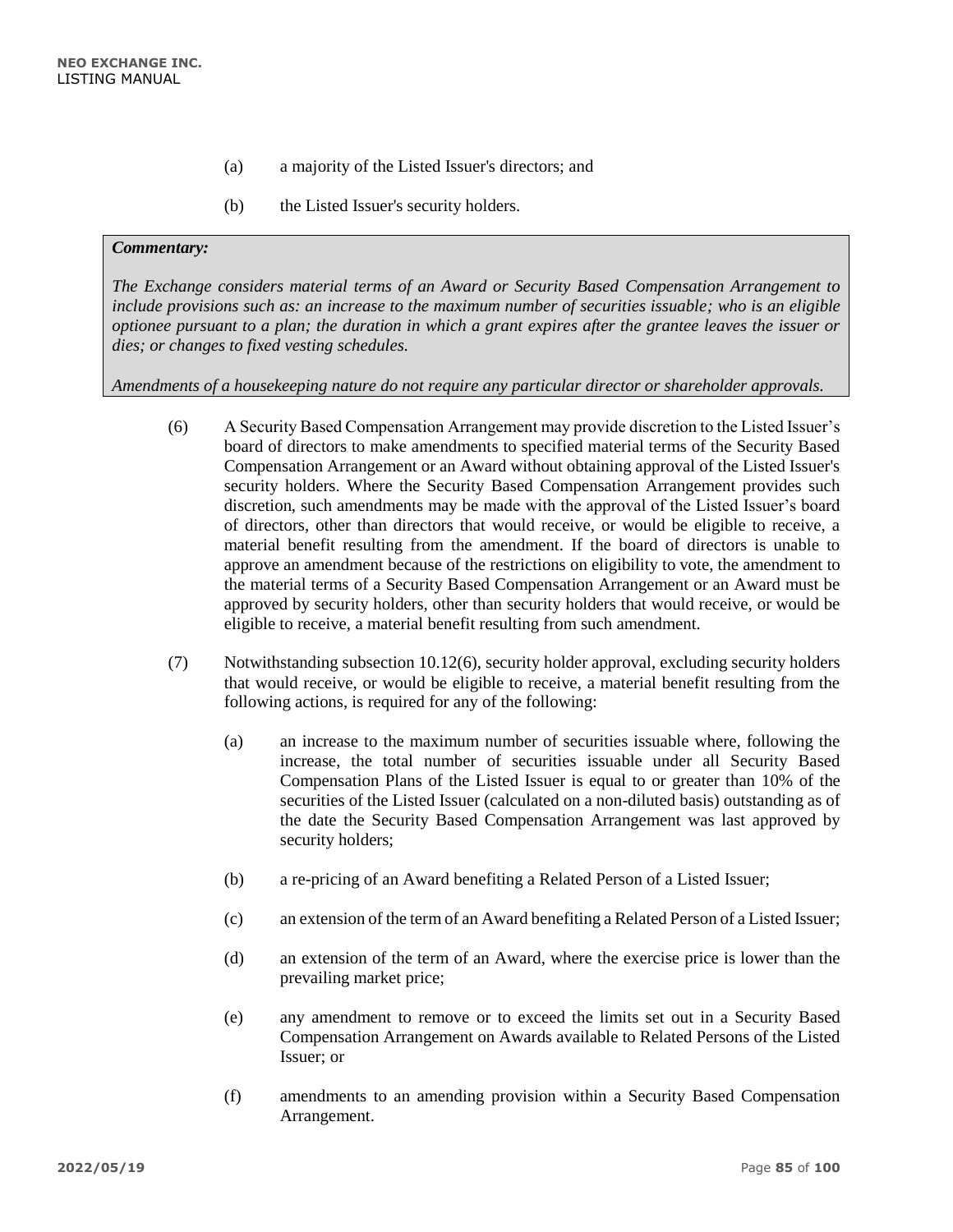- (8) Subsection 10.12(3) is not applicable in respect of a grant of securities to any Person not previously employed by and not previously a Related Party of the Listed Issuer, provided that:
	- (a) such grant is intended as an inducement to enter into, and the Person enters into, a full-time contract of employment as an officer of the Listed Issuer; and
	- (b) the securities issued or issuable pursuant to this subsection during any twelvemonth period do not exceed 2% of the total number of securities or votes of the Listed Issuer (calculated on a non-diluted basis) outstanding as of the date that this exemption is first used during such twelve-month period.
- (9) Subsection 10.12(3) is not applicable to a Security Based Compensation Arrangement where an acquisition of a target entity by a Listed Issuer includes:
	- (a) the assumption of the Security Based Compensation Arrangement from the target entity, if the number of assumed Awards (and their exercise or subscription price, if applicable) is adjusted in accordance with the price per acquired security payable by the Listed Issuer; and
	- (b) the creation of a Security Based Compensation Arrangement for employees of the target entity, if the aggregate number of Awards issuable does not exceed 2% of the total number of securities or votes of the Listed Issuer (calculated on a nondiluted basis) outstanding prior to the date of closing of the transaction, and such employees are not Related Persons or employees of the Listed Issuer prior to the acquisition.
- (10) Where a Security Based Compensation Arrangement requires security holder approval, a Listed Issuer may grant Awards (which are exercisable into Listed Securities) under the Security Based Compensation Arrangement prior to obtaining security holder approval, provided that no exercise of such Awards may occur until security holder approval is obtained. Security holder approval must be sought and obtained at the next meeting of security holders, otherwise the Awards must be cancelled.
- (11) Security holder approval required for a Security Based Compensation Arrangement must be by way of a duly called meeting.
- (12) Where security holder approval is required, a Listed Issuer should submit the circular for the meeting of security holders to the Exchange at least 10 trading days prior to its distribution to security holders so that the Exchange may review it for market integrity issues and to ensure it complies with Exchange Requirements. The circular for the meeting must contain sufficient detail to permit security holders to form a reasoned judgment concerning the Security Based Compensation Arrangement.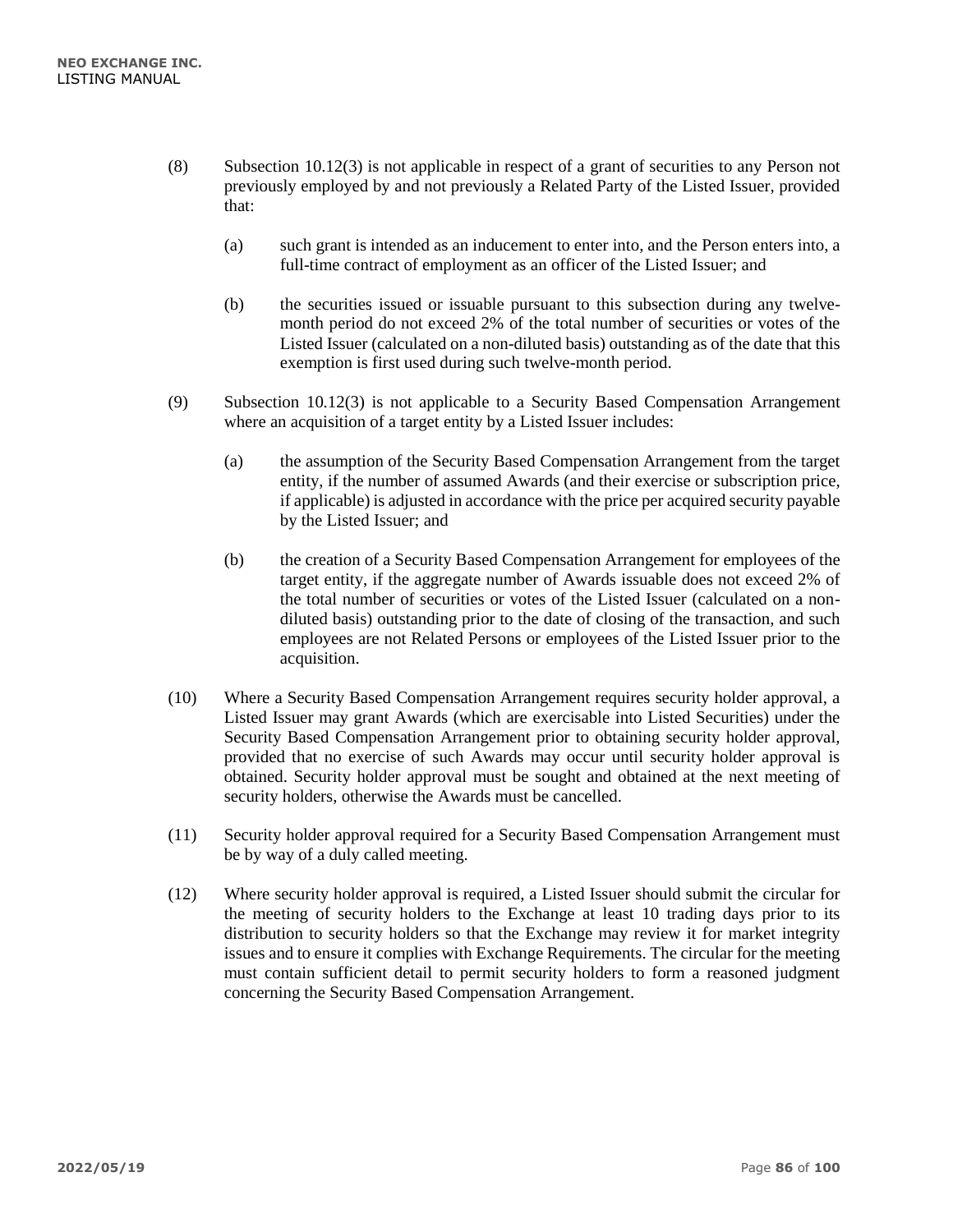*The following are examples of information that should be included in the information circular:*

- *the eligibility of employees, executive officers, directors, service providers and consultants to be issued or granted securities as compensation or under the plan;*
- *the maximum number of securities that may be issued, or in the case of options, the number of securities that may be issued on exercise of the options, as compensation or under the plan;*
- *the maximum number of securities that may be issued to Related Persons of a Listed Issuer, or in the case of options, the number of securities that may be issued on exercise of the options to Related Persons of a Listed Issuer, as compensation or under the plan;*
- *particulars relating to any financial assistance or support agreement to be provided to participants by the Listed Issuer or any related entity of the Listed Issuer to facilitate the purchase of securities as compensation or under the plan, including whether the assistance or support is to be provided on a full-, part-, or non-recourse basis;*
- *in the case of options, the maximum term and the basis for the determination of the exercise price;*
- *particulars relating to the options or other entitlements to be granted as compensation or under the plan, including transferability;*
- *the procedure for amending the Security Based Compensation Arrangement and Awards granted thereunder, including whether discretion is granted to the Listed Issuer's board of directors to make amendments to specified material terms without obtaining security holder approval;*
- *the number of votes attaching to securities that, to the Listed Issuer's knowledge at the time the information is provided, will not be included for the purpose of determining whether security holder approval has been obtained.*
	- (13) A Listed Issuer must disclose on an annual basis, in its information circular, or other annual disclosure document:
		- (a) the terms of its Security Based Compensation Arrangements, and any amendments that have been adopted since the beginning of the Listed Issuer's last fiscal year;
		- (b) the procedure for amending each Security Based Compensation Arrangement and Awards granted thereunder, including whether discretion is granted to the Listed Issuer's Board of Directors to make amendments to specified material terms without obtaining security holder approval; and
		- (c) whether or not security holder approval was obtained (and if not, the reasons why shareholder approval was not obtained) for: (i) the adoption of, or amendment to, any Security Based Compensation Arrangement adopted or amended since the beginning of the Listed Issuer's last fiscal year, and (ii) for the amendment of any Award since the beginning of the Listed Issuer's last fiscal year.

## **10.13 Rights Offering**

(1) Subject to section 10.13(2), security holder approval is required where securities offered by way of rights offering are offered at a price greater than the Maximum Discount to Market Price.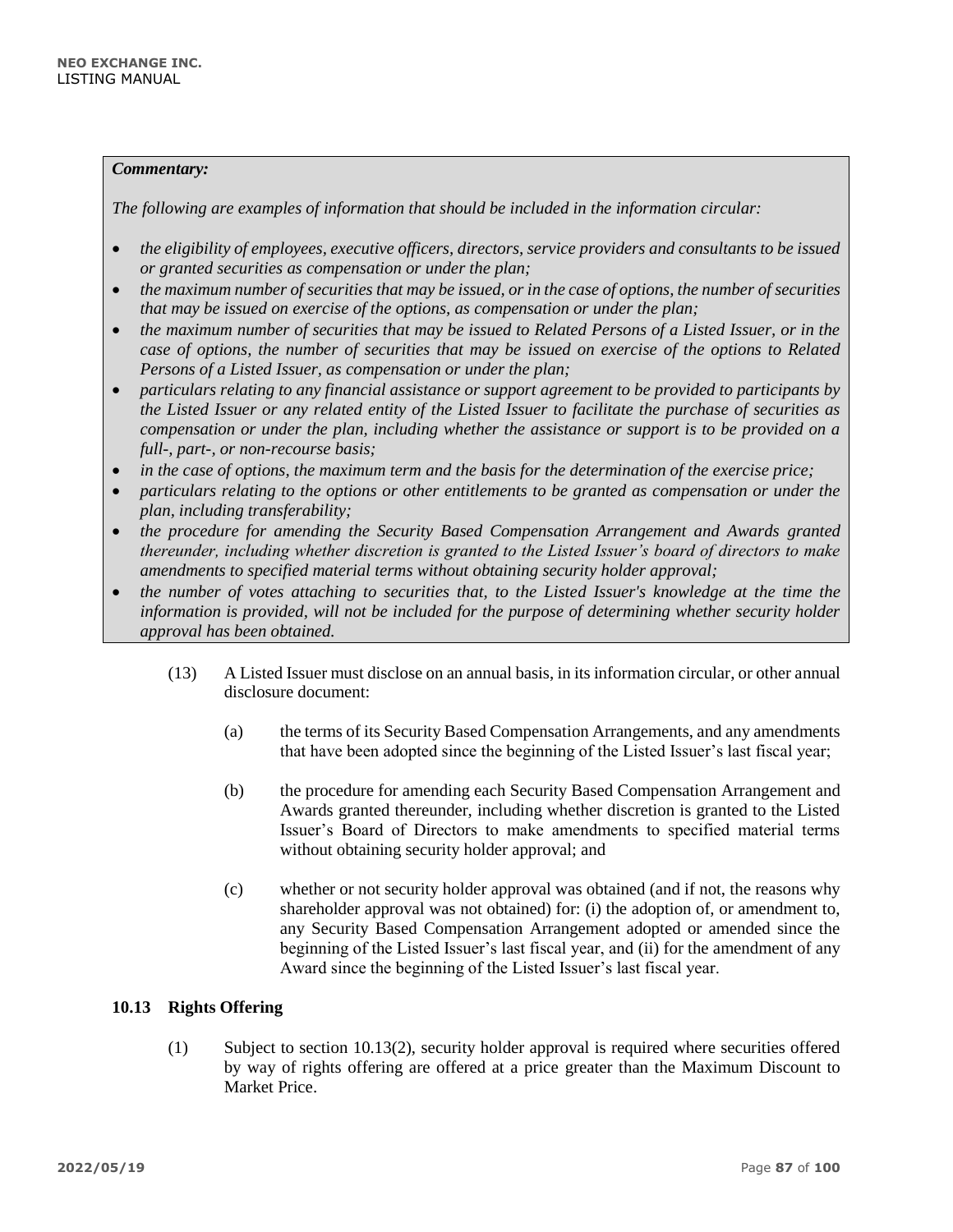- (2) Security holder approval for a rights offering is not required where:
	- (a) the audit committee, if comprised solely of Independent Directors, or
	- (b) a majority of the Independent Directors in a vote in which only Independent Directors participate,

have determined that the rights offering, including the pricing thereof, is in the best interests of the Listed Issuer, and is reasonable in the circumstances.

#### *Commentary:*

*Where a stand-by commitment may result in the acquisition of shares in the rights offering that "materially affects control" of the Listed Issuer, security holder approval may be required. See section 10.09(8) of the Listing Manual.*

(3) A Listed Issuer taking advantage of the exemption in section 10.13(2) must forthwith issue a news release stating it will not hold a security holder vote and fully explaining how it qualifies for the exemption.

## **10.14 Shareholder Rights Plans**

Security holders must ratify the adoption of, or amendments to, a shareholder rights plan as provided in subsection 7.22(6).

## **10.15 Related Party Transactions**

- (1) A Listed Issuer undertaking any transaction subject to Multilateral Instrument 61-101 *Protection of Minority Security Holders in Special Transactions* ("MI 61-101") must comply with any requirements for formal valuations and minority security holder approval.
- (2) In addition to the requirements above, a Listed Issuer that is an EMI must implement and publish on its website a policy designed to identify and mitigate the risks to Canadian investors inherent in related party transactions conducted in an Emerging Market jurisdiction. The policy should address independent director oversight and approval, public disclosure, financial reporting, continuous disclosure and regulatory filing requirements applicable to related party transactions.

### *Commentary:*

*Related party transactions may provide the Listed Issuer with benefits or better terms than those that are available from arms' length parties. Conversely, it is also possible that related party transactions may benefit the related party while providing little or no benefit for the Listed Issuer. Non-related investors may also be harmed by an inappropriate transfer of corporate assets to related parties. Such transfers may occur on an ad hoc basis or could involve a series of continuous transfers via smaller operational expenditures that are cumulatively material. Transactions of this nature undermine the credibility of Canadian capital markets and erode investor confidence.*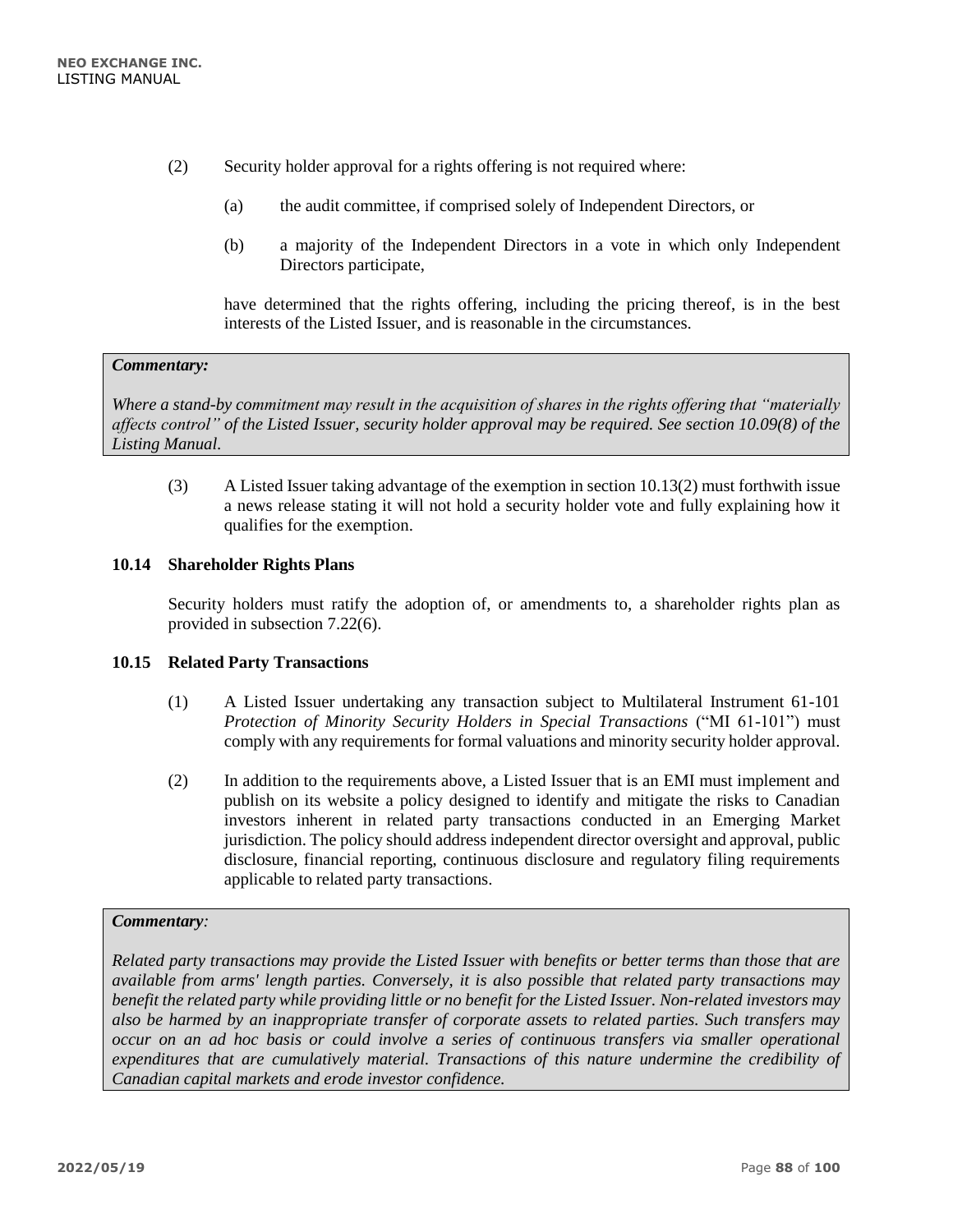(3) Effective identification and monitoring of related party transactions by Senior Management and the board of directors of Listed Issuers is necessary to prevent potential abuse. The Exchange requires an EMI to implement appropriate policies, procedures and scrutiny for the identification, evaluation and approval of related party transactions. In addition, the board of directors should ensure that the issuer complies with the applicable requirements under generally accepted accounting principles and Form 51-102F1 *Management's Discussion and Analysis* (MD&A) for the disclosure of related party transactions.

## *Commentary:*

*Emerging Market Issuers are further reminded that certain related party transactions are subject to Multilateral Instrument 61-101 Protection of Minority Security Holders in Special Transactions, which in certain circumstance may require, among other things, a formal valuation and minority shareholder approval of the transaction.* 

- (4) Minimum disclosure requirements for related party transactions are prescribed in both accounting standards and Canadian securities legislation. The disclosure in respect of a related party transaction in the MD&A must at a minimum disclose the following:
	- (a) the relationship and identity of the related party;
	- (b) the business purpose of the transaction;
	- (c) the recorded amount of the transaction and the measurement basis used; and
	- (d) any ongoing contractual or other commitments resulting from the transaction.

# **10.16 SPACs**

(1) A SPAC must meet the initial listing requirements set out in section 2.02 of the Listing Manual and the additional initial listing requirements and ongoing obligations set out in this section. A SPAC that is approved for listing on the Exchange is a Listed Issuer.

## *Commentary:*

*The Exchange recommends that a SPAC that is formed or created outside of Canada that is seeking a listing on the Exchange should obtain a preliminary opinion from the Exchange as to whether the jurisdiction of incorporation is acceptable to the Exchange.*

(2) A SPAC proposing to list its securities on the Exchange must not carry on an operating business. A SPAC may be in the process of reviewing one or more potential Qualifying Transaction(s), but may not have entered into a written or oral binding acquisition agreement with respect to a potential Qualifying Transaction. Every SPAC seeking a listing on the Exchange must include a statement in its IPO prospectus that, as of the date of filing, the SPAC has not entered into a written or oral binding acquisition agreement with respect to a potential Qualifying Transaction. A SPAC may, however, have identified a target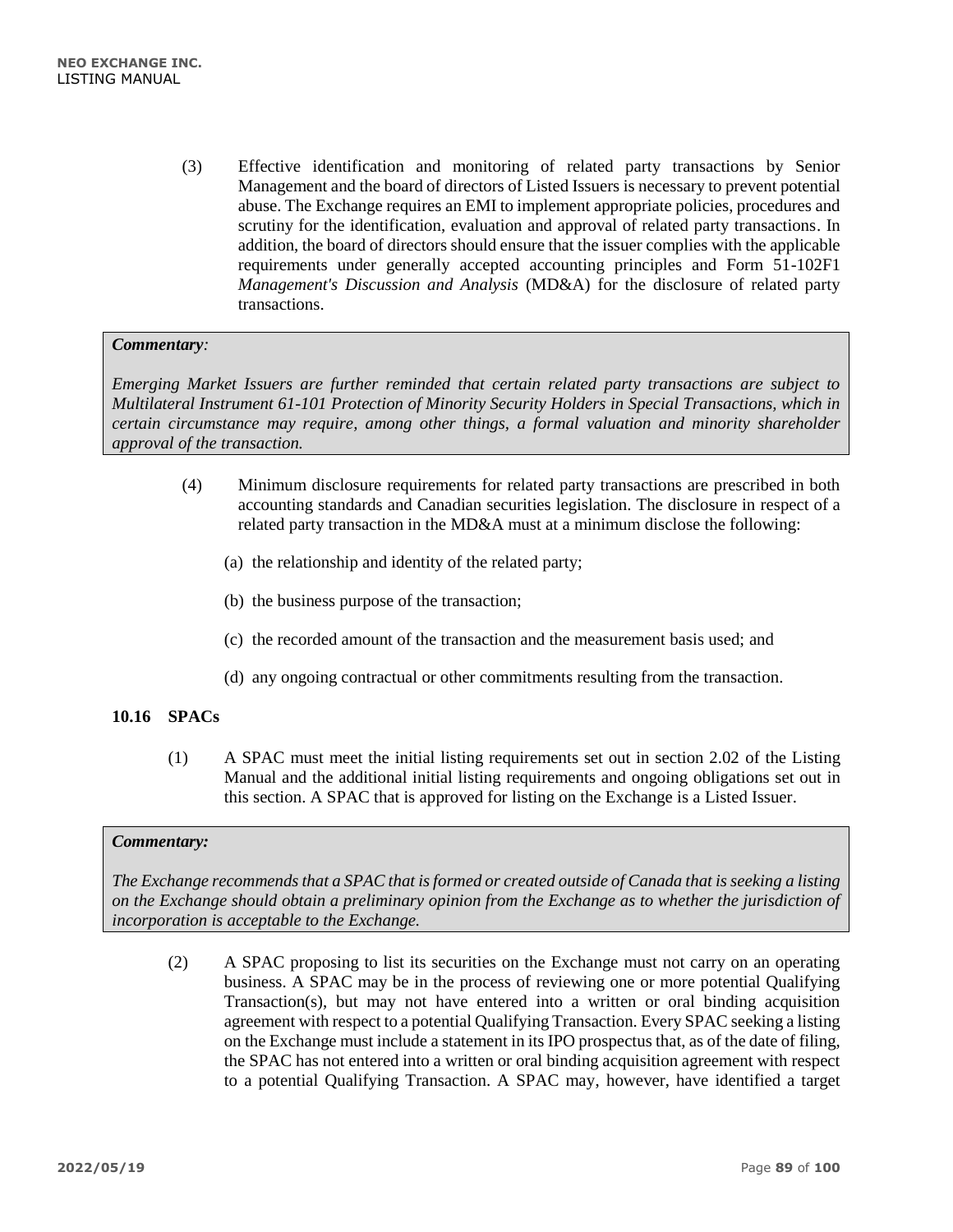business sector or geographic area in which to make a Qualifying Transaction, provided that it discloses this information in its prospectus.

- (3) Prior to listing on the Exchange, the Founding Security Holders must subscribe for units, shares or warrants of the SPAC and the terms of the initial investment must be disclosed in the IPO prospectus. The Founding Security Holders' equity ownership in the SPAC must be an aggregate equity interest of not more than 20% of the SPAC immediately following closing of the IPO, excluding Specified SPAC Securities that are purchased at or prior to the closing of the IPO (including in connection with any over-allotment position) and at not less than the same price per listed security (calculated on an as converted basis) and excluding listed securities purchased after the closing of the IPO on the secondary market.
- (4) The Founding Security Holders must agree not to transfer any of their Founding Securities or Specified SPAC Securities prior to the completion of a Qualifying Transaction. The Founding Security Holders must also agree that, in the event of a Liquidation Distribution and delisting, their Founding Securities and their Specified SPAC Securities shall not participate in the Liquidation Distribution.

## *Commentary:*

*Any request for a waiver from the requirements in subsections (5) - (9) below will only be considered by the Exchange after discussions with, and the concurrence of, the OSC.*

- (5) Securities of the SPAC IPO to be listed on the Exchange must be qualified by a prospectus filed with the Canadian securities regulator or regulatory authority in all jurisdictions in which the SPAC will be a reporting issuer and receipted by the issuer's Principal Regulator and each applicable Canadian securities regulator or regulatory authority. A SPAC must also file a prospectus containing disclosure regarding the proposed Qualifying Transaction with the Canadian securities regulator or regulatory authority in all jurisdictions in which the SPAC and the Resulting Issuer is and will be a reporting issuer assuming completion of the Qualifying Transaction. If a receipt for the final prospectus in respect of the Qualifying Transaction is not obtained, completion of the Qualifying Transaction will result in the delisting of the SPAC.
- (6) Any shares or units proposed to be listed on the Exchange must contain the following provisions:
	- (a) a redemption feature (or substantially similar feature), pursuant to which shareholders (other than Founding Security Holders in respect of their Founding Securities or their Specified SPAC Securities) may, in the event a Qualifying Transaction is completed within the Permitted Time for Completion of a Qualifying Transaction, elect that each share held be redeemed for an amount at least equal to the aggregate amount of the Escrowed Funds (net of any applicable taxes and direct expenses related to the exercise of the conversion or redemption right), divided by the aggregate number of shares then outstanding other than Founding Securities and Specified SPAC Securities; and
	- (b) a Liquidation Distribution feature (or substantially similar feature, pursuant to which shareholders (other than the Founding Security Holders in respect of their Founding Securities or their Specified SPAC Securities) must, if the Qualifying Transaction is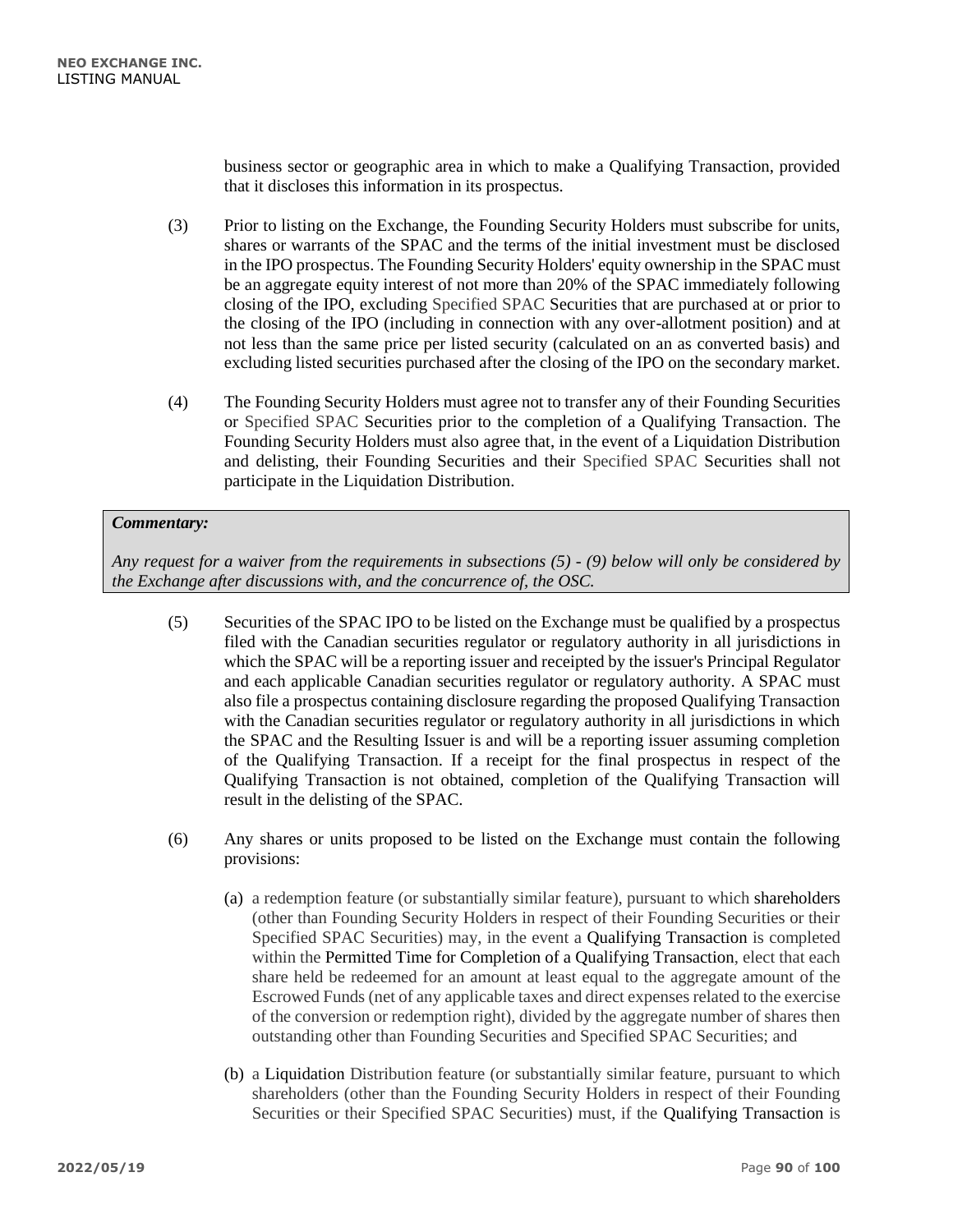not completed within the Permitted Time for Completion of a Qualifying Transaction, be entitled to receive, for each share held, an amount at least equal to the aggregate amount of the Escrowed Funds (net of any applicable taxes and direct expenses related to the Liquidation Distribution), divided by the aggregate number of shares then outstanding other than Founding Securities and Specified SPAC Securities.

- (7) Notwithstanding the redemption right in paragraph (6)(a), the SPAC may establish a limit as to the maximum number of shares with respect to which a shareholder, together with any affiliates or persons acting jointly or in concert, may exercise a redemption right, provided that such limit:
	- (a) may not be set at lower than 15% of the shares sold in the IPO; and
	- (b) is disclosed in the IPO prospectus,

For greater certainty, any redemption limit established by a SPAC must apply equally to all shareholders entitled to a redemption right.

- (8) Any warrants issued concurrently with shares or units must:
	- (a) not be exercisable prior to the completion of the Qualifying Transaction;
	- (b) expire on the earlier of: (i) a period specified in the IPO prospectus (which may relate to the date of the closing of the Qualifying Transaction; or (ii) the date on which the SPAC fails to complete a Qualifying Transaction within the Permitted Time for Completion of a Qualifying Transaction; and
	- (c) not have an entitlement to the Escrowed Funds upon a Liquidation Distribution.
- (9) A SPAC must place Escrowed Funds in escrow with an escrow agent acceptable to the Exchange. An escrow agent acceptable to the Exchange includes, for example, a financial institution or trust company regulated by the Office of the Superintendent of Financial Institutions, or a Canadian law firm.
- (10) The escrow agent must invest the Escrowed Funds in Permitted Investments. The SPAC must disclose in its IPO prospectus the proposed nature of the Permitted Investments as well as any intended use of the interest or other proceeds earned on the Escrowed Funds from these investments. If the Escrowed Funds are to be held at an Approved Bank that is not a Schedule I or III bank, the SPAC IPO prospectus must disclose details regarding the type of financial institution where the Escrowed Funds will be held.
- (11) The escrow agreement governing the Escrowed Funds must:
	- (a) provide for the termination of the escrow and release of the Escrowed Funds on a pro rata basis to applicable shareholders who exercise their redemption rights in accordance with paragraph (6)(a) and the remaining Escrowed Funds to the SPAC if the SPAC completes a Qualifying Transaction within the Permitted Time for Completion of a Qualifying Transaction; and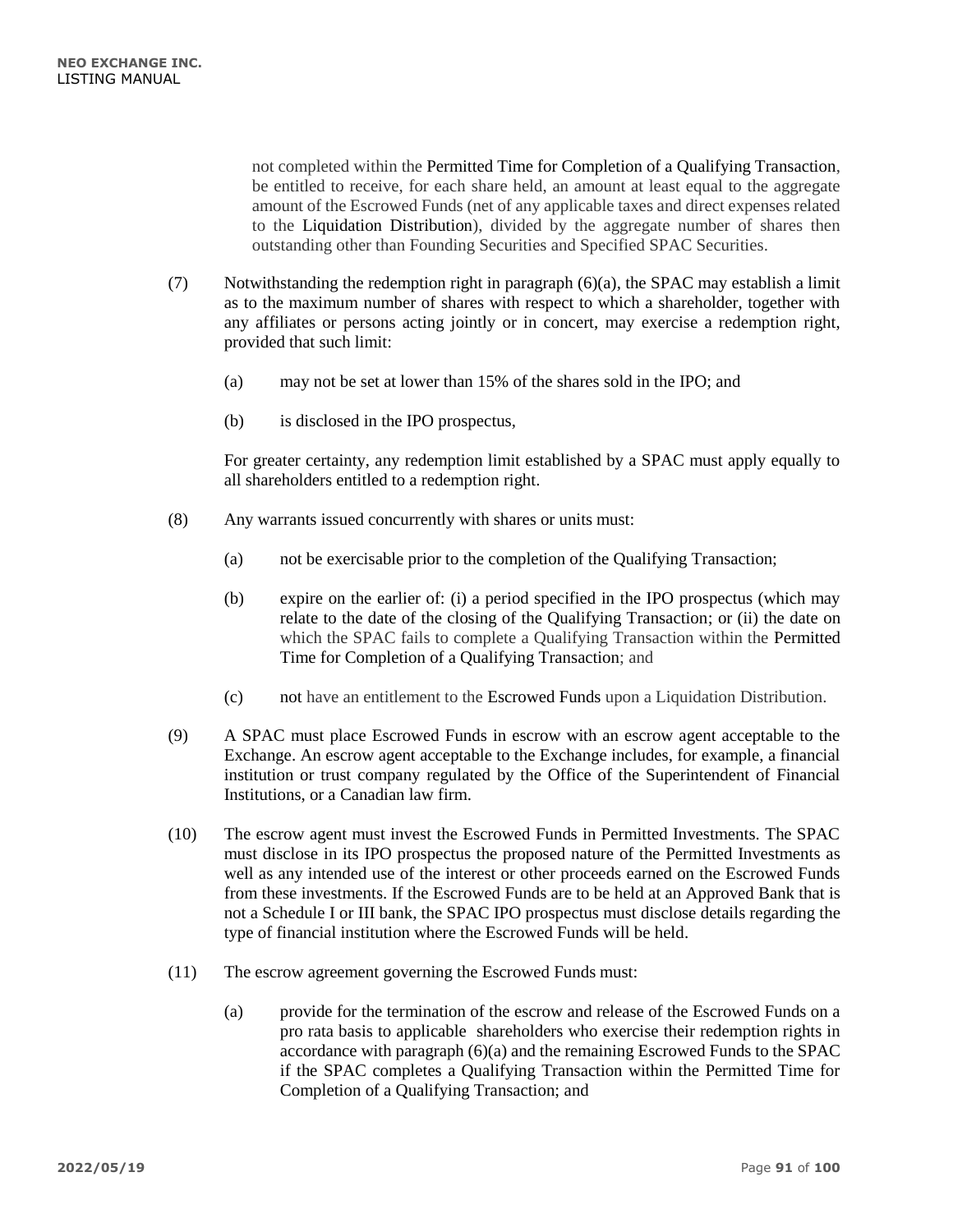- (b) provide for the termination of the escrow account and the distribution of the Escrowed Funds to applicable shareholders in accordance with the terms of paragraph (6)(b) and subsection (26) if the SPAC fails to complete a Qualifying Transaction within the Permitted Time for Completion of a Qualifying Transaction.
- (12) The underwriters must agree to defer and deposit a minimum of 50% of their commissions from the IPO in an escrow account as part of the Escrowed Funds. The deferred commissions will only be released to the underwriters upon completion of a Qualifying Transaction within the Permitted Time for Completion of a Qualifying Transaction. If a SPAC fails to complete a Qualifying Transaction within the prescribed time, all deferred underwriters' commissions that are Escrowed Funds will be part of the Liquidation Distribution under paragraph (6)(b). Shareholders exercising their redemption rights under paragraph 6(a) will be entitled to their pro rata portion of the Escrowed Funds including all deferred underwriters' commissions.
- (13) The proceeds from the IPO of the SPAC that are not placed in escrow and the interest or other proceeds earned on the Escrowed Funds from Permitted Investments may be applied as payment for administrative expenses incurred by the SPAC in connection with its IPO, for general working capital expenses and for the identification and completion of a Qualifying Transaction.
- (14) To avoid a Liquidation Distribution, the SPAC must complete a Qualifying Transaction with one or more businesses within the Permitted Time for Completion of a Qualifying Transaction.
- (15) A SPAC must complete a Qualifying Transaction with an aggregate fair market value of at least 80% of the value of the Escrowed Funds then on deposit as reasonably determined by the SPAC excluding any deferred underwriters' commissions and any taxes payable on the interest or other proceeds earned on the escrow account at the time that a definitive agreement is entered into with respect to completing the Qualifying Transaction.
- (16) The Qualifying Transaction must generally be approved by: (i) a majority of directors unrelated to the Qualifying Transaction, and (ii) a majority of the votes cast by shareholders of the SPAC at a meeting duly called for that purpose. Notwithstanding the foregoing, shareholder approval of the Qualifying Transaction is not required where the SPAC has placed 100% of the gross proceeds raised in its IPO, and any additional equity raised pursuant to subsection (23), in the Escrowed Funds. The shareholder approval requirements set out in the Listing Manual will not apply to transactions concurrently effected with the Qualifying Transaction, provided that they are disclosed in the prospectus for the resulting issuer and shareholder approval is not otherwise required for the Qualifying Transaction. Where the Qualifying Transaction comprises more than one transaction, each transaction must be approved in accordance with the above.
- (17) The SPAC's IPO prospectus must disclose whether shareholder approval will be required as a condition of the completion of the Qualifying Transaction and the shareholders entitled to vote upon the matter. If a Qualifying Transaction is subject to shareholder approval, the SPAC must prepare an information circular containing prospectus-level disclosure of the Resulting Issuer assuming completion of the Qualifying Transaction. The SPAC must file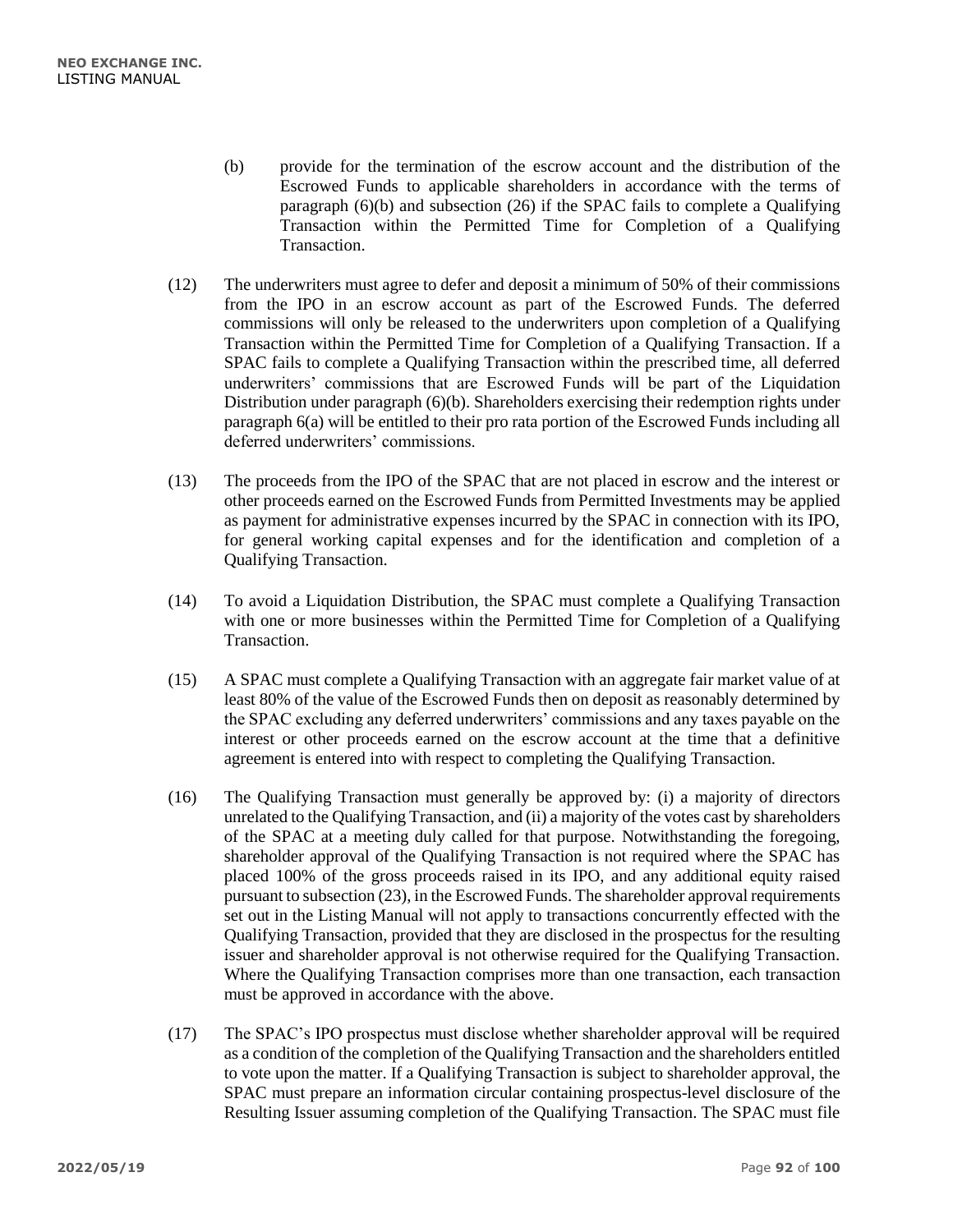the information circular with the Exchange together with its Notice of Acquisition (Form 10).

#### *Commentary:*

*The SPAC must obtain a receipt for its final prospectus from the applicable securities regulator or regulatory authority pursuant to subsection (5) prior to mailing the information circular described in this section.* 

- (18) If a Qualifying Transaction is not subject to shareholder approval, the SPAC must: (i) mail a notice of redemption to shareholders and make its final prospectus publicly available at least 21 days prior to the deadline for redemption; and (ii) send by prepaid mail or otherwise deliver the prospectus to shareholders no later than midnight (Toronto time) on the second business day prior to the deadline for redemption, which delivery may be effected electronically in compliance with National Policy 11-201 – Electronic Delivery of Document.
- (19) Eligible shareholders must be entitled to redeem their shares as provided in paragraph (6)(a) into a pro rata portion of the Escrowed Funds if the Qualifying Transaction is approved and completed. Subject to applicable laws, eligible shareholders who exercise their redemption rights shall be paid no later than 30 calendar days following the completion of the Qualifying Transaction. The redeemed shares shall be cancelled.
- (20) The Resulting Issuer of each Qualifying Transaction must meet the initial listing requirements of the Exchange. The Exchange will provide the Resulting Issuer with up to 180 days from the completion of the Qualifying Transaction to provide evidence that it meets the Minimum Distribution requirements set out in Section 2.02(1). If the Resulting Issuer does not meet the initial listing requirements of the Exchange following a Qualifying Transaction or the SPAC does not comply with the requirements of this section, the Exchange shall commence delisting proceedings or take other remedial actions as prescribed under Part XI of the Listing Manual.
- (21) Upon completion of the Qualifying Transaction, the Resulting Issuer shall be a Listed Issuer, subject to the Listing Manual, as applicable.
- (22) A SPAC may adopt a Security Based Compensation Arrangement prior to completing a Qualifying Transaction; however, it may not grant any type of awards under a Security Based Compensation Arrangement prior to the completion of a Qualifying Transaction. All Security Based Compensation Arrangements must meet the applicable requirements in sections 7.08 and 10.12 of the Listing Manual.
- (23) A SPAC may not obtain additional capital pursuant to the issuance of equity securities other than:
	- (a) if the offering is by way of a rights offering in accordance with section 7.09 of the Listing Manual; and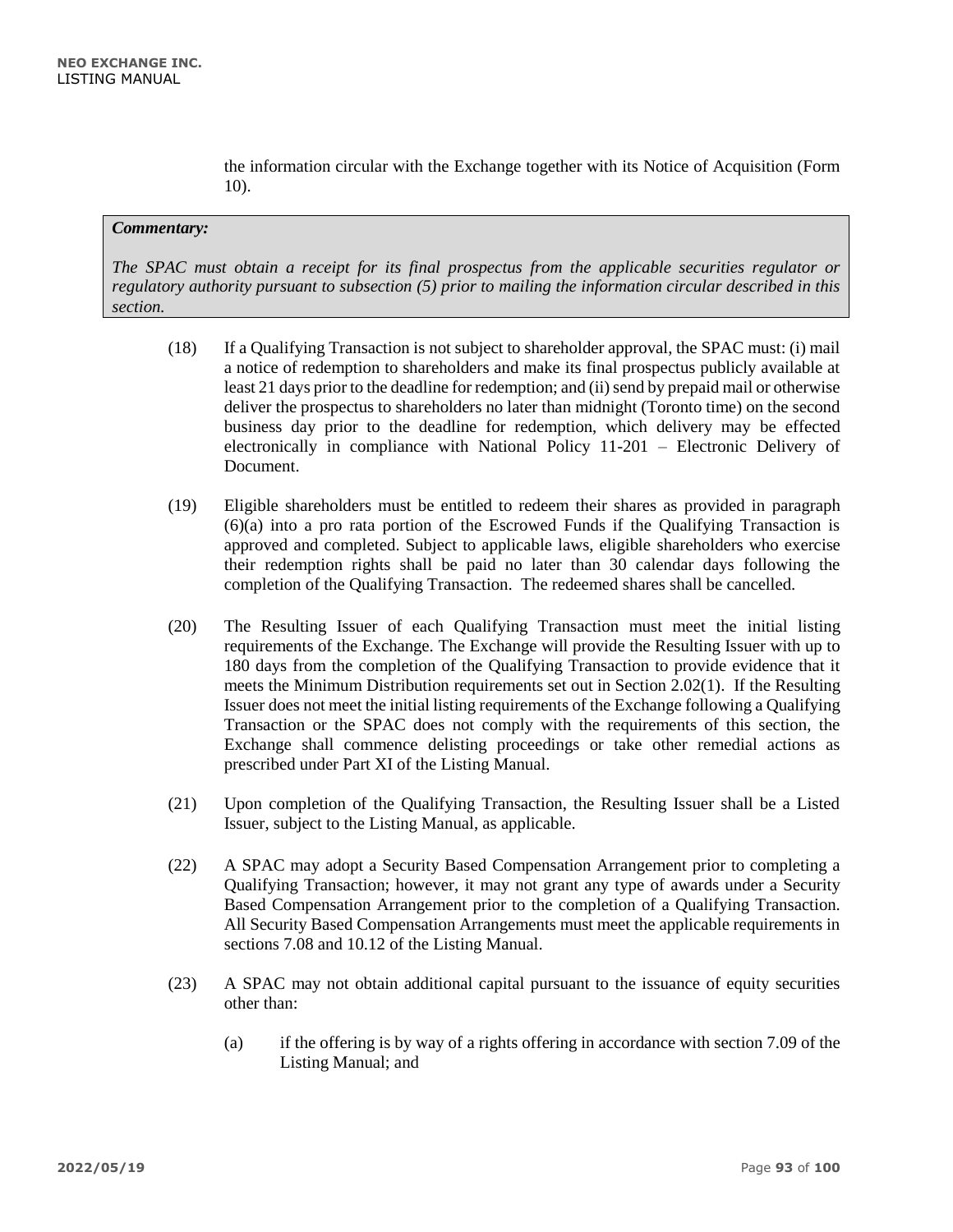- (b) at least 90% of the funds raised are placed in escrow in accordance with subsection 10.16(9) to (11).
- (24) A SPAC may not obtain any form of debt financing other than:
	- (a) in the ordinary course for short term trade, accounts payable and general ongoing expenses; or
	- (b) through unsecured loans on reasonable commercial terms, including from Founding Security Holders or their affiliates, up to a maximum aggregate principal amount equal to 10% of the Escrowed Funds, repayable in cash no earlier than the closing of the Qualifying Transaction or which may be convertible into shares and/or warrants in connection with the closing of the Qualifying Transaction, provided that such limit is disclosed in the IPO prospectus.

*Notwithstanding subsections (23) and (24), a SPAC may obtain additional capital or debt financing contemporaneously with, or after, completing its Qualifying Transaction.*

- (25) Any debt financing obtained by the SPAC pursuant to subsection (24) shall not have recourse against the Escrowed Funds. Every SPAC seeking a listing on the Exchange must include a statement in its IPO prospectus that it will not obtain any form of debt financing other than in accordance with subsection (24) and any debt financing obtained by the SPAC shall not have recourse against the Escrowed Funds.
- (26) If a listed SPAC fails to complete a Qualifying Transaction within the Permitted Time for Completion of a Qualifying Transaction, subject to applicable laws, it must complete a Liquidation Distribution within 30 calendar days after the end of such permitted time. The Exchange will delist the SPAC's securities on or about the date on which the Liquidation Distribution is completed.
- (27) The Founding Security Holders may not participate in any Liquidation Distribution with respect to any of their Founding Securities or Specified SPAC Securities (if applicable). For greater certainty, Founding Securities and Specified SPAC Securities do not include shares (or units) of the class of listed shares (or units) offered to the public and purchased at or prior to the closing of the IPO under the IPO prospectus (including in connection with any over-allotment position) at not less than the same price per listed share (or unit) in the IPO, or listed shares (or units) purchased after the closing of the IPO on the secondary market.
- (28) Notwithstanding sections 10.18 and 10.19, a SPAC may issue Restricted Securities, and may issue super-voting securities only to Founding Security Holders provided that such super-voting securities are subject to a forfeiture and transfer restriction agreement and undertaking that is consistent with subsection (4).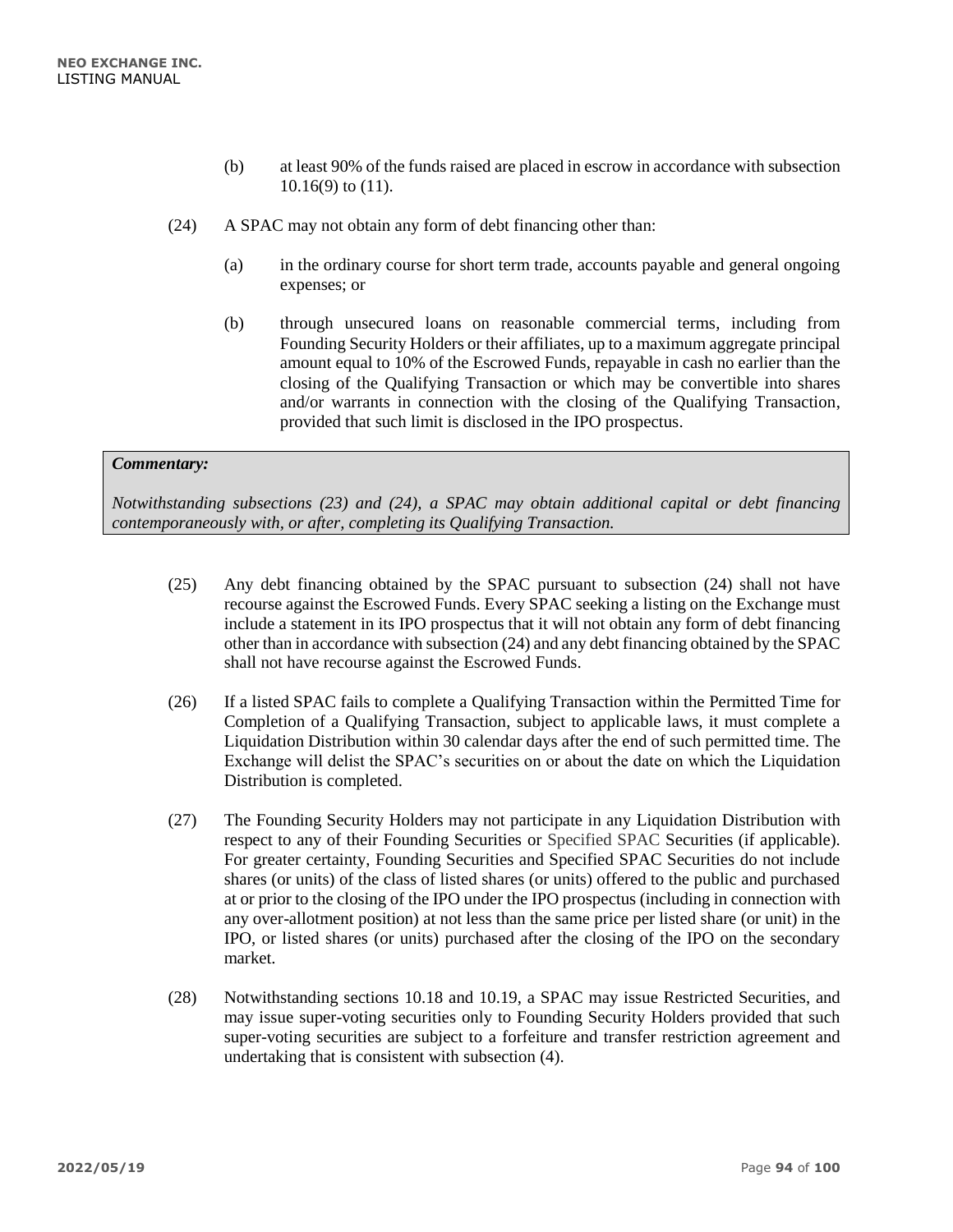- (29) Prior to the completion of the Qualifying Transaction, a SPAC is not required to hold an annual general meeting of shareholders provided that an annual update is disseminated via press release and filed on SEDAR or otherwise made publicly available.
- (30) Prior to the completion of a Qualifying Transaction, the following requirements will not apply to SPACs:
	- (a) investor relations requirements under subsection 3.01(5), provided that an annual update is disseminated via press release and filed on SEDAR or otherwise made publicly available;
	- (b) the requirements relating to non-certificated securities under section 4.03, to the extent the SPAC is relying on the CDS Clearing and Depository Services Inc.'s non-certificated inventory system;
	- (c) the Majority Voting Requirements under subsection 10.02(5);
	- (d) the compensation committee requirements under section 10.04;
	- (e) the nominating and corporate governance committee requirements under section 10.05; and
	- (f) the coattail provision requirements under section 10.18.

## **C. Restricted Securities**

## **10.17 Restricted Securities**

- (1) This section of the Listing Manual is applicable to Listed Issuers with outstanding listed Restricted Securities or intending to list Restricted Securities. This section is to be read in conjunction with OSC Rule 56-501 *Restricted Shares*.
- (2) Restricted Securities must be identified as such in the Listed Issuer's constating documents and will be identified by the Exchange as such in market data displays prepared for the financial press.
- (3) A class of shares may not be designated as 'common' unless the shares are Common Shares.
- (4) A class of shares may not be designated as 'preference' or 'preferred' securities unless the shares are Preference Shares.
- (5) An issuer's constating documents must give Restricted Security holders the same right to receive notice of, attend and speak at all shareholder meetings as holders of Super-Voting Securities and to receive all disclosure documents and other information sent to holders of Super-Voting Securities.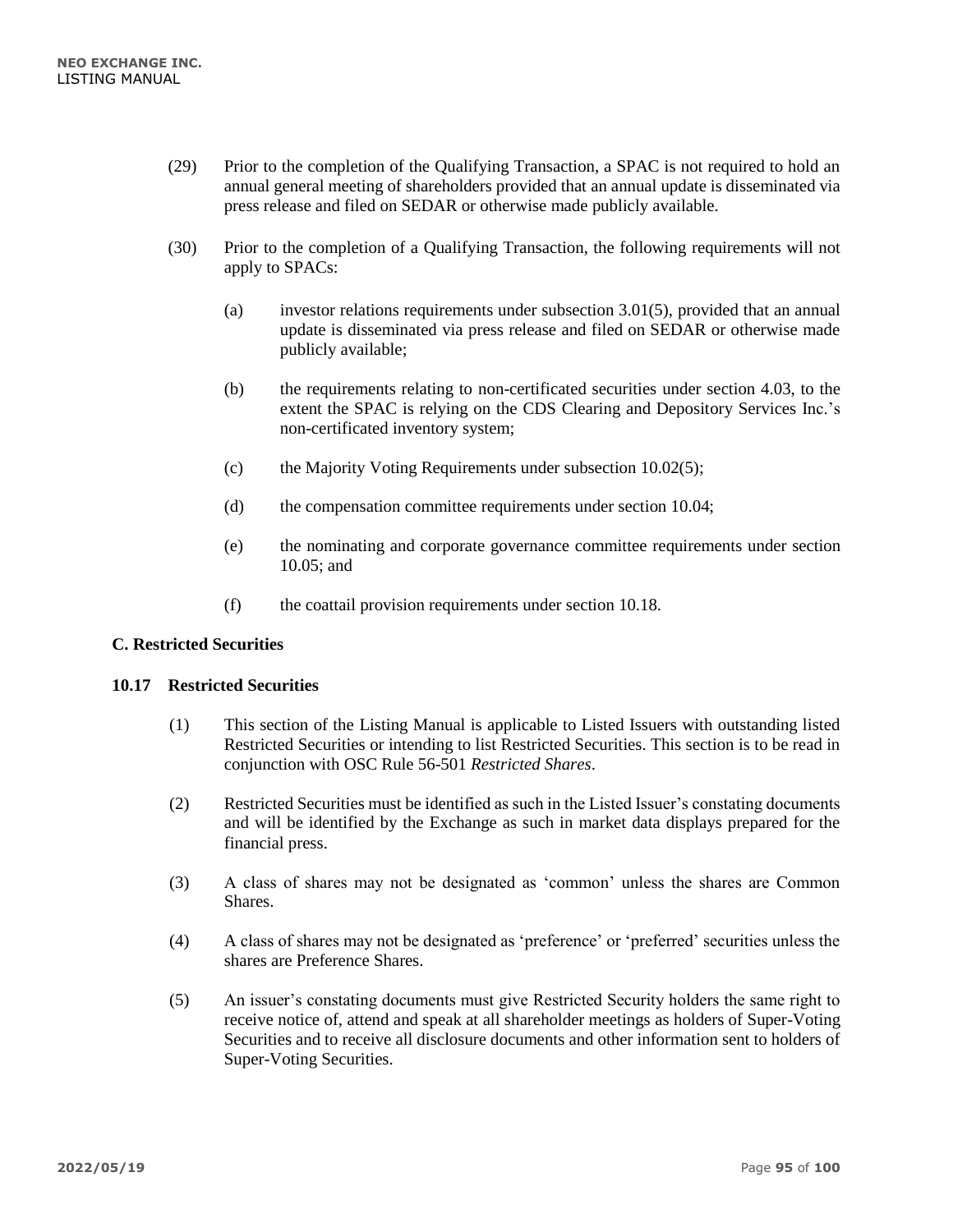(6) A Listed Issuer with outstanding listed Restricted Securities or intending to list Restricted Securities must include in its Listing Document the disclosure required by Part 2 of OSC Rule 56-501 Restricted Shares.

# **10.18 Coattail Provisions**

- (1) The Exchange will not list Restricted Securities unless the issuer's constating documents provide that if a take-over bid is made to Super-Voting Securities, whether or not the Super-Voting Securities are listed, the Restricted Securities will automatically convert to Super-Voting Securities unless an identical offer (in terms of price per share, percentage of shares to be taken up exclusive of shares already owned by the offeror and its associates and all other material conditions) is concurrently made to Restricted Shareholders.
- (2) The conversion right or identical offer described in subsection (1) may contain appropriate modifications to account for any material difference between the equity interests of the Restricted Securities and Super-Voting Securities.
- (3) The foregoing coattail provisions are designed to ensure that holders of Restricted Securities are able to participate in a take-over bid together with holders of Super-Voting Securities, proportionate to their equity interests in the Listed Issuer. The Exchange may intervene in a take-over bid that has been structured to circumvent the coattail provisions.

## *Commentary:*

*For a SPAC, this provision does not apply prior to the completion of a Qualifying Transaction.*

## **10.19 Issuance of Restricted Securities and Super-Voting Securities**

- (1) A Listed Issuer may not distribute any Super-Voting Securities (including by way of prospectus or private placement offering, transaction or capital reorganization) unless the distribution has been approved by the disinterested holders of the Restricted Securities.
- (2) For the purposes of shareholder approval, the votes of security holders that have, or that will have, an interest in the Super-Voting Securities shall be excluded.
- (3) The Exchange will consider exemptions from the security holder approval requirement on a case-by-case basis where the Listed Issuer can demonstrate that the distribution does not reduce the voting power of holders of Restricted Securities.

## *Commentary:*

*For example, a distribution of Super-Voting Securities by way of stock dividend payable on all classes of Equity Securities may be exempted where the Listed Issuer can demonstrate that the distribution does not reduce the voting power of holders of Restricted Securities.*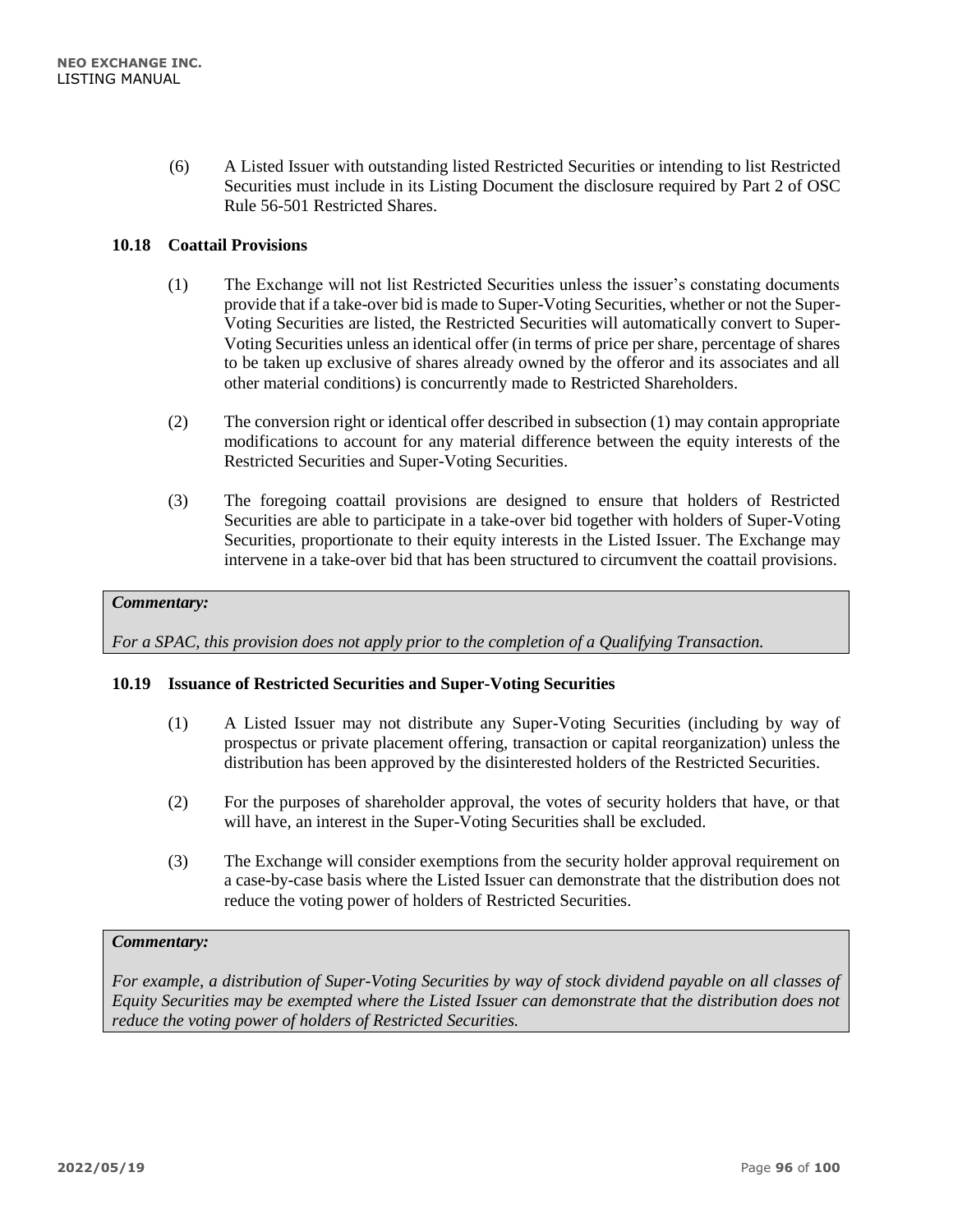## **PART XI. SUSPENSIONS, DELISTING AND OTHER REMEDIAL ACTIONS**

## **11.01 General**

The Exchange or the Market Regulator may halt or suspend trading in a Listed Security at any time without notice if such halt or suspension is in the public interest.

## **11.02 Halts**

The Exchange or the Market Regulator may order a halt to trading and order entry in a Listed Security to permit the dissemination of material news concerning the Listed Issuer. The Exchange may also halt trading and order entry in a Listed Security if a Listed Issuer violates Exchange Requirements or is conducting a reverse take-over transaction.

#### **11.03 Suspensions and Continuous Listing Criteria**

- (1) Without limiting the general power to suspend trading, the Exchange may suspend trading of a Listed Security where:
	- (a) the Listed Issuer has become insolvent or bankrupt or has made an assignment to creditors;
	- (b) the Listed Issuer has ceased to carry on business or a significant portion of its business or has announced its intention to cease to carry on business or a significant portion of its business;
	- (c) in the case of a SPAC, the Listed Issuer has not complied with section 10.17;
	- (d) the Listed Issuer's financial statements or the auditor's report thereon state that the Listed Issuer may not be able to continue as a going concern;
	- (e) the Listed Issuer is in violation of its Listing Agreement or Exchange Requirements;
	- (f) the continuous listing criteria set out in Part III are not met for Listed Security or the Listed Issuer;
	- (g) the Listed Issuer is not in compliance with applicable securities or corporate law or its constating documents;
	- (h) the Listed Issuer has not paid applicable fees to the Exchange when due;
	- (i) The Listed Issuer or any of its securities have been suspended or delisted from an Accepted Foreign Exchange or another Recognized Exchange on which they are listed;
	- (j) The Exchange considers a suspension to be in the public interest or in the interest of a fair and orderly market.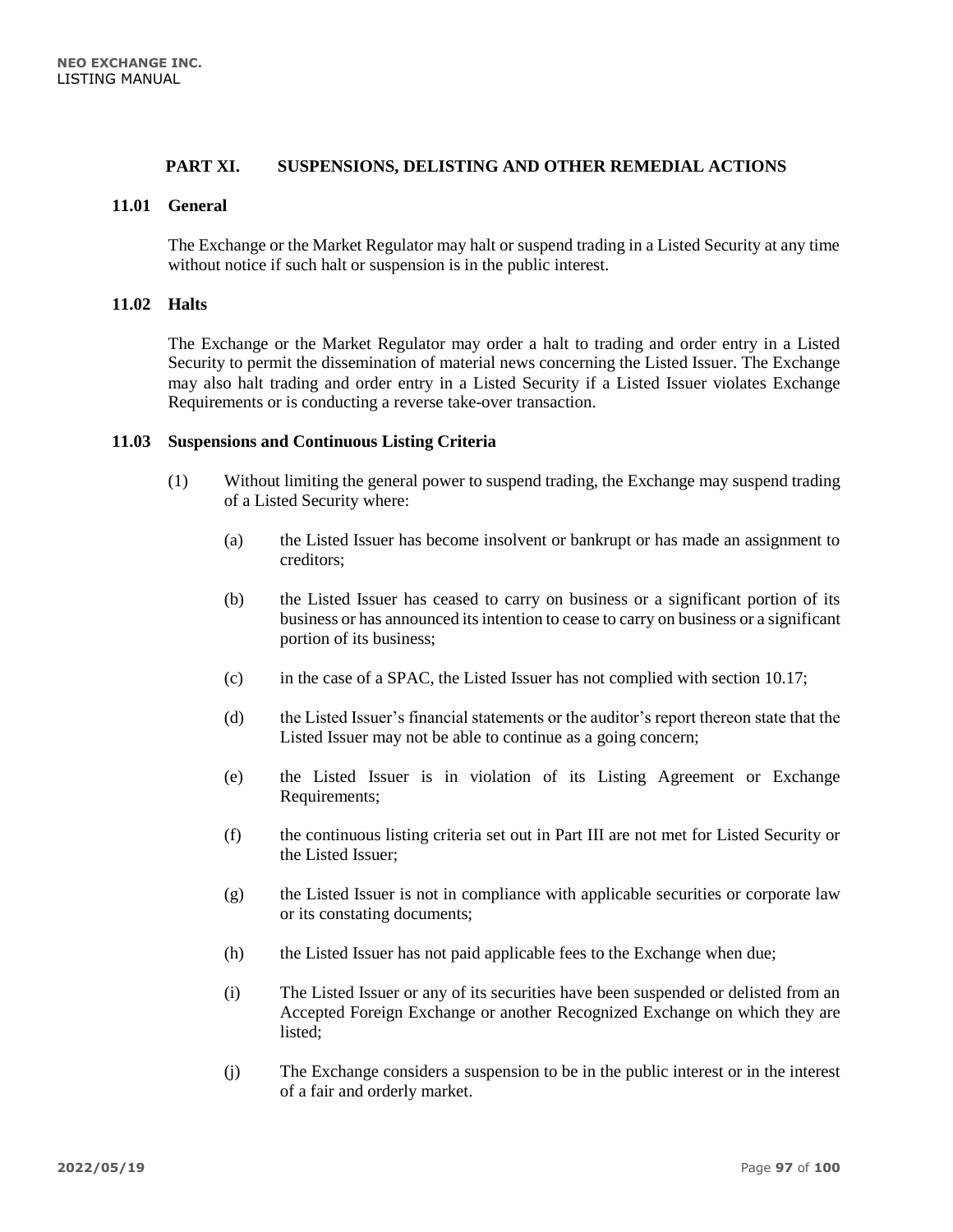(2) Unless the public interest or the interest of a fair and orderly market warrants otherwise, the Exchange will give the Listed Issuer prior notice of its intention to suspend the trading of its securities and allow the issuer an opportunity to be heard. At the same time the Listed Issuer is notified, the Exchange may issue a notice to the public indicating it is considering a suspension.

### *Commentary:*

*A Decision to suspend trading of Listed Securities may be appealed as provided in Part XII of this Listing Manual.*

- (3) During a suspension, the Listed Issuer remains a Listed Issuer and must comply with all applicable Exchange Requirements.
- (4) In order to have a suspension lifted, the Listed Issuer must meet the requirements for continued listing and meet such other conditions as the Exchange may establish.

## **11.04 Declaration of Non-Compliance**

If a Listed Issuer has failed to comply with Exchange Requirements or applicable securities or corporate law, or its constating documents, or has failed to pay any applicable fees, the Exchange may publicly identify the Listed Issuer as non-compliant if in the opinion of the Exchange, the suspension of trading of the Listed Issuer's securities would not be an appropriate remedy for the failure to comply.

#### *Commentary:*

*A declaration of non-compliance is a discretionary mechanism used by the Exchange indicating that a Listed Issuer is not in compliance with Exchange Requirements. The declaration will be made public. The reason for the breach (including whether the breach was intentional or not) is not taken into account by the Exchange when considering whether to issue a declaration of non-compliance.*

#### **11.05 Public Reprimand**

(1) If a Listed Issuer has failed to comply with Part V, Part VI, or Part X of this Listing Manual, the Exchange may publicly reprimand the Listed Issuer if suspension of trading of the Listed Issuer's securities would not be an appropriate remedy for the failure to comply.

#### *Commentary:*

*In making a determination to issue a public reprimand, the Exchange will consider whether the failure to comply:*

*1. was advertent;*

- *2. materially affected shareholders' interests;*
- *3. was rectified by the Listed Issuer;*
- *4. resulted from reliance on the advice of an independent advisor; and*
- *5. was one of a series of similar failures.*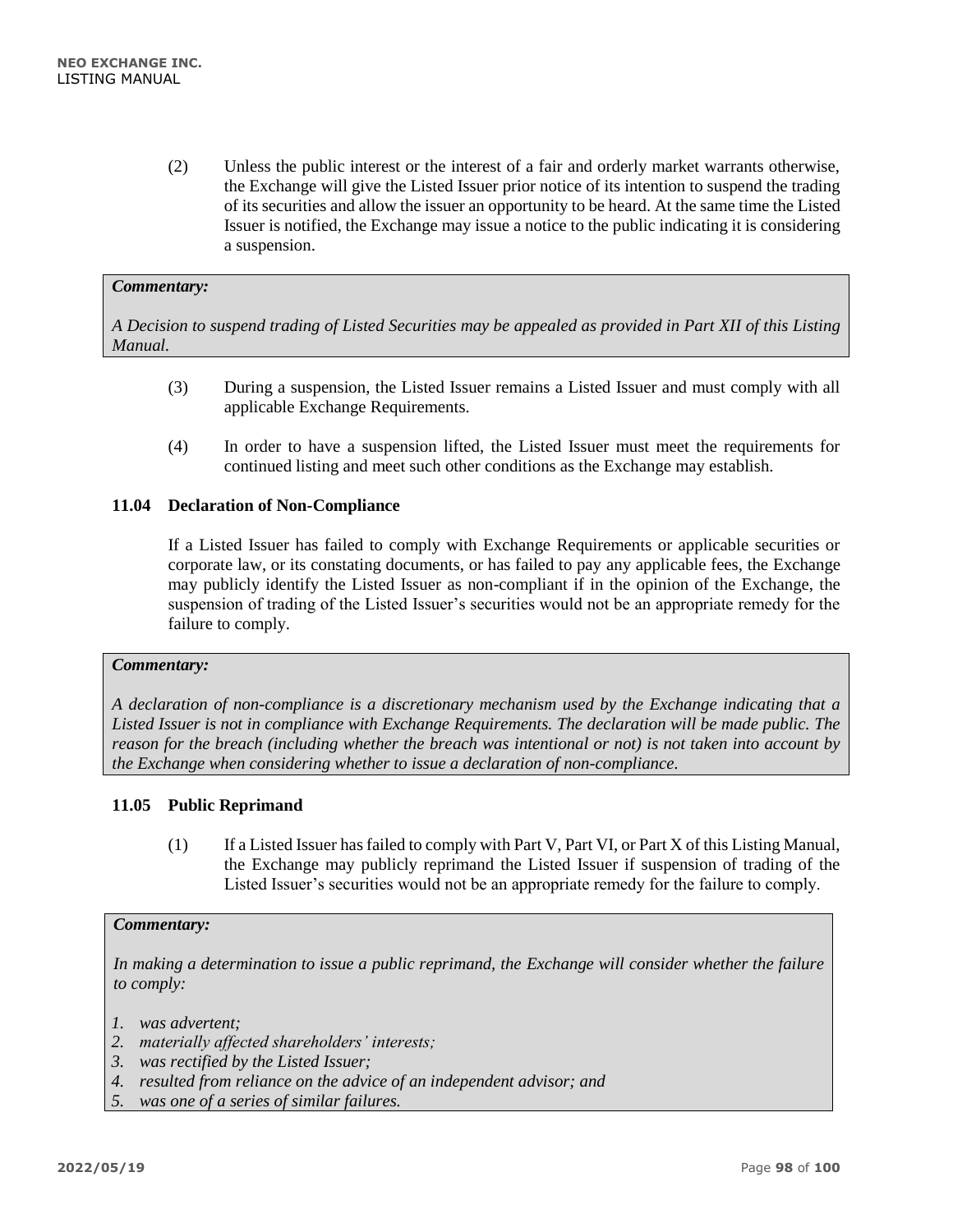*A public reprimand is a censure of conduct that the Exchange considers inappropriate for a Listed Issuer. It does not necessarily involve a breach of Exchange Requirements. The Exchange will not issue a reprimand for an innocent breach, but would for negligence or incompetence. The reprimand would be issued where the conduct is serious enough to warrant a regulatory response, but not so serious as to justify a suspension or a finding that a Person is unfit to be an Insider of the Listed Issuer. For example, where financial statements are filed late by one day, it may not be an appropriate regulatory response for the Exchange to suspend trading for the inadvertent late filing, but a public reprimand may be appropriate.*

(2) The Exchange will give the Listed Issuer prior notice of its intention to issue a reprimand.

## *Commentary:*

*A Decision to issue a reprimand may be appealed as provided in Part XII of this Listing Manual. Issuance of the reprimand will be stayed pending the outcome of the appeal.*

## **11.06 Delisting**

- (1) If within 150 days of the date of suspension, or earlier, if a date has been specified in the notice of suspension: (a) a Listed Issuer whose securities are suspended fails to meet the continuous listing requirements; or (b) the suspension has not been lifted, the securities of the Listed Issuer shall be automatically Delisted without further notice. Notwithstanding the forgoing, the securities of a Listed Issuer may be Delisted at such earlier time upon notice of Delisting from the Exchange.
- (2) A Listed Issuer may voluntarily request that all or a class of its Listed Securities be Delisted. Such request must be made by Filing a Notice of Delisting (Form 24), which sets out the reasons for the request and be accompanied by a certified copy of a resolution of the Listed Issuer's board of directors (or equivalent) authorizing the request. The Exchange may not Delist the Listed Securities of an issuer unless a satisfactory alternative market exists.
- (3) Notwithstanding the foregoing, if two-thirds of the shareholders approve the Delisting without an alternative market then the Exchange will comply with the request to Delist.

# **11.07 Display**

A Listed Issuer must display forthwith on its own website any notices from the Exchange in respect of a public reprimand, suspension or Delisting.